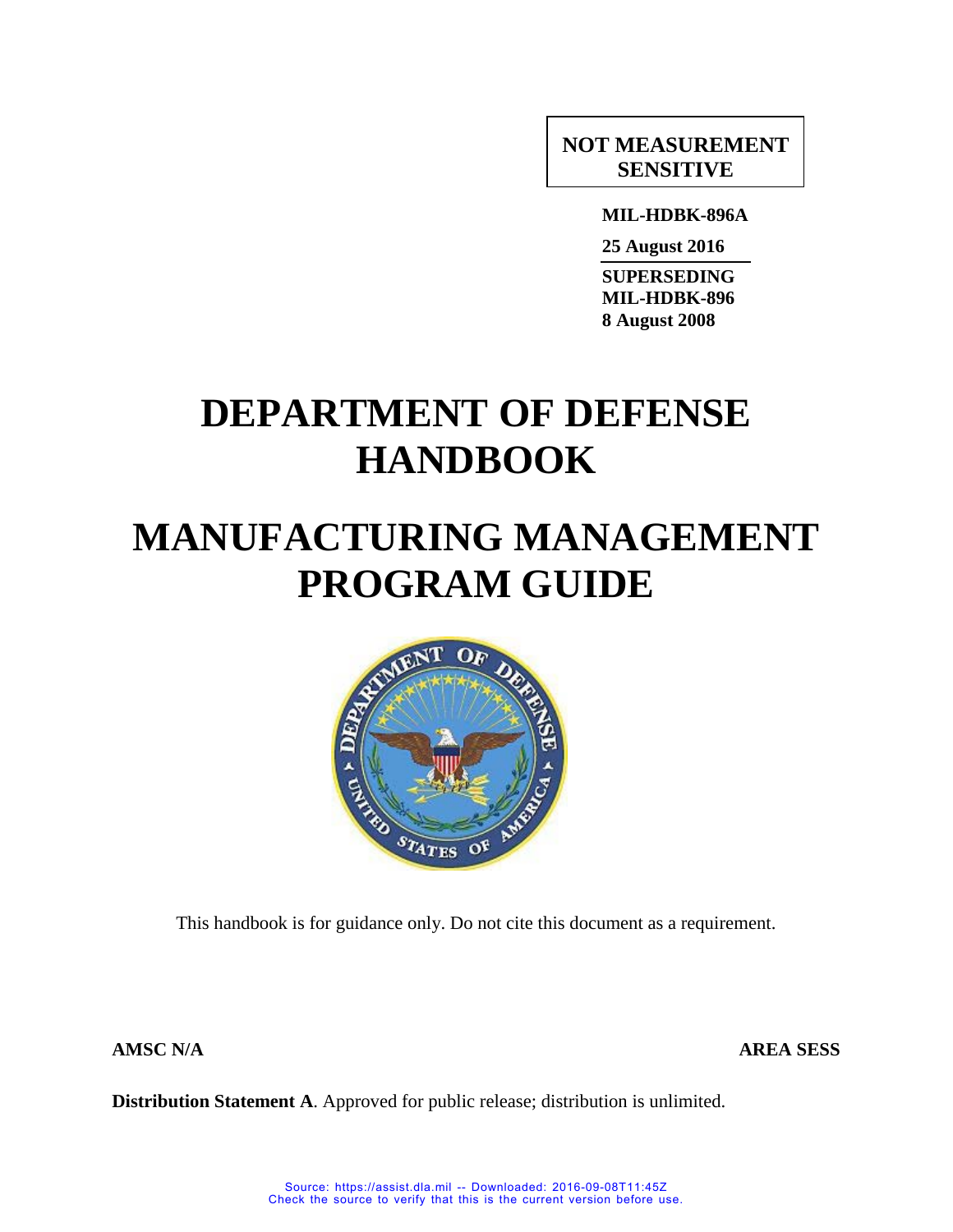#### **FOREWORD**

1. This handbook is approved for use by all Departments and Agencies of the Department of Defense (DoD).

2. The purpose of this handbook is to promote the timely development, production, modification, fielding, and sustainment of affordable and capable DoD systems by addressing manufacturing risks and issues throughout the program acquisition cycle. It is based upon practices developed by multiple, joint government/industry teams and the SAE G-23 Manufacturing Management Committee, which developed and published SAE AS6500, "Manufacturing Management Program."

3. This handbook is intended to be used in conjunction with AS6500. This handbook provides additional explanations of the practices in AS6500, as well as guidance on contractually implementing AS6500 in DoD contracts.

4. Comments, suggestions, or questions on this document should be addressed to the Engineering Standardization Branch, AFLCMC/EZSS, Wright Patterson AFB OH 45433-7501 or emailed to ENGINEERING.STANDARDS@US.AF.MIL. Since contact information can change, the currency of this address can be verified by using the ASSIST Online database at [https://assist.dla.mil.](https://assist.dla.mil/)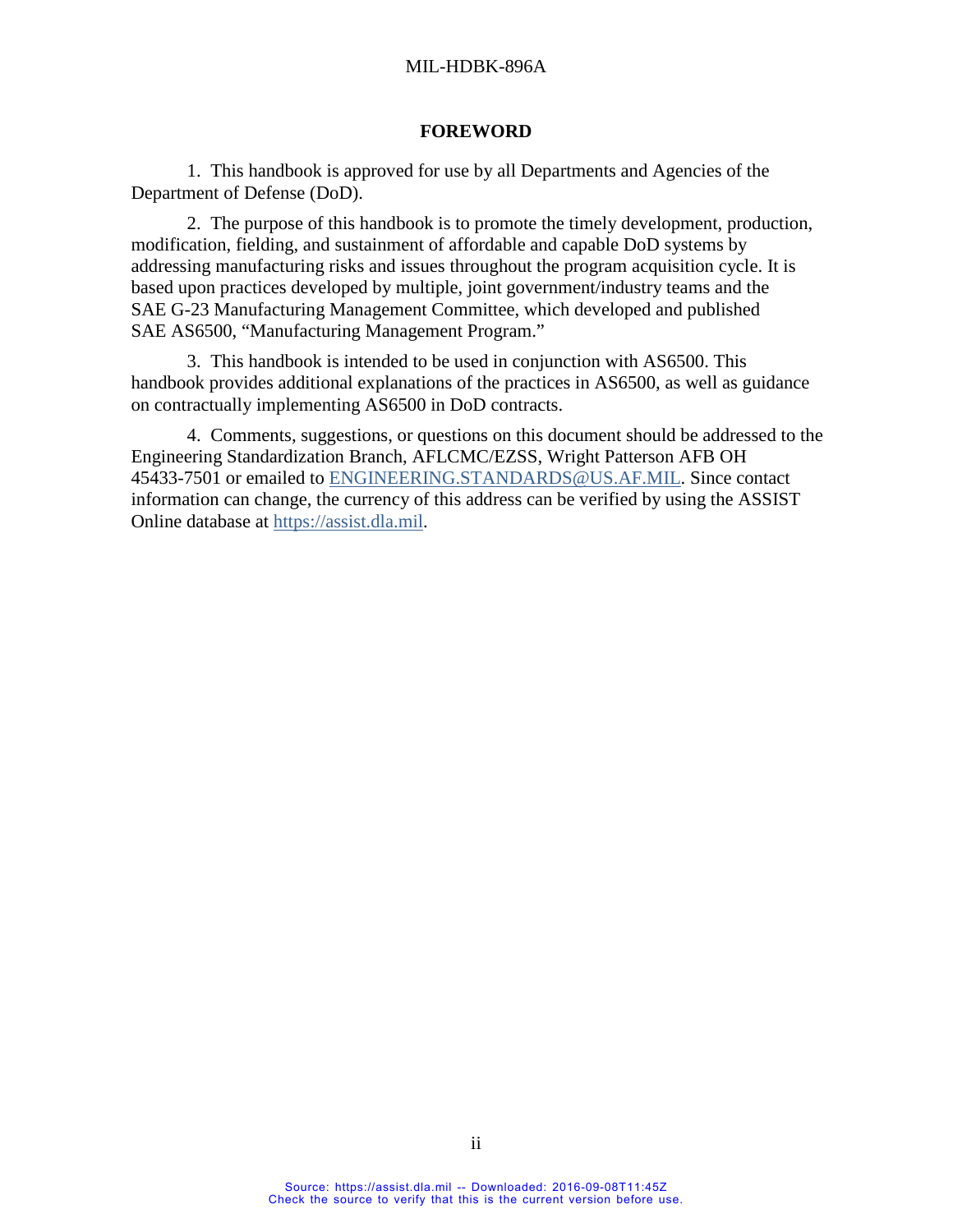# **CONTENTS**

| 1              |                                                                                 |                |
|----------------|---------------------------------------------------------------------------------|----------------|
| 1.1            |                                                                                 |                |
| $\overline{2}$ |                                                                                 |                |
| 2.1            |                                                                                 |                |
| 2.2            |                                                                                 |                |
| 2.2.1          |                                                                                 |                |
| 2.2.2          |                                                                                 |                |
| 2.3            |                                                                                 |                |
| 3              |                                                                                 | $\overline{2}$ |
| $\overline{4}$ |                                                                                 | $\overline{3}$ |
| 4.1            |                                                                                 | 3              |
| 4.2            |                                                                                 | 3              |
| 4.2.1          | Difficulty in developing and producing new weapon systems, modifications, and   | $\overline{3}$ |
| 4.2.2          | Difficulty in smoothly transitioning an acquisition program from development to |                |
|                |                                                                                 |                |
| 4.2.3          |                                                                                 | $\overline{4}$ |
| 4.2.3.1        |                                                                                 | $\overline{4}$ |
|                |                                                                                 |                |
| 4.2.3.3        |                                                                                 | $\overline{4}$ |
| 4.3            |                                                                                 | 5              |
| 4.3.2          |                                                                                 |                |
| 4.3.3          |                                                                                 |                |
| 4.4            |                                                                                 | 5              |
| 4.5            |                                                                                 |                |
| 4.3.1          |                                                                                 | 5              |
| 4.6            | Relationship of SAE AS6500 to Manufacturing Readiness Level (MRL) Criteria  6   |                |
| 4.7            |                                                                                 | 8 <sup>8</sup> |
| 4.7.1          |                                                                                 |                |
| 4.7.2          |                                                                                 |                |
| 4.7.3          |                                                                                 |                |
| 5              |                                                                                 |                |
| 5.1            |                                                                                 | 8              |
| 5.1.1          |                                                                                 |                |
| 5.1.2          |                                                                                 | 9              |
| 5.1.3          |                                                                                 |                |
| 5.1.3.1        |                                                                                 | 9              |
|                |                                                                                 | -9             |
|                |                                                                                 |                |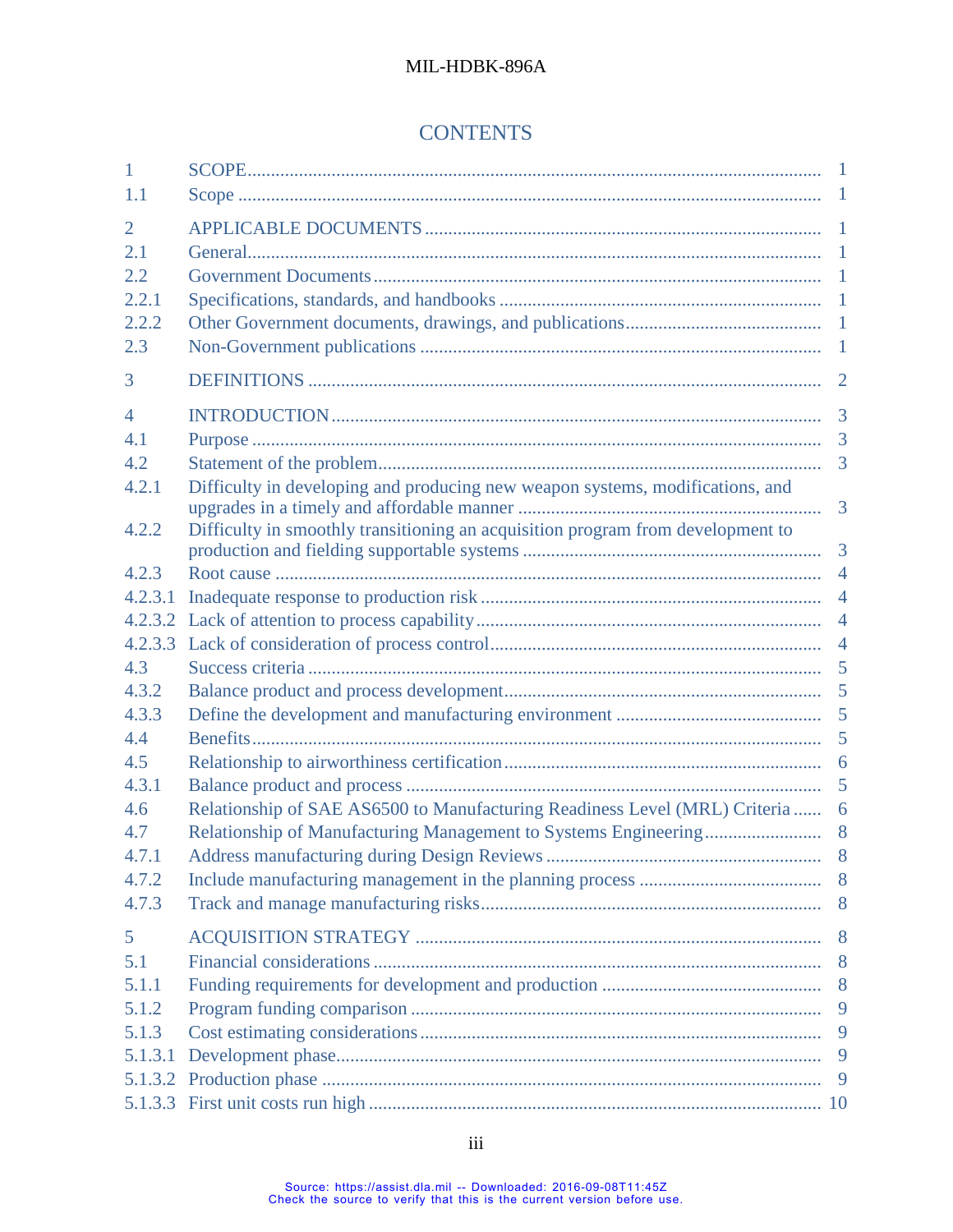| 5.2     | Contracting considerations and request for proposal and                         |     |
|---------|---------------------------------------------------------------------------------|-----|
| 5.2.1   |                                                                                 |     |
| 5.2.2   |                                                                                 |     |
| 5.2.3   |                                                                                 |     |
| 5.3     |                                                                                 |     |
| 5.3.1   |                                                                                 |     |
| 5.3.2   | Adapting SAE AS6500 to Maintenance, Repair, Overhaul (MRO) and Depot            | -14 |
|         |                                                                                 |     |
| 5.3.2.1 |                                                                                 |     |
| 5.3.2.2 |                                                                                 |     |
| 5.3.2.3 |                                                                                 |     |
| 5.3.3   |                                                                                 |     |
| 5.3.3.1 | Do limited production operations really have to be planned to the same level of |     |
|         |                                                                                 |     |
| 5.3.3.2 |                                                                                 |     |
| 5.4     |                                                                                 |     |
| 6       |                                                                                 |     |
| 6.1     |                                                                                 |     |
| 6.2     |                                                                                 |     |
| 6.2.1   |                                                                                 |     |
| 6.2.1.1 |                                                                                 |     |
|         |                                                                                 |     |
|         |                                                                                 |     |
|         |                                                                                 |     |
|         |                                                                                 |     |
|         |                                                                                 |     |
|         |                                                                                 |     |
|         |                                                                                 |     |
|         |                                                                                 |     |
|         |                                                                                 |     |
|         |                                                                                 |     |
|         |                                                                                 |     |
| 6.2.2   |                                                                                 |     |
|         |                                                                                 |     |
|         |                                                                                 |     |
|         |                                                                                 |     |
|         |                                                                                 |     |
|         |                                                                                 |     |
|         |                                                                                 |     |
|         |                                                                                 |     |
|         |                                                                                 |     |
|         |                                                                                 |     |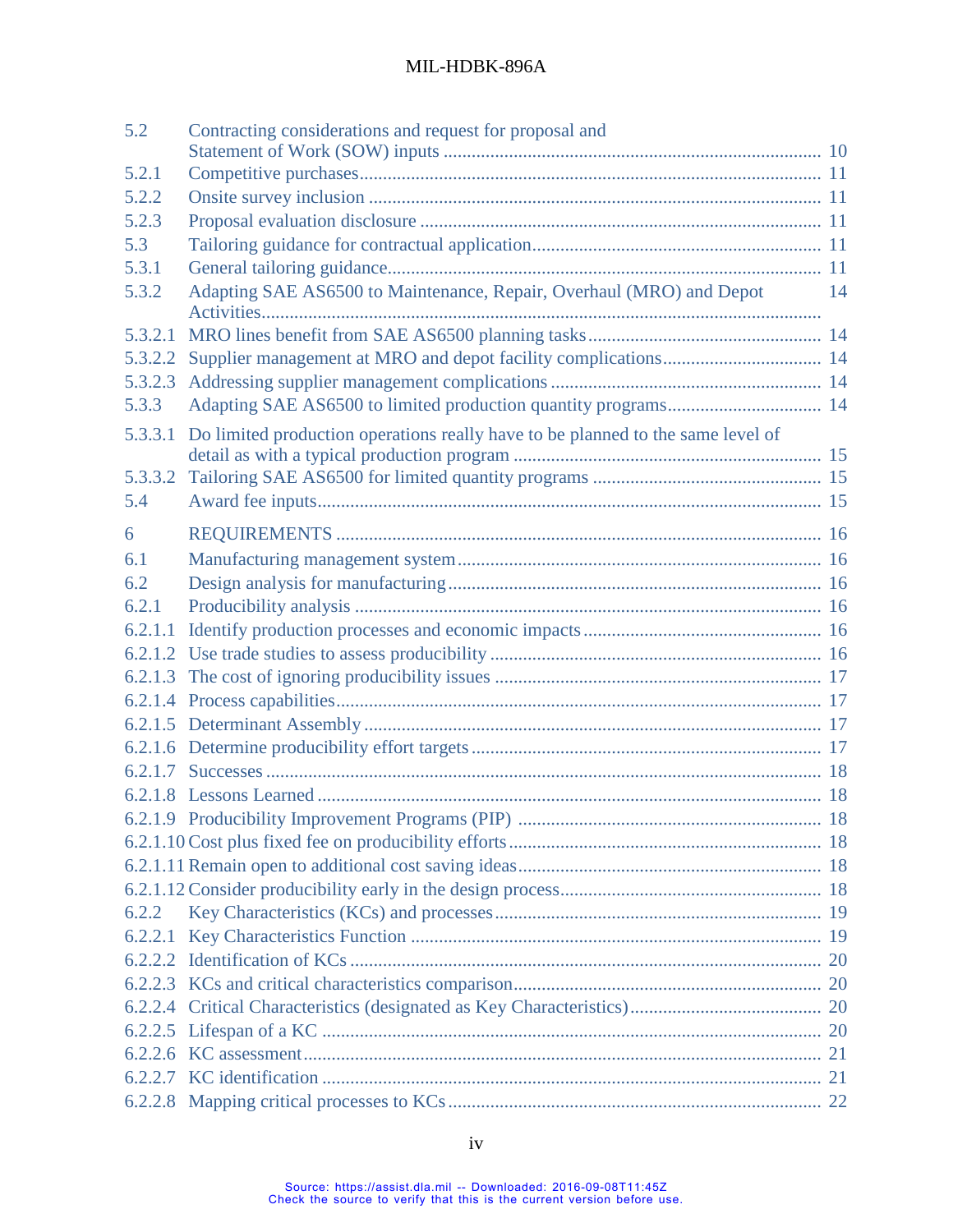| 6.2.3   |                                                                         |  |
|---------|-------------------------------------------------------------------------|--|
|         |                                                                         |  |
|         |                                                                         |  |
|         |                                                                         |  |
|         |                                                                         |  |
|         |                                                                         |  |
|         |                                                                         |  |
|         |                                                                         |  |
| 6.3     |                                                                         |  |
| 6.3.1   |                                                                         |  |
| 6.3.2.1 |                                                                         |  |
|         |                                                                         |  |
|         |                                                                         |  |
| 6.3.3   |                                                                         |  |
| 6.3.3.1 |                                                                         |  |
|         |                                                                         |  |
| 6.3.3.3 |                                                                         |  |
| 6.4     |                                                                         |  |
| 6.4.1   |                                                                         |  |
| 6.4.1.1 | Technology obsolescence and Diminishing Manufacturing Sources (DMS)  33 |  |
|         |                                                                         |  |
|         |                                                                         |  |
|         |                                                                         |  |
|         |                                                                         |  |
|         |                                                                         |  |
|         |                                                                         |  |
|         |                                                                         |  |
|         |                                                                         |  |
|         |                                                                         |  |
|         |                                                                         |  |
|         |                                                                         |  |
| 6.4.2   |                                                                         |  |
| 6.4.3   |                                                                         |  |
| 6.4.3.1 |                                                                         |  |
|         |                                                                         |  |
|         |                                                                         |  |
|         |                                                                         |  |
|         |                                                                         |  |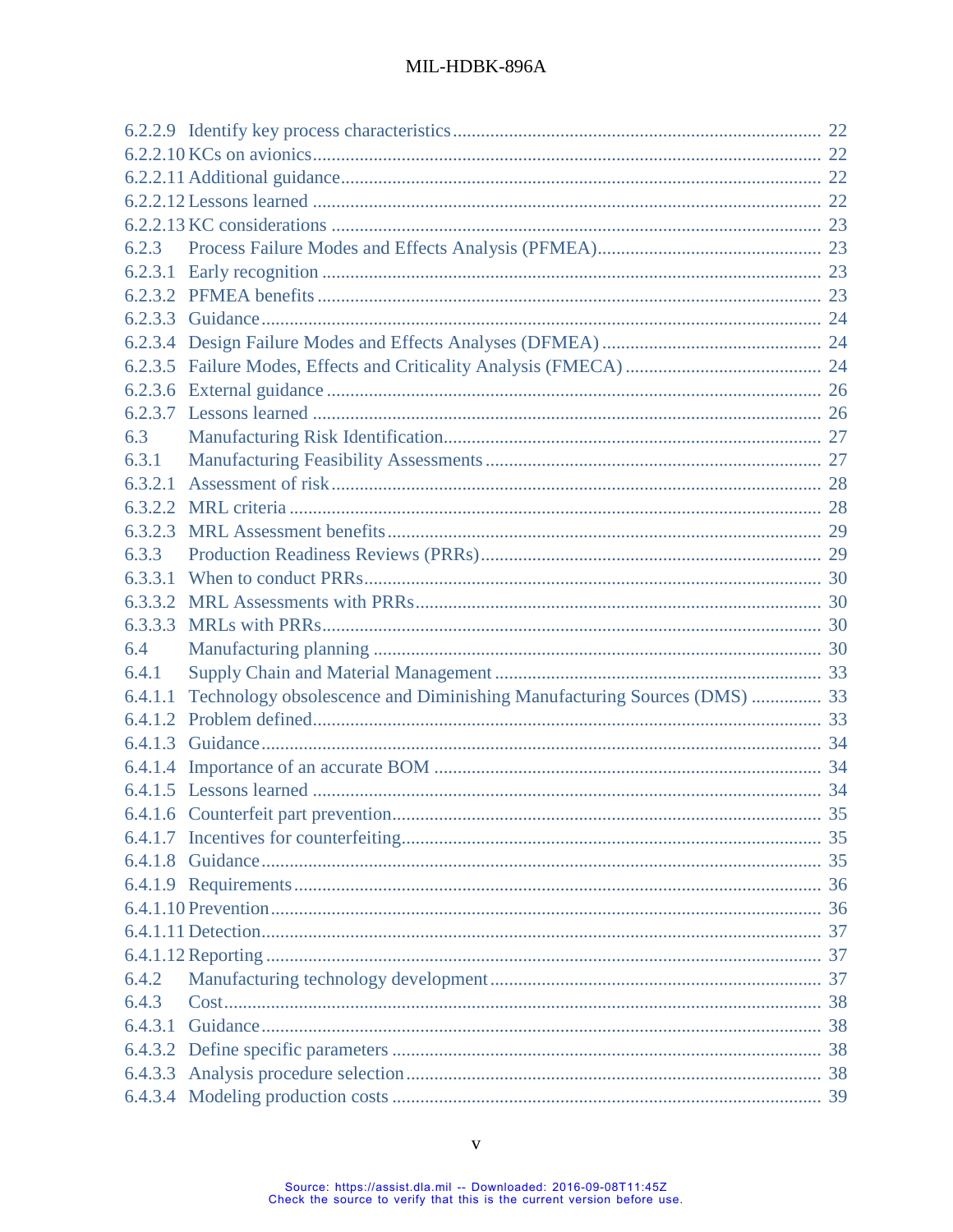| 6.4.4   |                  |    |
|---------|------------------|----|
| 6.4.4.1 |                  |    |
|         |                  |    |
|         |                  |    |
|         |                  |    |
|         |                  |    |
|         |                  |    |
|         |                  |    |
|         |                  |    |
| 6.4.5   |                  |    |
| 6.4.6   |                  |    |
| 6.4.7   |                  |    |
| 6.4.7.1 |                  |    |
|         |                  |    |
| 6.4.7.3 |                  |    |
| 6.5     |                  |    |
| 6.5.1   |                  |    |
| 6.5.2   |                  |    |
| 6.5.2.1 |                  |    |
| 6.5.3   |                  |    |
| 6.5.3.1 |                  |    |
|         |                  |    |
| 6.5.4   |                  |    |
|         |                  |    |
|         |                  |    |
|         |                  |    |
|         | 6.5.4.4 Benefits | 47 |
|         |                  |    |
|         |                  |    |
|         |                  |    |
|         |                  |    |
|         |                  |    |
|         |                  |    |
|         |                  |    |
|         |                  |    |
|         |                  |    |
|         |                  |    |
|         |                  |    |
|         |                  |    |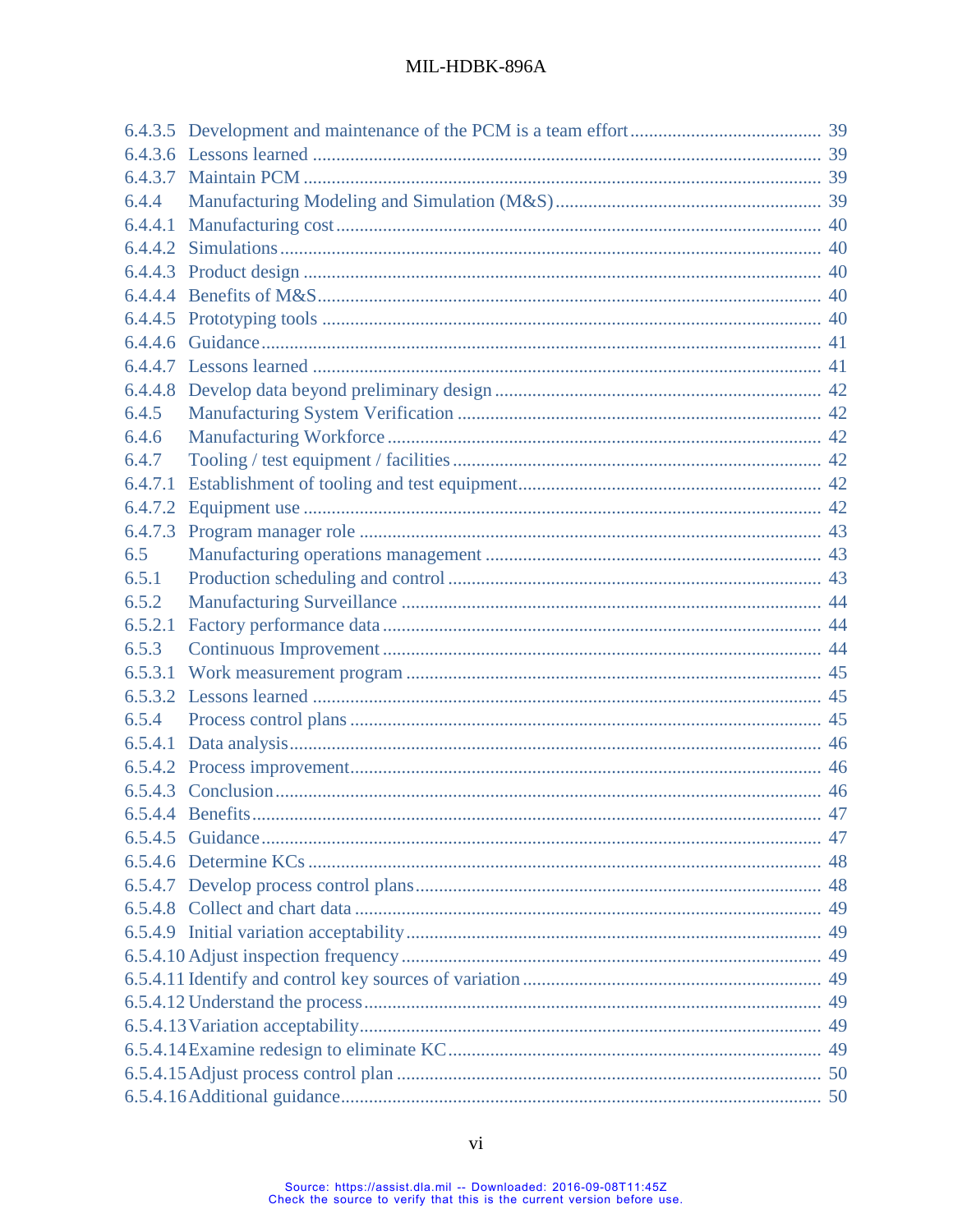| 6.5.5    |  |  |  |
|----------|--|--|--|
| 6.5.5.1  |  |  |  |
| 6.5.5.2  |  |  |  |
| 6.5.6    |  |  |  |
| 6.5.6.1  |  |  |  |
| 6.5.6.2  |  |  |  |
| 6.5.6.3  |  |  |  |
| 6.5.6.4  |  |  |  |
| 6.5.6.5  |  |  |  |
| 6.5.6.6  |  |  |  |
| 6.5.7    |  |  |  |
| 6.5.8    |  |  |  |
| 6.5.8.1  |  |  |  |
| 6.5.8.2  |  |  |  |
| 6.5.8.3  |  |  |  |
| 6.5.8.4  |  |  |  |
| 6.5.8.5  |  |  |  |
| 6.5.8.6  |  |  |  |
| 6.5.8.7  |  |  |  |
| 6.5.8.8  |  |  |  |
| 6.5.8.9  |  |  |  |
| 6.5.8.10 |  |  |  |
| 6.5.8.11 |  |  |  |
|          |  |  |  |
|          |  |  |  |
|          |  |  |  |
| 6.5.8.15 |  |  |  |
| 6.5.9    |  |  |  |
| 6.5.9.1  |  |  |  |
| 6.5.9.2  |  |  |  |
| 6.5.9.3  |  |  |  |
| 6.5.9.4  |  |  |  |
| 6.5.9.5  |  |  |  |
| 6.5.9.6  |  |  |  |
| 6.5.9.7  |  |  |  |
| 6.5.9.8  |  |  |  |
|          |  |  |  |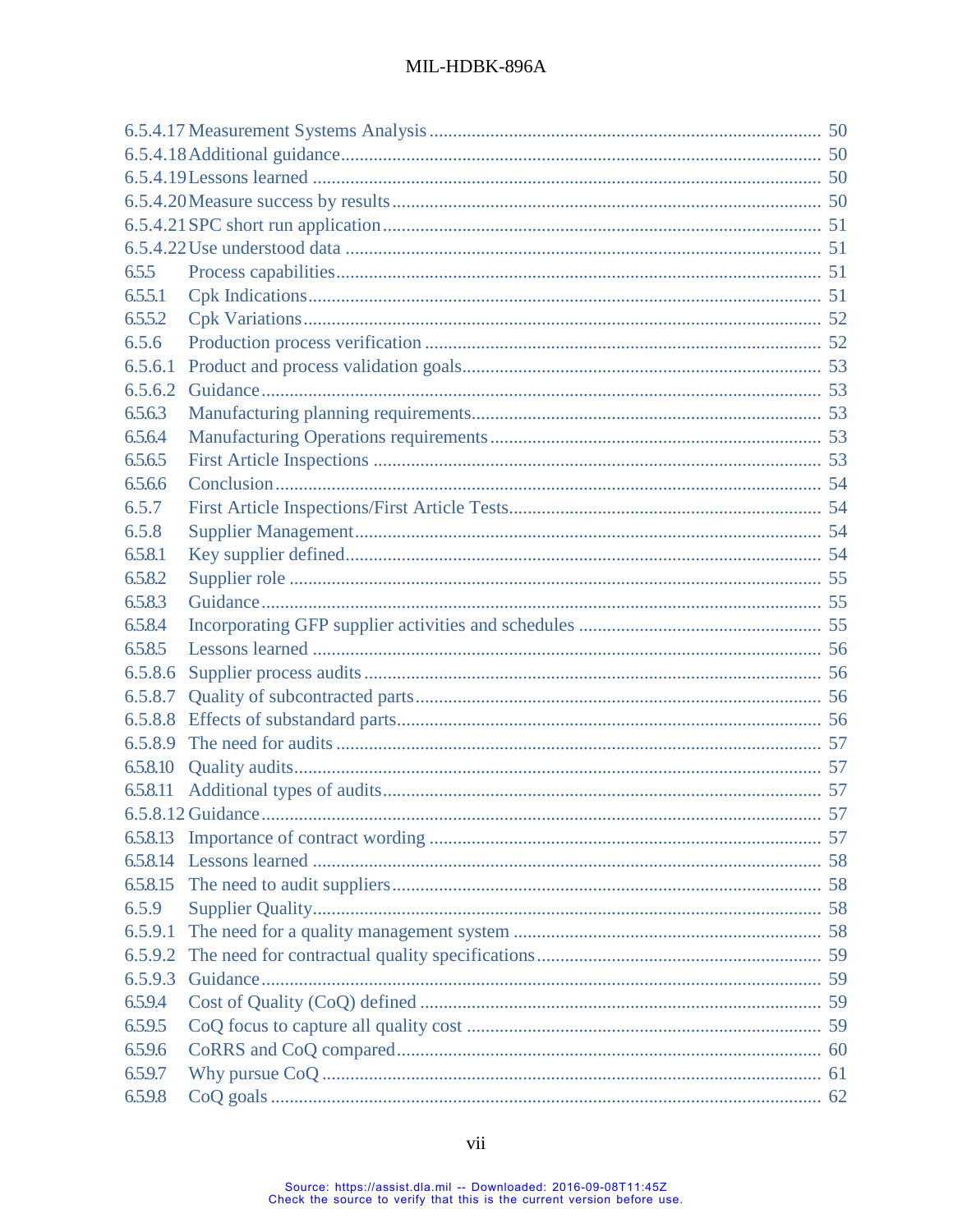| 6.5.9.9        |  |
|----------------|--|
| 6.5.9.10       |  |
| 6.5.9.11       |  |
| 6.5.9.12       |  |
|                |  |
| 6.5.9.14       |  |
| 6.5.9.15       |  |
| 6.6            |  |
| 6.6.1          |  |
| 6.6.2          |  |
| 6.6.3          |  |
| 6.6.4          |  |
| 6.6.5          |  |
| $\overline{7}$ |  |
| 7.1            |  |
| 7.2            |  |
| 7.3            |  |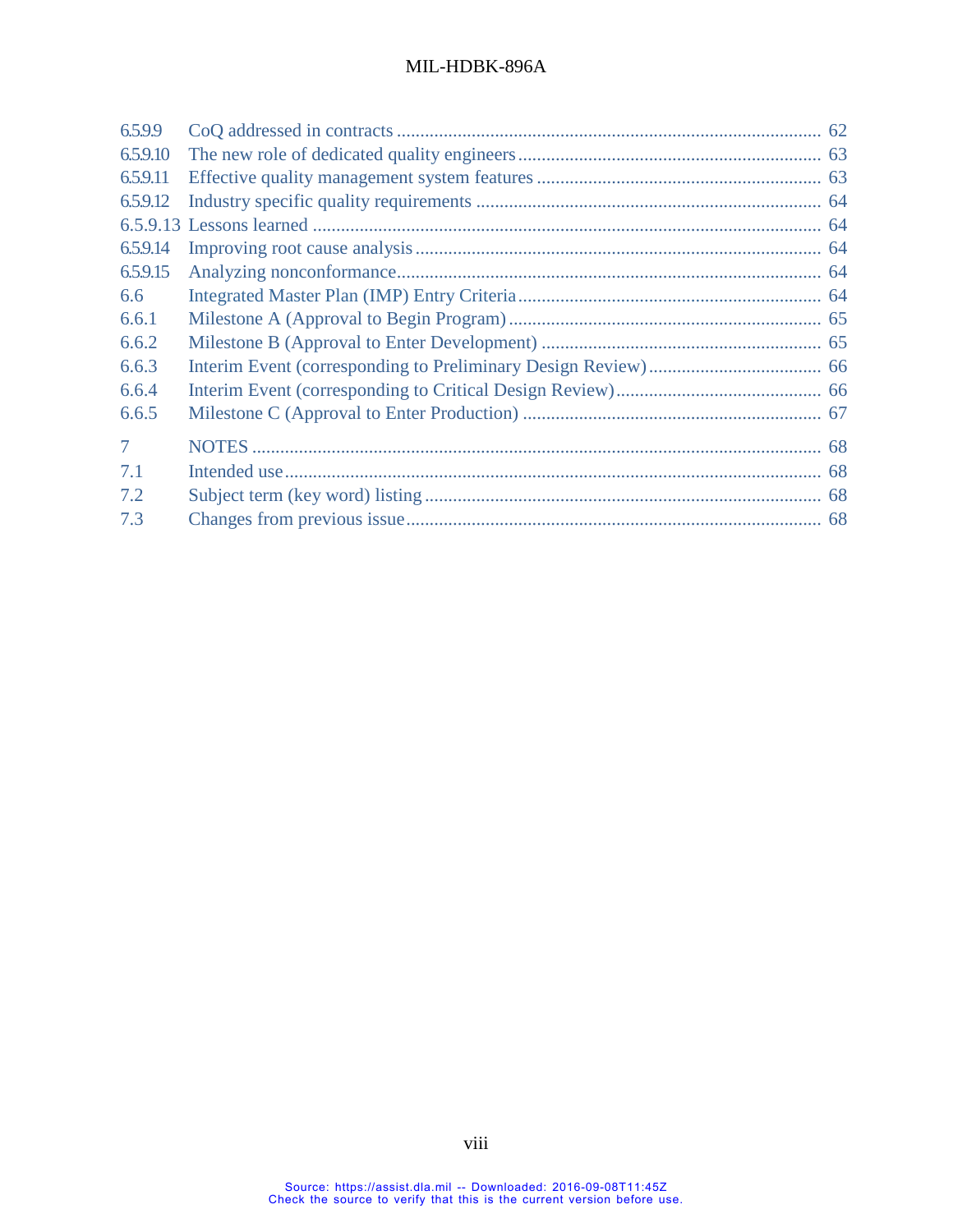# FIGURES

| 1.  |                                                                          |  |
|-----|--------------------------------------------------------------------------|--|
| 2.  | Product/process improvement in a virtual/physical factory environment 10 |  |
| 3.  |                                                                          |  |
| 4.  |                                                                          |  |
| 5.  |                                                                          |  |
| 6.  |                                                                          |  |
| 7.  |                                                                          |  |
| 8.  |                                                                          |  |
| 9.  |                                                                          |  |
| 10. |                                                                          |  |
| 11. |                                                                          |  |
| 12. |                                                                          |  |

# TABLES

| $\mathbf{L}$ |  |
|--------------|--|
| $\Pi$ .      |  |
|              |  |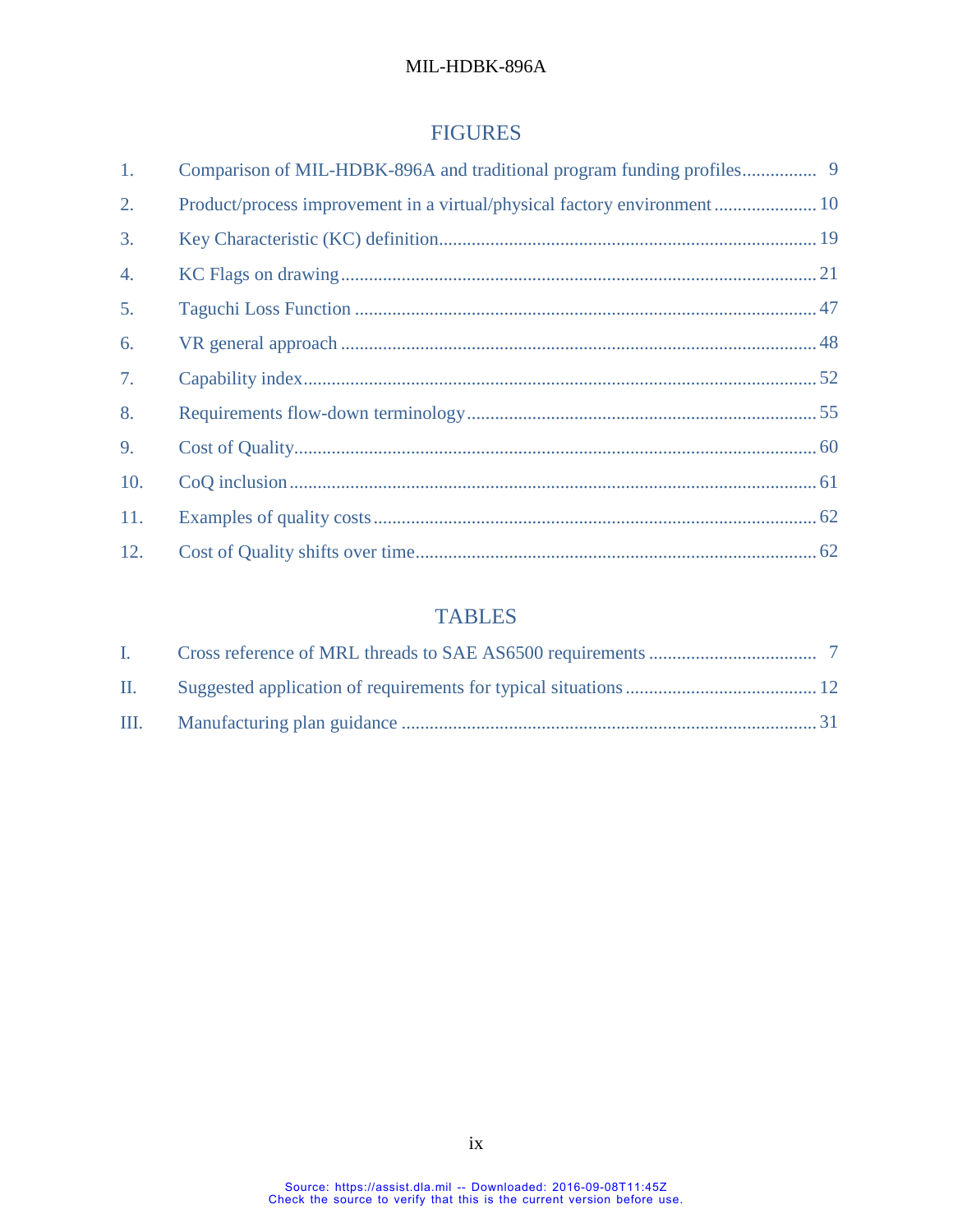# <span id="page-9-1"></span><span id="page-9-0"></span>**1. SCOPE.**

**1.1 Scope**. This handbook is applicable to all phases of DoD system acquisition. This handbook describes proven manufacturing management practices to promote delivery of affordable and capable weapon systems. This handbook provides standardized guidance for DoD implementation of SAE AS6500, "Manufacturing Management Program."

## <span id="page-9-3"></span><span id="page-9-2"></span>**2. APPLICABLE DOCUMENTS**.

**2.1 General**. The documents listed below are not necessarily all of the documents referenced herein, but are those needed to understand the information provided by this handbook.

## <span id="page-9-4"></span>**2.2 Government Documents**

## **2.2.1 Specifications, standards, and handbooks**

<span id="page-9-5"></span>DOD-STD-2101 Classification of Characteristics

(Copies of this document are available online at [https://assist.dla.mil.](https://assist.dla.mil/))

<span id="page-9-6"></span>**2.2.2 Other Government documents, drawings, and publications**. The following Government documents, drawings, and publications form a part of this document to the extent specified herein.

## **DEPARTMENT OF DEFENSE**

| DoD Manufacturing Technology                                              | Manufacturing Readiness Level        |
|---------------------------------------------------------------------------|--------------------------------------|
| Program                                                                   | (MRL) Deskbook                       |
| (Copies of this document are available online at http://www.dodmrl.com/.) |                                      |
| Joint Aeronautical Commander's Group                                      | <b>Aviation Critical Safety Item</b> |
|                                                                           | Management Handbook                  |

(Copies of this document are available online at [https://dap.dau.mil/Pages/Default.aspx.](https://dap.dau.mil/Pages/Default.aspx))

## **UNITED STATES NAVY**

NAVSEA INSTRUCTION 9078.1 Naval Ships Critical Safety Items Program, Non-Nuclear

(Copies of NAVSEA Technical Manuals can be accessed through NAVSEA's Technical Data Management site at [https://mercury.tdmis.navy.mil/Default.cfm.](https://mercury.tdmis.navy.mil/Default.cfm))

NAVSO P-3687 Producibility System Guidelines

(Copies of NAVSO Technical Manuals can be accessed through [https://acc.dau.mil/CommunityBrowser.aspx.](https://acc.dau.mil/CommunityBrowser.aspx))

<span id="page-9-7"></span>**2.3 Non-Government publications**. The following documents form a part of this document to the extent specified herein.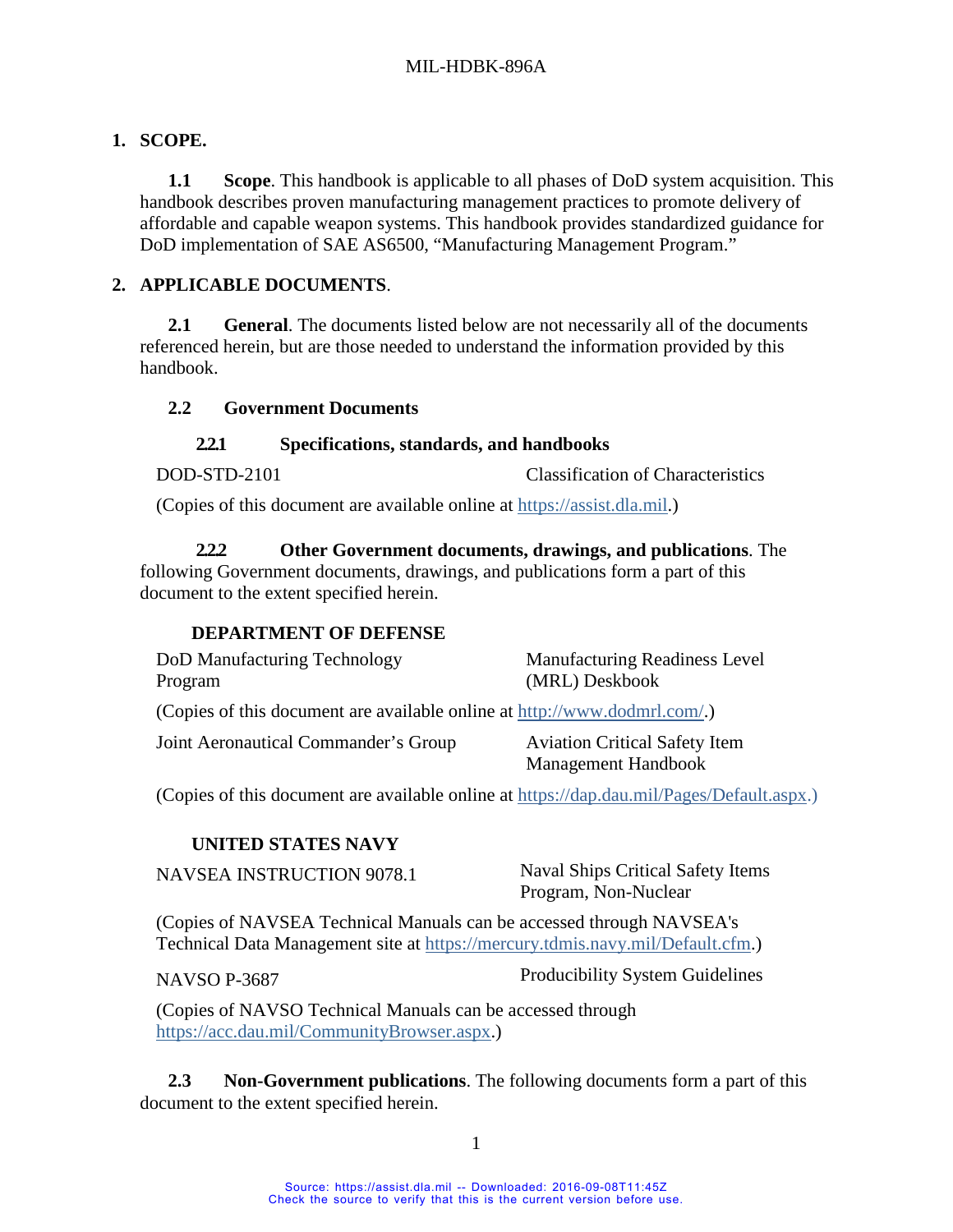| IEEE 15288.2      | <b>IEEE Standard for Technical Reviews and Audits on Defense Programs</b>                                                                                                                                                          |
|-------------------|------------------------------------------------------------------------------------------------------------------------------------------------------------------------------------------------------------------------------------|
|                   | (Copies of this document are available online at http://standards.ieee.org/index.html.)                                                                                                                                            |
| <b>ISO 9001</b>   | Quality management systems - Requirements                                                                                                                                                                                          |
|                   | (Copies of this document are available online at http://www.iso.org/iso/home.htm.)                                                                                                                                                 |
| SAE AS5553        | Fraudulent/Counterfeit Electronic Parts; Avoidance, Detection, Mitigation,<br>and Disposition                                                                                                                                      |
| <b>SAE AS6500</b> | <b>Manufacturing Management Program</b>                                                                                                                                                                                            |
| <b>SAE AS9100</b> | Quality Management Systems - Requirements for Aviation, Space and<br><b>Defense Organizations</b>                                                                                                                                  |
| <b>SAE AS9102</b> | <b>Aerospace First Article Inspection Requirement</b>                                                                                                                                                                              |
| <b>SAE AS9103</b> | Aerospace Series - Quality Management Systems - Variation Management<br>of Key Characteristics                                                                                                                                     |
| <b>SAE J1739</b>  | Potential Failure Mode and Effects Analysis in Design (Design FMEA),<br>Potential Failure Mode and Effects Analysis in Manufacturing, Assembly<br>Processes (Process FMEA), and Effects Analysis for Machinery<br>(Machinery FMEA) |

(Copies of these documents are available online at [http://www.sae.org/.](http://www.sae.org/))

## <span id="page-10-0"></span>**3. DEFINITIONS**

This handbook is intended to be used in conjunction with SAE AS6500. Refer to SAE AS6500 for manufacturing-related definitions.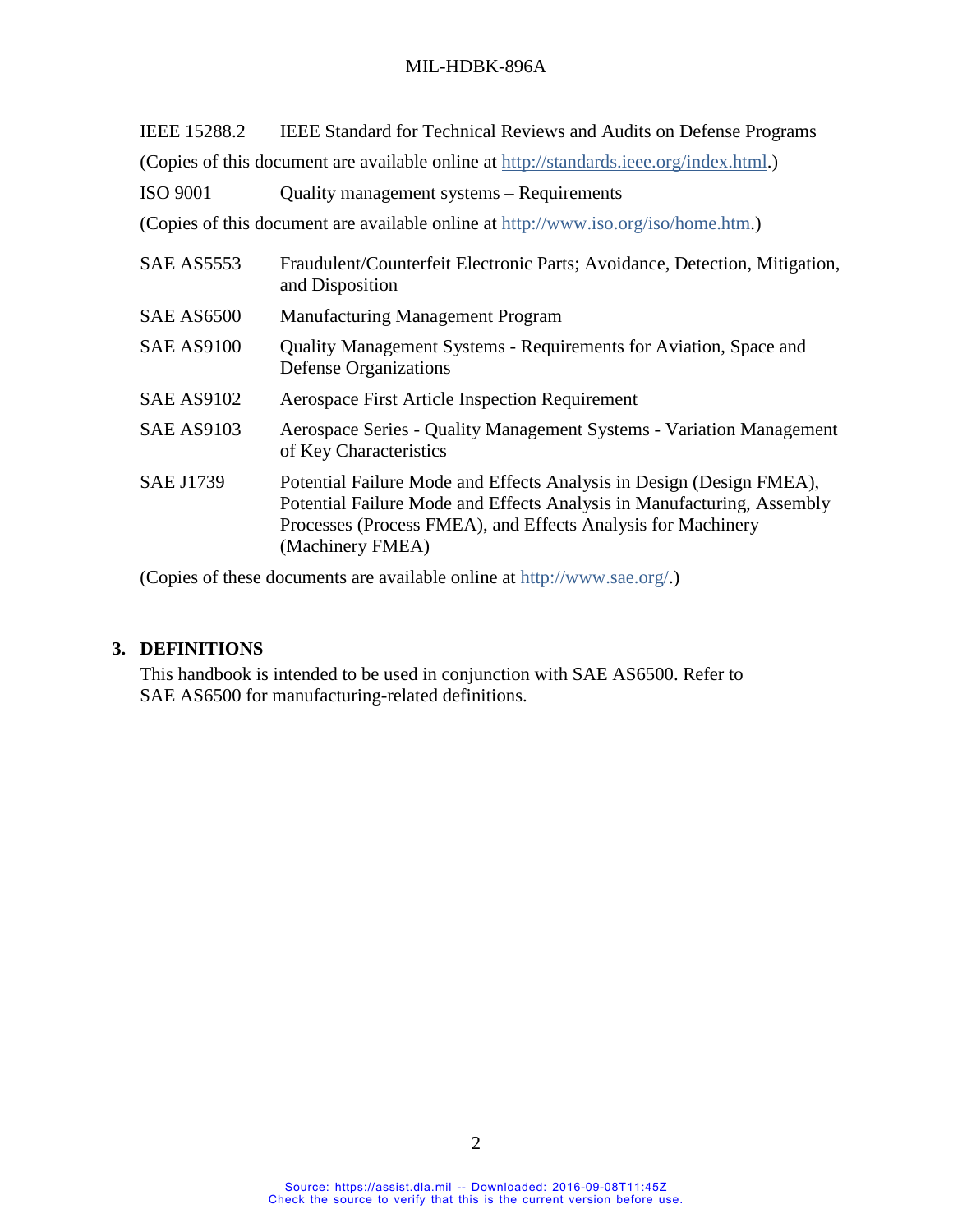# <span id="page-11-1"></span><span id="page-11-0"></span>**4. INTRODUCTION**

**4.1 Purpose**. The purpose of this handbook is to promote the timely development, production, and fielding of affordable and capable weapon systems by addressing manufacturing risks and issues throughout the program acquisition cycle. Its primary focus is to assist in the contractual application of SAE AS6500, "Manufacturing Management Program," and to provide additional guidance on the implementation of best practices for manufacturing management.

<span id="page-11-2"></span>**4.2 Statement of the problem**. In the past, the goal of developing and deploying economically supportable weapon systems capable of meeting all functional user requirements has been proven difficult to achieve. Historically, two basic problems have been experienced to varying degrees by weapon system acquisition programs: (A) difficulty in developing and producing new weapon systems, modifications, and upgrades in a timely and affordable manner; and (B) difficulty in smoothly transitioning an acquisition program from development to production and fielding supportable systems.

<span id="page-11-3"></span>**4.2.1 Difficulty in developing and producing new weapon systems, modifications, and upgrades in a timely and affordable manner**. The difficulty in fielding mature systems in a timely and cost effective manner has been a persistent problem experienced in nearly every program. Technical and quality requirements are not adequately identified and communicated to contractors resulting in an increase in process variation and product costs. During development and production, frequent modifications to design specifications result in high initial acquisition costs. Lack of manufacturing maturity creates production schedule delays and additional engineering modifications. Late deliveries and the inability of the system to meet all requirements impact the warfighter by delaying Required Assets Availability (RAA) and reducing operational capability. Poor quality, high initial repair rates, unexpected failure modes, and numerous configuration changes impact the support community through the need for more spares, excessive failure analyses and corrective actions, more complex configuration tracking systems, and numerous technical order changes. These problems result in increased costs and potential inability to maintain adequate operational capabilities.

<span id="page-11-4"></span>**4.2.2 Difficulty in smoothly transitioning an acquisition program from development to production and fielding supportable systems**. Most modern acquisition programs have experienced problems in transitioning from development to production. Symptoms include poor quality and low yields of key manufacturing processes, inability to support production rates using processes used in development, cost increases, and schedule delays while production capable processes are being developed. These problems can be linked to

a. lack of an effective plan for the development and maturation of production processes during pre-production acquisition phases concurrent with product development and ineffective conduct of production readiness reviews.

b. lack of understanding of the relationship between key design requirements, the processes needed to support them, and the impact on product performance, supportability, and cost.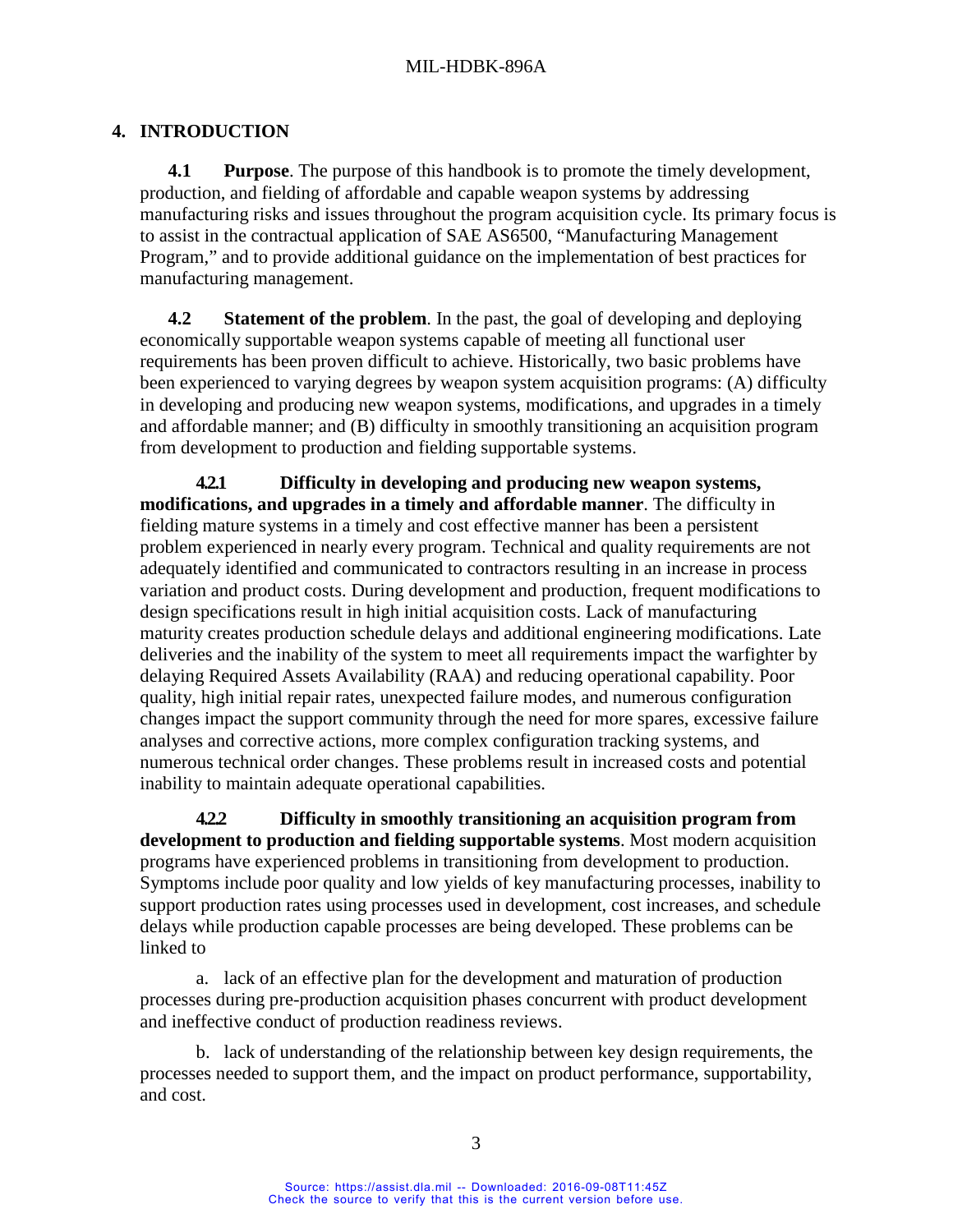c. ineffective risk assessment, mitigation, and monitoring activities supporting critical process development.

d. lack of clear and concise vertical and horizontal communication links throughout the supply chain. Process capability, process stability, and process controls are both quality and manufacturing management considerations and there is mutual overlap and interdependencies between the two functions.

<span id="page-12-0"></span>**4.2.3 Root cause**. A major source of these problems is the lack of thorough consideration of the capability and stability of manufacturing processes to support production of weapon system products. This problem can be characterized with the following statements:

<span id="page-12-1"></span>**4.2.3.1 Inadequate response to production risk**. Risk factors that pose production risk factors from the start of the program are caused by:

a. lack of understanding of existing process capabilities (process characterization).

b. limited source selection criteria related to process capability.

c. no long-range production investment strategy as part of the overall acquisition strategy.

d. unstable requirements and no reasonable match between requirements and existing process capabilities.

e. lack of programmatic focus on the need for balanced simultaneous product and process development.

<span id="page-12-2"></span>**4.2.3.2 Lack of attention to process capability**. Risk factors during project development are due to:

a. insufficient or untimely consideration of producibility analyses.

b. product design instability resulting from an emphasis on meeting performance requirements without consideration of producibility.

c. insufficient identification of key product characteristics and key manufacturing processes.

d. late initiation of production planning and risk mitigation efforts.

e. lack of exit criteria for key processes and a lack of process related milestones.

<span id="page-12-3"></span>**4.2.3.3 Lack of consideration of process control**. Risk factors that occur during production are due to:

a. lack of process control requirements for key characteristics and critical manufacturing processes.

b. deficiency in process improvement efforts.

c. lack of hard cost control requirements or incentives to control / reduce life cycle cost.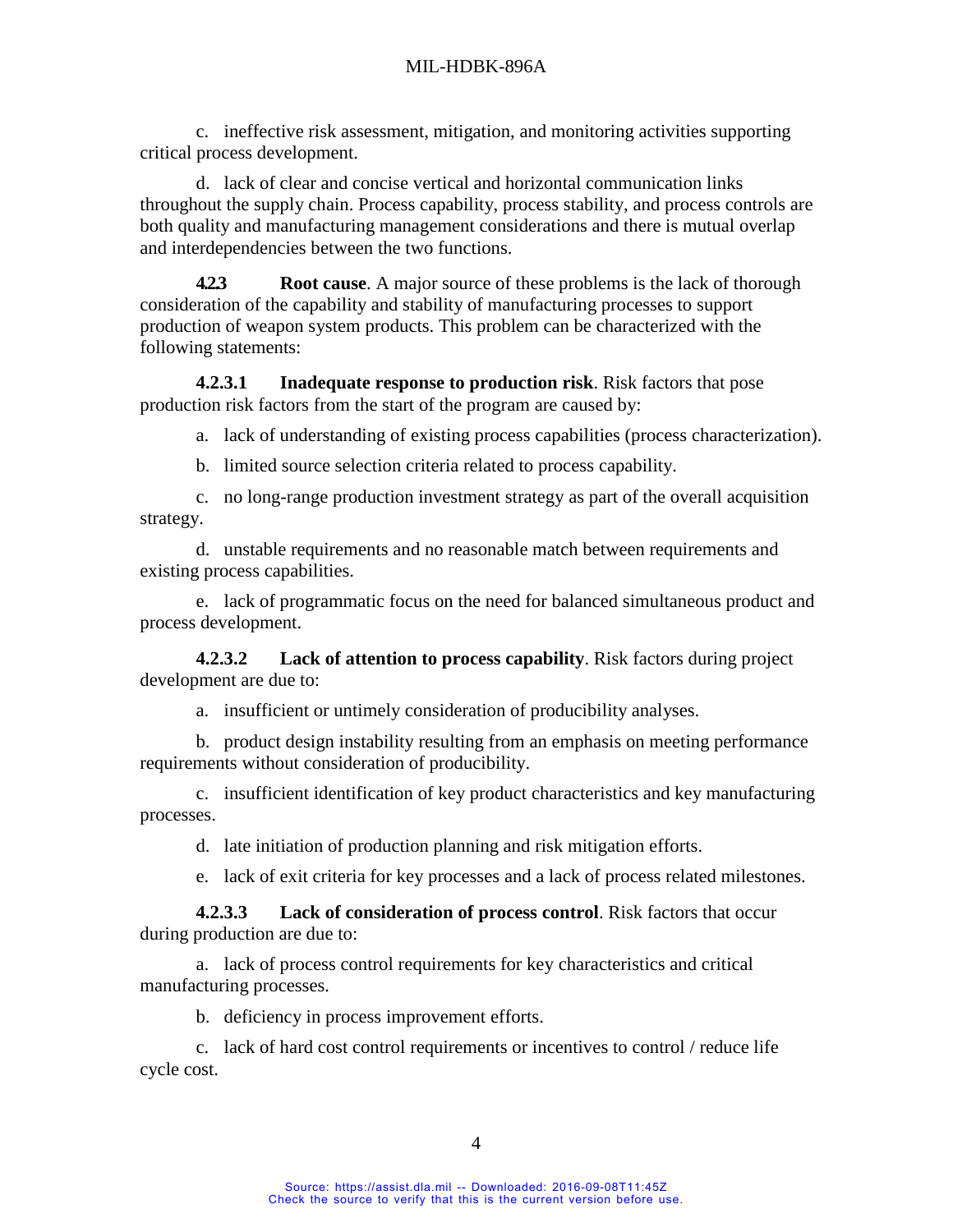<span id="page-13-0"></span>**4.3 Success criteria**. To achieve the MIL-HDBK-896A purpose, the following success criteria and supporting practices should be applied.

<span id="page-13-4"></span>**4.3.1 Balance product and process**. Achieve balance in the consideration of product and process capability at the start of every phase of the acquisition process by:

a. balancing investments in both product and process during the preproduction program phases.

b. considering process capability in the technology development and technology insertion efforts.

c. incorporating evaluation criteria for production process capability in source selection with firm requirements for such issues as process development, process validation, process control, and production cost estimation.

d. implementing a well-defined production investment strategy as part of the overall acquisition strategy.

<span id="page-13-1"></span>**4.3.2 Balance product and process development**. Achieve balance in the development of product and process during each phase of acquisition by:

a. identifying exit criteria for all key events and milestones appropriate to developing, establishing, and validating required process capabilities.

b. stabilizing the product design early in the development program through balanced trades between performance, cost, and schedule, with attention to producibility and supportability.

c. considering production-related issues such as Special Tooling, Special Test Equipment, and Support Equipment (ST/STE/SE) design and fabrication; and use of actual production processes to fabricate, assemble, and test prototype equipment to prove the manufacturing process.

d. using modeling and simulation of the design, production, and support environments.

<span id="page-13-2"></span>**4.3.3 Define the development and manufacturing environment**. Establish a development and manufacturing environment that implements the practices of key characteristics, process controls, variability reduction, and defect prevention by:

a. requiring flow down practices which identify key product characteristics, key production processes, and key process parameters throughout the supply chain.

b. defining process control practices identified in the build-to data package.

c. implementing efficient variability reduction programs which improve dimensional control, yield higher product/process quality and reliability, and create an environment of preventive rather than corrective action.

<span id="page-13-3"></span>**4.4 Benefits**. MIL-HDBK-896A practices represent a significant change in the way the defense industry operates. Achieving the full range of benefits available from the practices will require basic cultural changes on the part of all parties involved, from users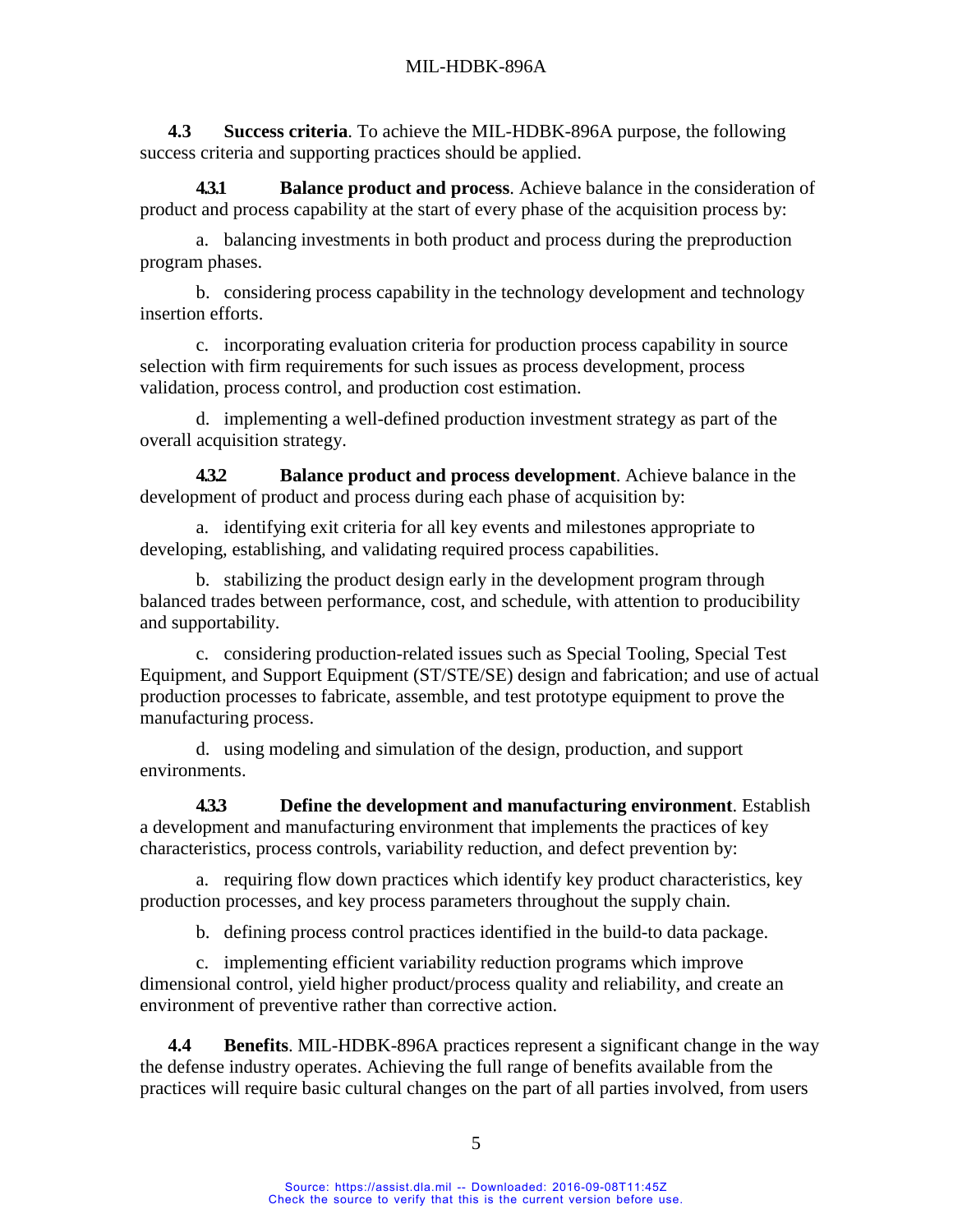through low-tier suppliers. Some of the practices will require an up-front investment of material and/or labor during early development, with returns not realized until later in development and production. The commitment to make these up-front investments and continue the MIL-HDBK-896A practice activities throughout the life of the program is essential. The benefits resulting from implementation of MIL-HDBK-896A practices include:

- a. shorter development schedules and reduced cycle times.
- b. better product quality and reliability.
- c. better development of robust product designs.
- d. easier transition of designs to production.
- e. better supplier product integration.
- f. better risk management.

<span id="page-14-0"></span>**4.5 Relationship to airworthiness certification**. Airworthiness certification, as governed by MIL-HDBK-516, contains specific manufacturing and quality criteria that must be met to attain airworthiness certification. These criteria include identification of key characteristics and critical processes, establishment of capable processes, and implementation of an effective quality system and process controls to ensure design tolerances are met. The practices within SAE AS6500 and this handbook are intended to satisfy those criteria. When SAE AS6500 is on contract and implemented effectively, the manufacturing and quality airworthiness criteria should be achieved. However, it is the responsibility of the Chief Engineer to verify the criteria have been met.

<span id="page-14-1"></span>**4.6 Relationship of SAE AS6500 to Manufacturing Readiness Level (MRL) Criteria**. Manufacturing Readiness Levels (MRLs) are used to assess manufacturing risk and readiness. They provide a common understanding of the relative maturity, identification, and mitigation of manufacturing risks. [TABLE I](#page-15-1) shows how the requirements of SAE AS6500 relate to the MRL threads. If the requirements of SAE AS6500 are effectively implemented, there is a high probability that the associated MRL thread will be at the target level.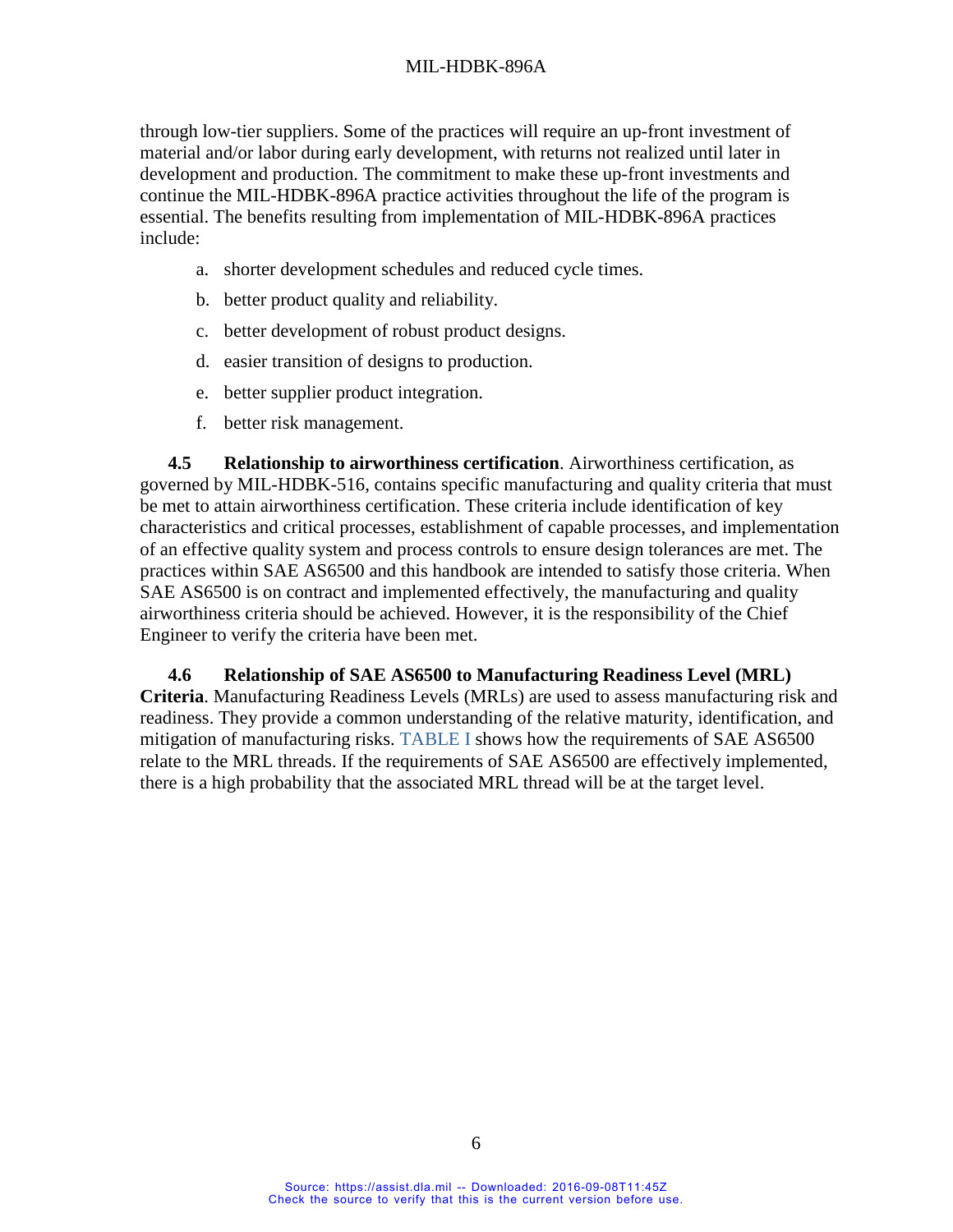<span id="page-15-1"></span>

| <b>MRL Thread</b>                     | <b>SAE AS6500 Requirement</b>                     |  |  |  |
|---------------------------------------|---------------------------------------------------|--|--|--|
| <b>Technology and Industrial Base</b> | 6.4.1<br>Supply Chain and Material Management     |  |  |  |
|                                       | 6.4.2<br>Manufacturing Technology Development     |  |  |  |
| Design                                | 6.2.1<br><b>Producibility Analysis</b>            |  |  |  |
|                                       | 6.2.1c Design Trade Studies                       |  |  |  |
|                                       | 6.2.2<br><b>Key Characteristics</b>               |  |  |  |
|                                       | 6.2.3<br><b>Process FMEAs</b>                     |  |  |  |
| Cost & Funding                        | 6.4.3<br>Cost                                     |  |  |  |
| <b>Materials</b>                      | 6.4.1<br>Supply Chain and Material Management     |  |  |  |
|                                       | <b>Supplier Management</b><br>6.5.8               |  |  |  |
| Process Capability & control          | 6.4.4<br>Manufacturing Modeling & Simulation      |  |  |  |
|                                       | 6.5.3<br>Continuous Improvement                   |  |  |  |
|                                       | <b>Process Control Plans</b><br>6.5.4             |  |  |  |
|                                       | 6.5.5<br><b>Process Capabilities</b>              |  |  |  |
| <b>Quality Management</b>             | 6.3 Manufacturing Risk Identification             |  |  |  |
|                                       | 6.5.2<br><b>Manufacturing Surveillance</b>        |  |  |  |
|                                       | 6.5.3<br>Continuous Improvement                   |  |  |  |
|                                       | <b>FAIs/FATs</b><br>6.5.7                         |  |  |  |
|                                       | 6.5.8<br>Supplier Management                      |  |  |  |
|                                       | 6.5.9<br><b>Supplier Quality</b>                  |  |  |  |
| Manufacturing Workforce               | Manufacturing Workforce<br>6.4.6                  |  |  |  |
| <b>Facilities</b>                     | <b>Tooling/Test Equipment/Facilities</b><br>6.4.7 |  |  |  |
| <b>Manufacturing Management</b>       | 6.4 Manufacturing Planning                        |  |  |  |
|                                       | Manufacturing System Verification<br>6.4.5        |  |  |  |
|                                       | 6.5.1<br><b>Production Scheduling and Control</b> |  |  |  |
|                                       | <b>Manufacturing Surveillance</b><br>6.5.2        |  |  |  |

# <span id="page-15-0"></span>**TABLE I**. **Cross reference of MRL threads to SAE AS6500 requirements**.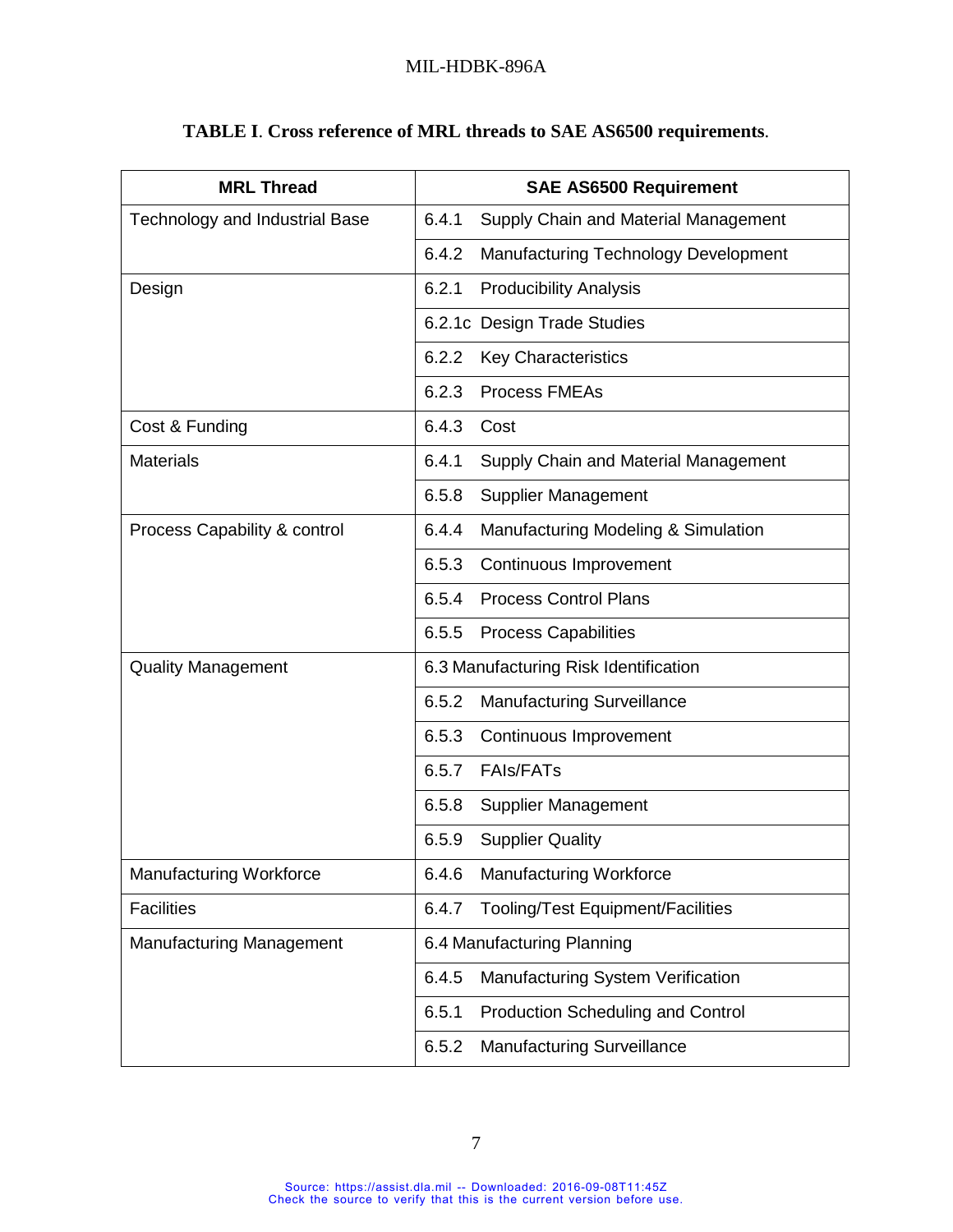<span id="page-16-0"></span>**4.7 Relationship of Manufacturing Management to Systems Engineering** Manufacturing management is closely linked to the systems engineering process in several ways. First, the manufacturing organization should provide representation to the design function and ensure producibility and inspectability are addressed as design considerations. Manufacturing engineers should provide process capability data to the designers and compare proposed tolerances, materials, and assemblies to current capabilities. Typically, a representative from the manufacturing function must coordinate on designs, indicating the design properly takes these considerations into account.

<span id="page-16-1"></span>**4.7.1 Address manufacturing during Design Reviews**. Manufacturing is also a key topic to be addressed during the Systems Engineering Technical Reviews. Specifically, manufacturing readiness should be assessed and reported during Preliminary and Critical Design Reviews, with a focus on producibility and manufacturing risks. Of course, manufacturing readiness is the primary focus of Production Readiness Reviews. Further guidance on each of these reviews is included in IEEE 15288.2.

<span id="page-16-2"></span>**4.7.2 Include manufacturing management in the planning process**. Manufacturing management should participate in the systems engineering planning process and contribute to systems engineering planning documents. The Systems Engineering Plan should include a discussion of manufacturing risks, staffing, metrics, and tools. It should also include an explanation of how manufacturing will be considered during the design and in technical reviews and audits. The Integrated Master Plan should include significant manufacturing events and reviews.

<span id="page-16-3"></span>**4.7.3 Track and manage manufacturing risks**. Finally, the program's risk management process should include manufacturing risks, such as those identified through MRL assessments. Manufacturing risks should be tracked and managed using the same process as all other program risks.

# <span id="page-16-5"></span><span id="page-16-4"></span>**5. ACQUISITION STRATEGY**

**5.1 Financial considerations**. Two financial issues are associated with implementation of the approaches recommended in this guide. The first is a change in development of funding profiles to support doing the right task at the right time. This funding profile should include additional contractor costs and additional in-house government costs for increased government oversight and subject matter expertise. The second is recognizing the favorable impact that well-timed applications of these techniques will have on reducing the costs of design iterations in the later stages of development and ultimately reducing unit production cost. These considerations are reflected in different ways in each phase of a program, as described below.

<span id="page-16-6"></span>**5.1.1 Funding requirements for development and production**. One of the most important business issues related to the implementation of SAE AS6500 and the guidance of this handbook is how to properly fund programs using these requirements. Implementing SAE AS6500 and MIL-HDBK-896A practices produces different funding profiles than those experienced on past programs, as illustrated on [FIGURE 1.](#page-17-5)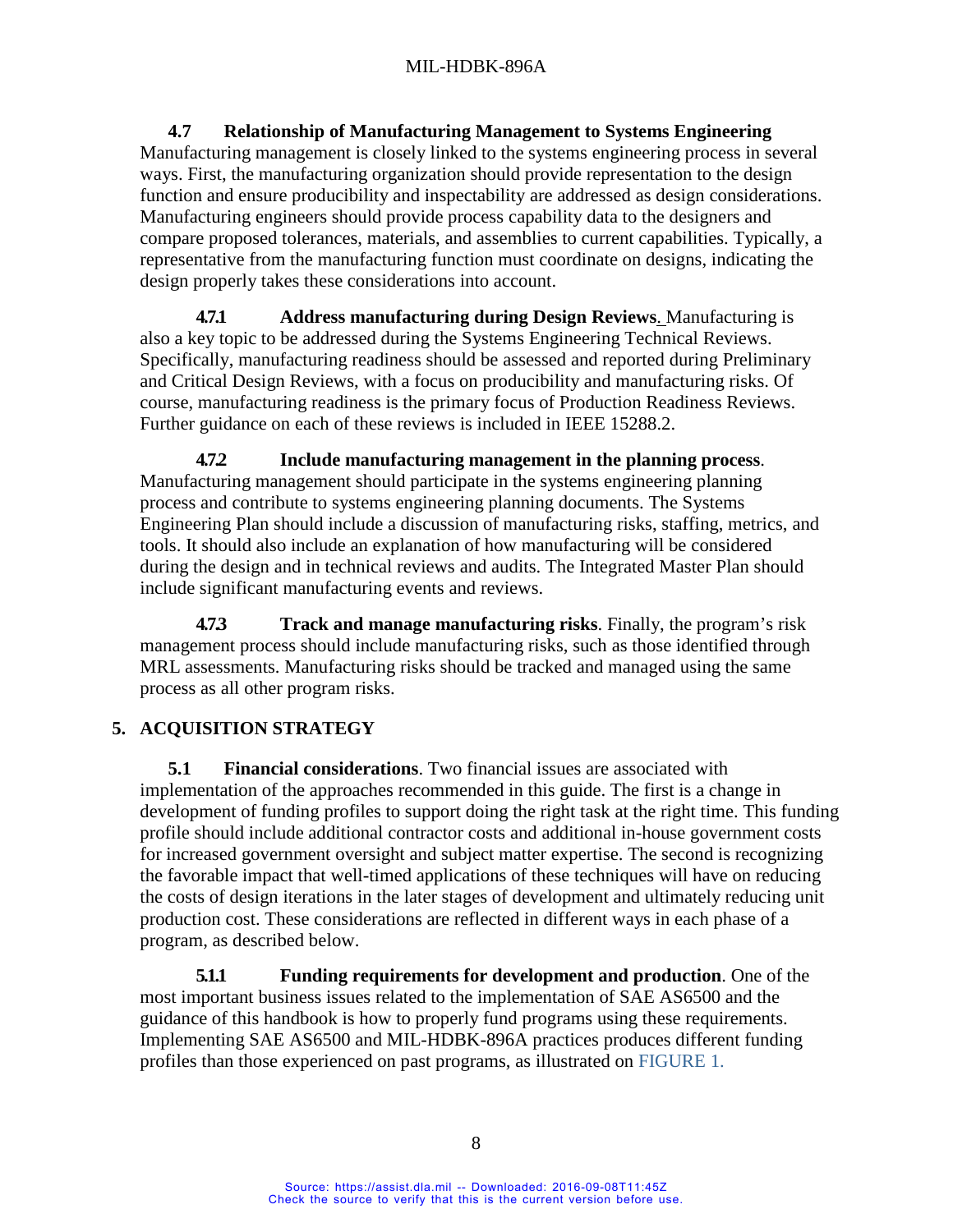<span id="page-17-0"></span>**5.1.2 Program funding comparison**. In comparison to historic programs, programs that incorporate SAE AS6500 and the principles in this handbook require earlier funding, but the benefits of this earlier investment greatly reduce life cycle costs, including non-recurring production costs, through the substantial elimination of errors and change orders later in the program. SAE AS6500 requires manufacturing processes to be proven prior to the start of production and that there be early involvement of the manufacturing engineering discipline in the design process. As a result, inefficiencies in the manufacture of initial production units promise to be fewer and the producibility of the initial design will be improved over that of historical programs. These improvements more than offset early development costs.



#### <span id="page-17-5"></span>**FIGURE 1. Comparison of MIL-HDBK-896A and traditional program funding profiles**.

#### <span id="page-17-4"></span>**5.1.3 Cost estimating considerations**.

<span id="page-17-2"></span><span id="page-17-1"></span>**5.1.3.1 Development phase**. Cost estimating considerations for the development phase must now consider the effects of the additional SAE AS6500 and MIL-HDBK-896A activity. The standard and handbook promote several acquisition approaches that require greater effort up-front, such as producibility studies, assessments of manufacturing risks, earlier manufacturing process maturation, and modeling and simulation. Engineering and tooling hours shift to an earlier point in the program as design and manufacturing efforts are integrated sooner. The benefit, however, is that design changes can often be reduced by 50% or more. One program estimated MIL-HDBK-896A-related practices would have reduced tooling costs by 40%.

<span id="page-17-3"></span>**5.1.3.2 Production phase**. Production phase costs and cost estimating will also be affected by SAE AS6500 and MIL-HDBK-896A initiatives. Early investments in manufacturing development will produce significant cost savings in production. Specific areas of increased production efficiency that can be expected from the use of SAE AS6500 and this handbook's practices include: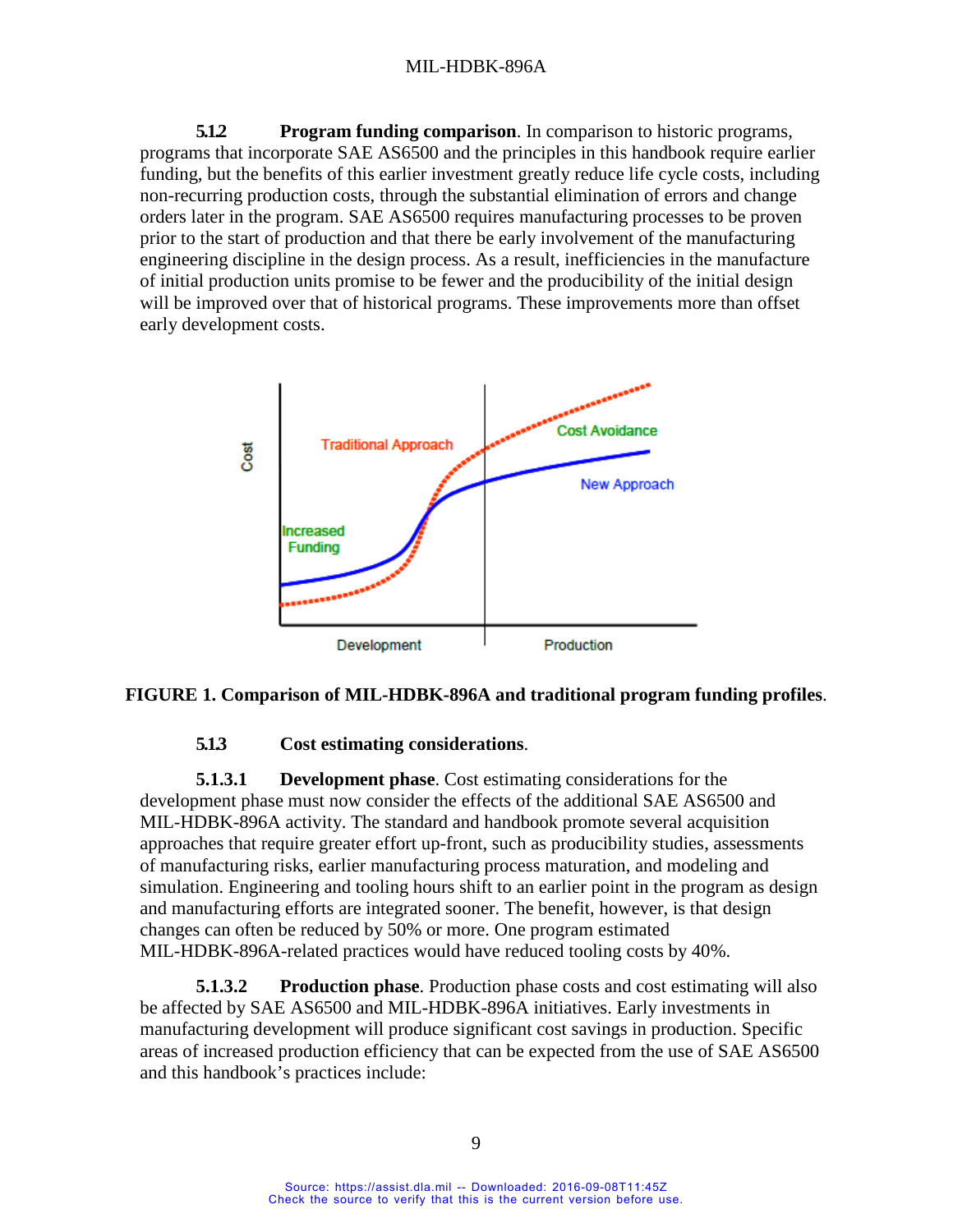a. system redesigns significantly reduced. Traditionally, systems and processes have been designed in the development phase with changes made late in development through early production. This redesign and tooling rework effort should be significantly reduced.

b. design, quality, and manufacturing processes better integrated, resulting in a reduction of scrap, rework, and repair.

c. major subcontractors involved early in the design process, resulting in a more efficient integration of their components into the system and fewer supplier engineering change requests.

d. manufacturing labor costs start lower for first unit or T1 and proceed down a cost improvement curve that is below the historic non-MIL-HDBK-896A curve, as shown on [FIGURE 2.](#page-18-3)

e. Better integration of the design, quality, and manufacturing processes result in lower first unit cost.

<span id="page-18-0"></span>**5.1.3.3 First unit costs run high**. Traditionally, first unit costs run high due to the significant amount of manufacturing and re-manufacturing needed to incorporate design changes. The use of modelling and simulation tools, prior to the fabrication and assembly of hardware, enable the identification and resolution of problems prior to the actual start of manufacturing.



#### <span id="page-18-3"></span><span id="page-18-2"></span>**FIGURE 2**. **Product/process improvement in a virtual/physical factory environment**.

#### **5.2 Contracting considerations and request for proposal and**

<span id="page-18-1"></span>**Statement of Work (SOW) inputs**. To ensure the implementation of SAE AS6500, the customer (such as a DoD program office or prime contractor) must cite it as a contractual requirement. Although some companies may implement it on their own, a recent Independent Review Team (IRT) discovered that contracts often lack contractual manufacturing management requirements, and, therefore, many best practices are not implemented.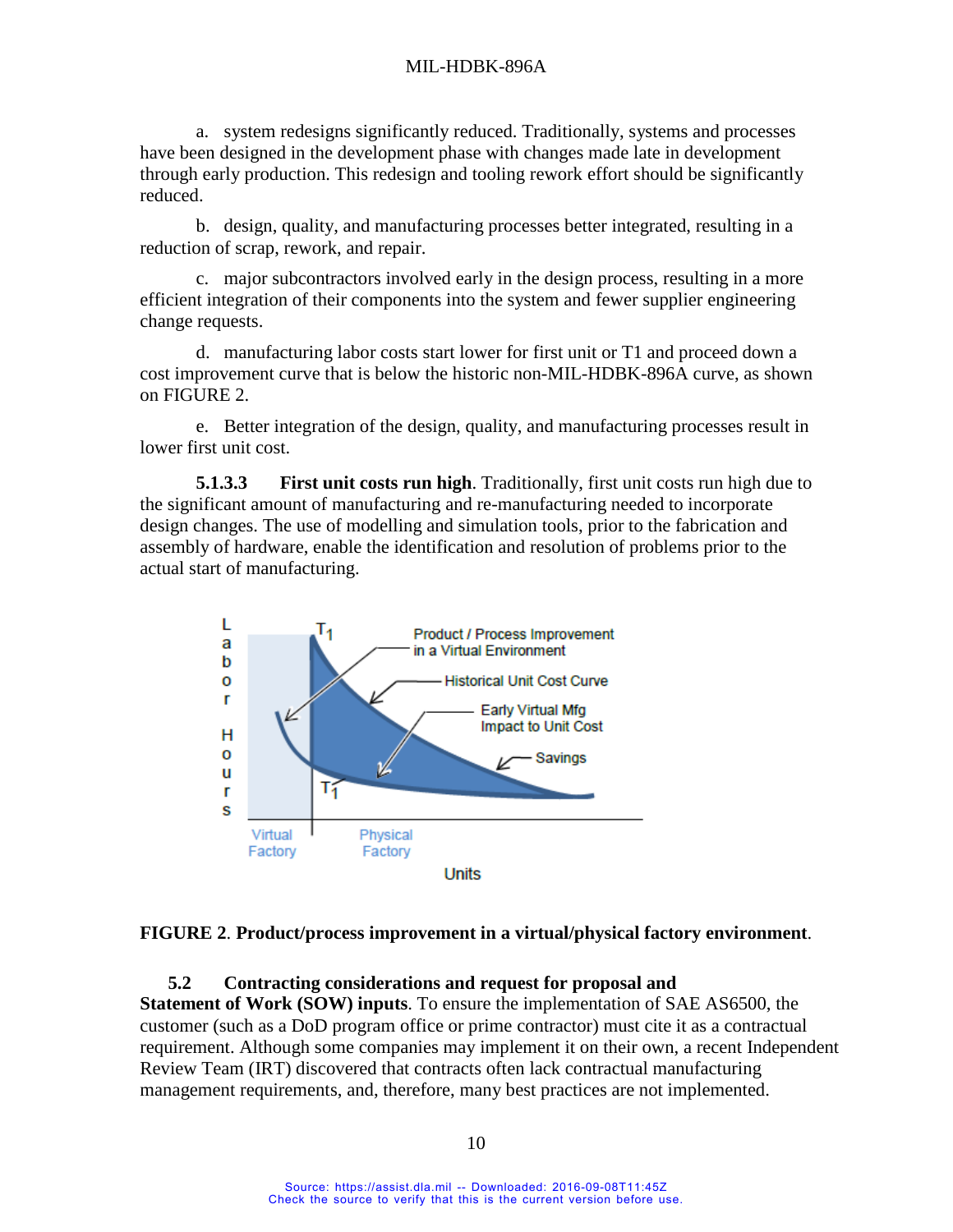SAE AS6500 was specifically written to be imposed contractually through an SOW requirement. This handbook serves only as a guide and should not be included in SOW requirements except to provide additional, non-binding guidance. A suggested SOW input is:

Example: "The contractor's Manufacturing Management Program shall meet the requirements of SAE AS6500."

<span id="page-19-0"></span>**5.2.1 Competitive purchases**: The program office may determine that an offeror's manufacturing management system may be a discriminating factor in the award of the contract. In that case, Section L of the RFP may include the following to instruct the offerors to describe their manufacturing management system:

Example: "The offeror shall describe how their manufacturing management system meets the requirements of SAE AS6500."

<span id="page-19-1"></span>**5.2.2 Onsite survey inclusion**. Since an onsite survey is a proven best practice during source selection, some programs may elect to add the following to Section L of the RFP:

Example: "The Government reserves the right to conduct an onsite survey to assess the offeror's manufacturing management system."

<span id="page-19-2"></span>**5.2.3 Proposal evaluation disclosure**: Section M of the RFP should include the following statement to explain how the offerors' proposals will be evaluated:

Example: "This subfactor is met when the offeror's proposal describes how their manufacturing management system meets the requirements of SAE AS6500."

<span id="page-19-3"></span>**5.3 Tailoring guidance for contractual application**. SAE AS6500 requirements can be applied as either full conformance or tailored conformance. Full conformance means that all of the requirements of the standard have been, or are being satisfied. Tailored compliance means that some of the requirements have been modified using a process agreed to by both the customer and the supplier. The contractor should be able to readily demonstrate compliance to either full or tailored requirements. Compliance can be demonstrated in two ways**:**

1. SAE AS6500 requires the manufacturing management system to be documented and the documentation describes processes for each of the requirements of the standard. Organizations that provide oversight can review the documented policies and procedures to ensure each requirement is adequately addressed.

2. The contractor should be able to provide examples of the analyses, work instructions, process control plans, and metrics that are required by the standard. The oversight organization can examine these products to determine if the processes and procedures are actually being implemented in accordance with the standard.

<span id="page-19-4"></span>**5.3.1 General tailoring guidance**. Consider the following items when applying SAE AS6500 contractually.

a. The program's Acquisition Strategy Plan: Determine how SAE AS6500 relates to the overall program strategy and requirements.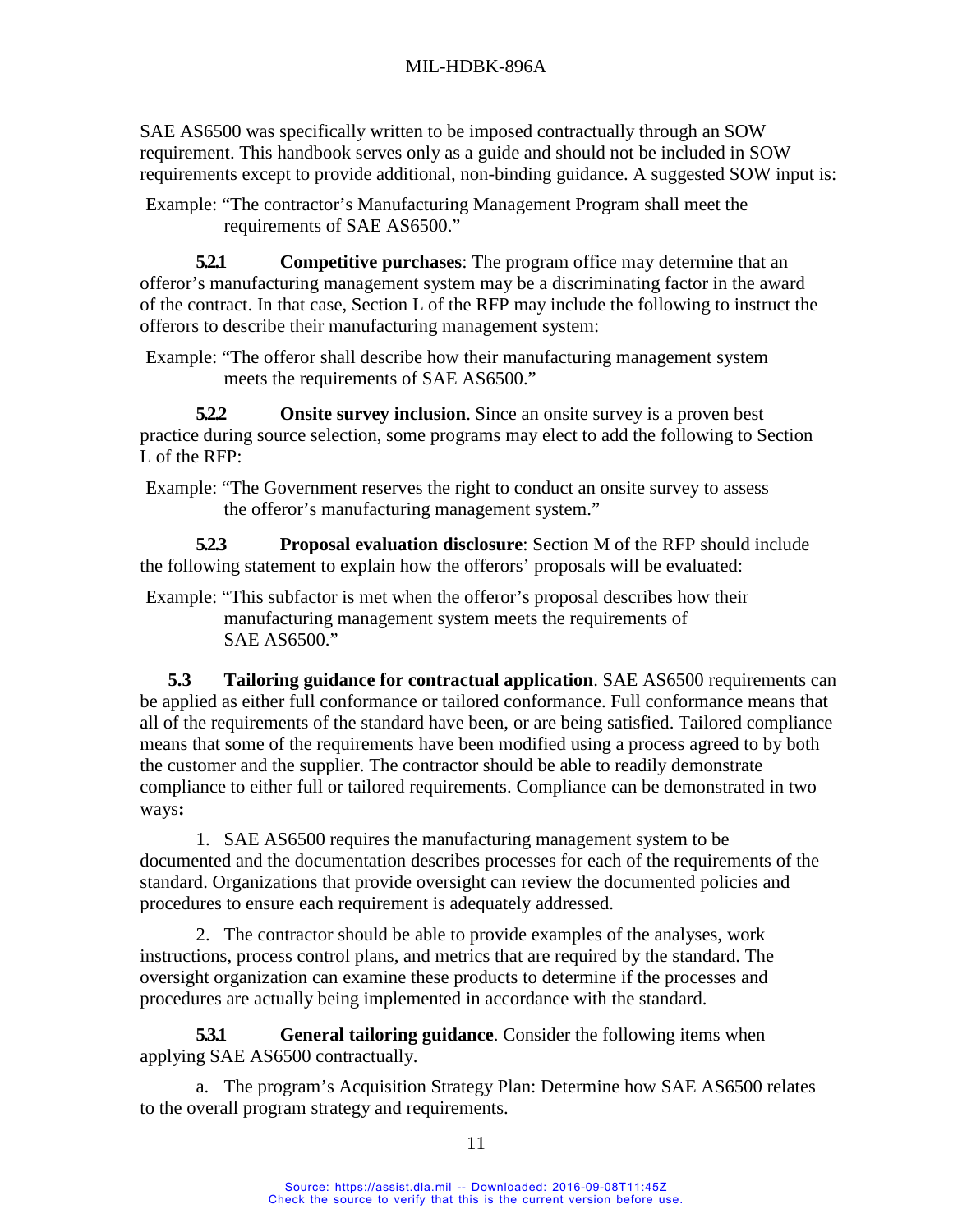b. The expected scale of program: Make sure SAE AS6500 requirements are appropriate to the size and scope of the program.

c. Documents referenced in SAE AS6500: If the program requires contractor compliance with any of the documents referenced in SAE AS6500, those documents must be called out separately in the contract.

d. The degree of Commercial Off-The-Shelf (COTS): Determine the extent to which COTS products will be used and how it impacts manufacturing requirements and planning.

e. Software: For programs that are primarily software in nature, SAE AS6500 may not be applicable.

f. [TABLE II](#page-20-1) provides guidance for tailoring requirements of the standard. Each program leader determines specific requirements that apply to their specific situation. Examples of typical situations include:

- 1. Material Solution Analysis (MSA) phase
- 2. Technology Maturation and Risk Reduction (TMRR) phase
- 3. Engineering and Manufacturing Development (EMD) phase
- 4. production phase
- 5. sustainment phase (including supply support, spares, and repairs)

6. commercial derivative development (a commercially produced item modified for military use)

<span id="page-20-0"></span>7. build-to-print production

|  |  |  | TABLE II. Suggested application of requirements for typical situations. |  |  |
|--|--|--|-------------------------------------------------------------------------|--|--|
|--|--|--|-------------------------------------------------------------------------|--|--|

<span id="page-20-1"></span>

| Requirement                                        | <b>MSA</b> | <b>TMRR</b> | <b>EMD</b> | Production                                                          | <b>Sustainment</b> | Commercial<br>Derivative | <b>Built to Print</b> |
|----------------------------------------------------|------------|-------------|------------|---------------------------------------------------------------------|--------------------|--------------------------|-----------------------|
| 6.2 Design Analysis for<br>Manufacturing           | Y          | Y           | Υ          | Y                                                                   | As needed          | Y                        | Y                     |
| 6.2.1 Producibility Analysis                       | Y          | Y           | Υ          | Y                                                                   | As needed          | Y                        | N                     |
| 6.2.2 Key Characteristics                          | N          | Y           | Υ          | Y                                                                   | As needed          | Y                        | As needed             |
| 6.2.3 Process FMEA                                 | N          | N           | Υ          | As needed, to<br>evaluate major<br>design and<br>process<br>changes | As needed          | Υ                        | Y                     |
| Manufacturing Risk<br>6.3<br><b>Identification</b> | Y          | Y           | Υ          | Υ                                                                   | Υ                  | Υ                        | Y                     |
| 6.3.1 Feasibility<br>Assessments                   | Y          | Y           | N          | Ν                                                                   | As needed          | As needed                | N                     |

Source: https://assist.dla.mil -- Downloaded: 2016-09-08T11:45Z Check the source to verify that this is the current version before use.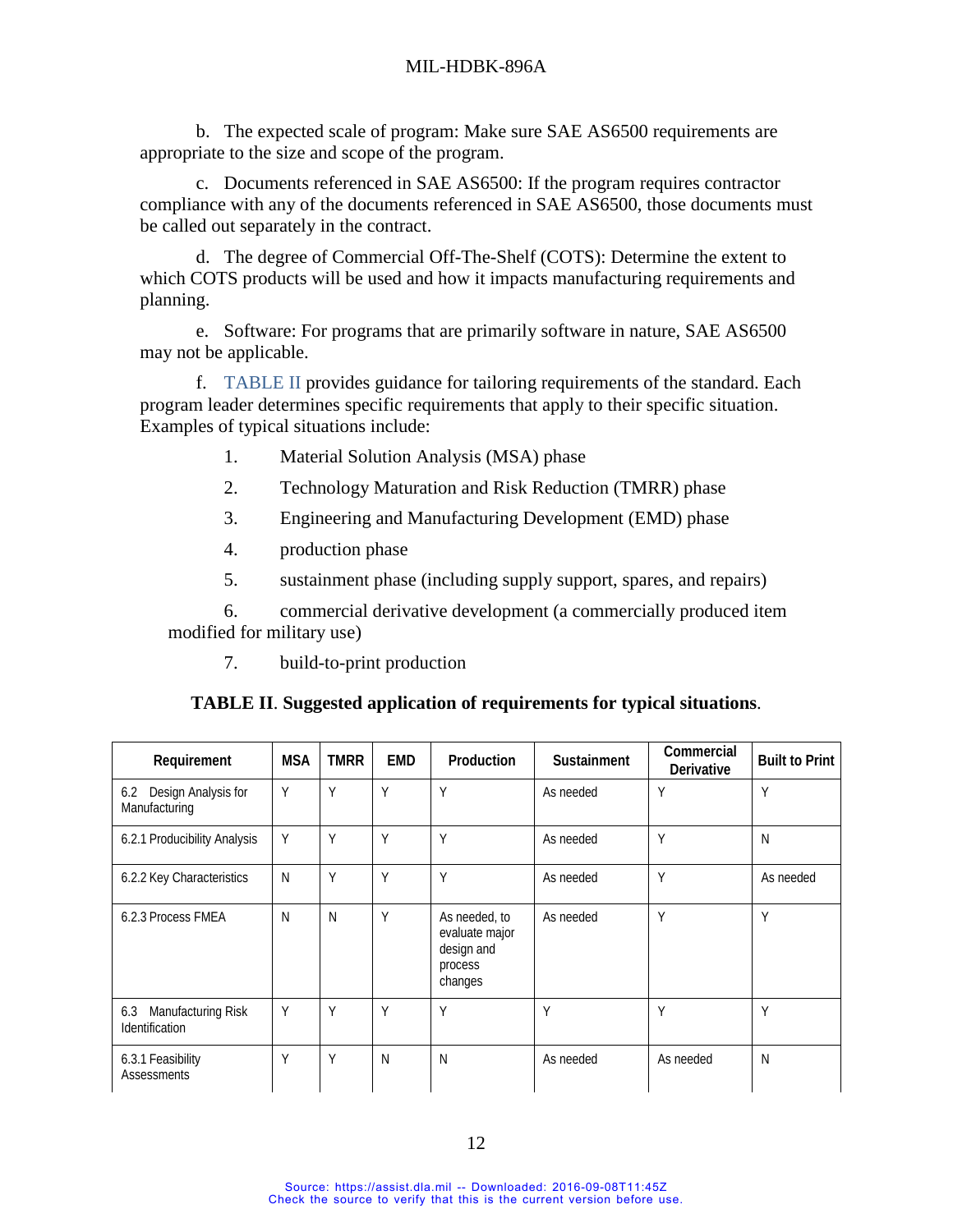| Requirement                                   | <b>MSA</b>   | <b>TMRR</b>  | <b>EMD</b>   | Production                                                          | Sustainment  | Commercial<br>Derivative | <b>Built to Print</b> |
|-----------------------------------------------|--------------|--------------|--------------|---------------------------------------------------------------------|--------------|--------------------------|-----------------------|
| 6.3.2 MRL Assessments                         | Y            | Υ            | Y            | Υ                                                                   | Υ            | Υ                        | Y                     |
| 6.3.3 PRRs                                    | $\mathsf{N}$ | $\mathsf{N}$ | Y            | Y                                                                   | $\mathsf{N}$ | As needed                | As needed             |
| 6.4 Manufacturing<br>Planning                 | $\mathsf{N}$ | $\mathsf{N}$ | Y            | Y                                                                   | Y            | Y                        | Y                     |
| 6.4.1 Supply Chain and<br>Material Management | Y            | Y            | Y            | Y                                                                   | As needed    | Y                        | As needed             |
| 6.4.2 Mfg Technology<br>Development           | Y            | Y            | As<br>needed | As needed                                                           | As needed    | As needed                | $\mathsf{N}$          |
| 6.4.3 Cost                                    | Y            | Y            | Y            | As needed                                                           | As needed    | Y                        | As needed             |
| 6.4.4 Manufacturing<br>Modeling & Simulation  | Y            | Υ            | Υ            | As needed, to<br>evaluate major<br>design and<br>process<br>changes | $\mathsf{N}$ | Y                        | $\mathsf{N}$          |
| 6.4.5 Manufacturing System<br>Verification    | N            | N            | Y            | As needed, to<br>evaluate major<br>design and<br>process<br>changes | Y            | $\mathsf{N}$             | Y                     |
| 6.4.6 Manufacturing<br>Workforce              | $\mathsf{N}$ | $\mathsf{N}$ | Y            | Y                                                                   | Y            | Y                        | Y                     |
| 6.4.7 Tooling/Test<br>Equipment/Facilities    | Y            | Υ            | Y            | Y                                                                   | Y            | Y                        | Y                     |
| 6.5.1 Production<br>Scheduling and Control    | Y            | Y            | Y            | Υ                                                                   | Υ            | Y                        | Y                     |
| 6.5.2 Manufacturing<br>Surveillance           | Y            | Y            | Y            | Y                                                                   | Υ            | Y                        | Y                     |
| 6.5.3 Continuous<br>Improvement               | $\mathsf{N}$ | $\mathsf{N}$ | Y            | Υ                                                                   | Y            | Y                        | Y                     |
| 6.5.4 Process Control Plans                   | N            | ${\sf N}$    | Υ            | Υ                                                                   | Υ            | Υ                        | Υ                     |
| 6.5.5 Process Capabilities                    | $\mathsf{N}$ | $\mathsf{N}$ | Y            | Υ                                                                   | Υ            | Y                        | Y                     |
| 6.5.6 Production Process<br>Verification      | $\mathsf{N}$ | ${\sf N}$    | Y            | Υ                                                                   | As needed    | As needed                | As needed             |
| 6.5.7 First Article<br>Inspections            | ${\sf N}$    | ${\sf N}$    | Y            | Υ                                                                   | As needed    | As needed                | As needed             |
| 6.5.8 Supplier Management                     | Y            | Y            | Y            | Y                                                                   | Y            | Y                        | Y                     |
| 6.5.9 Supplier Quality                        | ${\sf N}$    | ${\sf N}$    | Y            | Υ                                                                   | Υ            | Υ                        | Υ                     |

# **TABLE II**. **Suggested application of requirements for typical situations** - **Continued**.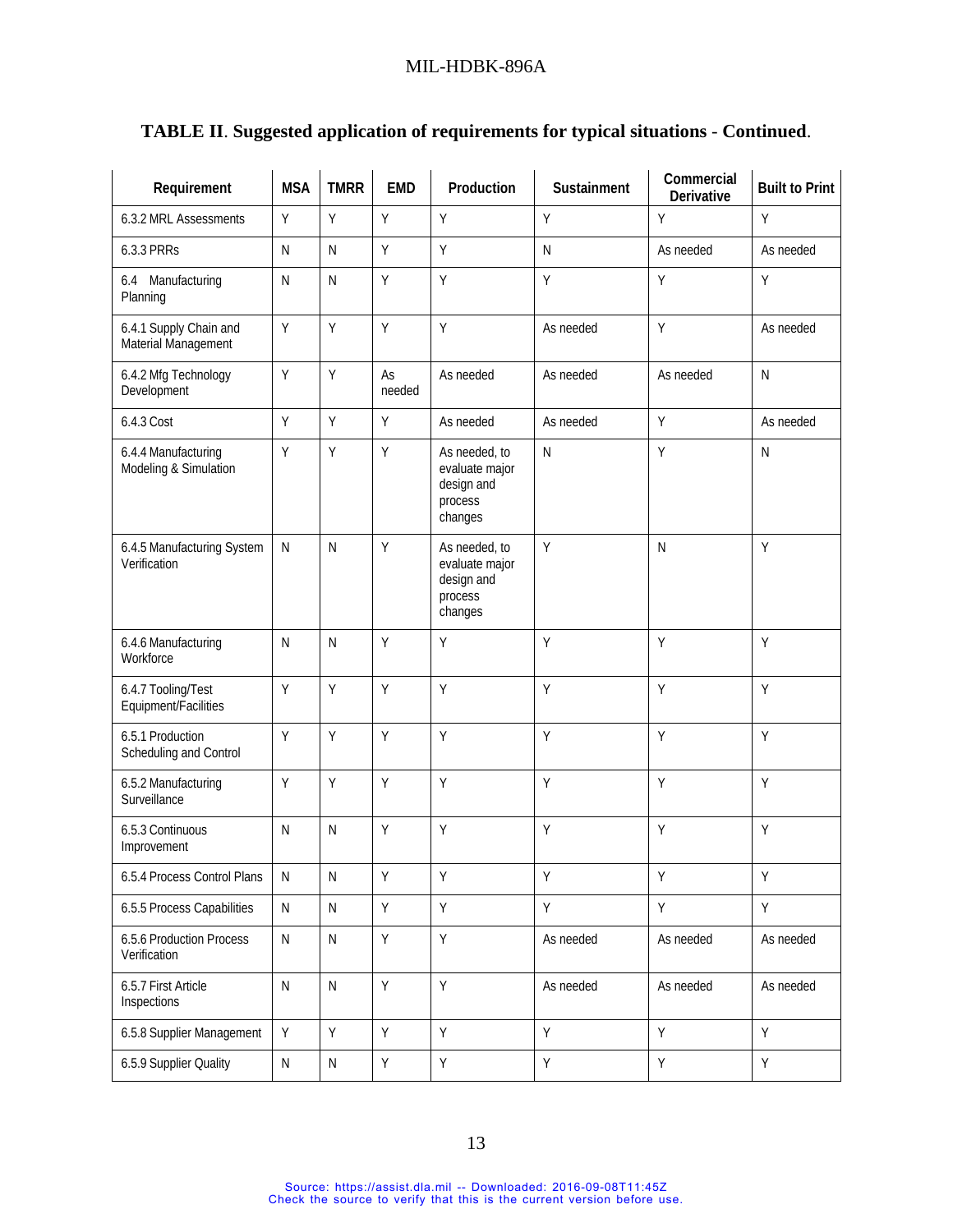<span id="page-22-0"></span>**5.3.2 Adapting SAE AS6500 to Maintenance, Repair, Overhaul (MRO) and Depot Activities**. MRO operations are, essentially, manufacturing processes and share many of the same attributes as an OEM production line. MRO and depot functions include the induction of the unit to be repaired or overhauled, an evaluation of the unit to determine if there are problems that need to be addressed other than the planned work, some amount of disassembly, some re-manufacturing or refurbishment, re-assembly, test, and acceptance.

<span id="page-22-1"></span>**5.3.2.1 MRO lines benefit from SAE AS6500 planning tasks**. Because of these similarities, MRO lines could benefit from many of the SAE AS6500 planning tasks, such as modeling and simulation, manufacturing system verification, and planning for tooling and test equipment. MRO operations, much like original production lines, require the application of SAE AS6500 manufacturing operations management activities, such as production scheduling and control, surveillance, continuous improvement, process controls and process verifications.

NOTE: Some differences between depots and OEM production are driven by the lack of new design activity during the Sustainment phase. As a result, the requirements within SAE AS6500 related to design analysis for manufacturing may not be applicable.

<span id="page-22-2"></span>**5.3.2.2 Supplier management at MRO and depot facility complications**. Supplier management at MRO and depot facilities may be more complicated than what is typically experienced under an original production contract with a prime contractor responsible for both supplier management and final assembly. Depots may rely on supplier parts from a combination of prime contractors, lower tier suppliers, direct contracts with vendors, and parts purchased from separate supply chain management organizations. Application of SAE AS6500 supplier management requirements to each of these may be difficult and will depend on the contractual relationship with each of the organizations responsible for purchasing parts.

<span id="page-22-3"></span>**5.3.2.3 Addressing supplier management complications**. If the MRO or depot function is being performed by a contractor, then SAE AS6500 can be placed on contract with the prime. It should be tailored appropriately, most likely by eliminating the Design Analysis requirements. For organic depots that are not governed by a contract or SOW, it is up to the program office or operational customer to require SAE AS6500 practices through whatever vehicle is used to task the organic depot. It is also up to depot organizations to take it upon themselves to become compliant with applicable SAE AS6500 requirements. Much like the initiatives to comply with ISO9001 or SAE AS9100, depot leadership should recognize the inherent benefits of applying best commercial standards and practices to their organizations to improve performance and remain competitive.

<span id="page-22-4"></span>**5.3.3 Adapting SAE AS6500 to limited production quantity programs**. Limited production quantity programs can include space programs (launch vehicles, satellites, etc.) large ships and boats (aircraft carriers, submarines, etc.), and specialized aircraft (such as Air Force One). The small production numbers raise the frequently asked question of how manufacturing management can or should be applied in these situations.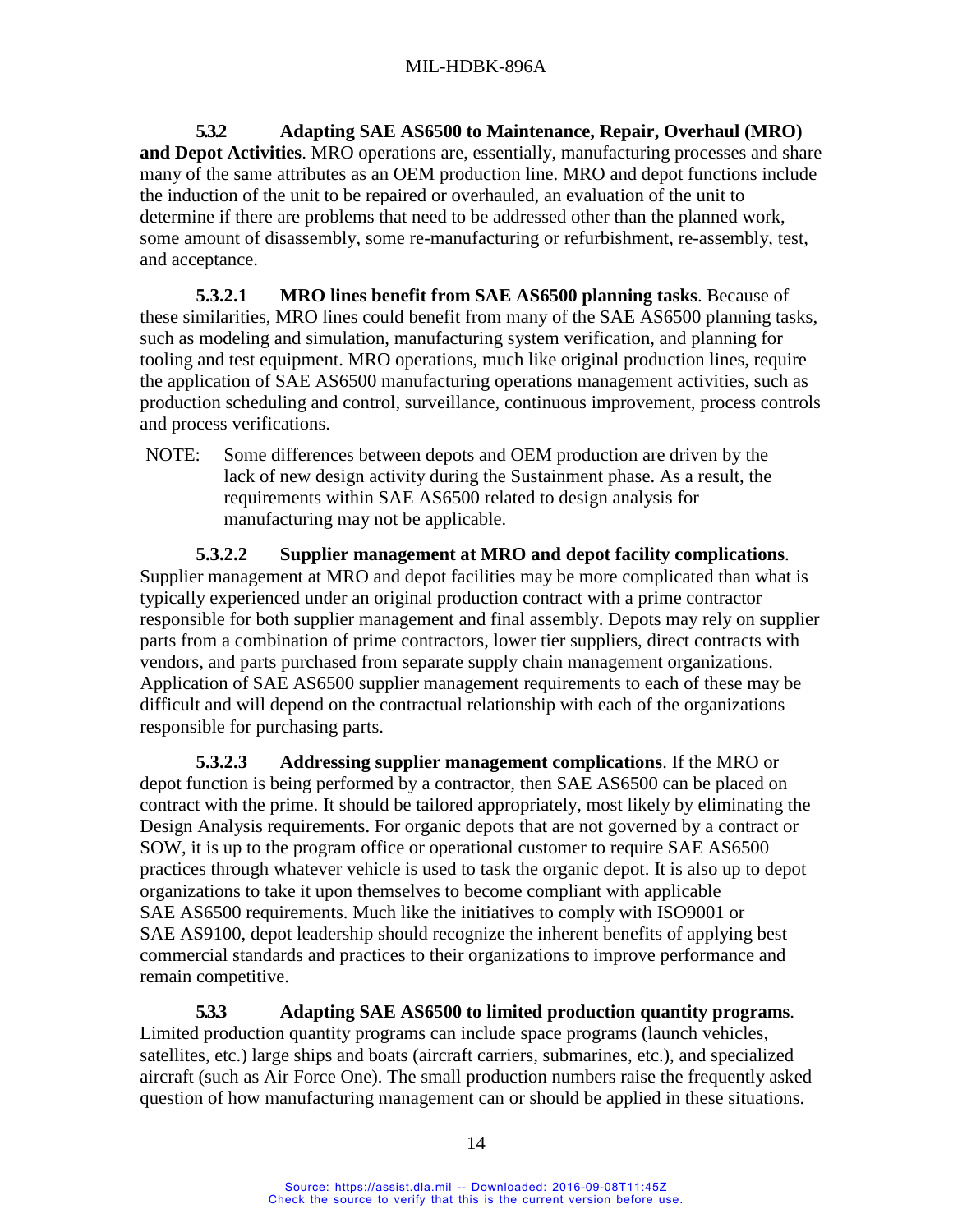<span id="page-23-0"></span>**5.3.3.1 Do limited production operations really have to be planned to the same level of detail as with a typical production program**? Just as with the MRO operations discussed above, limited production programs can benefit from both the planning and operations management requirements of SAE AS6500. In addition, the design activities for these programs should consider manufacturing issues as described in SAE AS6500. The application of sound supplier management practices is especially important, given the critical application environments of the parts and the need to ensure quality in products that may not be accessible for repair (such as satellites). SAE AS6500 requirements cannot be dismissed outright and need to be analyzed, in detail, by subject matter experts to determine their proper application to low quantity programs.

<span id="page-23-1"></span>**5.3.3.2 Tailoring SAE AS6500 for limited quantity programs**. SAE AS6500 should be tailored to meet the unique circumstances of limited quantity programs. In some cases, certain requirements may not be applicable. In other cases, the requirements may be applicable, but may need to be applied differently. Examples include:

a. Producibility analysis may still be applicable, but it should focus more on quality and manufacturability and less on the manufacturing cost effectiveness of the proposed design.

b. Modeling and Simulation typically focuses on factory processes, throughput, and capacity analysis and may not be required.

c. Process controls and variability reduction may still be applicable but process engineers may need to be more creative in their application. Even though only one enditem is produced, some processes can be repeated hundreds or thousands of times (such as with hole drilling or welding) and continue to lend themselves to statistical process controls.

<span id="page-23-2"></span>**5.4 Award fee inputs**. The government program office may include an award fee as an incentive for the effective implementation of SAE AS6500. The following suggestions should be considered as starting points in developing award fee criteria. Once these plans have developed and are satisfactory, the Award Fee criteria should evolve to include evaluation of manufacturing, quality, and supplier management metrics. Examples include schedule performance, out-of-station work, scrap/rework/repair, Cost of Quality, process capabilities, and supplier delivery performance. Each program should tailor the criteria to fit their particular circumstances, priorities, and risks.

a. a manufacturing plan is available and it includes an approach for identifying key characteristics and critical manufacturing processes, and performing variability reduction activities and manufacturing capability assessments. The plan describes an active, aggressive producibility program.

b. a quality plan is available and it describes sound plans for implementing an effective Quality Management System that focuses on defect prevention.

c. a subcontract plan is available and it clearly describes implementation of a world-class supplier management organization that ensures exceptional supplier performance.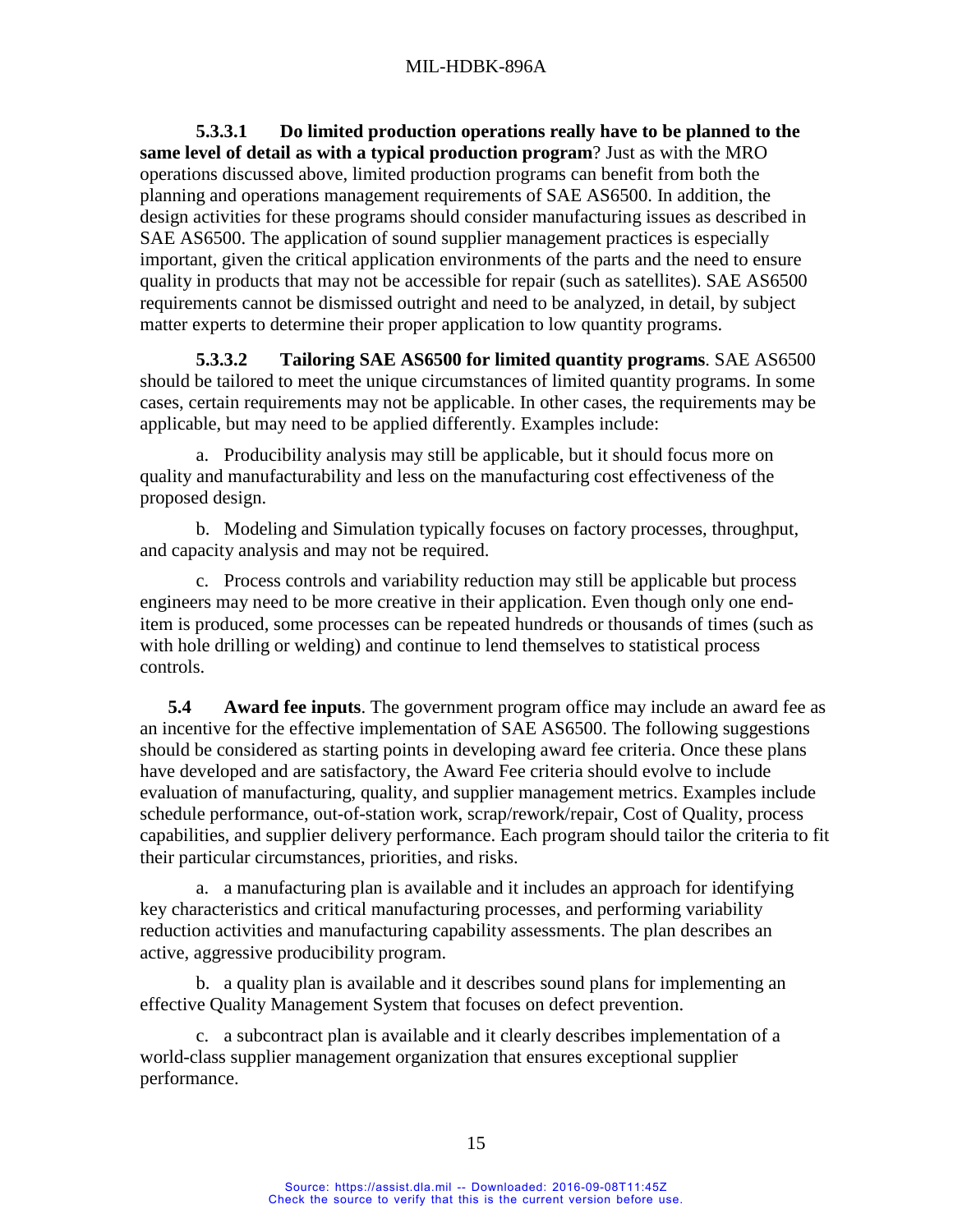d. metrics have been established at the prime and with suppliers to accurately measure cost, schedule, and quality performance during development and to quickly provide supplier performance insight to the government using predictive indicators or other similar tools/techniques.

# <span id="page-24-0"></span>**6. REQUIREMENTS**

This section provides additional background, guidance, and lessons learned on the concepts contained in SAE AS6500. The topics are organized to parallel the SAE AS6500 structure.

<span id="page-24-1"></span>**6.1 Manufacturing management system**. SAE AS6500 requirements stipulate contractors should have an overall manufacturing management system that documents organizational responsibilities for each requirement in the standard. Refer to Section [6.4,](#page-38-3) [Manufacturing planning](#page-38-3) for additional information on documented manufacturing plans.

# **6.2 Design analysis for manufacturing.**

<span id="page-24-3"></span><span id="page-24-2"></span>**6.2.1 Producibility analysis**. Producibility should be considered as a part of design trade studies. The role of design trade studies in the manufacturing development process is to achieve a product design that effectively balances the system design with cost, schedule and performance elements to minimize total program risk. Institutionalizing producibility as part of the design trade study process is essential to an overall goal of affordable weapon system acquisition. Another excellent source for information on producibility programs is the Navy's NAVSO P-3687, "Producibility System Guidelines." This guide recommends a 5-step process:

- 1. establish a producibility infrastructure,
- 2. determine process capabilities,
- 3. address producibility during conceptual design,
- 4. address producibility during detailed design, and
- 5. measure producibility.

<span id="page-24-4"></span>**6.2.1.1 Identify production processes and economic impacts**. The design trade study process should identify alternative production processes and consider the economic impacts of each alternative. Tools such as Taguchi Loss Function, Design of Experiments (DOE) or Quality Function Deployment (QFD) methods are valuable in evaluating the viability of design alternatives. The design trades should strive for robust product designs tolerant to variation in the intended manufacturing, assembly, test, and usage environments. They should be capable of identifying the design that represents minimum life cycle cost within program constraints. When key suppliers act as full members of the design team, the functional allocation and integration of all system components is enhanced.

<span id="page-24-5"></span>**6.2.1.2 Use trade studies to assess producibility**. Trade studies should be conducted to assess the producibility of as many design concepts as time and cost allows, with level of detail and accuracy dependent on the relative contribution of each concept to achieving the production cost target or requirement. The introduction of new technology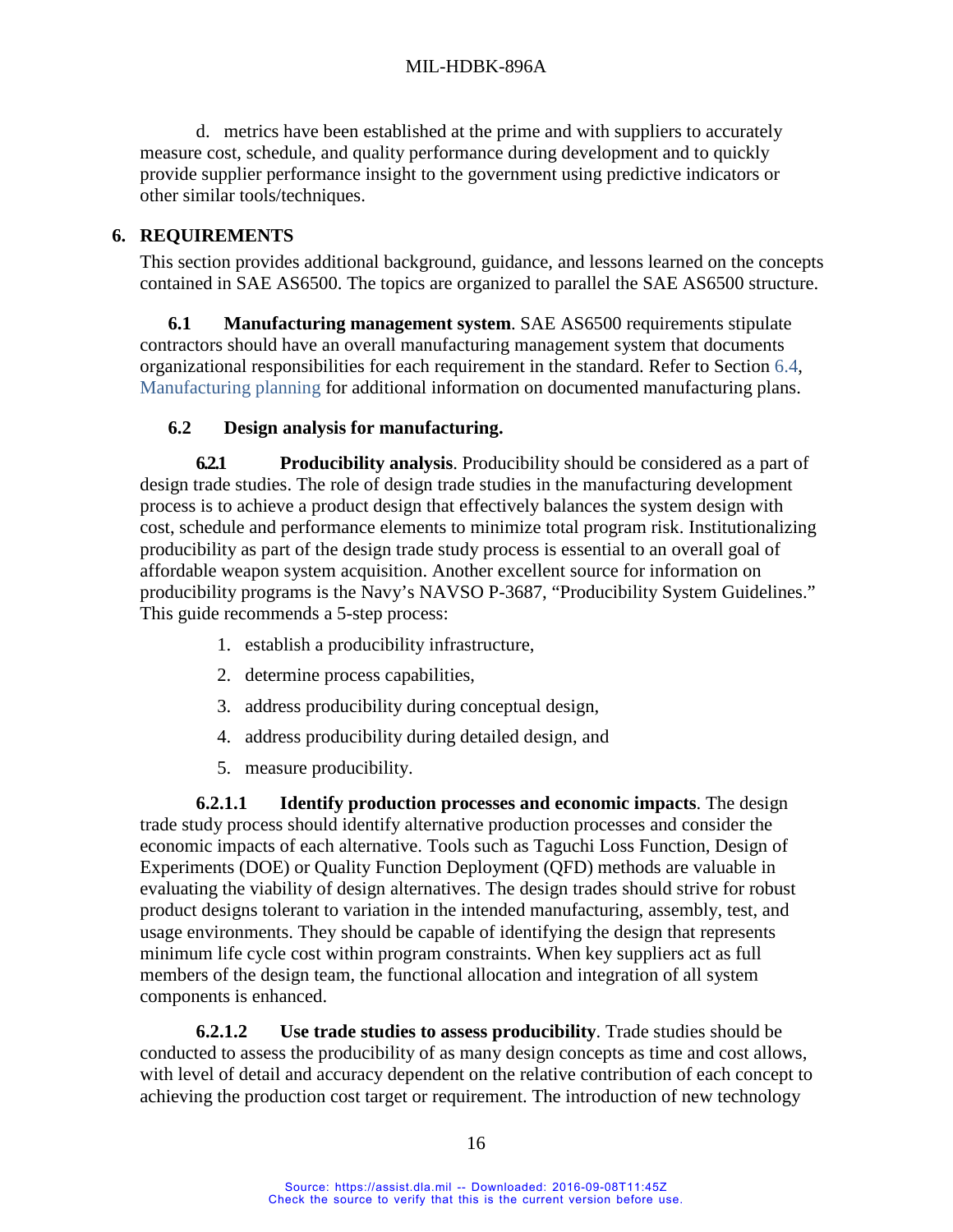can also introduce new design challenges. Utilizing concepts unproven in a production environment may result in severe cost and schedule problems. Environmental limitations must be addressed when analyzing alternatives. The benefits of utilizing commercial parts and processes and the affordability penalties resulting from the use of non-standard parts and processes should also be evaluated and documented in design trade-off decisions.

<span id="page-25-0"></span>**6.2.1.3 The cost of ignoring producibility issues**. Programs that have not addressed producibility issues early in the product design and development cycle have experienced significant life-cycle cost increases due to lack of performance, excessive rework and repair, as well as costly redesign actions. The likelihood of a smooth transition from development to production is significantly enhanced by thorough monitoring and continuous application of the producibility initiatives.

<span id="page-25-1"></span>**6.2.1.4 Process capabilities**. The manufacturing organization should communicate process capabilities to the design engineers so that tolerances can be determined based on the ability of the manufacturing processes to meet them. The manufacturing capabilities should be fed back into the design to result in a more producible product, consistent with the inherent capabilities of the existing processes.

<span id="page-25-2"></span>**6.2.1.5 Determinant Assembly** is a producibility approach used to significantly reduce tooling and assembly costs. It relies on self-locating parts that have locating features directly on each mating part, as opposed to relying on expensive tools and fixtures for part placement. By applying this technique to position longerons to skins and bulkheads, a recent Air Force program was able to reduce aircraft assembly time by 1,200 hours per shipset in just one area.

<span id="page-25-3"></span>**6.2.1.6 Determine producibility effort targets**. To determine where to target producibility efforts, assemblies can be evaluated using some or all of the following characteristics:

- a. assemblies with high Realization Factor (RF)
- b. assemblies which are time-consuming or difficult to assemble
- c. assemblies consisting of many parts
- d. assemblies consisting of expensive or difficult to manufacture parts

e. assemblies or parts which have experienced excessive failures in the field which could possibly be improved by a more robust design

- f. areas having a high cost of quality
- g. assemblies with a large number of shims
- NOTE: Parts designed for use with Determinant Assemblies and monolithic parts that incorporate previous multiple individual parts can be a tremendous benefit to the assembly process. However, those unique parts may be difficult to support later in the life of the system. Designers must try to attain the optimum balance between standard and unique parts.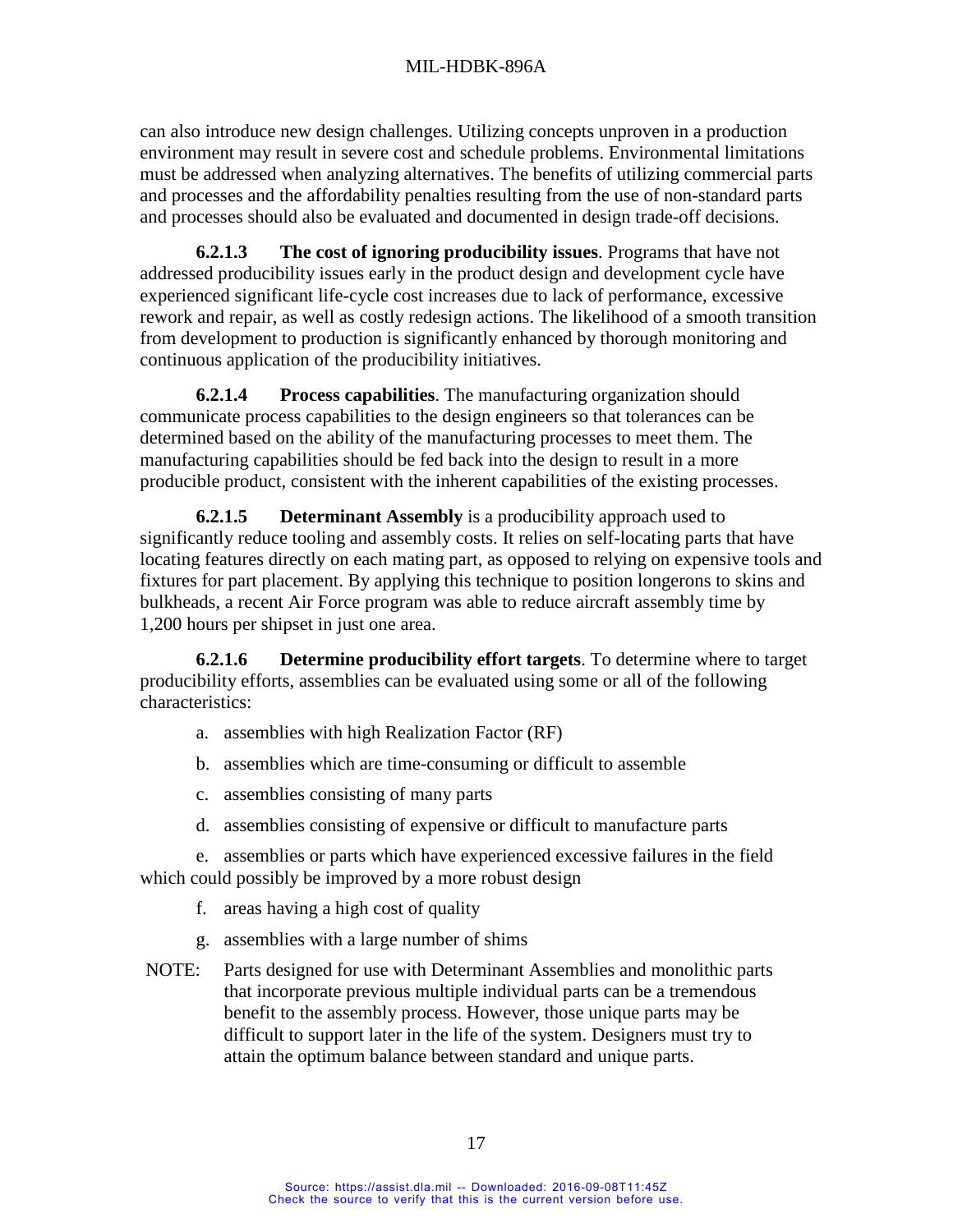<span id="page-26-0"></span>**6.2.1.7 Successes**. Successful implementation of producibility initiatives for the cargo floor of a recent aircraft program replaced 22 extrusions with 8 machined parts, resulting in installation of 4,000 fewer fasteners and a net program savings of \$8.7 million in material, detail parts, and assembly cost over the life of the program.

<span id="page-26-1"></span>**6.2.1.8 Lessons Learned**. The use of producibility and affordability engineering practices are most effective when they flow down to major/critical suppliers. Under performance-based specifications, the government relinquishes control of the detailed design to the prime contractor and suppliers, so those suppliers with design authority must also employ these tools and techniques.

<span id="page-26-2"></span>**6.2.1.9 Producibility Improvement Programs (PIP)**. PIPs should be formally documented and the documentation must include the baseline (before implementation) costs and post implementation costs, as well as the non-recurring costs to implement the initiative. It is often difficult to distinguish initiatives that are "over and above" the historical learning curves that were already used to estimate the program costs. Historical learning curves usually include some amount of cost reduction initiatives, so the challenge in documenting and estimating the impacts of new projects is to determine if they are truly over and above what has been done in the past. Generally, initiatives that reduce the scope of work can be considered over and above, but the ones that improve the efficiency of the work must be more carefully evaluated.

<span id="page-26-3"></span>**6.2.1.10 Cost plus fixed fee on producibility efforts**. One major DoD program found that producibility efforts should not be placed on a contract using a Firm Fixed Price option. Although an acceptable level of effort for producibility activities was negotiated, once on contract, higher priority work at the prime contractor prevented the agreed-to level of effort from being accomplished. Since no specific results or products were required in the contract, there were no penalties for not putting forth the effort. As a result, the contractor achieved a high profit rate and the affordability and producibility of the product was not improved significantly. Instead of a Firm Fixed Price contract, a Cost Plus Fixed Fee contract is recommended.

<span id="page-26-4"></span>**6.2.1.11 Remain open to additional cost saving ideas**. A program found return multiples (also known as Return on Investment) may approach 15 or 20 to 1, for initiatives implemented early in a program. As the program progresses through production, the return multiple is typically expected to decrease, primarily due to the reduced number of units that experience the benefits. However, a program found the benefits do not decrease because the easy, "low hanging fruit" is exhausted early (as many would expect). Rather they continued to find ideas that resulted in large payoffs. Therefore, the program should continue to search for new projects even after the initial round of projects has been identified and implemented.

<span id="page-26-5"></span>**6.2.1.12 Consider producibility early in the design process**. Historically, efforts have relied on serial development between product and process. Almost all development emphasis was placed on system performance during pre-production. When the required performance was functionally demonstrated, attempts were made to transition the design to production. The manufacturing function tried to adapt existing processes to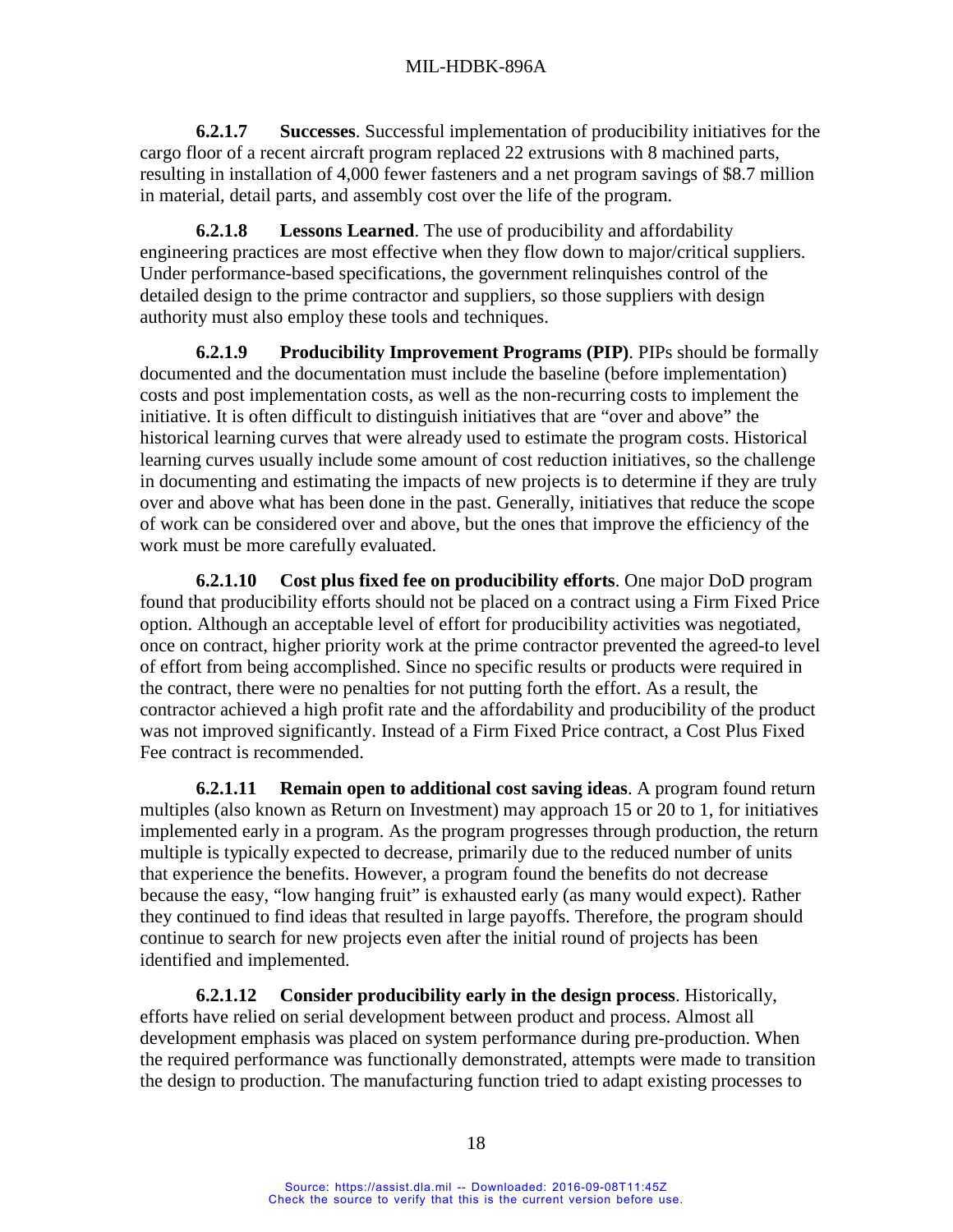manufacture the qualified design. Considering producibility earlier in the design process promises a smoother transition to production.

<span id="page-27-0"></span>**6.2.2 Key Characteristics (KCs) and processes**. [FIGURE 3](#page-27-3) provides the definition of a KC. The identification of key product characteristics and key production process capabilities is a basic engineering task essential to successful manufacturing development. The objectives of this practice are:

a. identify product characteristics of the design which most influence fit, performance or reliability;

b. support the mapping of product characteristics to production processes;

c. enable the balancing of product design requirements with manufacturing process capabilities; and

d. enable the development of the required process controls for production.

The feature of a material or part whose variation has a significant influence on product fit, performance, service life, or manufacturability.

## <span id="page-27-2"></span>**FIGURE 3**. **Key Characteristic (KC) definition**.

<span id="page-27-3"></span><span id="page-27-1"></span>**6.2.2.1 Key Characteristics Function**. The concept of identifying key characteristics is linked to the Pareto principle, which asserts that a relatively small number of features will have the most significant impact on performance. This principle enables the program to focus scarce resources on the most critical features and processes. Identification of KCs should ideally begin in the earliest phases of development, with the list of KCs continuing to be refined. Early in development, a list of preliminary KCs should be identified. As the development phase progresses, the list should mature to a final list of KCs. As the KCs are finalized, the corresponding list of critical processes should also be completed. Later in development the list of KCs should be reduced as the product design is refined to make key characteristics less sensitive to variation. The practice of identifying KCs serves many purposes. Among them:

a. Facilitating communication among design and manufacturing engineers by linking the competing objectives of performance and producibility together in a common point of reference on the part or system. Many KCs are interface characteristics, so their identification requires enhanced communication between engineering and manufacturing as well as among prime contractors and suppliers.

b. Identifying characteristics to be redesigned or eliminated in order to achieve a more robust product design.

c. Identifying characteristics for which manufacturing process capabilities must be assessed.

d. Identifying candidate key characteristics for future variability reduction activities.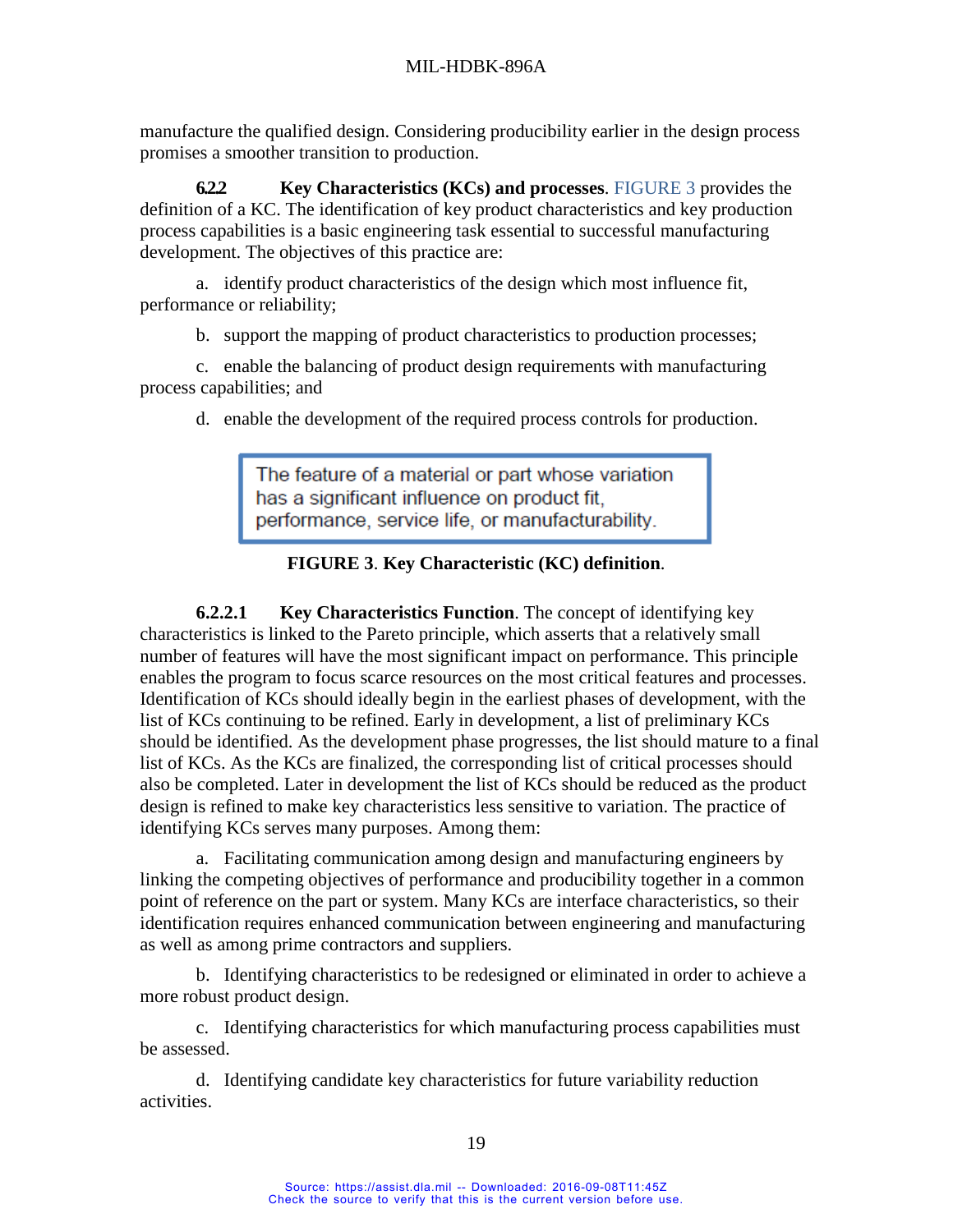e. Identifying product characteristics that are most important and may require extra attention in the manufacturing process, such as the use of statistical process control techniques.

f. Assist in selection of suppliers that already have process control in place for the processes that are high contributors to product variation.

<span id="page-28-0"></span>**6.2.2.2 Identification of KCs**: Contractors have used a wide variety of approaches for identifying KCs. Subjective approaches, such as general discussions and consensus among design and manufacturing experts may be used. More objective and rigorous tools are recommended, including Quality Function Deployment, detailed risk identification methods, or statistical analysis of yield and reliability data from similar products.

NOTE: Key Characteristics should be used to control the quality of parts designated as Critical Safety Items (CSIs) or Critical Application Items (CAIs).

<span id="page-28-1"></span>**6.2.2.3 KCs and critical characteristics comparison**. It is important to distinguish between Key Characteristics and Critical Characteristics. As defined in DOD-STD-2101 (Classification of Characteristics), a Critical Characteristic is one that "analysis indicates is likely, if defective, to create or increase a hazard to human safety, or to result in failure of a weapon system or major system to perform a required mission." A Critical Safety Item is a part that contains a characteristic for which any failure or malfunction could cause a catastrophic or critical failure resulting in the loss or serious damage to the aircraft or weapons system, an unacceptable risk of personal injury or loss of life. Per the Aviation Critical Safety Item Management Handbook, Critical Characteristics identified on CSIs must undergo 100% inspection, unless the government has approved a sampling or Statistical Process Control approach. In addition to aviation CSIs, NAVSEA Instruction 9078.1 defines CSIs for naval ships as any ship part, assembly, or support equipment containing a critical characteristic whose failure, malfunction, or absence may cause a catastrophic or critical failure resulting in loss or serious damage to the ship, or unacceptable risk of personal injury or loss of life. The NAVSEA instruction also requires stringent quality controls on CSIs.

<span id="page-28-2"></span>**6.2.2.4 Critical Characteristics (designated as Key Characteristics)**. This may be done to trigger the quality system to develop a process control plan and to institute variability reduction efforts. In some companies, the KC management process may be better defined and more visible than the process to manage Critical Characteristics. Identifying Critical Characteristics as KCs may also facilitate and improve communication with suppliers. Since the flow down of KCs may be a well-understood process, it could be an ideal method to ensure a supplier understands the criticality of characteristics flowed down to them for fabrication or assembly.

<span id="page-28-3"></span>**6.2.2.5 Lifespan of a KC**. By definition, there should be relatively few KCs. Although there is no magic number that is universally applicable, each major part may have 1-3 KCs, and most simple parts (such as clips and brackets) should have none (although even simple parts may have KCs). Once identified, KC status is not permanent.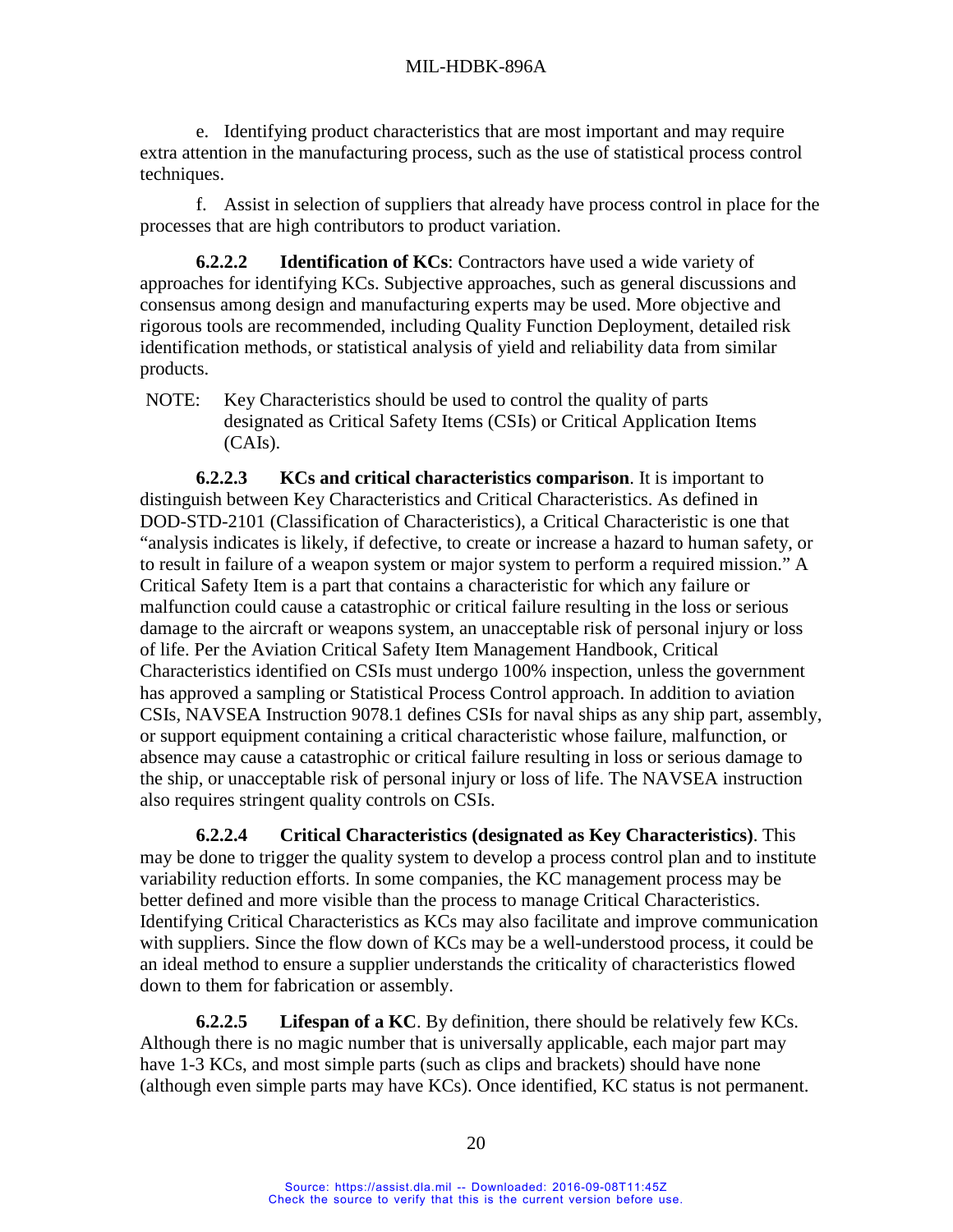KCs are changeable over time and may be deleted as the design is changed. New KCs may also be added as the design is refined.

<span id="page-29-0"></span>**6.2.2.6 KC assessment**. If KCs are identified for assembly characteristics (such as fit, gaps, etc.), then the design for the parts composing the assembly must be assessed to determine if KCs exist for each of those parts. Through this approach, higher level KCs may be flowed down to the lowest possible level to ensure controls in fabrication. A common question that arises is, "Should KCs be deleted when the manufacturing process is highly capable?" By definition, the stability, capability, or maturity of a process is not a factor in the designation of a feature as a KC. KCs can serve as an important communication tool to other producers of key features. For instance, a part may be recompeted and made by a new supplier or turned over to a depot for sustainment support. In these examples, the continued designation as a KC communicates the criticality of the feature to the new supplier. If current processes are highly capable, the process control plan should be adjusted to reduce inspections. In addition, use of highly capable processes may reduce the amount of attention and documentation required. Another frequently asked question is whether KCs need to be identified on programs with very low production quantities. KCs should be identified regardless of the anticipated quantities. The definition of KC is independent of quantity. If a characteristic is important, that criteria needs to be communicated to the manufacturing and quality organizations so they are aware and treat the characteristic with due care. Process control plans must still be developed to ensure the quality of the KCs. Those process control plans may rely less on statistical process control methods, given the low numbers, but added attention needs to be given to characteristics that are key to the proper function of the system. Even if the overall production quantities are low, some critical processes related to KCs may be repeated hundreds or thousands of times (such as hole drilling).

<span id="page-29-1"></span>**6.2.2.7 KC identification**. KCs should be identified on drawings or in specifications. One method is to use a flag, as shown on [FIGURE 4](#page-29-3) which shows KCs relating to low observability properties. A unique identifying number or label should be assigned to each KC so that related data can be tracked and mapped to the production processes that create the KCs.



<span id="page-29-3"></span><span id="page-29-2"></span>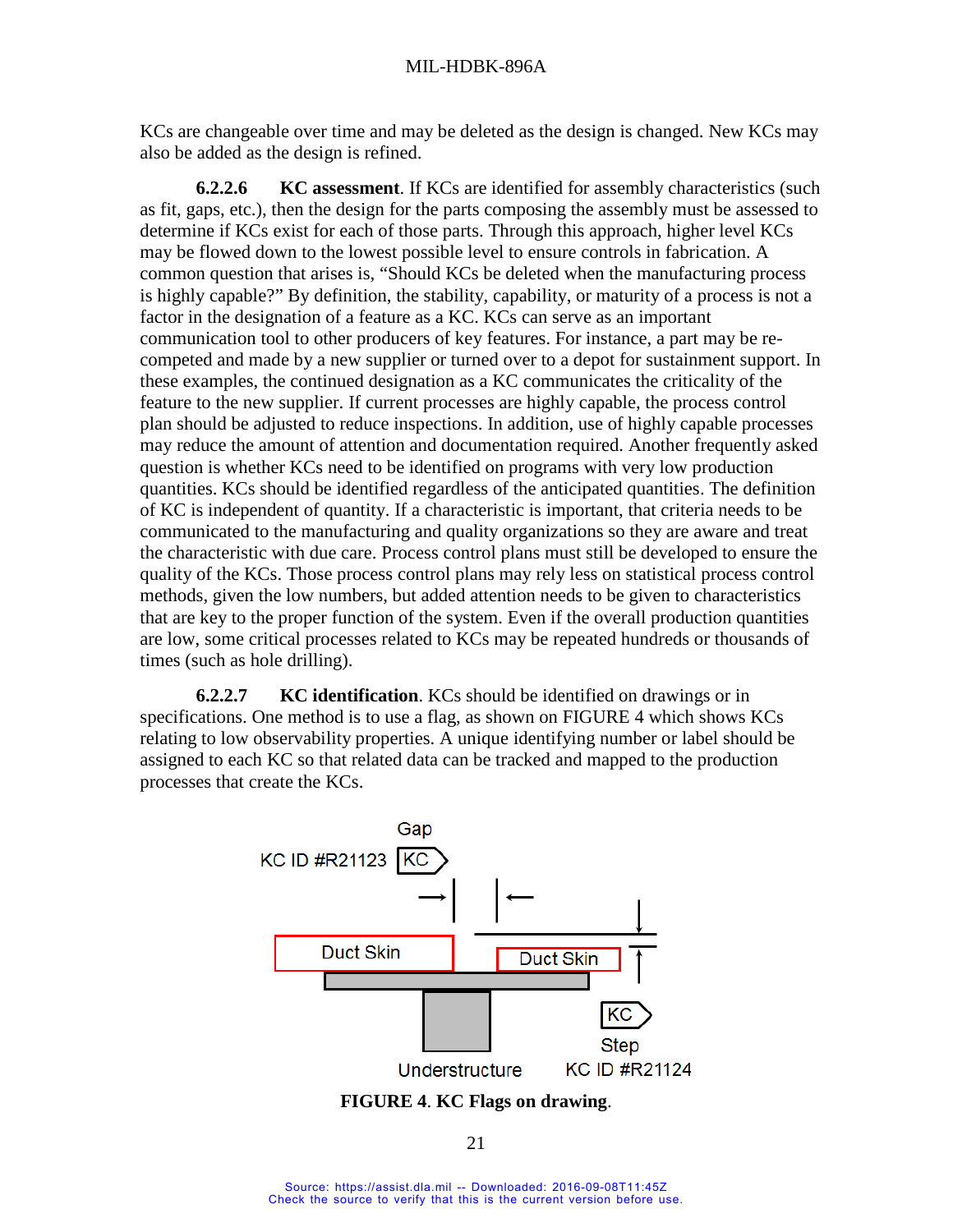<span id="page-30-0"></span>**6.2.2.8 Mapping critical processes to KCs**: Once identified, the team must determine which manufacturing processes create or significantly contribute to each KC. These processes are then termed critical processes. The contractor should maintain documentation depicting this relationship between each KC and their associated critical processes. For each critical manufacturing process, a Process Failure Modes and Effects Analysis (FMEA) should be performed and process control plans should be developed and implemented.

<span id="page-30-1"></span>**6.2.2.9 Identify key process characteristics**. For each critical process, the key process parameters (also known as key process characteristics) must be identified. Key process parameters are process inputs (such as temperature, time, pressure, etc.) that have a significant impact on the product being produced in that process and must, therefore, be strictly controlled. In some cases, the prime contractor may flow down specific key characteristics to a supplier, especially if the supplier is producing to a design provided by the prime. Suppliers who have design authority, however, should have responsibility to identify their KCs and critical processes. In either case, the prime should have a plan for managing production of products with key characteristics at suppliers.

<span id="page-30-2"></span>**6.2.2.10 KCs on avionics**. The question frequently arises as to whether or not Key Characteristics can be applied to avionics items. When it comes to KCs on avionics, there are two general approaches. The first is to identify KCs on mechanical aspects of the parts (solder characteristics, part dimensions, etc.) that would impact either the integrity of the part or its physical integration into the next higher assembly. The second approach is to identify electrical performance parameters as KCs. These may include voltage ranges, activation times, frequency responses, etc. Both of these approaches are valid and have been used.

<span id="page-30-3"></span>**6.2.2.11 Additional guidance**. Additional guidance on Key Characteristics can be found in SAE's aerospace standard SAE AS9103, "Variation Management of Key Characteristics." This handbook and SAE AS6500 are intended to be consistent with SAE AS9103. SAE AS9103 may be included in the SOW alongside SAE AS6500 to provide additional requirements for KCs and Variation Management.

<span id="page-30-4"></span>**6.2.2.12 Lessons learned**. The benefits gained from improved communication and coordination between various organizations, as a result of identifying KCs, cannot be overstated. Including cross-functional (and often cross-company) representatives at the same table to determine critical interfaces and features can result in huge dividends. In a major airframe program, this type of coordination resulted in major structural sections fitting "like a glove," despite being designed and built by different companies, which were geographically separated, and used different materials and processes. The identification of too many KCs can be a potential pitfall. Each KC costs the manufacturing organization money. They must develop control plans and collect, analyze, and act upon data. Too many KCs can be caused by:

a. misunderstanding of the definition of KCs,

b. overly-cautious product design engineers who see KCs as an opportunity to tighten the reins on manufacturing, and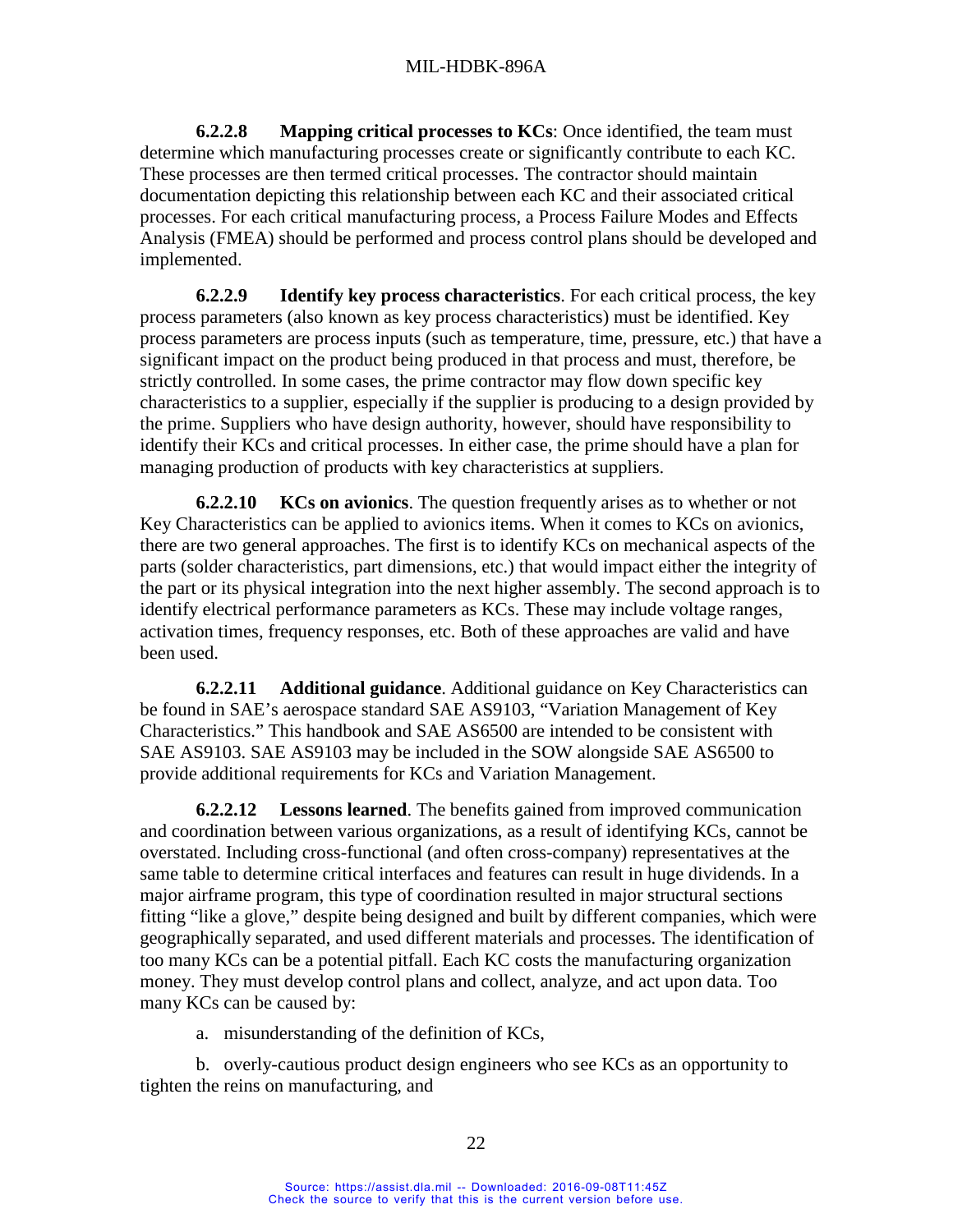c. the desire for manufacturing data.

<span id="page-31-0"></span>**6.2.2.13 KC considerations**. In one large aircraft program, engineers chose weight as a KC, not because it met the definition of a KC, but because they wanted a great deal of weight-related manufacturing data. Training of all IPT members is the key for preventing too many KCs from being chosen. Metrics can be an area of conflict when it comes to measuring progress in selecting KCs. While tracking the total number of KCs identified to-date is informative, managers must use the data judicially, since there are generally no "good" or "bad" trends or criteria and numerical goals are meaningless. Typically, early in a program, the number of KCs should be expected to rise as new KCs are identified; later in development they should be slightly reduced as some are designed away. However, those who compile data for the metric can be inundated with requests to needlessly explain every change from reporting period to reporting period. The ultimate goal is that each KC should have proven acceptable capability. A recent IRT discovered that design documentation does not consistently identify safety-critical features. As a result, no special emphasis is communicated to manufacturing, quality, or purchasing organizations, or through the supply chain. To help correct this situation, key characteristics should be identified on items that are critical to safety. KCs can serve as an excellent communication tool among organizations and suppliers to indicate the criticality of those items. They will also help control the quality of safety-critical items by ensuring they meet design requirements.

<span id="page-31-1"></span>**6.2.3 Process Failure Modes and Effects Analysis (PFMEA)**. Process Failure Modes and Effects Analyses (PFMEA) provide a structured risk based methodology for analyzing and preventing failures in manufacturing and assembly processes. The PFMEA is a process design risk analysis tool, and it should be performed continuously from conceptual design through development. The objectives of PFMEAs are:

a. identify the potential failure modes of a process and the effects of those failures;

b. rank risk probability and consequence associated with failure modes; and

c. develop actions that will mitigate or eliminate the probability and/or consequence of the potential failures.

<span id="page-31-2"></span>**6.2.3.1 Early recognition**. Timeliness of the analysis is important because it can be used to identify and eliminate failure modes before they are incorporated into a new production process. Alterations to the manufacturing process or improvements to the product design based on PFMEA in the development phase are more easily implemented at a lower cost. Whenever a design or process change is implemented, the analysis should be renewed and the worksheets that document the analysis should be updated.

<span id="page-31-3"></span>**6.2.3.2 PFMEA benefits**. Conducting a PFMEA during process development permits early problem identification and resolution. This technique focuses on the prevention of non-conformance rather than detection. A thorough application of the PFMEA can identify foreseeable modes of failure within a process design, especially catastrophic or safety related failures. The shortcomings of the manufacturing process can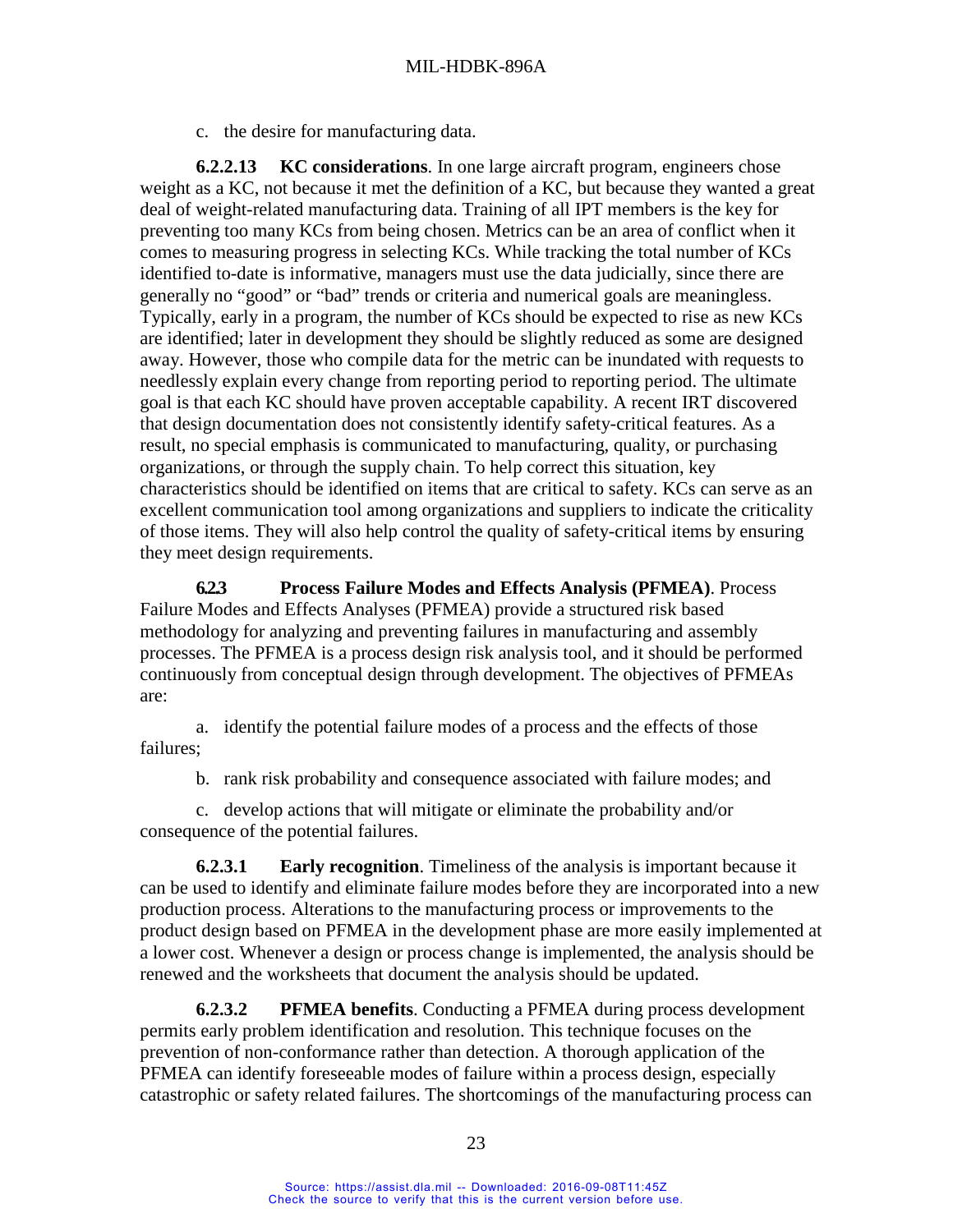then be resolved during manufacturing process design. Failure modes that cannot be entirely resolved can be recognized and mitigated. In many cases, recognition of the risk of failure during manufacturing can also be fed back into product design, and a more robust product design that is less sensitive to certain manufacturing processes can mitigate risk. By reducing failure points and thereby increasing process quality, we should be able to reduce production, operational and maintenance costs. PFMEAs are especially valuable to analyze critical manufacturing processes where the PFMEA prevents defects that are most relevant to safety and mission performance of the part or system. They can also be used to reduce cost on high dollar value parts and parts with manufacturing processes that have a high scrap and/or rework cost. DoD, prime contractors, and suppliers should realize the following benefits:

a. increased quality because of a more thoroughly engineered manufacturing process.

b. cost savings by reduction of rework

c. cost reduction by identification of potential errors earlier in the life of the system.

d. better understanding of the effects of potential failures on the customer

e. upgraded production performance from process improvement efforts based on a prioritized list of potential failure modes

f. improved Customer Satisfaction due to development of products with greater quality and reliability

<span id="page-32-0"></span>**6.2.3.3 Guidance**. Initiate PFMEA analysis as soon as product design has progressed far enough to initiate manufacturing process development. PFMEAs should be repeated/updated whenever there is a new process, a modification to an existing process, or when an existing process will be used in a new environment, location or application. The level of effort, sophistication and scope of the PFMEA should be thoughtfully tailored to each application. An Ishikawa diagram (also called a fishbone diagram) may be useful for some steps in the PFMEA. Development and maintenance of PFMEA process worksheets is important to ensure continuity for follow-up analysis.

<span id="page-32-1"></span>**6.2.3.4 Design Failure Modes and Effects Analyses (DFMEA)**. DFMEA is a design analysis technique used to identify potential problems with the product design and to eliminate or mitigate those problems before the design is finalized. PFMEAs are not intended to take the place of DFMEAs, since they cannot improve the quality or reliability of an inherently poor design. Manufacturing and Quality Engineers should contribute to DFMEAs early in development. Outputs from the DFMEA should feed into the PFMEA to provide the most robust transition to production.

<span id="page-32-2"></span>**6.2.3.5 Failure Modes, Effects and Criticality Analysis (FMECA)**. Some literature on FMEAs includes a criticality analysis of each of the items and failure modes being analyzed to determine which are most important. If this analysis is conducted, the term becomes Failure Modes, Effects and Criticality Analysis (FMECA). However, when developing SAE AS6500, the SAE committee decided against the mandatory imposition of the criticality analyses due to added costs to perform the analyses. Therefore, SAE AS6500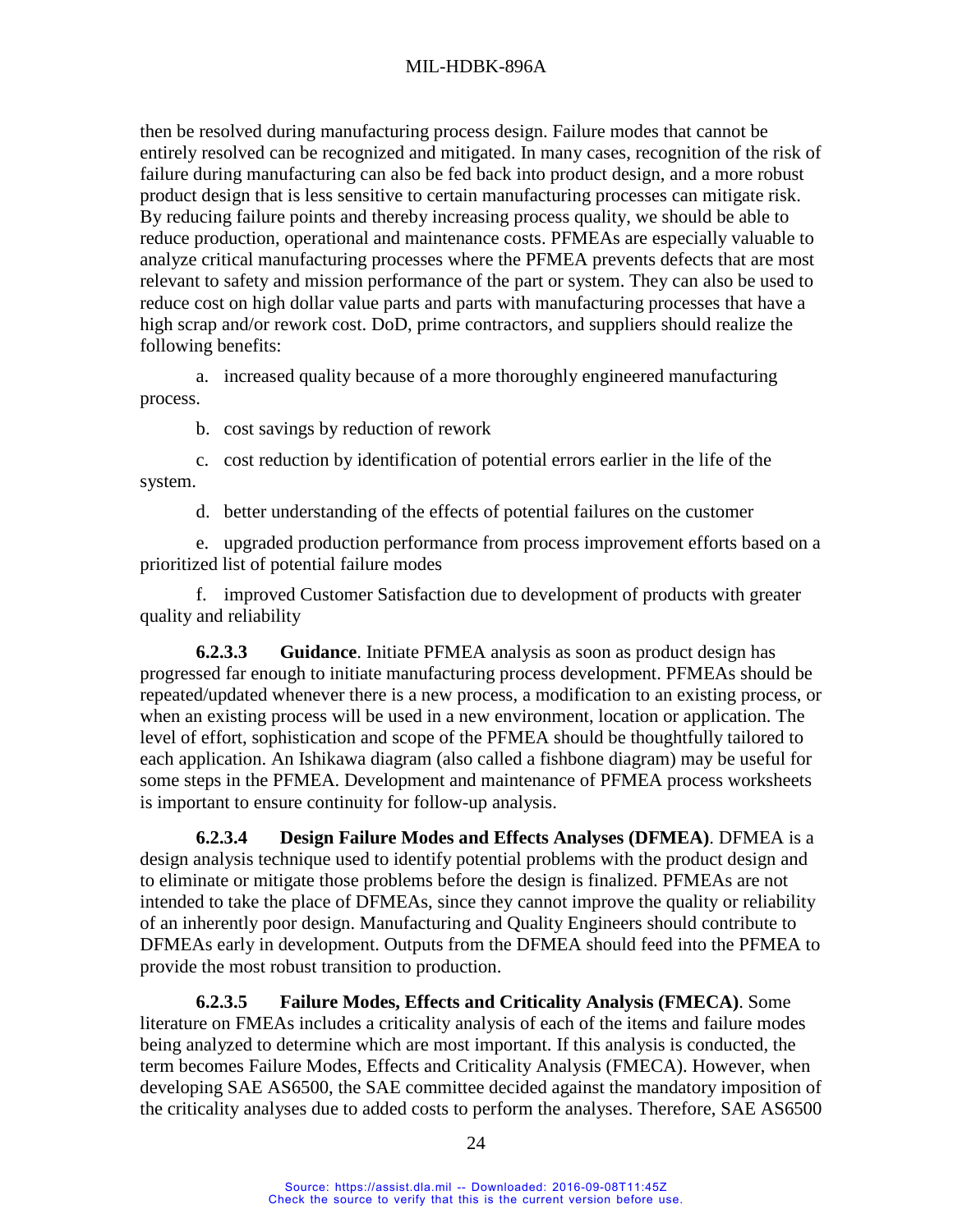uses the PFMEA terminology. A worksheet is useful for tracking the PFMEA process. Worksheets should document the ten steps described below:

1. **Process Function**. This is a concise statement of the function of the manufacturing process (examples include; polishing, deburring, drilling or assembling). Supporting information should be included to put the process function into context. Indicate the purpose of the process and include metrics for performance.

2. **Potential Failure Mode**. A potential failure mode is a way in which the process or part can fail to meet specifications, or otherwise dissatisfy the customer. Describe the potential failure as a physical nonconformance of the process output (examples include; bent, cracked, handling damage, hole off-location). All predictable failure modes for each component, sub-system and process characteristic should be identified and described.

3. **Failure Effects**. Failure effects are the consequences to the customers for each potential failure mode. The failure under consideration may affect multiple levels of the system. Because of this, local, next higher level, and end effects should be evaluated. For each level of the system, also consider each customer. The local effect is typically the failure mode itself, but may also be stated in terms of effects on the local process (cannot assemble, damages equipment, causes excessive tool wear, endangers operator). For downstream manufacturing operations, failure effects should be stated in terms of process performance. End effects are those seen by the user, and the effect a failure mode has on the operation, function or status of the global manufacturing process. These effects should be stated in terms of product or system performance (examples include; noise, intermittent operation, rework/repairs, poor appearance).

4. **Severity**. Severity is a subjective numerical rank given to each failure effect. It considers the worst potential consequence of a failure, determined by degree of injury, interruption to the process, or damage to the system. The PFMEA team should agree on ranking criteria appropriate to the analysis. The ranking criteria should create categories of failure effects (examples include; minor, marginal, critical and catastrophic). The categories are then numbered and a numerical rank assigned to each failure effect.

5. **Causes**. This is a description of the potential causes of a failure mode, written in terms of something that can be controlled or prevented (examples include; Inaccurate gauging, worn locator, improper heat treating, inadequate lubrication). Avoid ambiguous naming of causes (examples include; operator error, machine malfunction). Causes will often be interrelated and a design of experiments or similar method may be necessary to discover major causes that can be controlled.

6. **Occurrence**. Occurrence is the probability that a specific failure mode will happen. Occurrence is numerically ranked in the same manner as severity. Historical failure rate data should be used if it is available. Statistical data from similar processes can be used as a basis for determining occurrence. Otherwise, the team may perform a subjective assessment.

7. **Current Process Controls**. This is a description of the existing controls that either prevent or detect potential failure modes. Prevention controls are preferred and may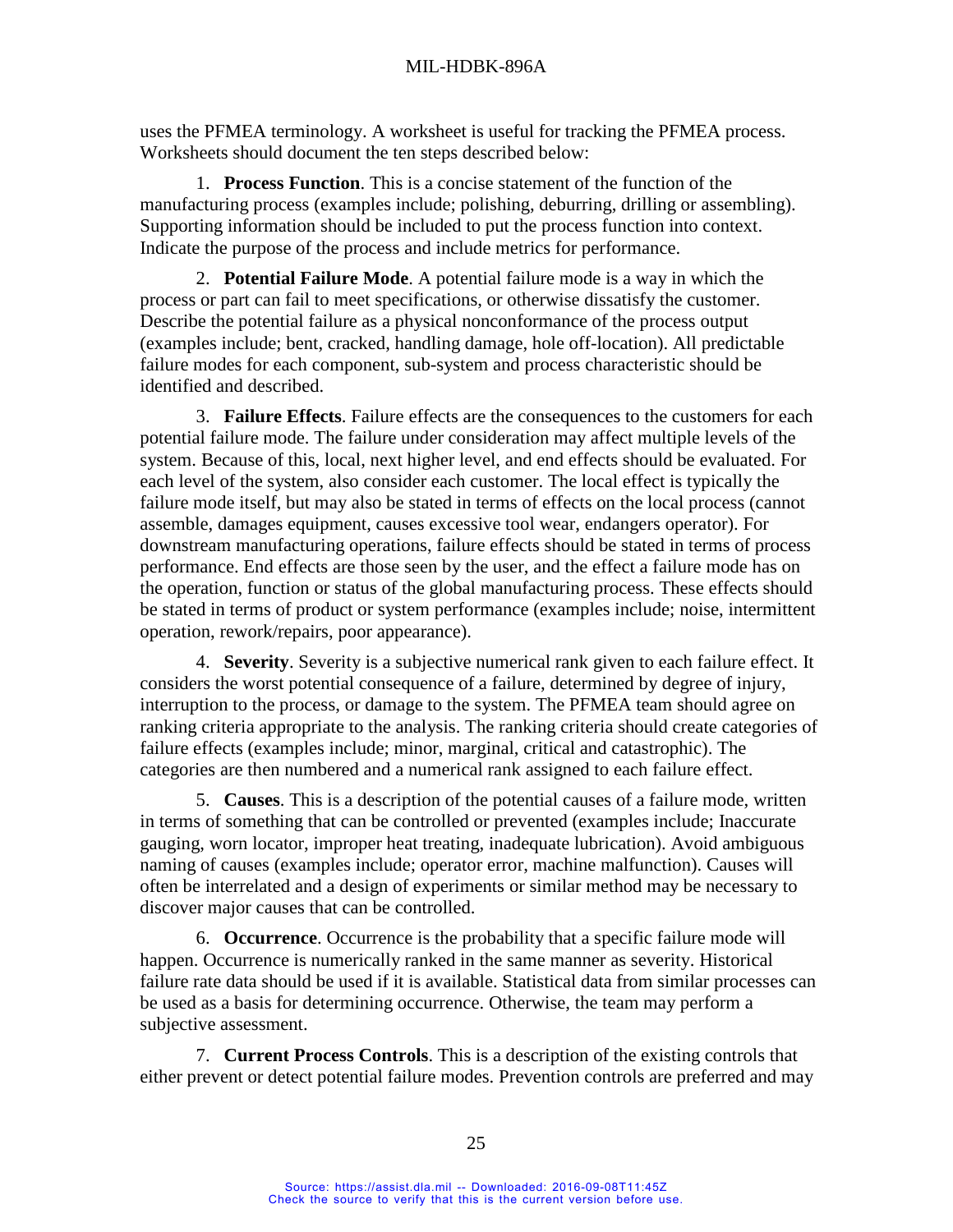include methods such as statistical process control (SPC) or error proofing. Detection controls may include gauging, manual inspection or inability to pass a bad part.

8. **Detection**. Detection is the probability that a failure will not be detected. Detection is numerically ranked in the same manner as severity and occurrence. The probability of non-detection is established in the same manner as occurrence.

9. **Risk Priority Number**. Risk priority number (RPN) represents failure mode criticality. This is a simplified but effective version of criticality analysis. The RPN is the product of severity (S), occurrence (O), and detection (D):

 $RPN = S \times O \times D$ 

NOTE: The potential failure modes with the highest RPNs are the most critical, and deserve the most attention. Items with very low RPNs may not warrant action.

10. **Recommended Actions**. Actions should be developed with the purpose of lowering the RPNs. Once the highest RPNs are addressed, the team can continue to address the next highest risk areas. The actions should endeavor to reduce rankings in the following preference order: severity, occurrence, and detection. Emphasis is placed on preventing failures rather than detecting them.

<span id="page-34-0"></span>**6.2.3.6 External guidance**. Military standard methods for conducting a Failure Modes, Effects, and Criticality Analysis (FMECA) were detailed in MIL-STD-1629A. This MIL-STD was cancelled on August 4, 1998. The cancelled standard gave guidance to consult various national and international documents for information regarding failure mode, effects, and criticality analysis. The standard was written for product (design) FMECA, and no guidance was provided for applying the FMECA to manufacturing or assembly processes. An industry standard method for conducting a Potential Failure Modes and Effects Analysis in Manufacturing and Assembly Processes (PFMEA) can be found in the Society of Automotive Engineers (SAE) surface vehicles recommended practice document J1739 (SAE J1739). The PFMEA methodology in SAE J1739 uses a different type of criticality analysis than MIL-STD 1629A. The SAE PFMEA methodology is well suited to manufacturing processes and is recommended. Another source of information is the document "Potential Failure Mode and Effects Analysis" from the Automotive Industry Action Group.

<span id="page-34-1"></span>**6.2.3.7 Lessons learned**. To be effective, the application of PFMEA must correspond with the nature of the process itself and ultimately each PFMEA is a uniquely performed analysis. Because it contains subjective measurements, it is not appropriate to compare the results of different PFMEAs, even those performed by the same individual or team. The analysis should be assigned to individuals familiar with the system or similar systems. If the PFMEA is treated as a box checking, CDRL-fulfilling exercise it will be of little use. Seven common sources of failure in contractor performed PFMEA are identified below. Teams assigned to do PFMEAs should take steps to avoid these potential pitfalls:

1. **Untimely undertaking**. The PFMEA must be scheduled and completed concurrently with the design of the manufacturing and assembly process so that the product designs will reflect its analysis, conclusions, and recommendations.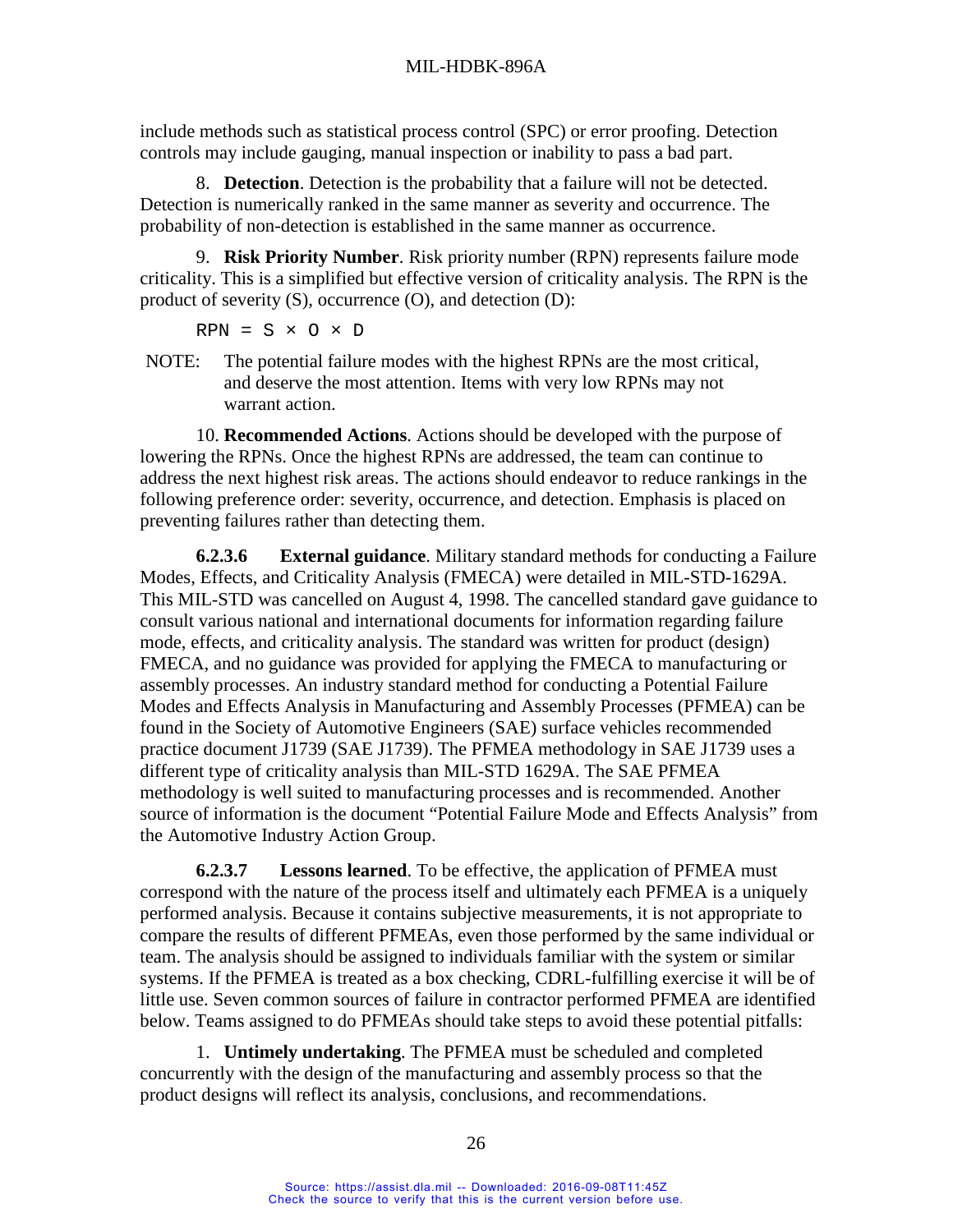2. **Insufficient Recognition of Failures and Causes**. The discovery of failures and their causes is essential to the PFMEA task. Potential failure modes must be explained and not simply named. Make sure failure modes are not confused with effects or causes. An understanding of the process functional requirements is requisite to understanding potential failure modes, effects, and their causes.

3. **Failure to properly identify the customer**. The customer will typically be identified as the end user, but can include downstream manufacturing or assembly operations.

4. **Too narrow in scope of analysis**. The contractor should be sure to explore the effects of multiple failures, degraded conditions, and downstream effects. After establishing potential failure modes for a particular process, consider the effects in relation to the entire system and all customers.

5. **Weak recommendations**. A common pitfall is a failure to recommend actions that resolve the risk, or to develop actions that are neither actionable nor executable.

6. **Improper failure classification**. Potential failure modes must be accurately classified. Trivializing or hiding potential safety items or failure modes must be avoided. Similarly, occurrence and detection must not be treated with too much optimism.

7. **Ignoring existing system data**. Failure data and history of very similar systems should be considered.

PFMEAs can be used to identify opportunities to mistake-proof (Poka Yoke) manufacturing processes. Foreseeable modes of failure with high risk priority numbers should, as part of their recommended actions, include mistake-proofing devices or processes. Several IRTs found that mistake-proofing is an underused approach and even a moderate implementation of its concepts would have prevented several high-profile weapon system failures.

# **6.3 Manufacturing Risk Identification**

<span id="page-35-1"></span><span id="page-35-0"></span>**6.3.1 Manufacturing Feasibility Assessments**. Manufacturing Feasibility Assessments are typically performed early in the life cycle when competing design concepts are being considered. The assessments are conducted to identify potential manufacturing constraints and risks and the capability of the contractor to execute the manufacturing efforts. Assessments should be made for each competing design alternative under consideration and they should:

a. Identify required production processes and manufacturing techniques not currently available and the risks associated with development of manufacturing technologies, the probability of meeting the need dates and possible contingency actions.

b. Identify potential impact of critical and long lead time material and production equipment, the probability of meeting the need dates and possible contingency actions.

c. Provide production feasibility, design performance, cost, and schedule impact analyses to support trade-offs among alternatives.

d. Provide cost and production schedule estimates to support management reviews.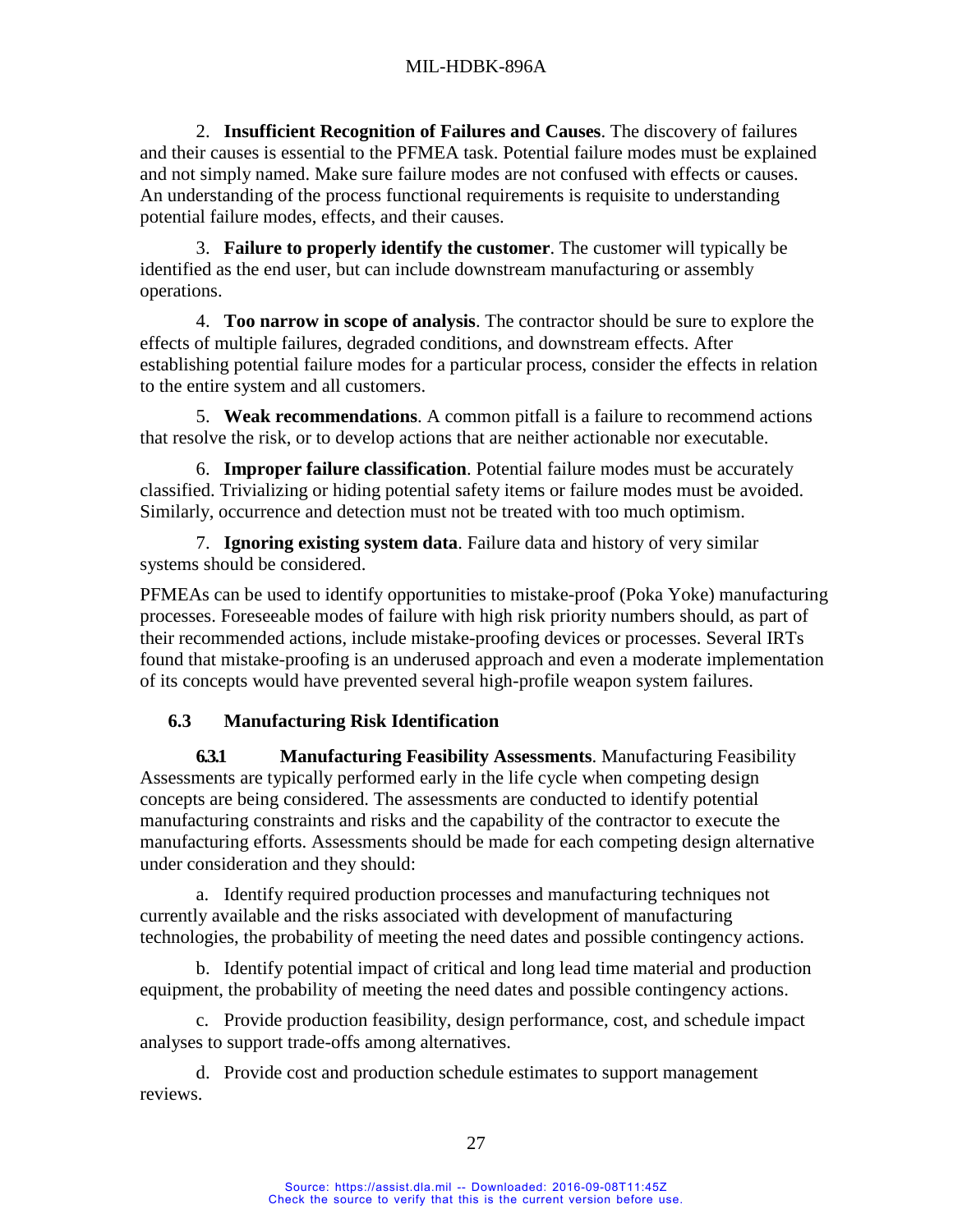e. Determine an efficient rate of production and rate acceleration curve.

f. Make recommendations for anticipated production testing and demonstration efforts, including specific requirements for production run demonstrations using production tooling, test equipment, and manufacturing equipment.

g. Develop methods of conserving critical and strategic materials and of reducing reliance on foreign sources.

h. Identify potential production bottlenecks and limiting factors to rate production.

<span id="page-36-0"></span>**6.3.2 Manufacturing Readiness Level (MRL) Assessments**. An excellent approach to identifying manufacturing risks is the Manufacturing Readiness Level Assessments. MRL Assessments were developed by OSD's Joint Defense Manufacturing Technology Panel, and evaluate production maturity using Manufacturing Readiness Levels ranging from one to ten. The intent was to create a measurement scale that would serve the same purpose for manufacturing readiness as Technology Readiness Levels serve for technology readiness – to provide a common metric and vocabulary for assessing and discussing manufacturing maturity, risk, and readiness. MRLs were designed with a numbering system to be roughly congruent with comparable levels of TRLs for synergy and ease of understanding and use.

**6.3.2.1 Assessment of risk**. Manufacturing readiness, like technology readiness, is critical to the successful introduction of new products and technologies. Manufacturing Readiness Levels (MRLs) represent a new and effective tool for the DoD S&T and acquisition communities to address that critical need. MRLs are designed to assess the maturity and risk of a given technology, weapon system or subsystem from a manufacturing perspective and guide risk mitigation efforts. MRLs are also intended to provide decision makers at all levels with a common understanding of the relative maturity and attendant risks associated with manufacturing technologies, products, and processes being considered to meet DoD requirements. They provide specific criteria to support decision-making based on knowledge of manufacturing status and risk.

**6.3.2.2 MRL criteria**. The criteria for Manufacturing Readiness Levels are organized into threads, such as Design, Materials, and Process Capability & Control. Many of the MRL criteria are closely tied to SAE AS6500. For example, MRL criteria address producibility studies, key characteristics, production cost models, and quality systems. Therefore, implementing the practices described in this handbook and SAE AS6500 will enable successful achievement of target MRLs. Objective criteria are provided for each level to reflect the growing expectation of maturity as the program progresses through its life cycle. During the early MRL phases, manufacturing feasibility is the only expectation. As a program progresses through development, the MRL criteria become more stringent and production representative manufacturing processes are anticipated. At the finish of the EMD phase, programs should make use of the same tooling, test equipment, workforce, work instructions, and methods that will be used during the Production phase.

NOTE: An MRL Assessment is a snapshot of manufacturing maturity at a moment in time. This practice may also be performed on an ongoing basis, as part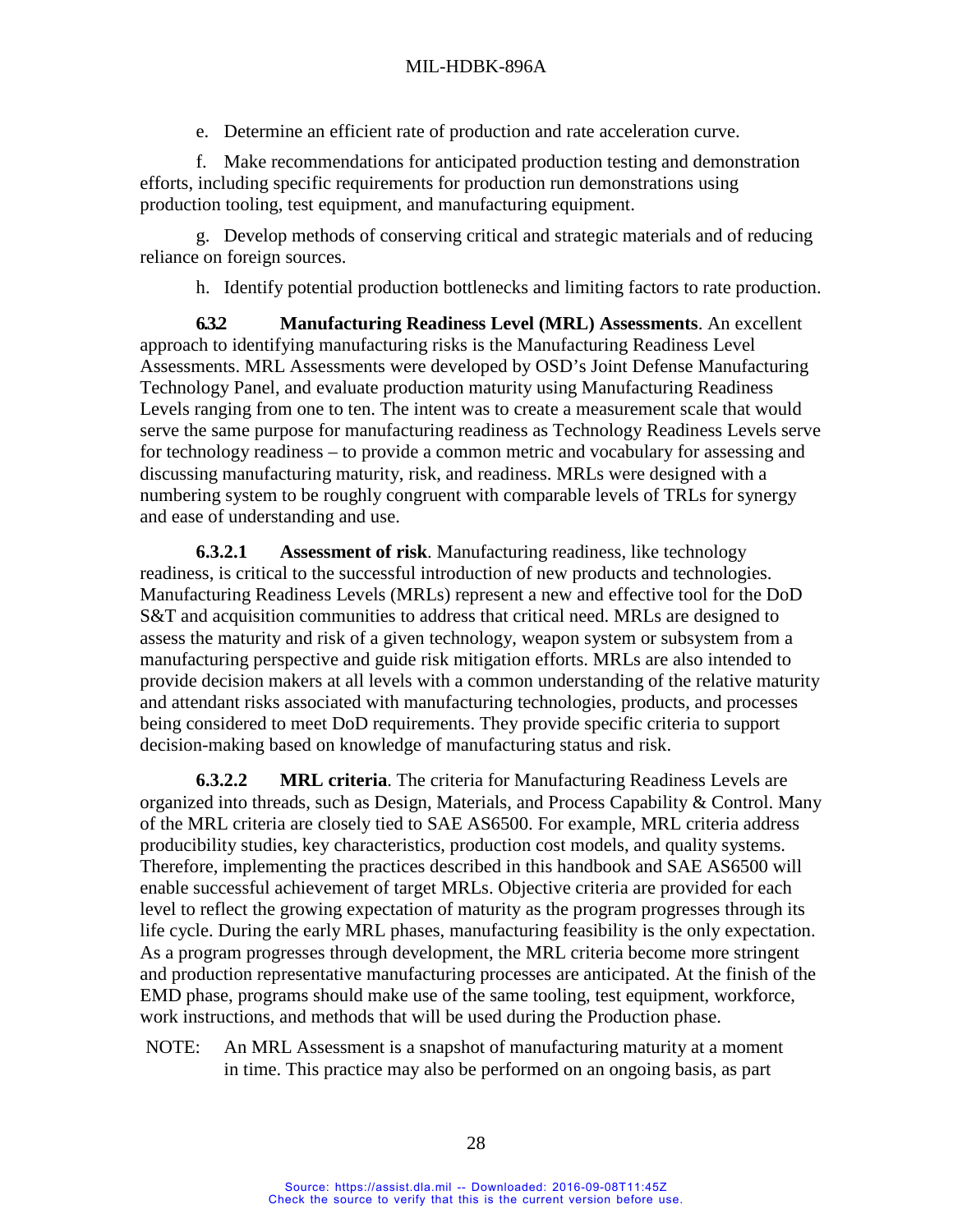#### MIL-HDBK-896A

of the program's risk management process. It may also be implemented as a special, targeted review of manufacturing capability.

**6.3.2.3 MRL Assessment benefits**. In the defense acquisition environment, risk has often become an issue when the contractor/government acquisition team overestimates technology readiness, downplays potential transition to production problems, or fails to plan and perform effective risk management. The results frequently have included cost overruns, schedule delays, and technical compromises. MRL Assessments have been used successfully to identify and mitigate manufacturing risks. One specific success story includes an Air Force bomber modification program. The program office personnel, in conjunction with the prime contractor, assessed a dozen key suppliers and identified numerous risk areas that required risk mitigation plans. The identified risks ranged from product oriented actions (design changes and diminishing manufacturing source issues) to factory process improvements (quality and production control systems). The program office firmly believed that, had the MRL process not been in place, many of these risks would not have surfaced until the program started production, resulting in cost and schedule impacts. MRL Assessments can also provide benefits to the prime contractors and suppliers. In some instances, where there is limited government program office manning, the government engineers and program managers may not be aware of issues at lower tier suppliers. In the case of another Air Force bomber modification program, the MRL assessment revealed diminishing manufacturing source issues at suppliers for which the government had to take action to resolve. The contractors were pleased to be able to elevate the issue to the government customer. In another example, The MRL assessment for a piece of personal protection equipment identified the need for additional manufacturing technology development. This finding led the government to allocate additional funding for the contractor to improve manufacturing process yields, which improved schedule confidence and reduce cost. Go to [www.dodmrl.com,](http://www.dodmrl.com/) for additional information on MRLs and MRL Assessments.

**6.3.3 Production Readiness Reviews (PRRs**)**.** The program-level PRR is a Systems Engineering Technical Review at the end of EMD that determines if a program is ready for production. MRL 8 is the target for Low Rate Initial Production (LRIP) and MRL 9 is the target for Full Rate Production (FRP); these targets should be reflected in the acquisition program baseline. The PRR assesses whether the prime contractor and major subcontractors have completed adequate production planning and confirms that there are no unacceptable risks for schedule, performance, cost, or other established criteria. Generally, incremental PRRs (iPRRs) are conducted at the prime and major subcontractors in the year leading up to the milestone decision, and a formal Executive PRR is conducted at the conclusion of the iPRR process. The Executive PRR report includes a recommendation to the Milestone Decision Authority regarding the program's readiness for production. The PRR process is an on-site, structured examination of the program's readiness for production, and should include comprehensive evaluations in the following areas: Industrial Resources, Production Engineering & Planning, Quality Assurance, Material & Purchased Parts (Supply Chain Management), Engineering & Product Design, Software, Logistics, and Program Management. An assessment of manufacturing maturity and risk, conducted by manufacturing subject matter experts, should be a principal area of emphasis during the PRR. That portion of the PRR should review the readiness of the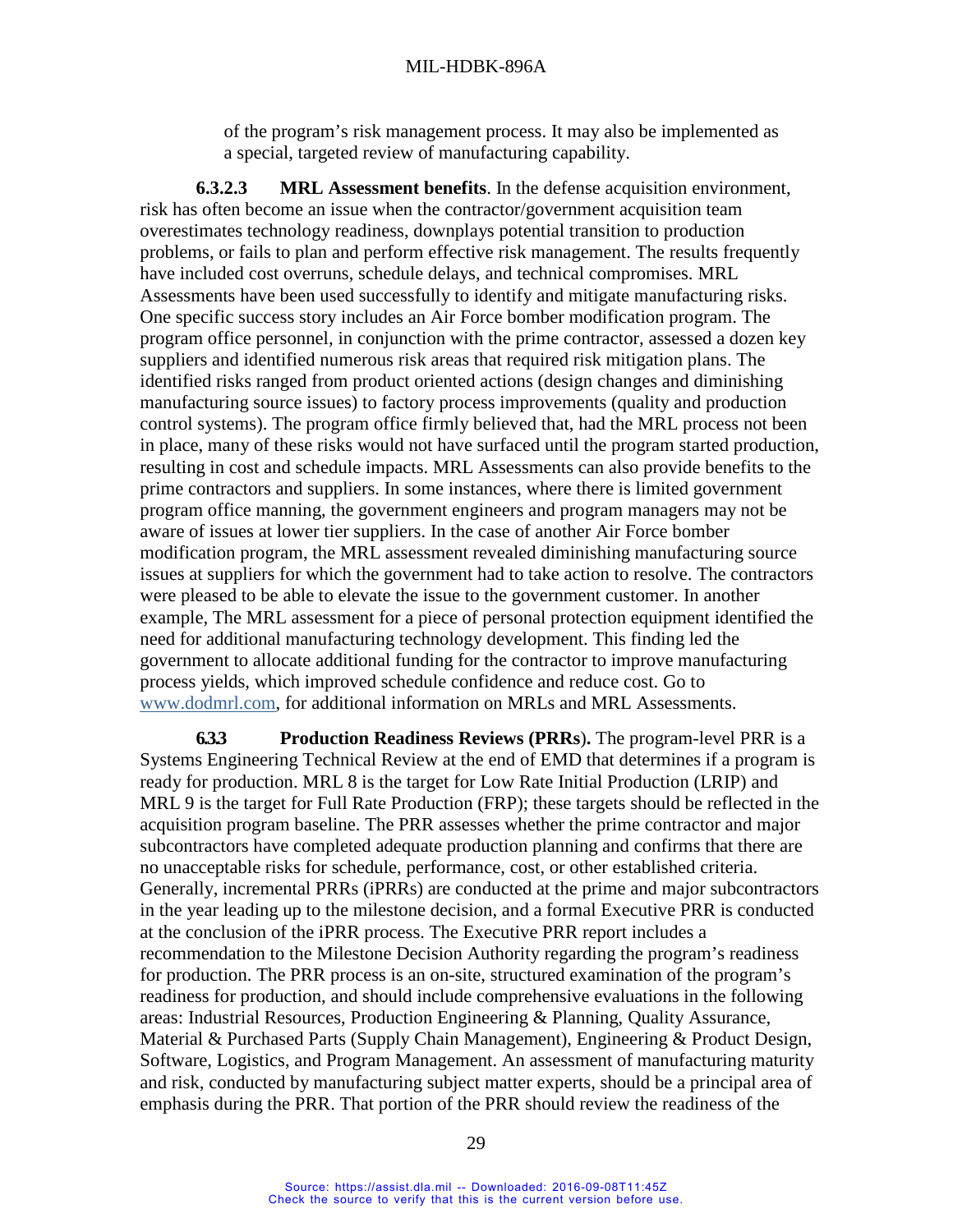manufacturing processes, the quality management system, and the production planning (including facilities, tooling and test equipment capacity, personnel development and certification, process documentation, inventory management, supplier management).

**6.3.3.1 When to conduct PRRs**. In the case of incremental acquisitions, PRRs should be conducted for each major increment. PRRs, or Production Assessment Reviews, should also be conducted whenever major changes to the production system warrant additional review, even if they occur after the full-rate milestone decision. Examples of changes that might trigger a follow-on review are movement of the production facility, large-scale tooling changes, major supplier changes, and the onset of significant production problems.

**6.3.3.2 MRL Assessments with PRRs**. The assessment of manufacturing readiness should highlight any areas where an element or a key program-level manufacturing preparation area falls short of MRL 8/9 requirements; discuss the risks that these shortfalls pose to the program and the status of efforts to mitigate these risks; and estimate the schedule or funding changes required to correct any significant shortfalls.

**6.3.3.3 MRLs with PRRs**. The MRL methodology may be used to assess the manufacturing, quality, and supplier management elements of a program. In addition, the scope of PRRs may include other functions, such as Test, Logistics, and Program Management.

**6.4 Manufacturing planning** SAE AS6500 requires a manufacturing plan and lists the topics that should be addressed in the plan. Overall, the plan should describe how their manufacturing management system meets the intent and requirements of the standard. The program office should require a deliverable manufacturing plan. In this way the government provides added attention and focus to manufacturing planning and has the opportunity to influence the manufacturing approach. The plan should be developed prior to Milestone B (if possible) or during EMD. The program office should require updates to the plan throughout the production phase. [TABLE III](#page-39-0) lists the topics to be addressed in a manufacturing plan, per SAE AS6500, and some guidance on each topic. It also lists sections of this handbook that may provide additional insight or background on the topic.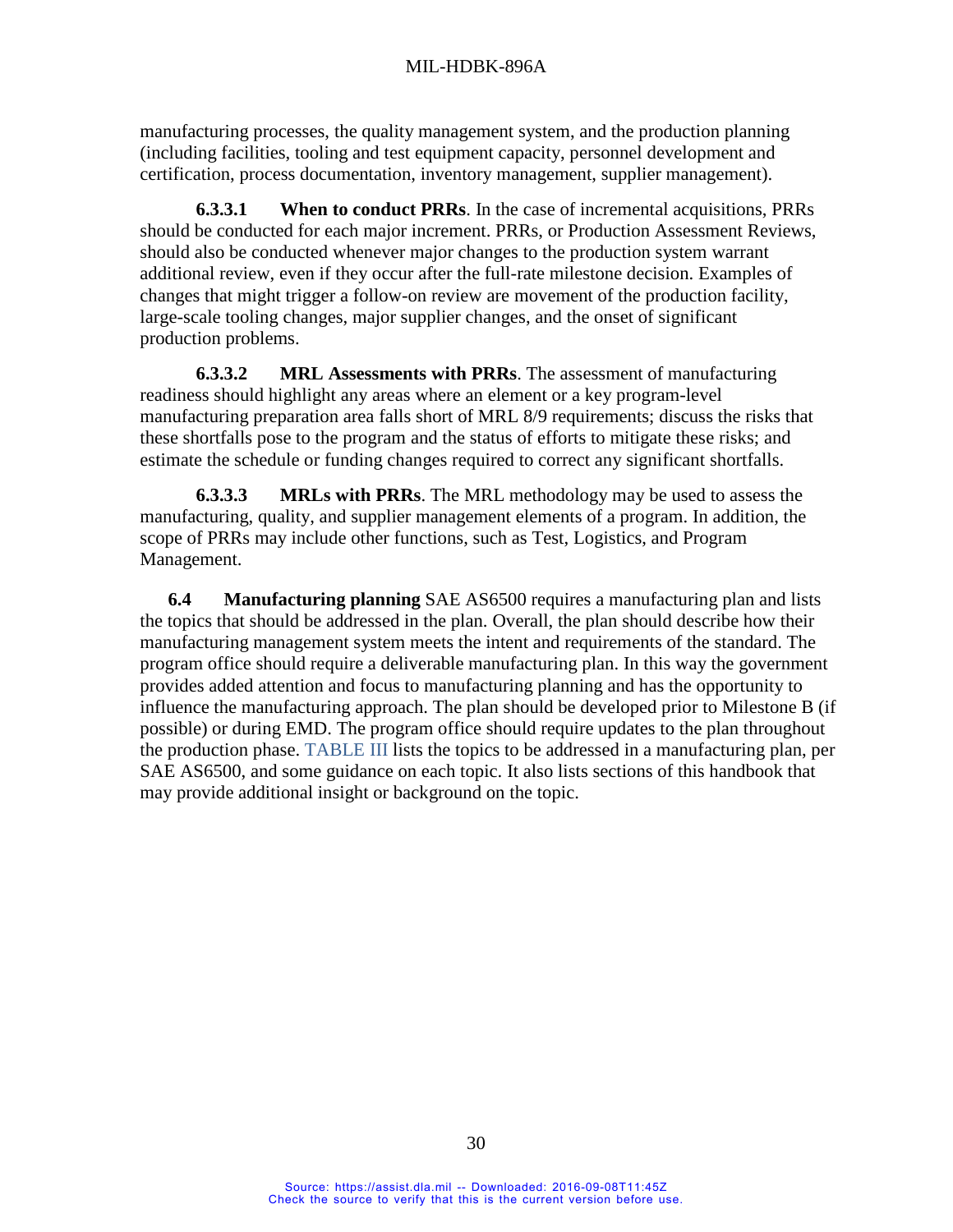## MIL-HDBK-896A

<span id="page-39-0"></span>

| <b>Topic</b>                               | <b>Handbook Reference</b> | <b>Notes</b>                                                                                                                                                                                                                                                                                                                                                                                                                                                                               |
|--------------------------------------------|---------------------------|--------------------------------------------------------------------------------------------------------------------------------------------------------------------------------------------------------------------------------------------------------------------------------------------------------------------------------------------------------------------------------------------------------------------------------------------------------------------------------------------|
| Manufacturing<br>methods and<br>processes  | 6.2.2, 6.3.2, 6.5.1       | Discuss the planned manufacturing<br>methods and processes to produce the<br>product. Include a major assembly<br>sequence chart which identifies the key /<br>critical processes relating to fabrication,<br>inspection, and test. Discuss the<br>maturity of the processes and<br>associated risks. Manufacturing process<br>maturity can be evaluated by performing<br><b>Manufacturing Readiness Level</b><br>assessments (www.dodmrl.com).                                            |
| Manufacturing<br>technology<br>investments | 6.2.1, 6.4.3              | If applicable, discuss anticipated<br>investments in the development or use<br>state of the practice manufacturing<br>technologies. (For example, additive<br>manufacturing, cold spray to improve<br>product quality and production yields.)                                                                                                                                                                                                                                              |
| <b>Production control</b>                  | 6.5.1                     | Discuss the production control system,<br>how it schedules work and resources,<br>and how it ensures configuration control.<br>Explain how planning will be verified<br>prior to production.                                                                                                                                                                                                                                                                                               |
| Producibility                              | 6.2.1                     | Discuss the producibility process and<br>specific, anticipated producibility<br>projects.                                                                                                                                                                                                                                                                                                                                                                                                  |
| Material management                        | 6.4.1.1, 6.4.1.2, 6.5.8.1 | Discuss how make-or-buy decisions are<br>made and how suppliers are chosen and<br>managed. Discuss the process controls<br>(critical parts list, obsolescence<br>management, counterfeit parts and<br>material prevention) that are in place or<br>will be in place, to minimize product<br>vulnerability due to the unavailability, or<br>untimely delivery of materials supplies.<br>Identify long lead items and associated<br>schedules depicting procurement dates<br>and need dates. |

# **TABLE III**. **Manufacturing plan guidance**.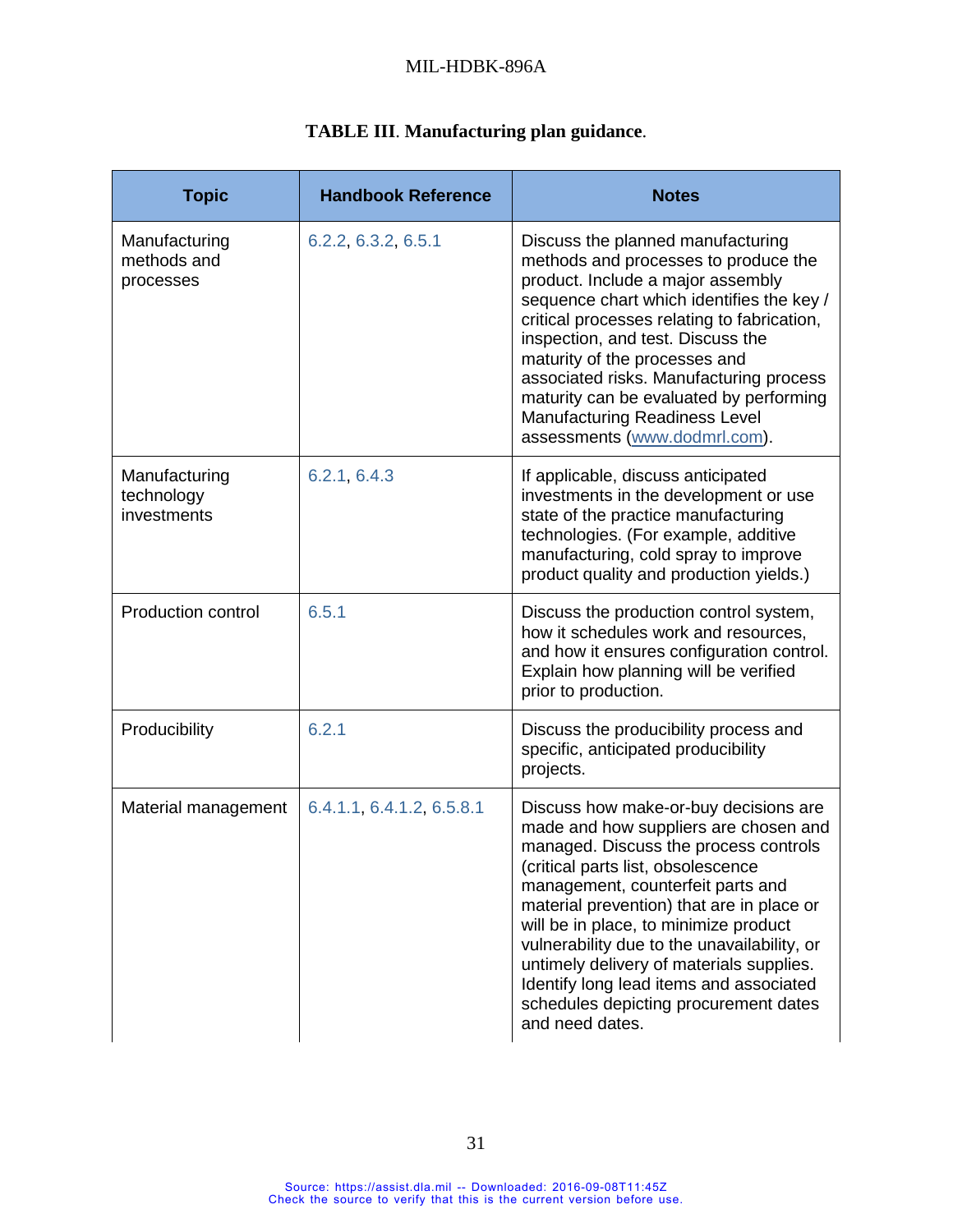| <b>Topic</b>                                 | <b>Handbook Reference</b>  | <b>Notes</b>                                                                                                                                                                                                                                                                                                                                                                                           |
|----------------------------------------------|----------------------------|--------------------------------------------------------------------------------------------------------------------------------------------------------------------------------------------------------------------------------------------------------------------------------------------------------------------------------------------------------------------------------------------------------|
| Manufacturing system<br>verification         | 6.4.5, 6.5.6               | Discuss how the planned manufacturing<br>processes including the requirements for<br>materials, test equipment, tooling,<br>equipment, personnel skills, facilities,<br>and related software will be verified to<br>ensure they can meet production rate<br>requirements. A pilot manufacturing line<br>could be established to verify and test<br>manufacturing methods, processes and<br>procedures. |
| Minimization of scrap,<br>rework, and repair | 6.2.3, 6.5.3, 6.5.4, 6.5.5 | Discuss the tools and defect detection<br>and prevention techniques that will be<br>employed to ensure the quality of the<br>products. These detection and<br>prevention techniques may include<br>inspection, test, defect trend analysis,<br>and Statistical Process Control.                                                                                                                        |
| <b>Facilities</b>                            | 6.4.4, 6.4.7               | Discuss the planned facilities and how<br>they will meet the production needs.<br>Ensure a facility review has been<br>conducted that identifies the necessary<br>facility requirements such as test<br>equipment, training aids, building size,<br>plant layout, and any other special<br>considerations needed to support<br>production rates.                                                       |
| Test equipment                               | 6.4.7                      | Discuss the anticipated tooling and test<br>equipment and the schedule for<br>developing, procuring, and verifying it is<br>ready prior to the need dates.                                                                                                                                                                                                                                             |
| Capital commitments                          | 6.4.3, 6.4.7               | If applicable, discuss capital investments<br>for production relevant resources<br>(equipment, tooling, material) that is<br>needed to meet production<br>requirements.                                                                                                                                                                                                                                |

# **TABLE III**. **Manufacturing plan guidance** - **Continued**.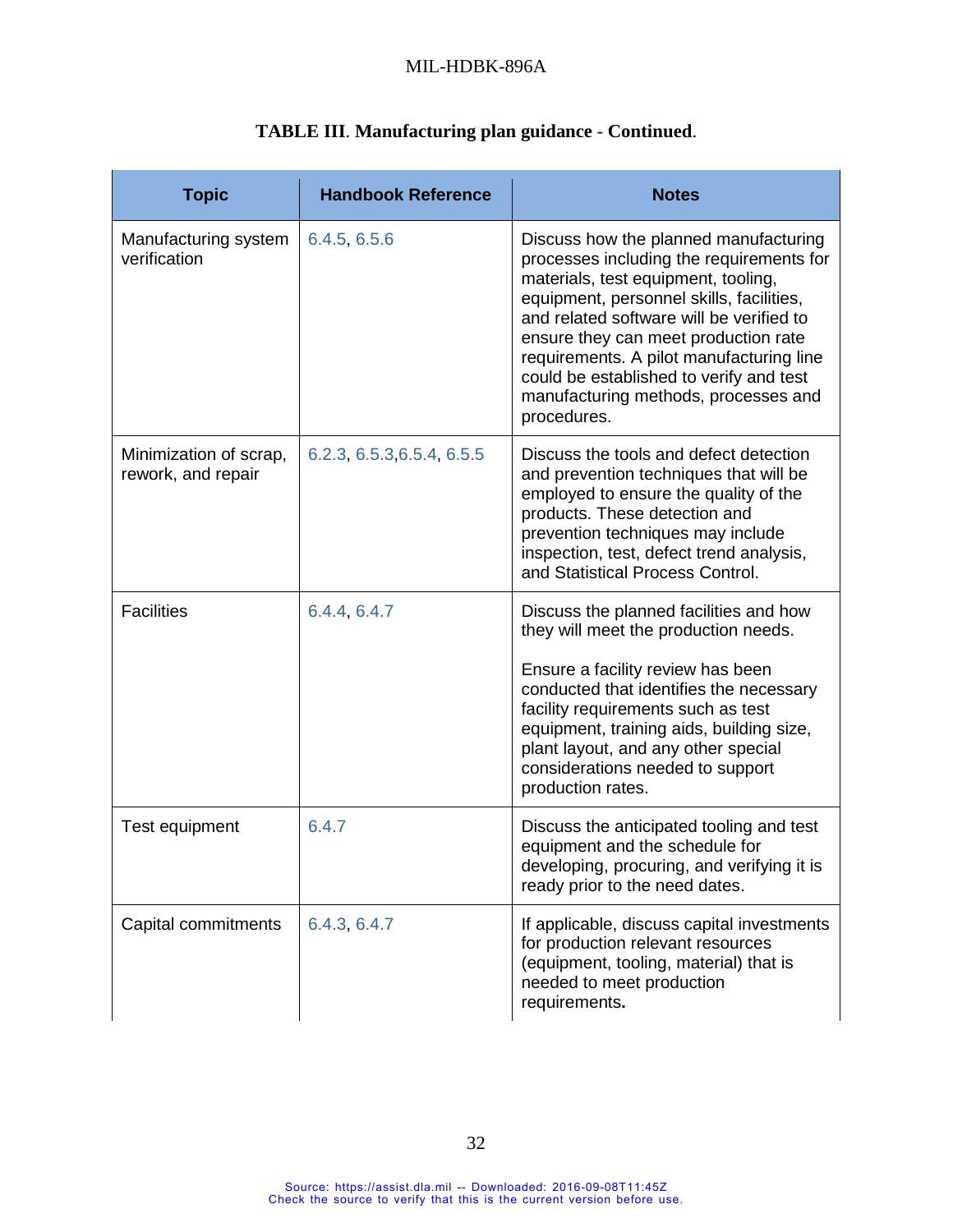| <b>Topic</b>                                                           | <b>Handbook Reference</b>  | <b>Notes</b>                                                                                                                                                                                                          |
|------------------------------------------------------------------------|----------------------------|-----------------------------------------------------------------------------------------------------------------------------------------------------------------------------------------------------------------------|
| Personnel, skills,<br>training                                         | 6.4.6                      | Discuss the planned approach to<br>acquire and train the workforce,<br>including any special skills or<br>certifications required. Provide a<br>forecast of required manpower loading,<br>by skill, over time.        |
| Customer furnished<br>items                                            | N/A                        | Discuss what customer furnished<br>equipment or property is needed and the<br>estimated quantity and need dates.                                                                                                      |
| <b>Customer inspections</b>                                            | 6.5.8.2, 6.5.9             | Discuss plans for acceptance testing<br>and the role of the government in<br>product acceptance.                                                                                                                      |
| Capacity analysis                                                      | 6.4.4, 6.4.5, 6.5.6        | Discuss key assumptions and rate and<br>yield goals that must be achieved to<br>meet contractual delivery schedules.                                                                                                  |
| Manufacturing<br>capability for critical<br>manufacturing<br>processes | 6.2.2, 6.5.3, 6.5.4, 6.5.5 | Discuss the approach for identifying key<br>characteristics and critical manufacturing<br>processes and developing process<br>control plans. Provide a listing of<br>anticipated critical manufacturing<br>processes. |

## **TABLE III**. **Manufacturing plan guidance** - **Continued**.

## **6.4.1 Supply Chain and Material Management**

<span id="page-41-0"></span>**6.4.1.1 Technology obsolescence and Diminishing Manufacturing Sources (DMS)**. Diminishing Manufacturing Sources and Material Shortages (DMSMS), the loss of sources of items or material, surfaces when a source announces the actual or impending discontinuation of a product, or when procurements fail because of product unavailability. DMSMS may endanger the life-cycle support and viability of the weapon system or equipment.

<span id="page-41-1"></span>**6.4.1.2 Problem defined**. Compared with the commercial electronics sector, the DoD is a minor consumer of electrical and electronic devices. The DoD is continuously seeking to prolong the life of its weapon systems. These trends cause DMSMS problems as repair parts or materials disappear before the end of the weapon system life cycle. While electronics are most likely to be discontinued, obsolescence of non-electronic and commercial off-the-shelf (COTS) items also poses a significant problem to weapon systems. In short, DMSMS is a threat to system supportability. The impact of technology obsolescence and diminishing manufacturing sources on the cost and performance of our Weapon Systems has increased significantly over the last ten years. This is due to the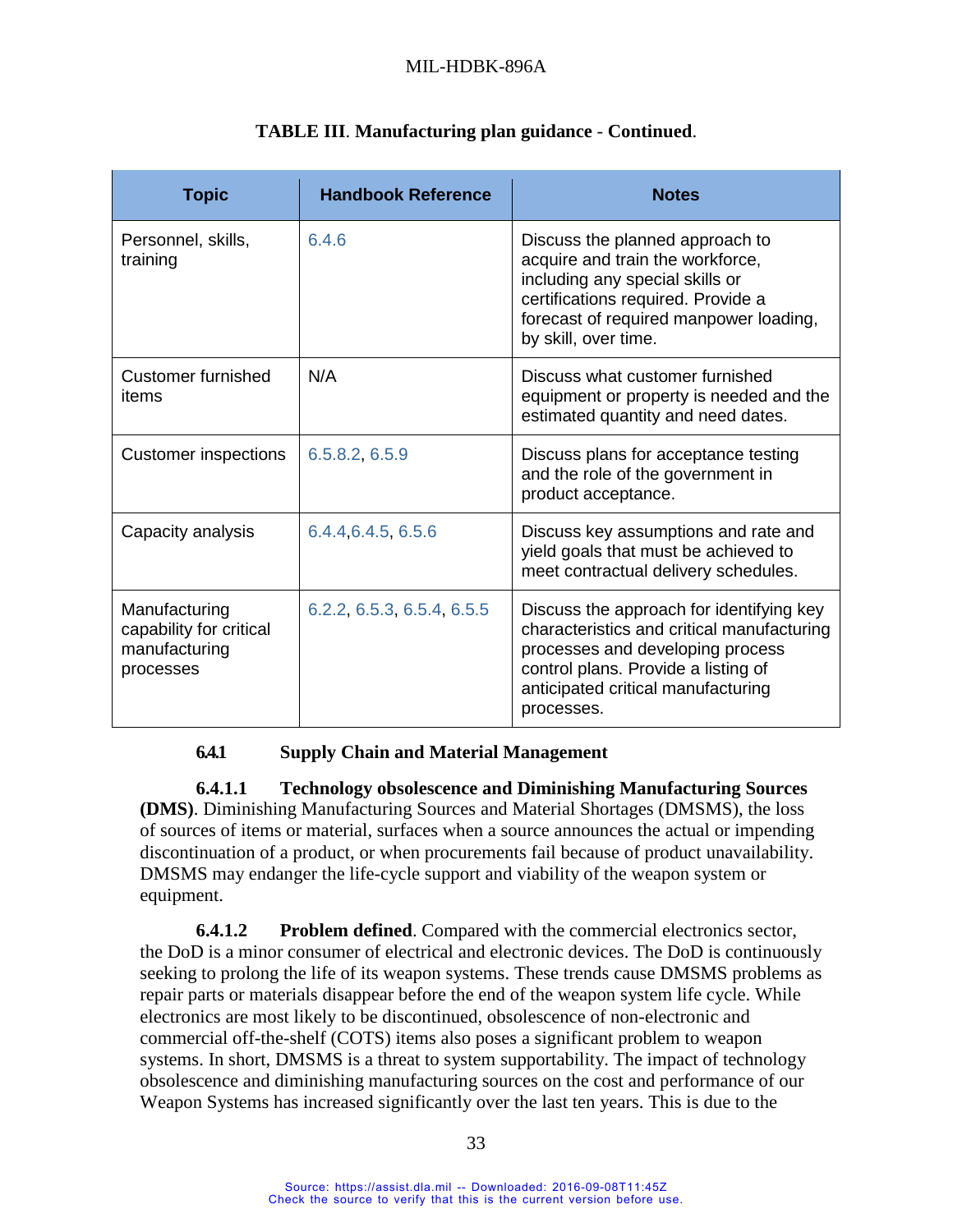accelerated rate of technology change (especially in electronics), our growing dependence on commercial sources, and the relatively long development time and operational life of our systems.

**6.4.1.3 Guidance**. Solving DMSMS is complex, data intensive, and expensive process. There are basically only two approaches to solving DMSMS in a system: reactive (address DMSMS problems after they surface) and proactive (identify and take steps to mitigate impending DMSMS problems before programmatic impact). DoD policy prescribes the proactive approach. An effective DMSMS program does the following:

- a. Ensures that all parts and material to produce or repair the system are available
- b. Reduces, or controls, total ownership cost (TOC)
- c. Minimizes total life-cycle systems management (TLCSM) cost
- d. Eliminates, or at least minimizes, reactive DMSMS actions
- e. Evaluates design alternatives
- f. Provides for risk mitigation as it applies to DMSMS
- g. Evaluates more than one approach to resolve DMSMS issues
- h. Collects metrics to monitor program effectiveness.

**6.4.1.4 Importance of an accurate BOM**. It is critical to recognize the importance of an accurate Bill Of Material (BOM) in creating a proactive DMSMS program. The BOM is the indispensable data resource that enables proactive DMSMS management. Without it, impact analysis, component analysis, prediction of discontinuance, and other DMSMS-related activities would not be possible. A BOM is a list of parts and materials (electronic, electrical, mechanical, and so on) needed to produce a system or assembly. An indentured BOM shows the relationship (generally in a topdown breakout format) of components to board, to box, and to system. Ideally, the BOM should be in an editable electronic open-standards-based format. Common sense dictates that the level of DMSMS management practice cannot possibly be the same for every weapon system and therefore it cannot be one size fits all. Programs are encouraged to discuss this matter with their contractors, suppliers and Subject Matter Experts (SME) within DoD to develop a viable effective approach for their respective programs.

**6.4.1.5 Lessons learned**. In some cases, commercial demand for materials or components that have historically been used only in defense systems can nearly push DoD out of the market. Two examples are Graphite Carbon Fiber composites used in low observable airframe manufacturing and Liquid Crystal Displays (LCDs) used in avionics components

a. The demand for graphite for the sport and entertainment industry (e.g. golf clubs and tennis racquets) stretched lead times until additional production facilities came on line to accommodate the increased demand. The best strategy in this case was early anticipation of military and commercial needs for graphite making it possible to lock up production capacity options with the main suppliers in advance.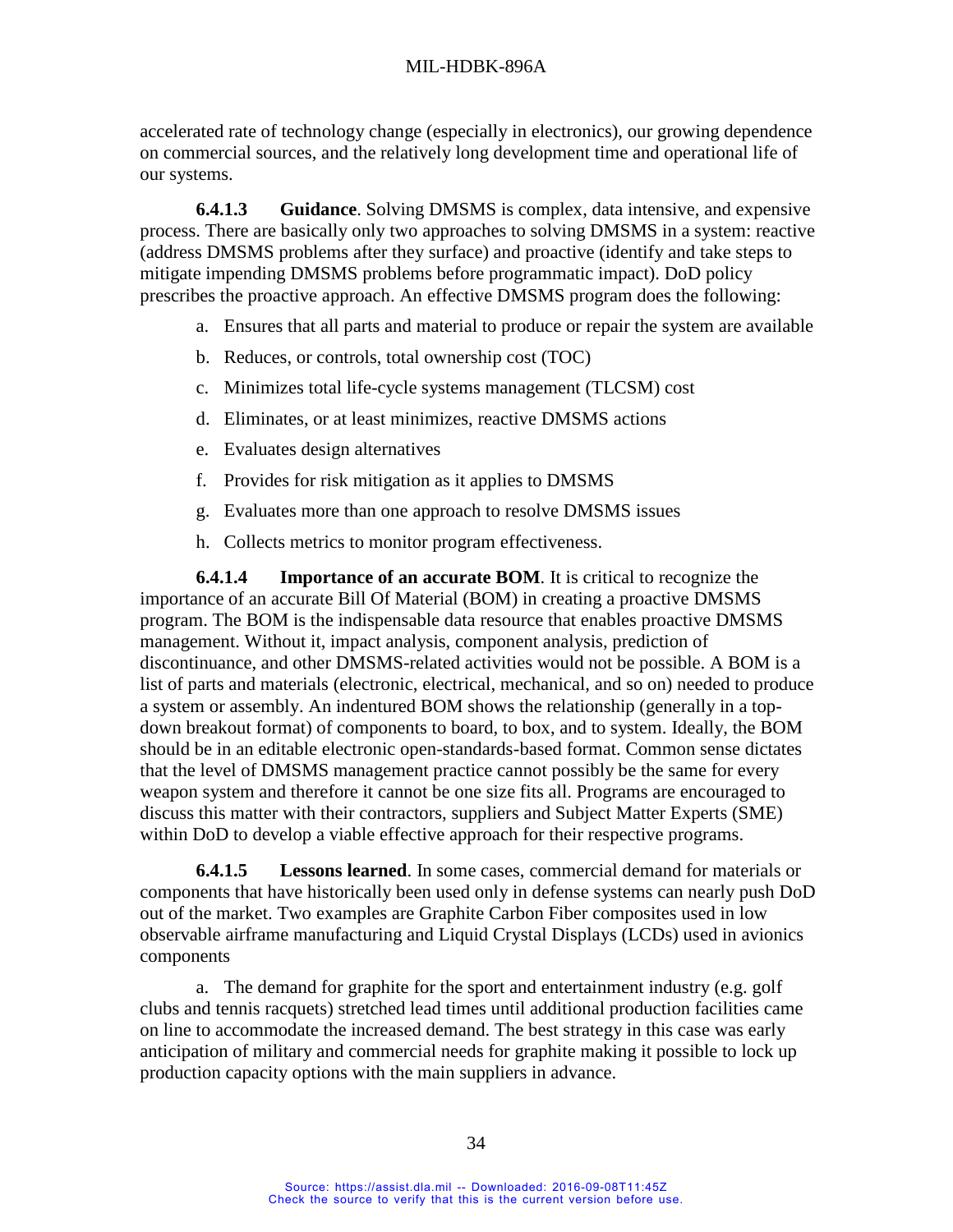b. The explosion in the personal communication and gaming industry (e.g. cell phones and electronic game systems) made it nearly impossible to interest manufacturers of LCDs in a production run of a few hundred for a new fighter program when commercial demands for quantities in the millions were waiting. The best strategy in this case has been cooperation in development of new components across different platforms, and even across services, wherever possible. Rather than demanding a different LCD for the program A, program B and program C when the function they serve is basically the same, we need to agree on a common component…a design as close to commercial equivalents as possible. The combined demand for this common component is more attractive to potential producers.

**6.4.1.6 Counterfeit part prevention**. According to the General Accountability Office (GAO), the increase in counterfeit parts is one of several potential barriers the DoD faces in addressing part quality problems. They further acknowledge that counterfeit parts have the potential to seriously disrupt DoD's supply chain, delay missions, affect the integrity of weapon systems, and ultimately endanger the lives of our troops. Traditionally supply chains are critical parts of larger enterprise. Attention must be paid to all things coming into that enterprise that could someday affect the enterprise in an adverse manner and introduce vulnerabilities. As the DoD draws from a large network of suppliers in an increasingly global supply chain, there can be limited visibility into these sources and greater risk of procuring counterfeit parts.

**6.4.1.7 Incentives for counterfeiting**. Profit is the primary incentive for counterfeiting. However, there are unique conditions that make aerospace and defense products susceptible to counterfeiting, including a long life cycle and Diminishing Manufacturing Sources and Material Shortages (DMSMS) issues. Aerospace and defense products are generally designed for a long life cycle. For example; The B-52 went into service in February 1955 and currently has an anticipated retirement date of 2040. Therefore, supporting aerospace and defense products throughout their lifecycle sometimes requires the use of parts that may no longer be available from the Original Equipment Manufacturer (OEM), authorized aftermarket manufacturer or through franchised or authorized distributors or resellers. When parts and materials, such as microcircuits, are acquired through distribution channels other than those franchised or authorized by the original manufacturer, there is the potential to receive parts that do not meet the original specifications.

**6.4.1.8 Guidance**. A comprehensive counterfeit parts program must address, as a minimum, the following topics:

- a. requirements
- b. prevention
- c. detection
- d. reporting.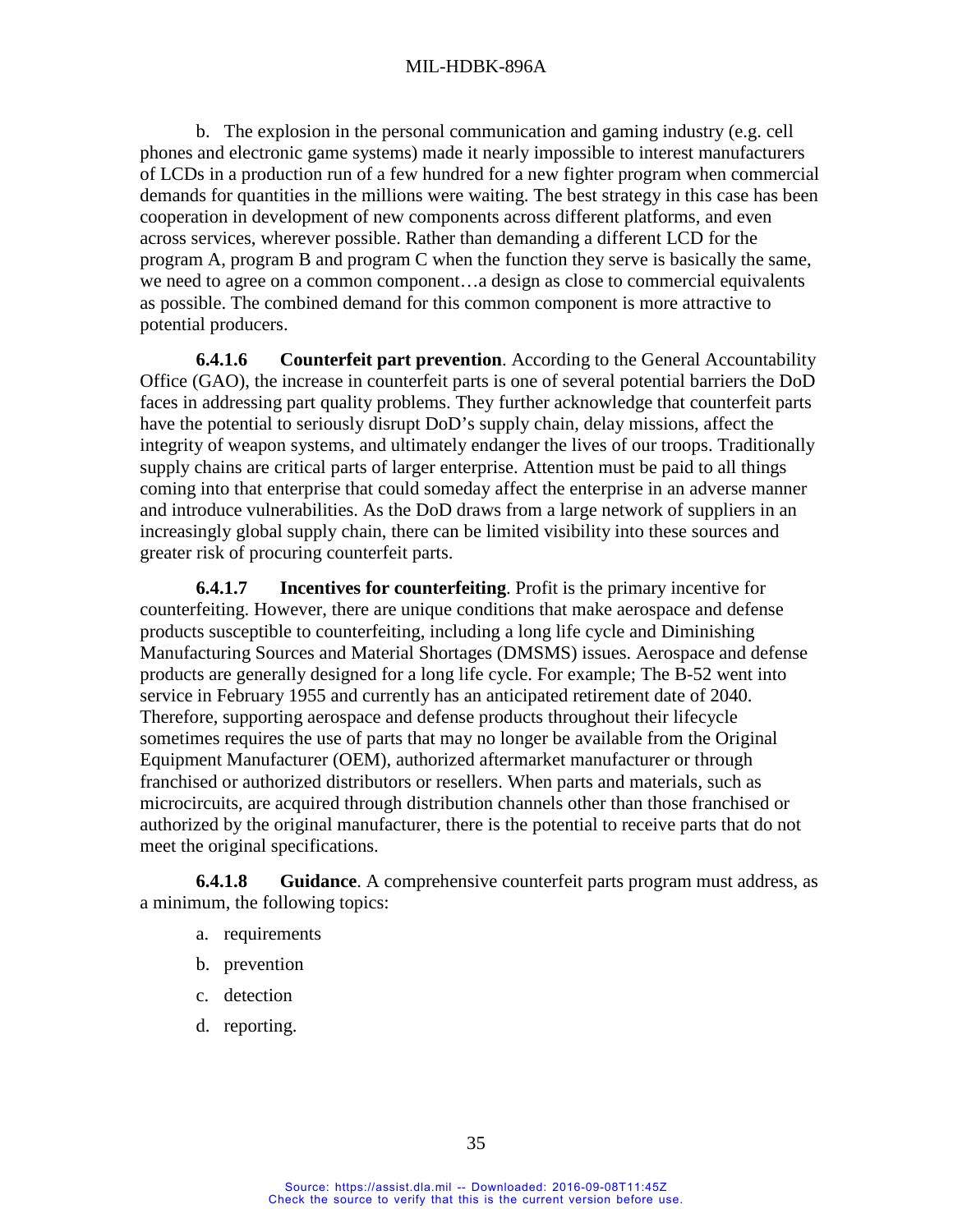**6.4.1.9 Requirements**. Effective contractual requirements are critical to focusing a program's prime contractor to take the proper course of action. Develop requirement inputs to Requests for Proposals (RFPs) and Statements of Work/Statements of Objectives (SOW/SOO) An example for a SOW input focusing on counterfeit part prevention follows.

Example: The "contractor" shall develop and implement a Counterfeit Parts Prevention (CPP) Program in compliance with SAE AS5553 to prevent the inclusion of counterfeit parts or parts imbedded with malicious logic into products intended for sale to the government. As part of CPP, the contractor shall provide Certificates of Conformance (CoC) as well as acquisition traceability for Original Component Manufacturers (OCMs) and franchised/distributors in the supply chain, for example Certificates of Conformance and Traceability (CoCT). As an alternative to a stand-alone CPP, the elements of DI-MISC-81832 may be included in the Program Protection Plan (PPP).

**6.4.1.10 Prevention**. Potential preventative actions are listed below.

a. Government and contractors should make sure all parts are procured directly from OEMs/OCMs and authorized distributors, rather than parts brokers, independent distributors, or the gray market. Contractors should make sure government program managers are notified when the parts are not obtained from the OEM and/or authorized distributors.

b. Primes should specify flow down of applicable requirements to include AS5553 to lower tier suppliers and maintain processes to verify such requirement.

c. Contractors should use robust quality management systems (for example, AS9100 for equipment providers and AS9120 for distributors).

d. Contractors should conduct surveys of their suppliers' inspection and testing capabilities and audit their counterfeit prevention program.

e. Traceability is a key means for verifying legitimate parts in any supply channel. Organizations should require their suppliers to trace parts back to OEMs/OCMs in order to prove part authenticity.

f. All requirements should be communicated to an organization's suppliers instead of assuming that suppliers take unilateral actions to prevent counterfeits.

g. The government should benchmark other companies and suppliers and pool information on anti-counterfeiting strategies. Contractors should benchmark and share best practices within their own supply chain.

h. Contractors should maintain a register of approved suppliers, including the scope of the approval, to minimize the risk of counterfeit parts supply.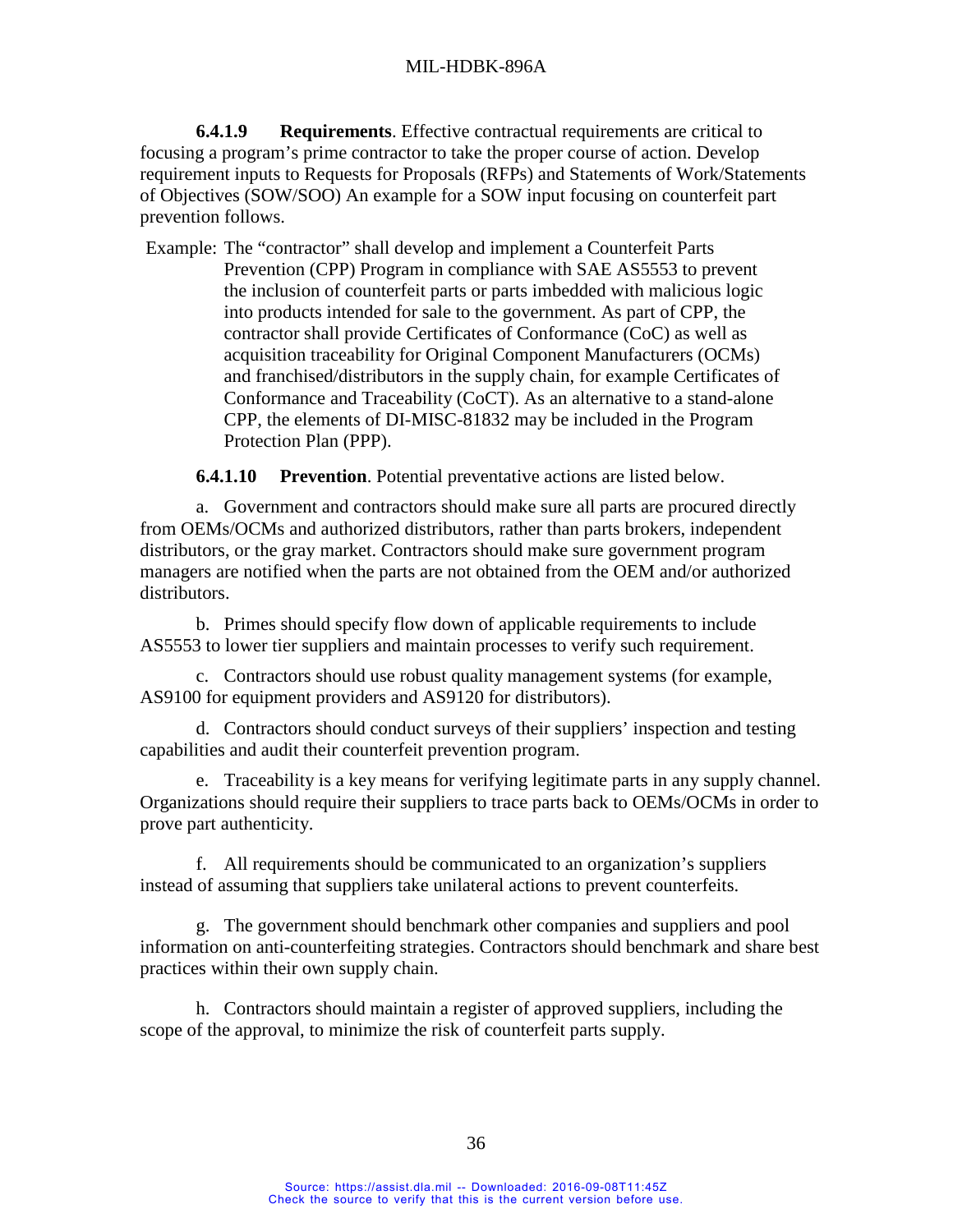#### MIL-HDBK-896A

**6.4.1.11 Detection**. Potential detection actions are listed below.

a. Primes and suppliers should conduct training in Counterfeit Parts Avoidance for Inspectors, Operators, Auditors, and lower tier suppliers to include awareness of AS5553. Training should discuss how to inspect parts and identify possible counterfeits (for example, non-conforming part markings).

b. Primes and suppliers should institute strong incoming quality assurance on all parts and visually inspect. Paperwork is not a substitute for testing.

c. Prime contractors should require certificates of conformance, testing certification, and procedures for handling any counterfeit parts that slip through the system.

d. Processes should specify methods for physical identification, segregation/quarantine, and control of suspect or confirmed counterfeit parts to preclude their use or installation. These processes should ensure the counterfeit parts do not re-enter the supply chain.

e. The documented processes should ensure detection of counterfeit parts prior to formal product acceptance.

f. Contractors should assess potential sources of supply (electronic parts, assemblies, and equipment suppliers) to determine the risk of receiving counterfeit parts. Assessment actions may include surveys, audits, review of product alerts (for example, GIDEP, ERAI), and review of supplier quality data to determine past performance.

g. If items are confirmed to be counterfeit, contractors should not return the part to the actual or potential supplier at any time prior to criminal authorities' release of disposition.

**6.4.1.12 Reporting**. Potential reporting actions are listed below.

a. Reporting processes should ensure all occurrences of counterfeit parts are reported to internal organizations, customers, government reporting organizations (for example, GIDEP), industry supported reporting programs (for example, ERAI), and criminal investigative authorities.

b. When contractors are notified by their suppliers regarding a potential suspect or a confirmed counterfeit part, they should notify the program offices as soon as possible (within 30 days of the original notification).

c. Suspected counterfeit material should be submitted, analyzed, and a resolution determination should be made using the Joint Deficiency Reporting System (JDRS) Additional information about JDRS can be found at [www.jdrs.mil.](http://www.jdrs.mil/)

**6.4.2 Manufacturing technology development**. Program offices should work with their respective service's research lab for assistance with technology expertise, project management, and funding. The Manufacturing Readiness Levels of new technologies should be assessed to minimize transition to production risks.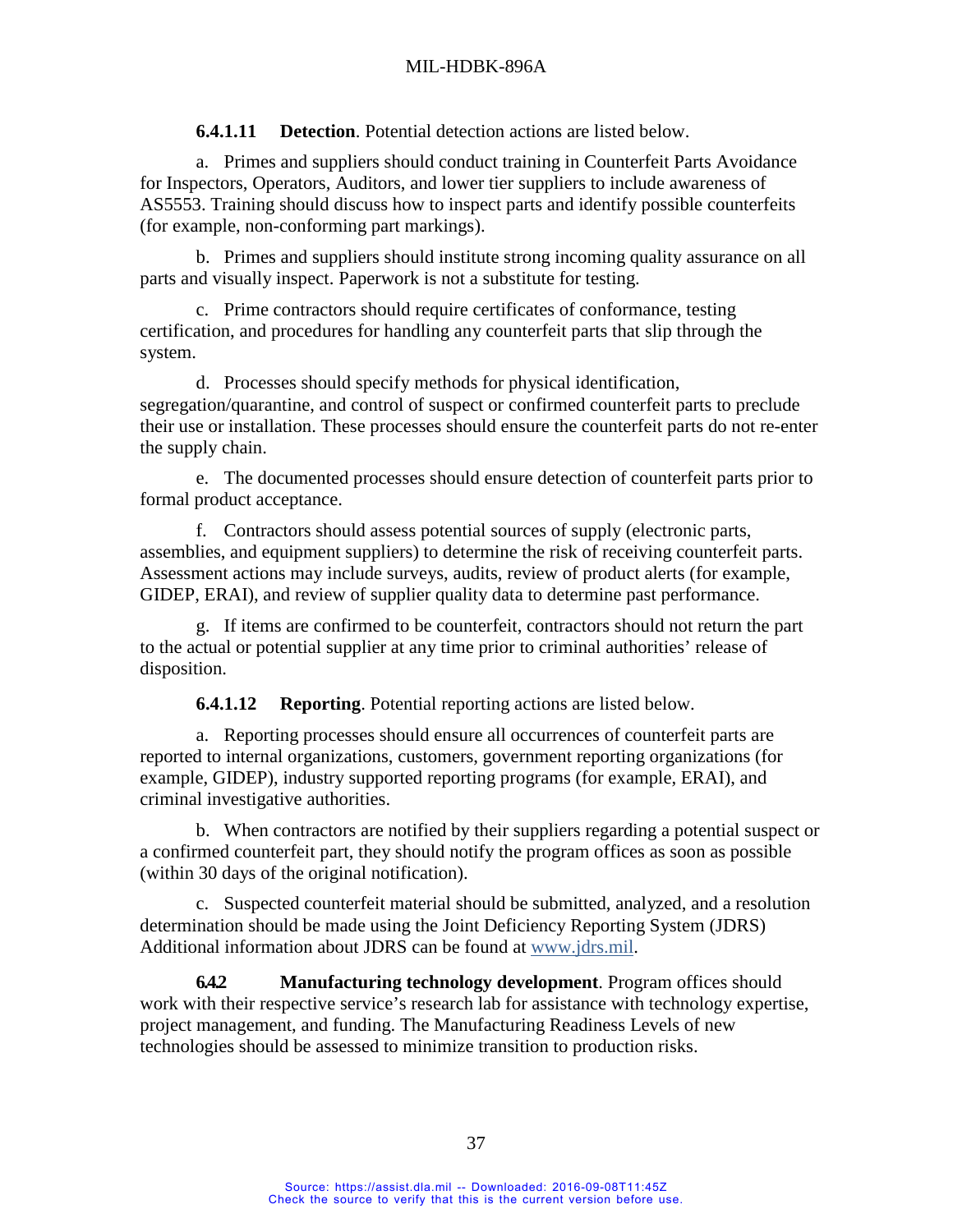<span id="page-46-0"></span>**6.4.3 Cost**. Cost realism and credibility are primary concerns in a budgetconstrained environment. Early, frequent, and increasingly accurate Production Cost Modeling (PCM) becomes extremely important. The PCM must be continuously refined as the design definition improves and should be used to estimate the projected production cost of the proposed design against a threshold value for affordability. The PCM addresses all design driven cost elements and be updated to stay current with the evolving product design and production plans. The PCM plays a key role in assessing the overall progress of the development program. Current cost estimates at major milestones, plus the status of current and planned cost risk abatement efforts, help determine whether to proceed to the next phase. The model has three major attributes:

1. ability to be used in design trades to assess the cost impacts of specific design changes, alternative production processes or process improvements.

2. ability to incorporate the most recent actual manufacturing costs into the production cost estimate.

3. ability to support finance and contracting processes (such as independent program estimates, proposal preparation, fact-finding & negotiations, budgeting, and whatifs).

**6.4.3.1 Guidance**. The intent of PCM is to provide a tool for predicting and controlling design driven production costs. The PCM should also predict the production cost impacts of production rate and delivery schedule variations that are sure to occur in every program.

**6.4.3.2 Define specific parameters**. For the contractor to develop a valid cost model, the government must define specific parameters in early development. These include variables such as constant versus then year dollars, production quantities and rates, and any fiscal year budget constraints. The production quantities and rates are important in defining the return on investment for capital equipment costs and other cost reduction initiatives that have a strong influence on product design. To avoid a "point" design solution, the production rates and volumes may be defined as ranges with the target rate identified. With few exceptions, these assumptions have a significant impact on the final design and production cost. The assumptions must be as realistic as possible and the rate/volume ranges as narrow as possible.

**6.4.3.3 Analysis procedure selection**. Any appropriate analysis procedure may be used in developing the PCM (parametric, historical, analogy, or detailed engineering estimates) depending on data availability and the maturity of candidate designs. In most cases, it will be important to account for Special Tooling (ST), Special Test Equipment (STE), Support Equipment (SE), Government Furnished Property (GFP), sustaining engineering and rate tooling in the estimate. The PCM should include factors that account for inspection, test, scrap, and rework. Many commercial cost models are available for use and/or adaptation to fit company-unique accounting systems. The level of detail and the complexity of the cost models appropriate for a product will vary depending on the product's complexity, the program phase, size, and other related factors.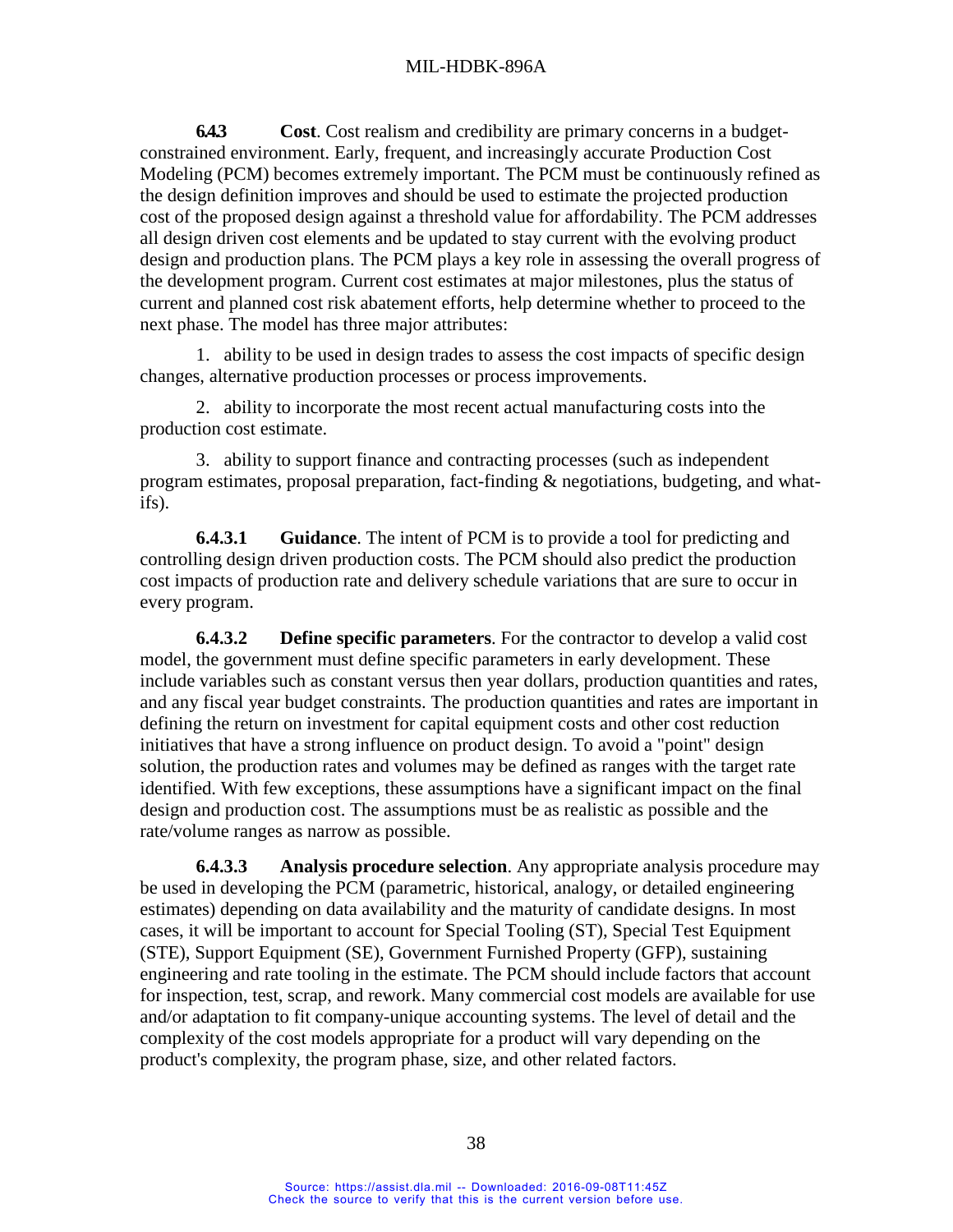**6.4.3.4 Modeling production costs**. Accurately modeling production costs early in development is virtually impossible and there will always be an uncertainty interval associated with the resulting estimate. This uncertainty interval will be relatively large early in the development phase, but should continuously shrink as the design and process capabilities solidify. This is because inputs to the PCM will be initially calculated with the limited fidelity of Rough Orders of Magnitude (ROM) estimates or with parametric data. The PCM should be refined as the detailed design and manufacturing plans are developed

**6.4.3.5 Development and maintenance of the PCM is a team effort**. The contractor and the government should make the development and maintenance of the PCM a joint goal. Each group should work together to define the overall architecture, input requirements, ground rules & assumptions, levels of detail to be included, and output formats. Over time, organizations have approached this from two extremes, some with the contractor exercising total ownership over the model, others with both the contractor and government each running their own independent models. A single model, jointly agreed upon, provides the best path and engenders a close, teaming relationship. It also gives both the government and contractor a common understanding and language with which to evaluate potential design and programmatic changes. It also facilitates contracting processes, such as negotiations of yearly lot buys.

**6.4.3.6 Lessons learned**. Start early looking for cost reductions. Studies have repeatedly shown the best opportunities for system cost reduction occur during early program development phases. The early initiation of PCM supports cost reduction activities by helping to identify the areas with the greatest potential for payback. Previous experience with Design to Cost (DTC) approaches has been disappointing. It can be erroneously applied as an "accounting afterthought" by merely booking changes to the cost estimate as opposed to providing direction on where to focus cost reduction activities. Also, in many cases, the ground rules and assumptions that fed production cost models (rate, volume, and schedule) were not updated to reflect program changes and so the production cost estimates produced by the DTC activities had no validity.

**6.4.3.7 Maintain PCM**. To be effective and credible, the PCM must be maintained and kept current with all program ground rules and assumptions. Configuration control of joint PCM models must be explicitly documented. Specifically, both sides must agree on how changes are to be made and how disputes are to be handled.

<span id="page-47-0"></span>**6.4.4 Manufacturing Modeling and Simulation (M&S)** M&S addresses the properties and interactions among the materials, production processes, tooling, facilities, and personnel involved in a new product's design and manufacture before the product and process designs are released. The goal is to impact producibility while changes can still be made in a cost effective manner. In traditional product development approaches, by contrast, decisions made during initial development phases have often locked 65% to 75% of the cost into the product, and have proven difficult or extremely expensive to change once tooling is built and production has begun. Ideally, M&S is used very early in development to evaluate the producibility and affordability of proposed design concepts,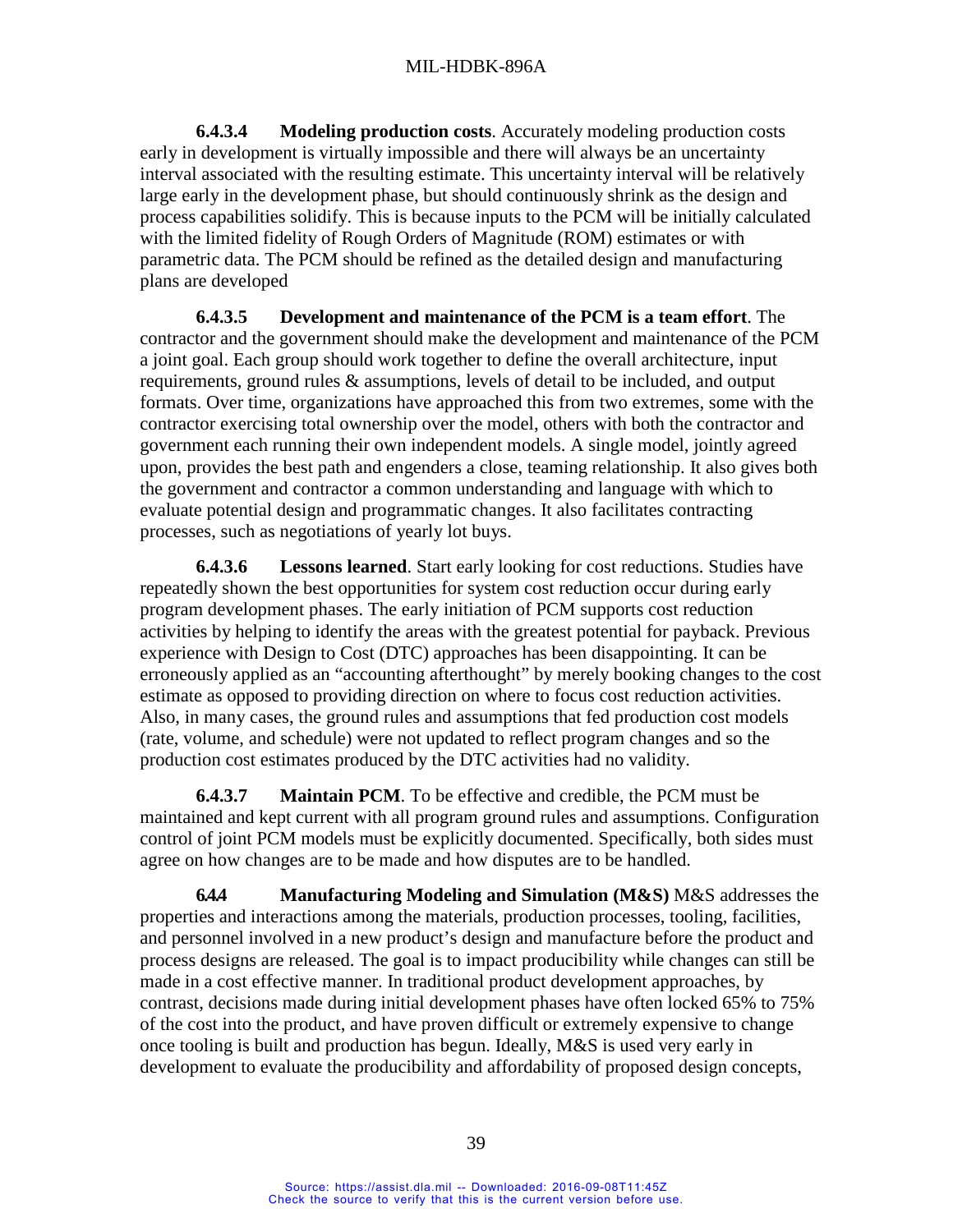and continues to be used and refined providing ever increasing fidelity as the system design evolves.

**6.4.4.1 Manufacturing cost**. The cost associated with manufacturing generally decreases over time due to ongoing improvements in production methods and the experience gained by the workforce as they repeat assembly tasks. M&S accelerates this improvement by allowing some of the anticipated methods improvement to occur before the first unit is assembled. Virtual tools let the producer begin production at a lower T1 cost, in effect, skipping much of the inefficiency common early in production.

**6.4.4.2 Simulations**. Simulations can also be used to model new factory designs, such as during a Value Stream Analysis exercise. The planned version of the factory can be analyzed in a virtual environment for capacity, flow, transportation times, and other parameters, prior to being implemented. The design can be modified as needed before physical changes are made to the facility. The transition to the planned factory may take a significant amount of time and the simulation can be used to validate progress along the way.

**6.4.4.3 Product design**. Product design largely consists of repeated iterations of simple design-build-test-analyze cycles. Historically the build part of these cycles included construction of physical mock-ups. While these physical mock-ups allowed for visualization of the product and rehearsing of some build processes, they took a lot of time and money to build, were cumbersome, difficult to modify, and they took up a lot of floor space. Iterations in an M&S environment are often possible at a much lower cost and on significantly more accelerated schedules than in a physical environment. The result is greater insight into the effect of design changes at each stage, and the ability to quickly iterate the design development to approach an optimum solution in less time.

**6.4.4.4 Benefits of M&S**. Using the electronic product model with various simulation tools also gives the producer the ability to extend the utility of M&S to include optimization of the factory production process. By simulating various factory layouts and flows, the entire development process can be optimized and shortened. So, virtual tools hold great potential for reversing current trends toward longer and longer development cycles. Like line proofing, M&S supports risk management activities by verifying and validating the capabilities of the production facilities. Unlike line proofing, M&S does not require actual production tooling and a first set of parts since it builds virtual rather than actual products or product components. Manufacturing simulation tools like Variation Simulation Analysis (VSA) are used to identify sources of variation in the production processes and to predict production yields. By simulating the production of 100 or more parts to a specified design tolerance given known production limitations, production yields can be accurately predicted early in the design process, months before metal is machined and hardware is produced. In this way, the designer can identify limitations to the producibility of the design early in the development process, when it can be fixed at a lower cost.

**6.4.4.5 Prototyping tools**. Stereo Lithography Apparatus (SLA) and Selective Laser Sintering (SLS) have long been rapid prototyping tools that provide sub-scale or full-scale physical models directly from CAD designs. 3D Printing and Additive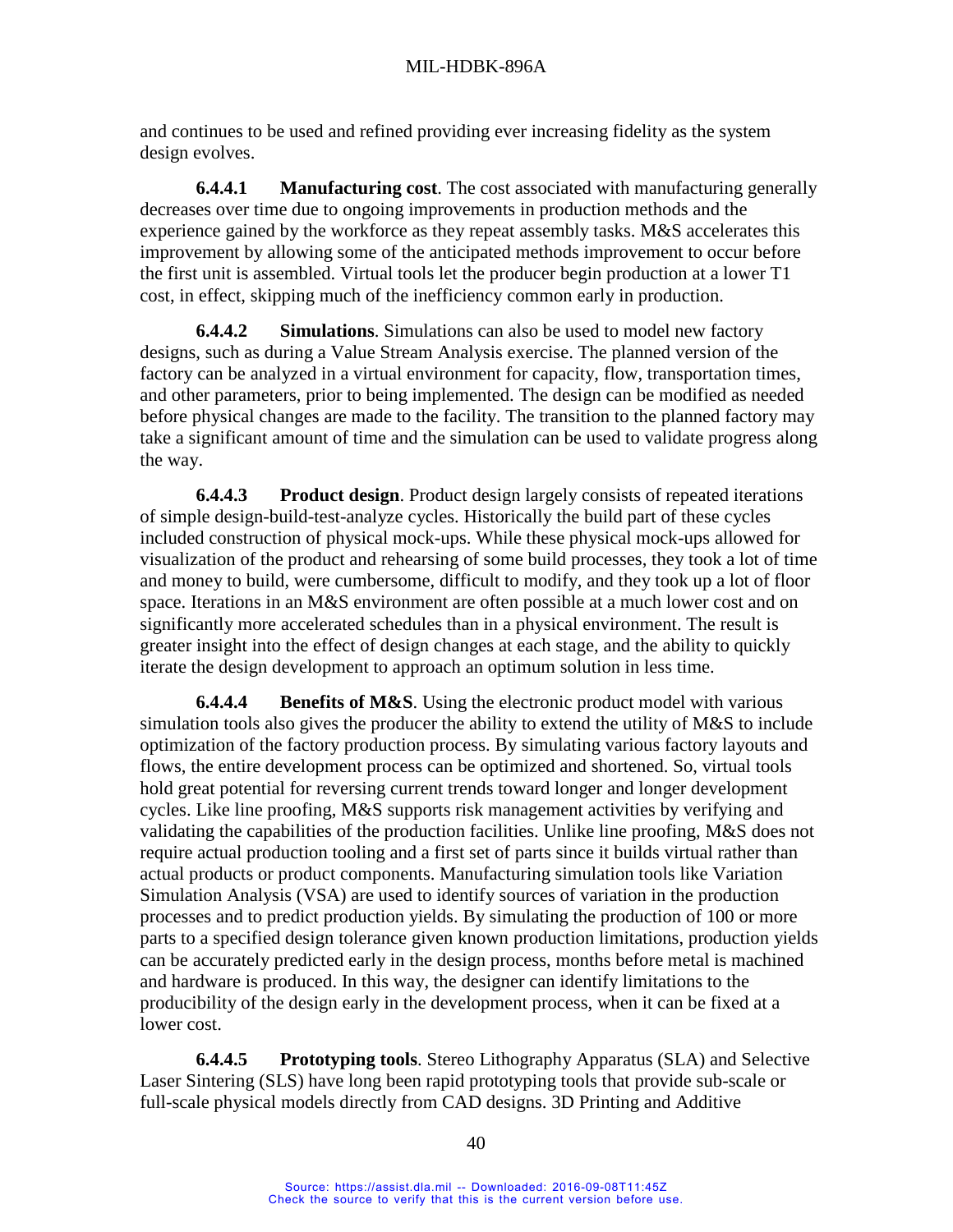Manufacturing extend the same principles but include an ever increasing array of material options to produce working production parts instead of models. While current capabilities are still limited to a very specific grouping of parts (like circuit boards and non-load bearing structural and mechanical components) 3D Printing is widely seen as the future of manufacturing.

**6.4.4.6 Guidance**. Virtual manufacturing simulations should be integrated with CAD tools, MRP, scheduling tools, time standards, work instructions, and planning. Virtual tools can address different levels of manufacturing processes, including:

a. yield modeling: These models are used in the electronics fabrication industry to predict first pass yields based on key design and process attributes. Once a baseline process is characterized, process yields can then be predicted for new or changed designs.

b. manufacturing ergonomics modeling: These models focus on individual assembly processes and include computer mock-ups of parts and processes to help ensure human factors considerations are taken into account.

c. production line modeling: These models can vary from hand-drawn value stream maps to off-the-shelf factory simulation software (for example, Java® based AnyLogic<sup>®</sup>, Simio <sup>®</sup>, Arena<sup>®</sup>, or equal). These models often address material movement, processing times, and scrap, rework and repair levels to ensure that production delivery rates can be achieved.

d. supply chain modeling: The most common supply chain models focus on supplier delivery rates and inventory levels. However, more complex factors could be considered, such as impacts of disruptions, supplier capabilities and yields, learning curve effects, obsolescence issues.

e. value stream mapping: The value stream map is a conceptual flow diagram which shows the process for creating a product from raw material all the way to the customer. It should be complete with all types of information, material, parts, and physical processing times and physical movements as well as any queues that build into the system. Once the current state of the facility is accurately modeled, it's time for the team to go to work on evaluating where improvements can be made.

**6.4.4.7 Lessons learned**. The ability to assess manufacturing capabilities in a synthetic environment early in the design process has contributed to lower total costs, reduced technical and schedule risk in the transition to production, and increased confidence that programs can meet affordability targets. The effectiveness of the early implementation of M&S was demonstrated on a major commercial aircraft program, which reported a 90% reduction in error related changes after the release of the product design. A program to redesign an existing bulkhead on a major aircraft program demonstrated the benefits of M&S by comparing results to those of parallel activities without M&S. The design cycle time was reduced by 33%, and design cost was reduced by 27%. Another program used solid modeling, parametric design, and M&S tools to redesign a tail stabilizer on a major trainer aircraft program. EMD phase savings of 28% were achieved in comparison to the lower of two competitive bids using conventional design approaches.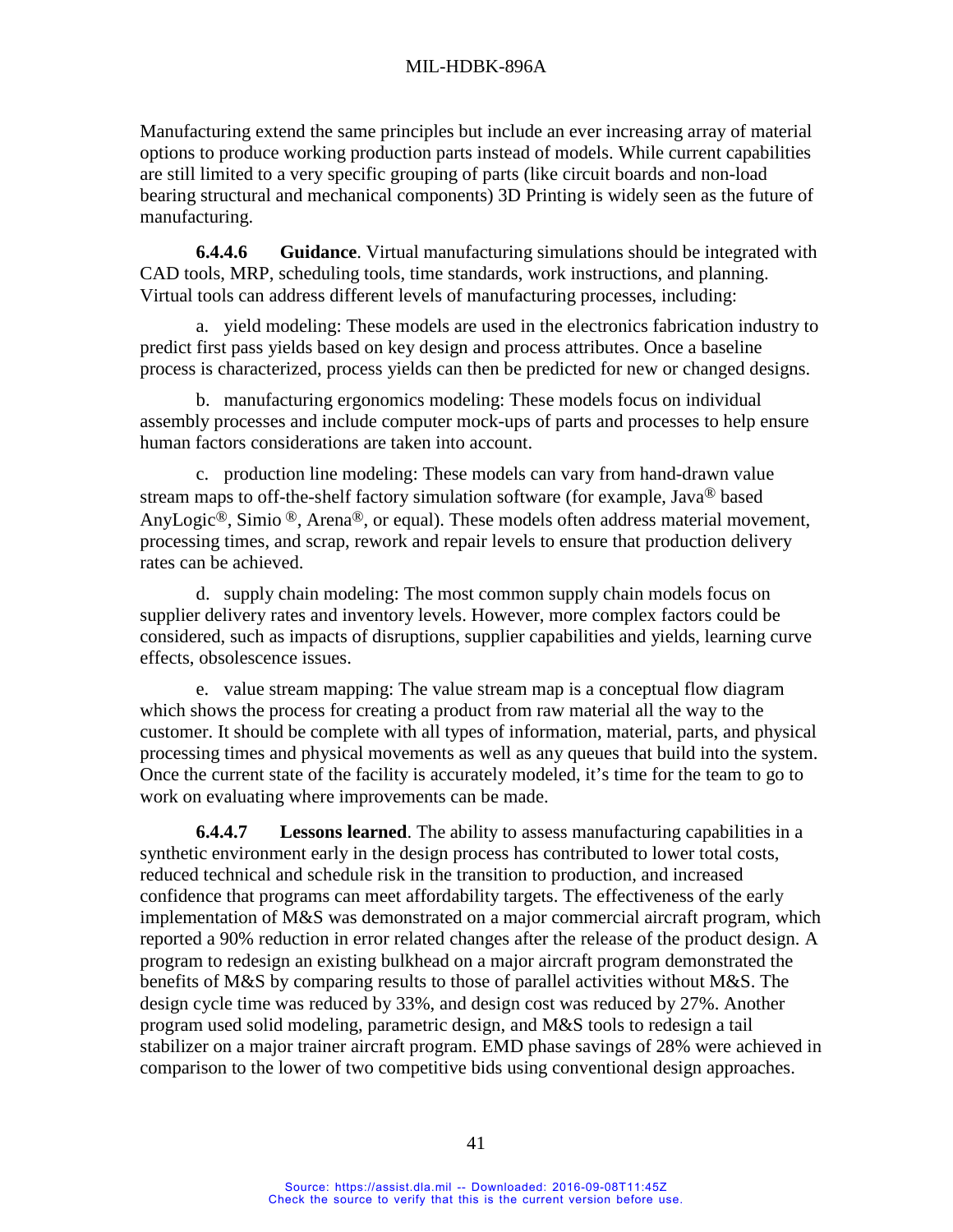**6.4.4.8 Develop data beyond preliminary design**. A basic type simulation allowed a major engine program to correct a supply chain issue at a vendor which was being blamed for late deliveries and capacity issues. The simulation pointed to delivery of material from the prime contractor to the supplier as the cause of production flow problems. Modeling and simulation would be effective at analyzing surge capability for individual factories and the supply chain.

<span id="page-50-0"></span>**6.4.5 Manufacturing System Verification**. Refer to Section [6.5.6](#page-60-0) [Production process verification](#page-60-0) for detailed information about manufacturing system verification and how it relates to similar activities.

<span id="page-50-2"></span>**6.4.6 Manufacturing Workforce**. The contractor's anticipated workforce needs (both in numbers and skills) should be evaluated as part of MRL assessments and PRRs. the manpower required for a given program should be compared with projected requirements for all programs in a given facility to determine if there are future constraints that must be addressed. To assess the ability to acquire skilled workers, consider the types of local industries, the competitiveness of the labor market, and the availability of technical and higher education.

<span id="page-50-1"></span>**6.4.7 Tooling / test equipment / facilities**. Tooling and test equipment can be major cost and risk drivers and must be addressed in the considerations of alternatives. If new/unique tooling and/or test equipment is required, the program office will need to manage its design, development, fabrication, qualification, and maintenance throughout the development and production phases.

**6.4.7.1 Establishment of tooling and test equipment**. Programs need to establish their tooling and test equipment concepts and determine if they need to develop new/unique tooling and test equipment early in product development. If new/unique tooling and test equipment are needed, the risk this presents in achieving program requirements and objectives must be addressed early. An assessment of new/unique tooling and test equipment will be required to evaluate the various producibility alternatives being considered and to understand the overall requirements of tooling and test equipment and how it will impact the cost. This information can be used to understand the cost and performance risk in selecting the best tooling and producibility alternatives and to begin risk planning to address the potential risks.

**6.4.7.2 Equipment use**. Once the tooling and test equipment requirements are established, the equipment should be built and used as early as possible in a production representative or pilot line environment. The rate capability and yield rates of EMD tooling and test equipment must be evaluated to ensure there is adequate capacity to proceed into production. The contractor should conduct capacity analyses to determine the number of tools and test sets needed for both Low Rate Initial Production (LRIP) and Full Rate Production (FRP). The capability and capacity estimates should include key elements such as cycle time, yield, scrap and rework, etc. The underlying rate and yield assumptions should be monitored during EMD and early LRIP lots to ensure the assumptions made during the capacity analyses are being met. Preventive maintenance procedures should also be developed and verified at this time.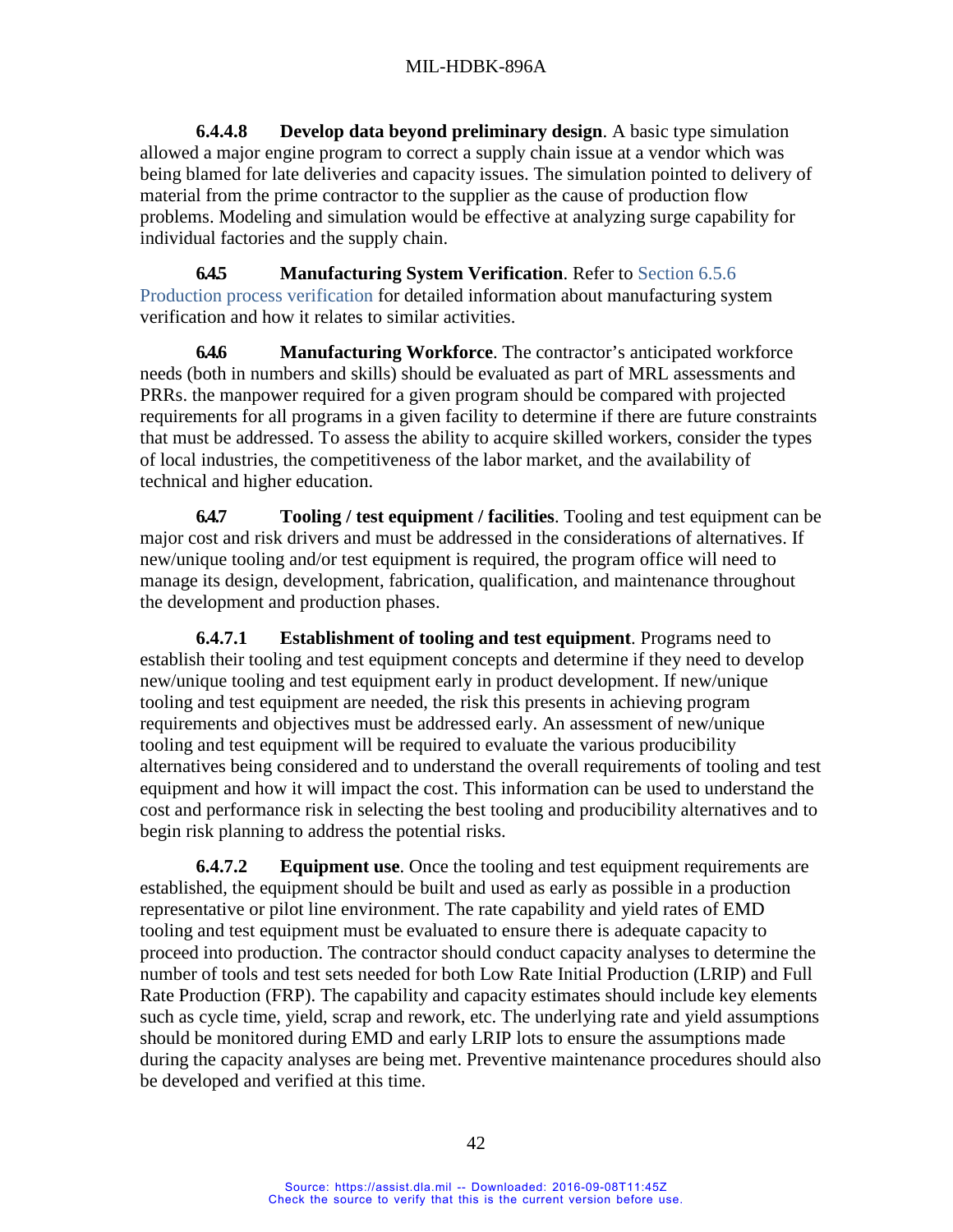**6.4.7.3 Program manager role**. Program managers must plan for the preservation and storage of special tooling, which includes jigs, dies, fixtures, molds, patterns, taps, and gages which are of such a specialized nature that without modification or alteration their use is limited to the development or production of particular supplies or parts. Special tooling must be serially managed using part numbers, serial numbers, unique item identifiers, and/or national stock numbers. Planning for the preservation of special tooling must include the methods of preservation and packaging, storage standards, storage location, inspection requirements, and the contracts and budgets to execute the preservation and storage. Program managers should collaborate with their industry counterparts and DCMA to establish an efficient process for dispositioning unnecessary and/or obsolete tooling and test equipment throughout the program lifecycle. Program managers should also plan for the end of production, in advance of need, by

a. identifying tooling and test equipment that will be necessary for ongoing operational/logistics support efforts, and

b. planning for an orderly production line shutdown that minimizes plant disruption, "exits" production within budgetary constraints, and preserves, to the greatest extent practicable, flexibility in support of post-production activities (e.g., production line re-start or ongoing spares production).

#### **6.5 Manufacturing operations management**

<span id="page-51-0"></span>**6.5.1 Production scheduling and control**. To obtain insight into a contractor's production control system, a program office may request on-line access to the contractor's system or, as a minimum, to any metrics generated by the system. As an independent schedule assessment, the program office may also wish to create a Line of Balance (LOB) metric to track build progress and predict future delivery performance. As defined in AS6500, LOB is a production control technique that combines features from a critical path scheduling timeline with a required delivery schedule that is presented in graphic form. It shows the delivery objective, the sequence and duration of all activities required to produce a product, the current status of production items, and an assessment showing the relationship of actual component production to schedule. The knowledge of the critical path of production is essential knowledge for managing manufacturing operations. Lean efforts and other optimization initiatives should primarily be focused on critical path operations; otherwise, a reduction in span time may have little or no overall effect on the overall schedule performance. The type of production scheduling used by the contractor can have a significant effect on schedule performance and manufacturing efficiency. There are two primary approaches:

a. A push system is typically governed by an automated scheduling program that directs that product be produced at a station and then moved to the next station based on anticipated task durations for station. Push systems can cause overproduction and a buildup of unnecessary inventory

b. A pull system only tells a previous station to produce product when it is needed and may rely on Kanban cards to communicate throughout the factory. Pull systems are preferred approaches in lean manufacturing operations.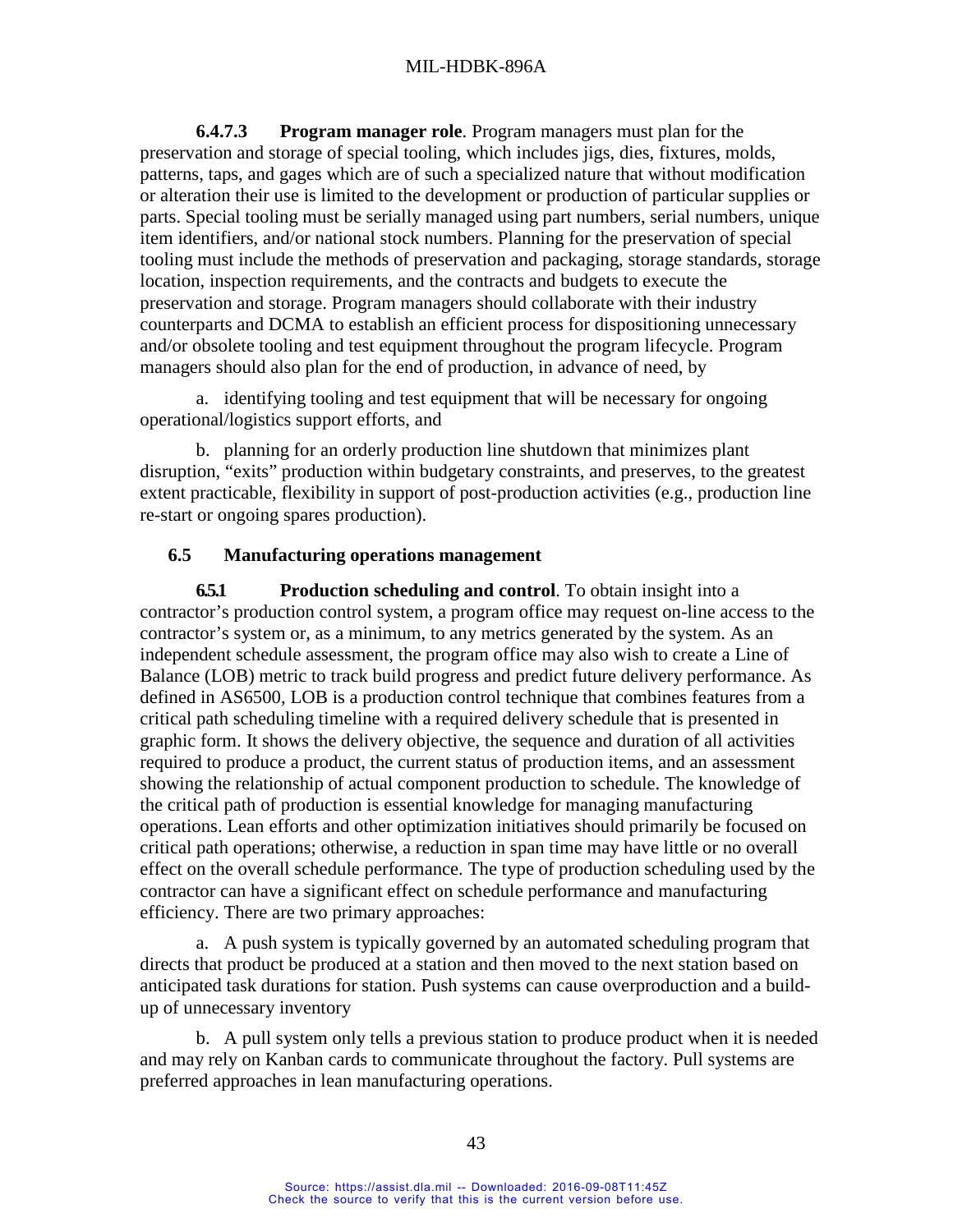### **6.5.2 Manufacturing Surveillance**

**6.5.2.1 Factory performance data**. In the current acquisition environment, submission of factory performance data is usually not a contractual requirement. Not having insight into this data, however, means blinding the government to a contractor's real ability to perform to a contract delivery schedule. Lack of data degrades a program office's ability to respond to "What-If" scenarios and to independently assess a contractor's recovery schedule. The government and contractor team should develop an agreement of what data will be informally provided to the government. The data can be in the contractor's format to avoid the additional expense of converting the data. Some contractors provide the government online access directly to their databases and metrics. Data that should be provided include:

- a. Summary Production Schedule.
- b. Labor Performance Data (actual hours versus work measurement standards).
- c. Line of Balance (or similar status) charts.

d. Scrap, Rework and Repair metrics (Cost of Quality metrics should be pursued in addition to Scrap, Rework and Repair; additional information can be found in [6.5.9.4\)](#page-67-0).

e. Supplier schedules and status.

<span id="page-52-0"></span>**6.5.3 Continuous Improvement**. A key element of continuous improvement is the elimination of waste. Waste can come from overproduction, waiting time, transportation, processing, inventory, excess motion, and product defects. The following ideas and tools should be considered to eliminate these wastes and to implement a worldclass, lean manufacturing operation:

a. Continuous or Single Piece process flow – production part movements based on a principle of Lean Manufacturing that breaks the production line into a sequence of short duration, perfectly synchronized tasks which minimize delay, wasted effort, and in-process inventory.

b. Just-in-time manufacturing and inventory systems – a resource allocation and part supply strategy (requiring a predictable well timed production process) where the delivery of production parts, tools and other resources occur exactly when (or very shortly before) they are needed.

c. Pull systems – a production control and synchronization approach designed to facilitate small lot sizes and ultimately single piece flow by limiting in-process inventory, bringing the next work piece from the previous work station only when the station is ready to receive it (often implemented with Kanban cards).

d. Empowered employee teams – an organizational strategy allocating authority and responsibility to appropriately trained employee teams (usually with cross-functional membership) for short, intense improvement efforts or long term project management.

e. Cellular manufacturing – a method for laying out production organizations in product-based cells as opposed to traditional process layouts based on common machine type, so that each business unit is a complete production organization that can be flow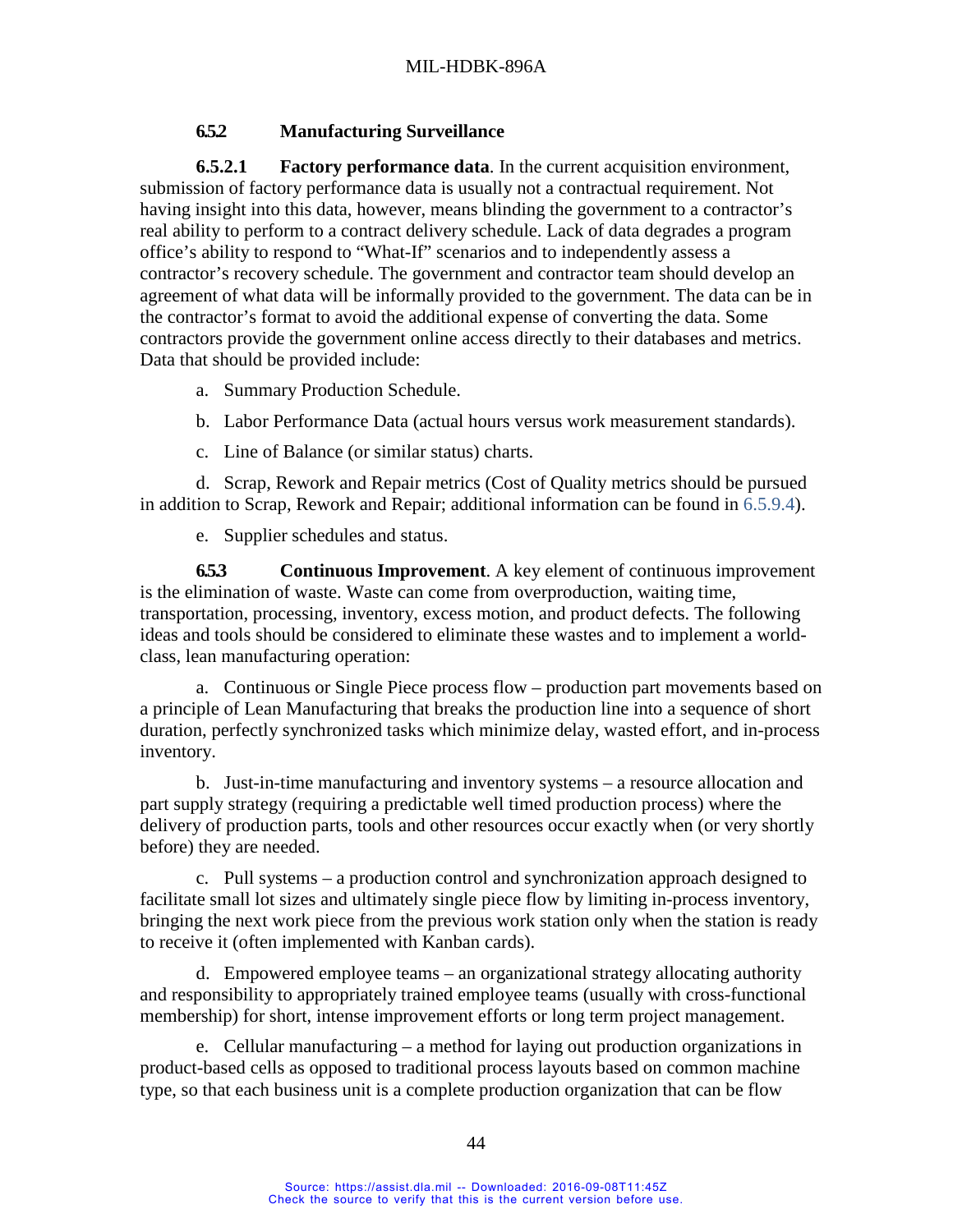analyzed and optimized. Multi-skilled operators are a key to the success of manufacturing cells.

f. Standardized Work and Kaizen events – Standardized work involves detailed, step-by-step guidelines to assure consistent processes with minimal part-to-part variability. Kaizan events are concerted, continuous improvement activities that result in improved standard work packages.

**6.5.3.1 Work measurement program**. To measure the progress and success in becoming more efficient, companies must select appropriate metrics. Some form of a work measurement program is needed to develop labor standards that quantify the amount of time it should take a qualified worker, with the right parts and tools, to perform a task. The work measurement program should include a data collection system to then measure the actual time it took and analyze the types of inefficiencies, their root causes, and ways to improve performance. Typical metrics that are valuable for providing insight into factory efficiency include:

a. Scrap, Rework and Repair: hours or dollars as a percentage of manufacturing costs (note, however, that Cost of Quality, discussed below in [6.5.9.4](#page-67-0) , is a better metric for driving continuous improvement efforts).

b. Realization Factors: the actual time to perform a task divided by the engineered labor standard. Metrics should include a breakout of the elements of realization, such as operator learning, quality problems, waiting time, engineering errors, machine downtime, etc. Some companies track this as "efficiency" which is calculated by dividing the standards by the actuals (the inverse of realization.)

**6.5.3.2 Lessons learned**. Many companies fall into two common traps. The first is to (correctly) "prototype" the implementation of lean in a limited area or production cell. However, even though the area may show tremendous improvement, the company does not follow through with the institutionalization of Lean across the rest of the factory. The second trap is to conduct a single Kaizan event in a given area and claim success. The Toyota Production System emphasizes continual improvement and the conduct of Kaizan events periodically in the same area. There are always opportunities to improve – they are never exhausted. Creation of innovative financial incentives may be required to encourage all team members to embrace the long-term benefits of Lean over short-term profits. Tools such as Award Fees, incentives tied to target price curves, or even a separate pool of money dedicated to efficiency investments have been helpful on some programs.

<span id="page-53-0"></span>**6.5.4 Process control plans**. Variability Reduction (VR) is a systematic approach to improve product performance, reliability, cost, and reduce manufacturing span times by reducing variation in key product characteristics and the processes that create them. It is based on a well-known quality management principle: the focus on processes, continuous improvement, and the use of data and facts to make decisions. VR efforts during development are intended to lay the foundation for continuous improvement in product quality during the production phase. VR activities that should be undertaken in development are:

a. develop control plans for critical processes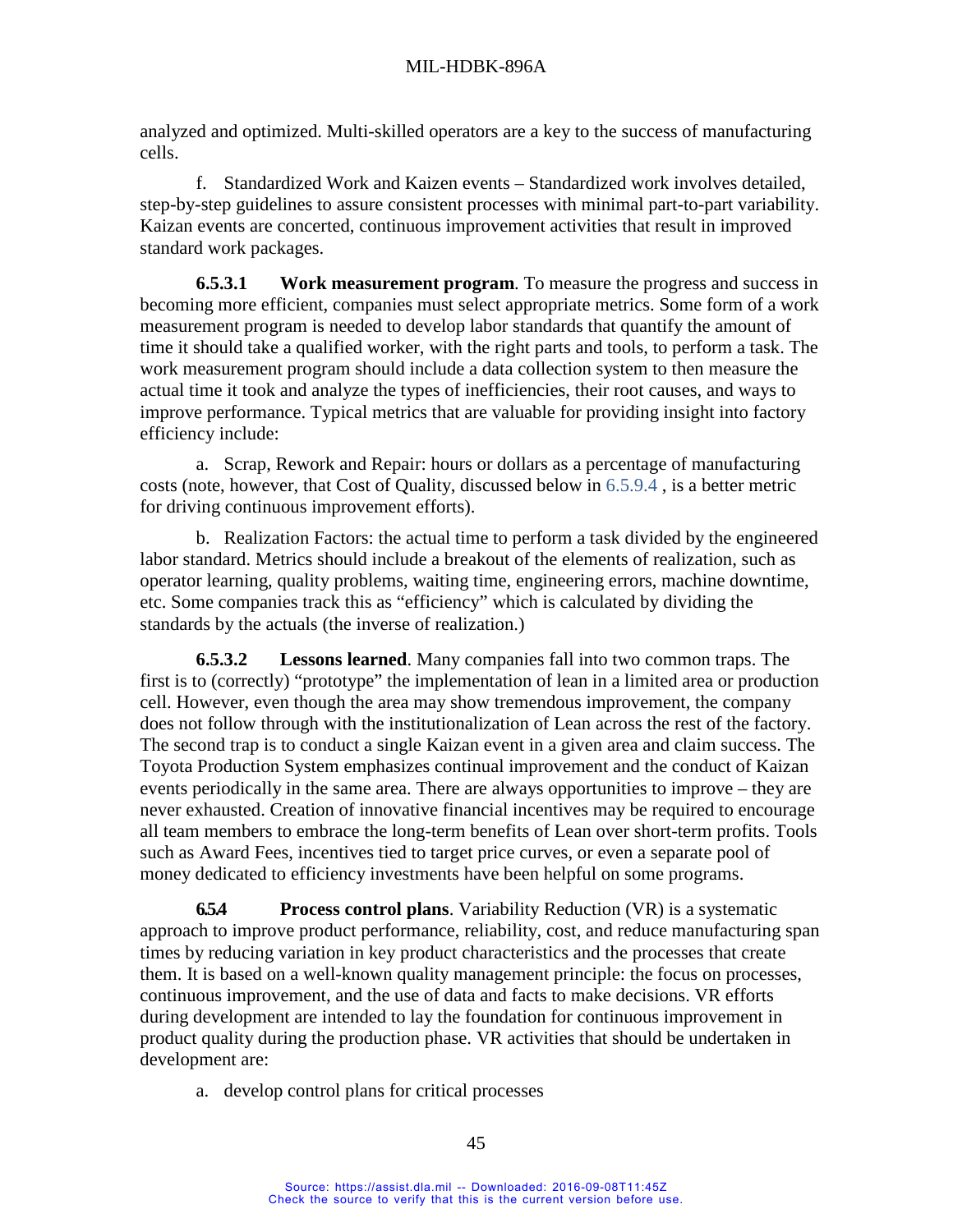- b. begin data collection on key processes to determine process capabilities
- c. feed these process capabilities back to the designers
- d. implement improvements in design standards and/or the design process, and

e. implement improvements in the design and/or manufacturing processes, as required.

**6.5.4.1 Data analysis**. As development progresses and developmental units are being built, more process data becomes available. This data must first be analyzed for applicability, given potential design and process changes. When the data is deemed acceptable, it can be used to gain an initial understanding of the process capabilities. This process capability information should be fed back to the design engineers, forming what is sometimes called a closed-loop design process.

**6.5.4.2 Process improvement**. Production phase variability reduction (VR) efforts are primarily concerned with addressing capability shortfalls with special variability reduction efforts, and maintaining an environment of continuous improvement in product and process quality. During the production phase, process capability and product quality should continue to improve even after the baseline program requirements have been achieved. The team should strive to achieve process stability for all critical processes and to continually improve process capabilities where capability improvement will result in a better product at a reduced cost. VR activities that should be undertaken in production are:

a. data collection during production operations to monitor process performance and initiate preventive actions

b. use of process improvements during build activities

c. assessment of feedback received from field users and support personnel, and field reliability data, and

d. use of design enhancements to improve performance, producibility, and affordability.

**6.5.4.3 Conclusion**. VR is based on the concept that simply attaining specification limits (also known as a "goal-post mentality") is not the best measure of quality. Rather, the degree of variability inherent in a key process and its relationship to design limits (process capability) becomes a measure of merit. According to [FIGURE](#page-55-0) 5, any deviation of one of a product's principle functional characteristics from nominal results in a loss to society. For defense acquisition programs, this loss to society can be defined in terms of performance degradations, increases in life cycle costs, or both. The larger the deviation from nominal, the higher the loss. Therefore, the logical solution is to reduce the amount of variability by centering the process output as tightly as possible on the nominal specification value.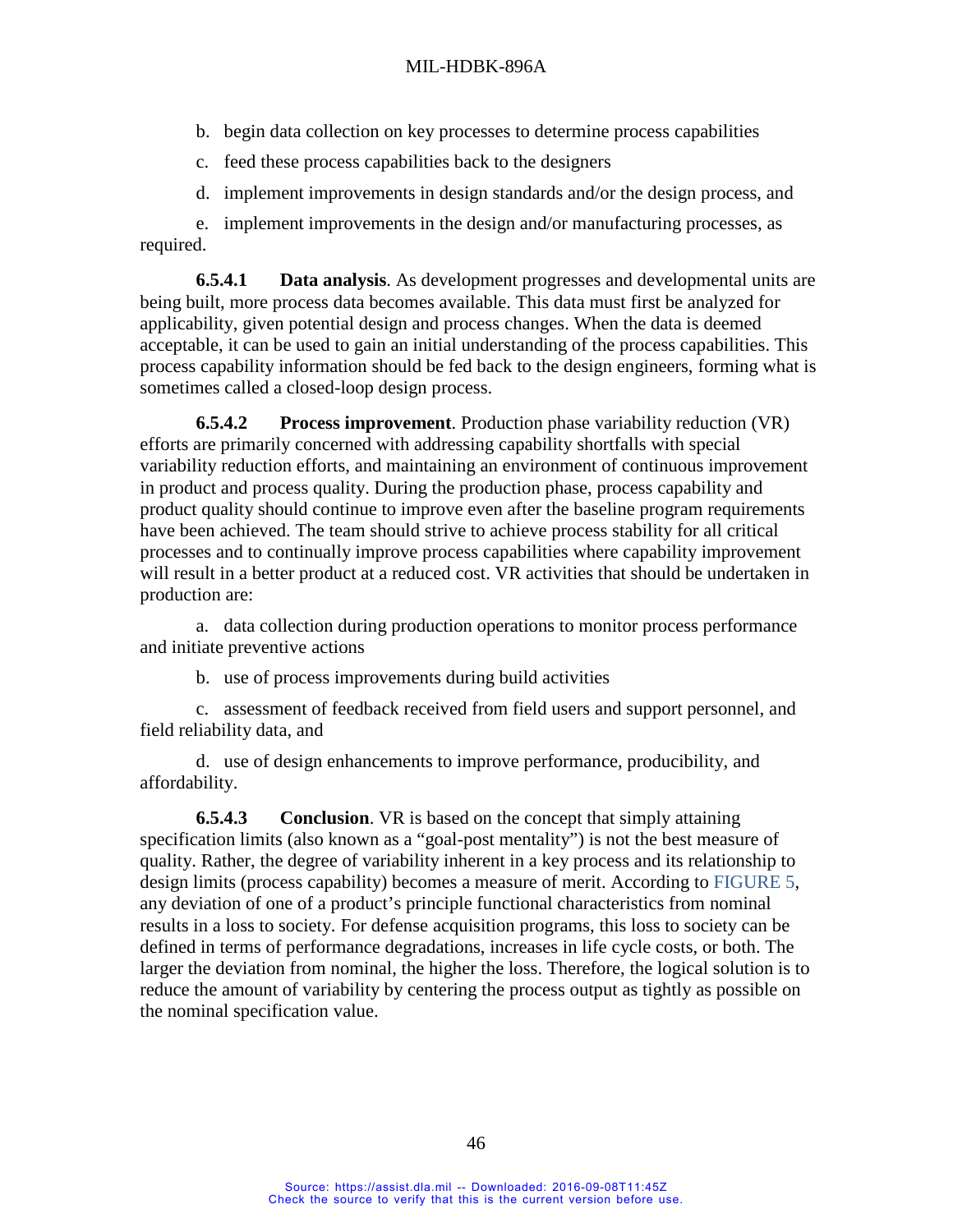

**FIGURE 5**. **Taguchi Loss Function**.

<span id="page-55-0"></span>**6.5.4.4 Benefits**. By reducing and controlling hardware variability, the customers and suppliers can realize many benefits, including:

- a. Quality improvement in the form of better fit, performance, and reliability
- b. Cost savings from reduced assembly hours
- c. Cost reduction due to reduced scrap, rework, and repair

d. Better design decisions made possible by the engineer's knowledge of the factory's process capabilities resulting in less design rework, lower development cost, and shorter lead times

e. Reduced reliance on end-item inspections to detect nonconformance resulting in reduced inspection cost

f. Customer satisfaction due to increased service life

**6.5.4.5 Guidance**. [FIGURE 6](#page-56-0) shows the sequence of activities for a Variability Reduction Program.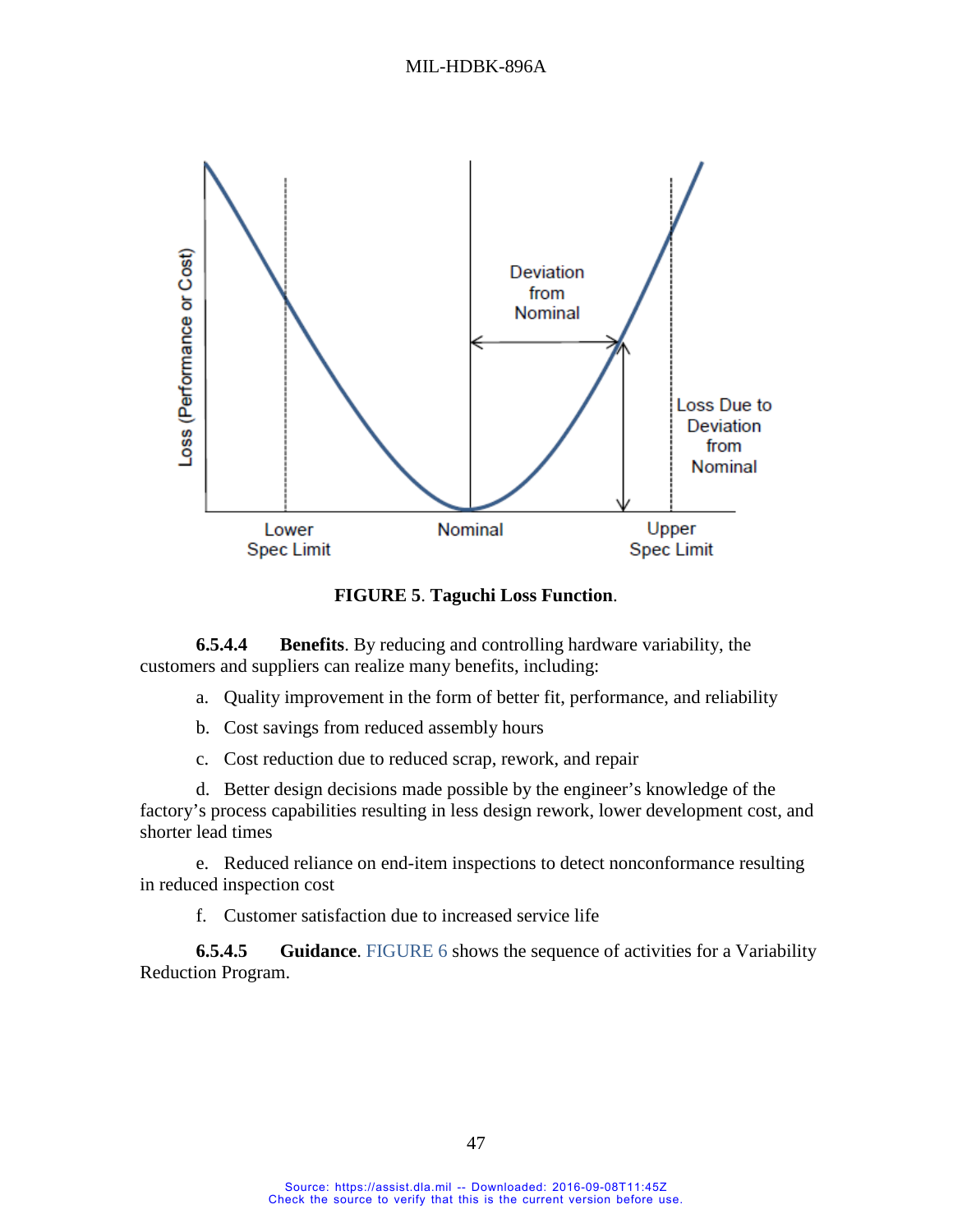

**FIGURE 6**. **VR general approach**.

<span id="page-56-0"></span>**6.5.4.6 Determine KCs**. Two aspects of variability reduction affect the design of characteristics that have been identified as key.

a. Initial design tolerances should reflect process capability limitations. Data from similar parts and processes can be used to give designers guidance on the tolerances they can reasonably expect the manufacturing organization to consistently attain without significant improvements to production processes and equipment. This process capability data may be collected with automated tools, and is often recorded in databases or design handbooks.

b. If indications are that manufacturing cannot reliably reproduce a proposed KC, the designers should try to eliminate that feature or, at a minimum, make it more robust and less sensitive to variation. These design modifications are nearly always less expensive than the two alternatives: upgrading the factory or accepting the cost of poor quality.

**6.5.4.7 Develop process control plans**. For each critical process related to a KC, the contractor should document plans to control the process to ensure KC variation is, at a minimum, within spec, and as a goal, reduced as much as feasible. These process plans may cover multiple KCs, since a single process may produce more than one key characteristic. The method and frequency of documentation depends on the complexity of the characteristic and the process. The control plan should always include a brief explanation of the KC, what data will be collected, where in the process it will be collected, how it will be collected, and how it will be analyzed (types of charting and who will analyze it). Additional content will vary with the type of key characteristic. Traditional Statistical Process Control charting is not necessarily required for all KCs, but it is highly encouraged. As a minimum, some data must be collected to determine and document product conformance. Process control plans should also address the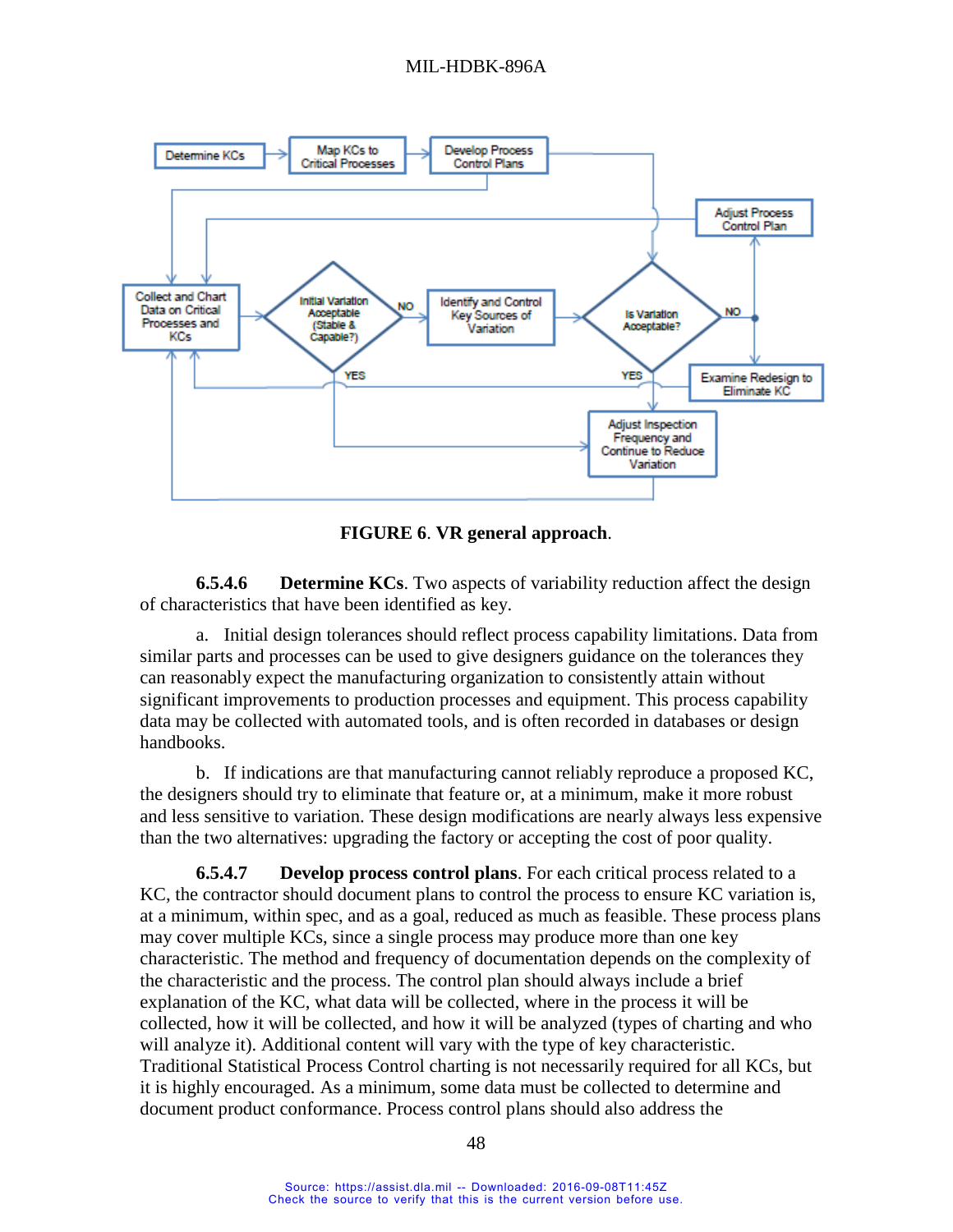measurement system and its ability to accurately ensure product conformance to specifications. Process control plans should be considered dynamic and the IPT should adjust them periodically to account for changes in process capability.

**6.5.4.8 Collect and chart data**. Data should be collected in accordance with the process control plan. Early in development when few items are produced, short-run techniques must be used to analyze data to make statistically significant observations. One option is to use data from other products produced using the same process. Numerous industry sources are available to assist in the collection and analysis of limited data.

**6.5.4.9 Initial variation acceptability**. To determine acceptability, you must calculate the process capability index (Cpk), following the guidance in [6.5.5](#page-59-0) [Process](#page-59-0)  [capabilities.](#page-59-0)

**6.5.4.10 Adjust inspection frequency**. If process variation is acceptable, inspections may be reduced. Once the process has demonstrated capability and control, certified operators may be allowed to rely on Statistical Process Control (SPC) charting to monitor and accept products and to ensure that no major shifts in the process occur. The quality organization may need only audit the SPC data collection process and/or sample the final product to ensure the process control plans are effective.

**6.5.4.11 Identify and control key sources of variation**. If initial variation is not acceptable, the team must identify the sources of variation, both the common and special causes. Special cause variation is variation that is not inherent to a process, is due to some outside (often controllable) influence, and is usually detected by its predictable, nonrandom frequency. For example, it may include variation introduced by tooling, machine programming, or drill bit wear. These special causes must first be removed to determine the true expected output of the process. The remaining variation is termed common cause variation and results from causes inherent to the process. Its frequency of occurrence is unpredictable and random. These cannot usually be eliminated without a major change to the process (such as by the installation of humidity controls in a humid environment).

**6.5.4.12 Understand the process**. Whether variation in a process is special cause or common, it is necessary to gain a complete understanding of the process itself in order to identify and control sources of variation. For this reason, many variability reduction methodologies include process flowcharting and a detailed analysis of inputs, outputs, and controls for each process step. The flowchart, and the detailed data associated with it, serves as a starting point for identifying and controlling sources of special cause variation.

**6.5.4.13 Variation acceptability**. If the variation is still not acceptable after special causes have been eliminated and common causes controlled to the extent possible, other actions must be taken. In some cases, it might not be economically feasible to reduce variation by changing the production process. The following are some options:

**6.5.4.14 Examine redesign to eliminate KC**. The preferred option is to redesign the product to eliminate the sensitivity of the design to the key characteristic; the characteristic may still exist, but the design is more robust so that it is no longer critical.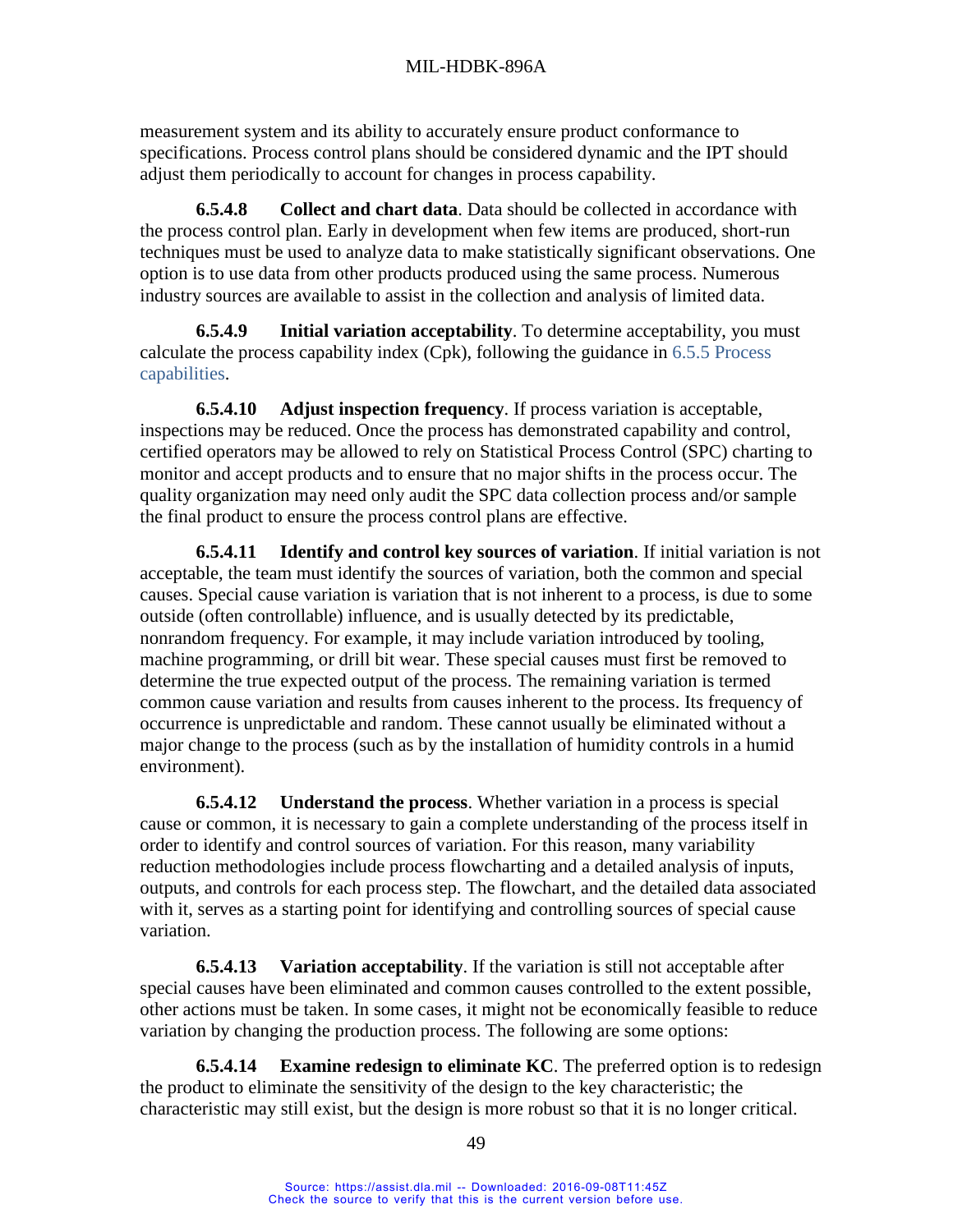Another option, if performance allows, is to open the design tolerances on the characteristic. By definition, this will improve the Process Capability Index (Cpk). In design development, tolerances should be set as wide as possible. These tolerances should be loosened later in production only if it is determined that they were too tight to begin with, or something has changed in the design of the system to make the initial tolerances unnecessary. This action may also require changes to interfacing parts or relaxation of requirements.

**6.5.4.15 Adjust process control plan**. If process variation is still not acceptable, additional controls (such as inspection) may be added to ensure that only conforming product is delivered to the next step in the process. However, many years of experience with inspection have shown that it is not a perfect solution. Most inspection is still performed by humans, who have a limited capability. Even if every item is inspected, there is still a probability that some nonconforming product will be accepted. The use of go/nogo gauges is an industry preferred method to simplify inspections and enable inspectors to be more successful.

**6.5.4.16 Additional guidance**. One method of contractually implementing KCs and VR is to include AS9103 in the SOW.

**6.5.4.17 Measurement Systems Analysis**. Since data and decision making go hand-in-hand, the quality of the measurements from which the data is derived is very important. Factors like measurement selection, calibration, and gage repeatability and reproducibility directly influence the process output and should be evaluated as part of the overall process capability and control planning. A Measurement Systems Analysis evaluates the test method, measuring instruments, and the entire measurement process to ensure the integrity of the data used for analysis and to understand the implications of measurement error on decisions made about a product or process.

**6.5.4.18 Additional guidance**. Additional guidance on Measurement System Analysis, which is a significant part of variability reduction, and can be obtained in Section 8 of AS9100, ASTM E2783, and the AIAG Measurement Systems Analysis Manual.

**6.5.4.19 Lessons learned**. It is easy to lose the focus on processes and instead focus on product. Since key characteristics are naturally product related, there is a tendency to gather data on a part number by part number basis, losing sight of the fact that similar KCs on different parts may have been created with the same process. Metrics can be an extremely contentious issue. First, it is difficult to distill down a voluminous amount of complex data into a simple, easily understood chart. VR metrics can also be easily misinterpreted by those not familiar with statistical terms. For example, if a process is reported as "statistically not capable," it may have a Cpk slightly under 1.0, but can still have a yield of nearly 99%. Additional process controls may also be in place to ensure conforming product. However, metrics are extremely important to assess the overall progress towards achieving process maturity and capability.

**6.5.4.20 Measure success by results**. Although there are almost as many ways to do Variability Reduction as there are contractors and subcontractors, the principles of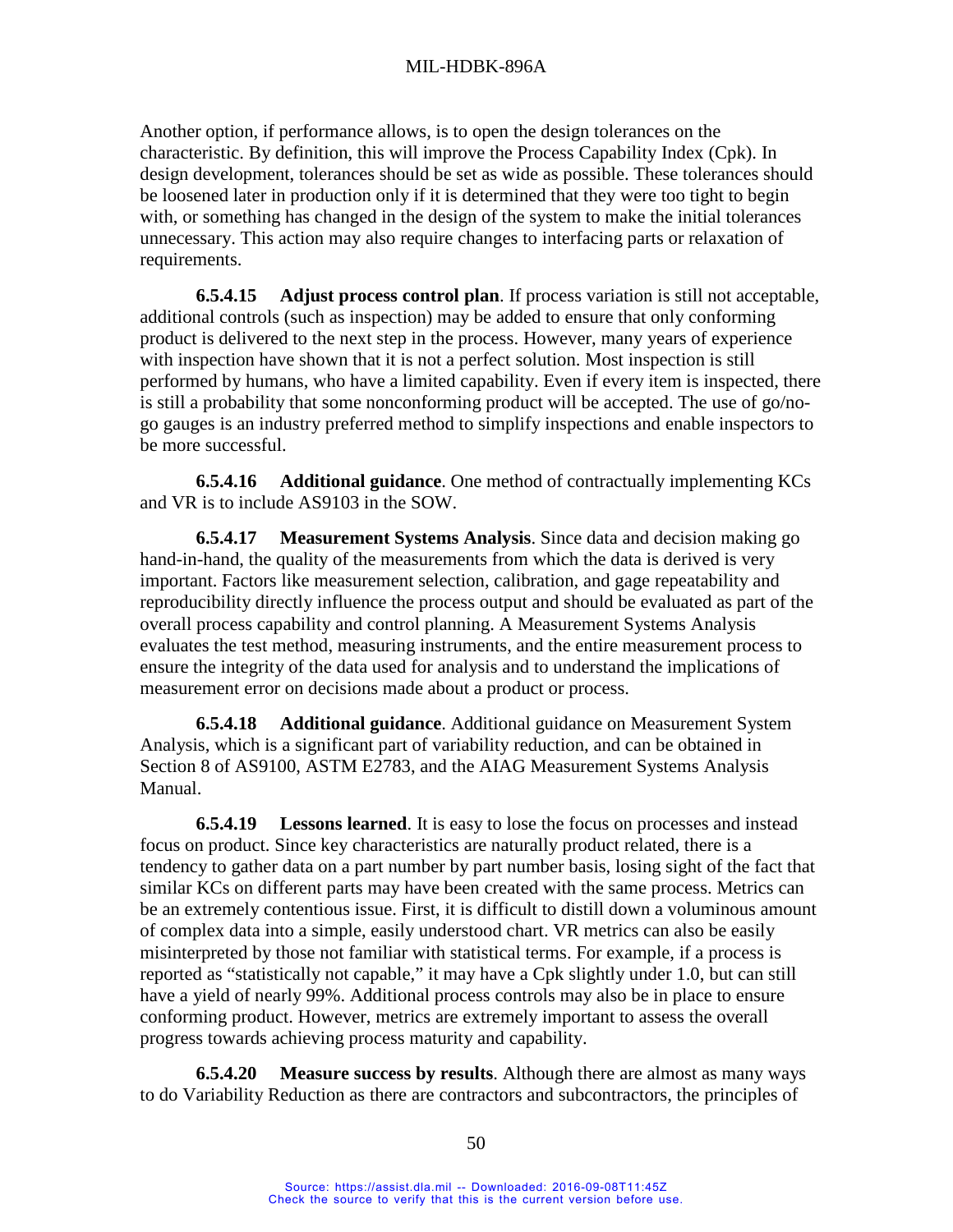each methodology should begin with the goal of reducing quality costs and the philosophy of continuous improvement. Rigidly applying a methodology and generating and displaying SPC charts without a good understanding of the nature of the variability being controlled will be less than successful. For this reason, question anyone who wants to prove their Variability Reduction program is successful by showing a stack of charts. The true measure of success is results (fewer rejects, lower cost) and the only way to attain this is to understand the production process.

**6.5.4.21 SPC short run application**. Some manufacturers in DoD avoid using SPC because of low quantities and the belief that it is only applicable to large production runs. However, there are many short run SPC techniques developed by commercial organizations. In some products, there may be processes that are repeated hundreds or thousands of times, such as hole drilling, that would lend themselves to SPC. In addition, multiple measurements can be taken from a single part, such as with deviations from nominal of an outer mold line on a machined part.

**6.5.4.22 Use understood data**. The statistical analysis of production data has been facilitated by many time and labor saving devices developed over the last few years. Most are in the form of computer software and automated gauges that do the necessary calculations for the operator. While these tools bring a powerful capability, they also create an opportunity for misapplication of data and confusion. Don't assume that because a computer statistical package can take some data and provide an answer, that it is the right answer. There is one statistical principle that needs to be honored: Don't use data that is not understood (Where did it come from? Is it normally distributed?).

<span id="page-59-0"></span>**6.5.5 Process capabilities**. The Cpk is calculated as follows:

```
Cpk = Minimum [USL-Avg, Avg-LSL] / 3σ
Where:
USL = Upper Specification Limit
LSL = Lower Specification Limit
Avg = Process Mean
3σ = three times the process standard deviation
```
NOTE: The formula above and the guidance below are based on the assumption that the characteristic has an optimum value with specification limits on either side. For cases with a one-sided tolerance (For example, within the roundness of a bearing where 0.0 out of round is optimal and there is a maximum allowable deviation from 0.0) refer to statistical texts for more detailed information regarding appropriate sampling sizes for statistically determining valid Cpks and for information on the Cp index (which is less preferred than the Cpk index).

**6.5.5.1 Cpk Indications**. Higher Cpk values indicate a more capable process, with a Cpk of 1.0 indicating that the process has either its upper 3-sigma variation or its lower 3-sigma variation at the specification limit (whichever is smaller), as shown on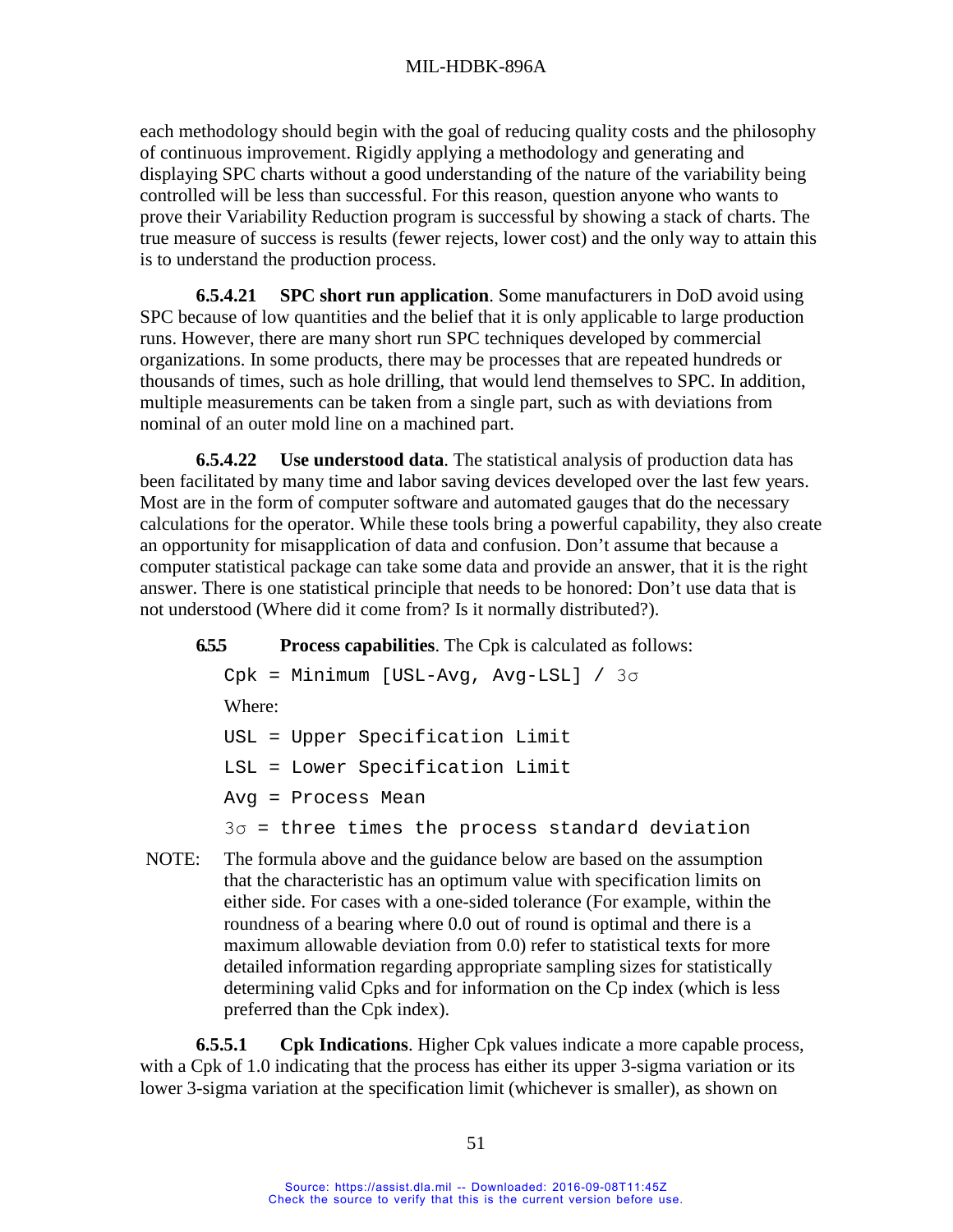[FIGURE](#page-60-1) 7. Some companies consider a Cpk of 1.0 as "minimally capable." A Cpk of less than 1.0 corresponds to a defect rate greater than three per thousand and it usually indicates an immature or incapable process that requires additional development, a design change, or added process verifications (such as inspections) to ensure conforming product is delivered.

**6.5.5.2 Cpk Variations**. While there is usually no requirement for a process to be at a certain Cpk, "AS9103 - Variation Management of Key Characteristics," defines processes with a Cpk of greater than 1.33 to be capable. A Cpk of 2.0 is considered to be highly capable. However, acceptable variation should be considered on a case-by-case basis based on statistically sound data and considering impacts on producibility, cost, and quality considerations.



**FIGURE 7**. **Capability index**.

<span id="page-60-1"></span><span id="page-60-0"></span>**6.5.6 Production process verification**. Today's acquisition environment emphasizes the demonstration of producibility and manufacturing capabilities at each major program milestone, beginning early in the development phase. The purpose of validation is to provide a high degree of assurance that a specific process will consistently produce a product meeting its specifications. Process validation reduces risk by evaluating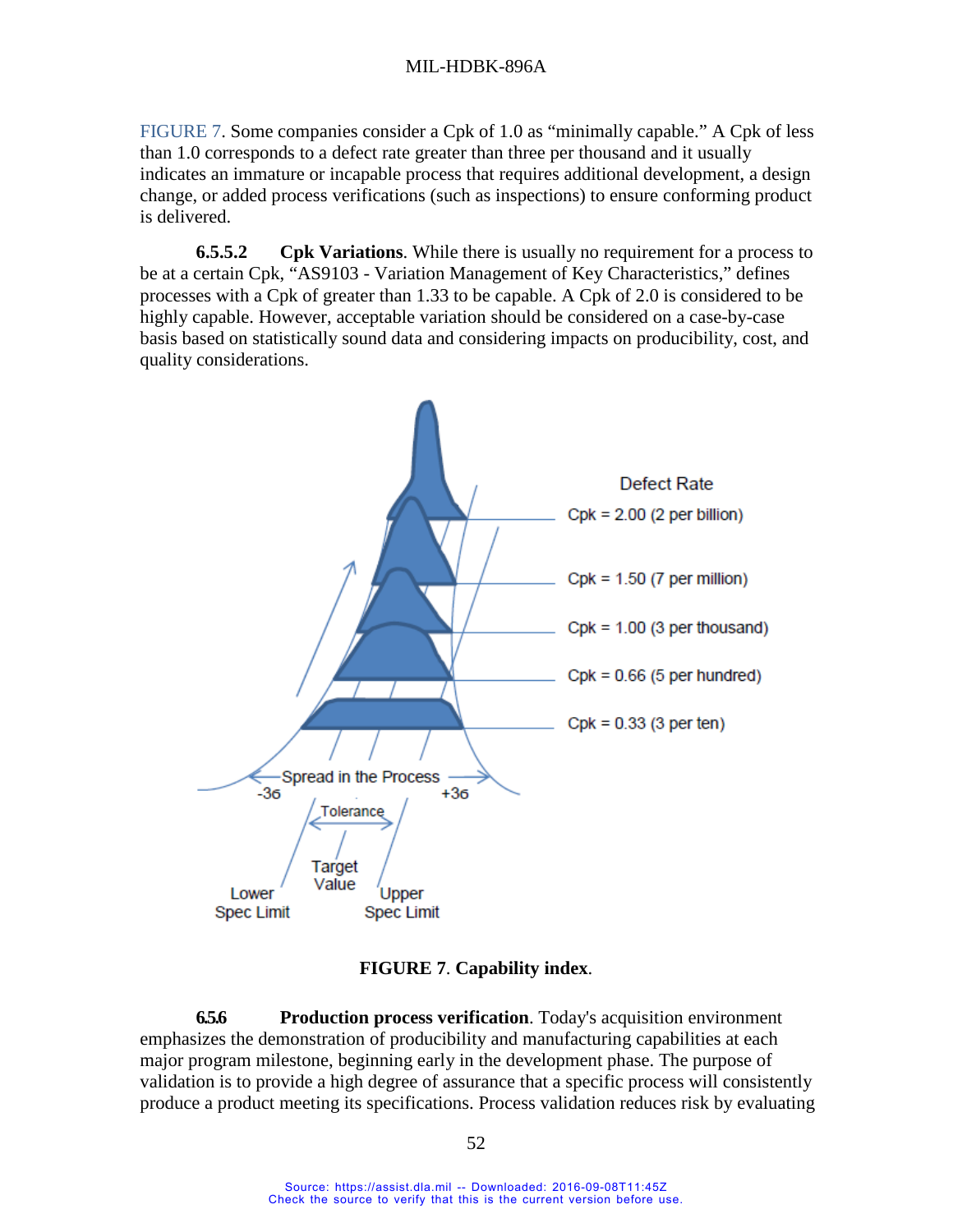both the direct and indirect infrastructure required prior to the start of actual production articles. Product validation is used to determine if the manufacturing processes will result in a product that conforms to all contract requirements for acceptance. Product validation is usually accomplished through First Article Testing, also referred to as First Article Inspections (FAIs) and analysis of manufacturing data.

**6.5.6.1 Product and process validation goals**. Since quality cannot be inspected or tested into complex, finished products, the goal of the quality system is to control each step of the manufacturing process to ensure the final product meets all specification requirements. Product and process validation are key tools in determining if this goal is met. It is through careful design and validation of both the process and process controls that a manufacturer can establish a high degree of confidence that all products manufactured from successive lots will be acceptable.

**6.5.6.2 Guidance**. AS6500 requires several related activities that are intended to validate that production processes (including direct and indirect infrastructure) will repeatedly produce products that meet requirements including cost and schedule.

**6.5.6.3 Manufacturing planning requirements**. As a part of Manufacturing Planning, AS6500 requires M&S and a Manufacturing System Verification (MSV) effort. MSV is intended to be accomplished prior to production, as an analysis of the *proposed*  production processes and infrastructure to determine if they are sufficient to meet requirements. If a production operation is already in place, actual data and experience from that line may be used for MSV. Since this manufacturing verification effort may be costprohibitive, especially for larger, more complex parts, M&S may be used to support MSV analysis.

**6.5.6.4 Manufacturing Operations requirements**. Within the Manufacturing Operations Management section, AS6500 requires both Production Process Verification (PPV) and First Article Inspections/Tests (FAIs/FATs). PPV is intended to be performed once actual products are being produced in a pilot line environment. Although AS9100C states PPV is often referred to as an FAI, in the context of AS6500, it has a larger purpose. The intent of PPV is to verify that the manufacturing processes are statistically capable of producing conforming parts. In other words, the purpose is similar to an MSV analysis, but PPV relies on actual data from products being produced. (MSV may only rely on M&S.) It may not be feasible to obtain enough data to be statistically significant. In those cases, thorough reviews of work instructions, process control plans, etc. along with estimates of the yields and capacities of each critical station will be needed to accomplish PPV. PPVs can also be performed on processes in place through use of coupons, samples, or similar features. For example, a plating line, or a powder coating line that is already in operation can verify the ability to produce coatings in spec for the new product about to be produced.

**6.5.6.5 First Article Inspections**. First Article Inspections involve a detailed inspection of a single product that was built using verified production processes. FAIs also include reviews of in-process and acceptance testing procedures and results. FAIs should include auditing the process specifications, work instructions, inspection instructions, and test procedures to ensure they consistently reflect the engineering drawing requirements.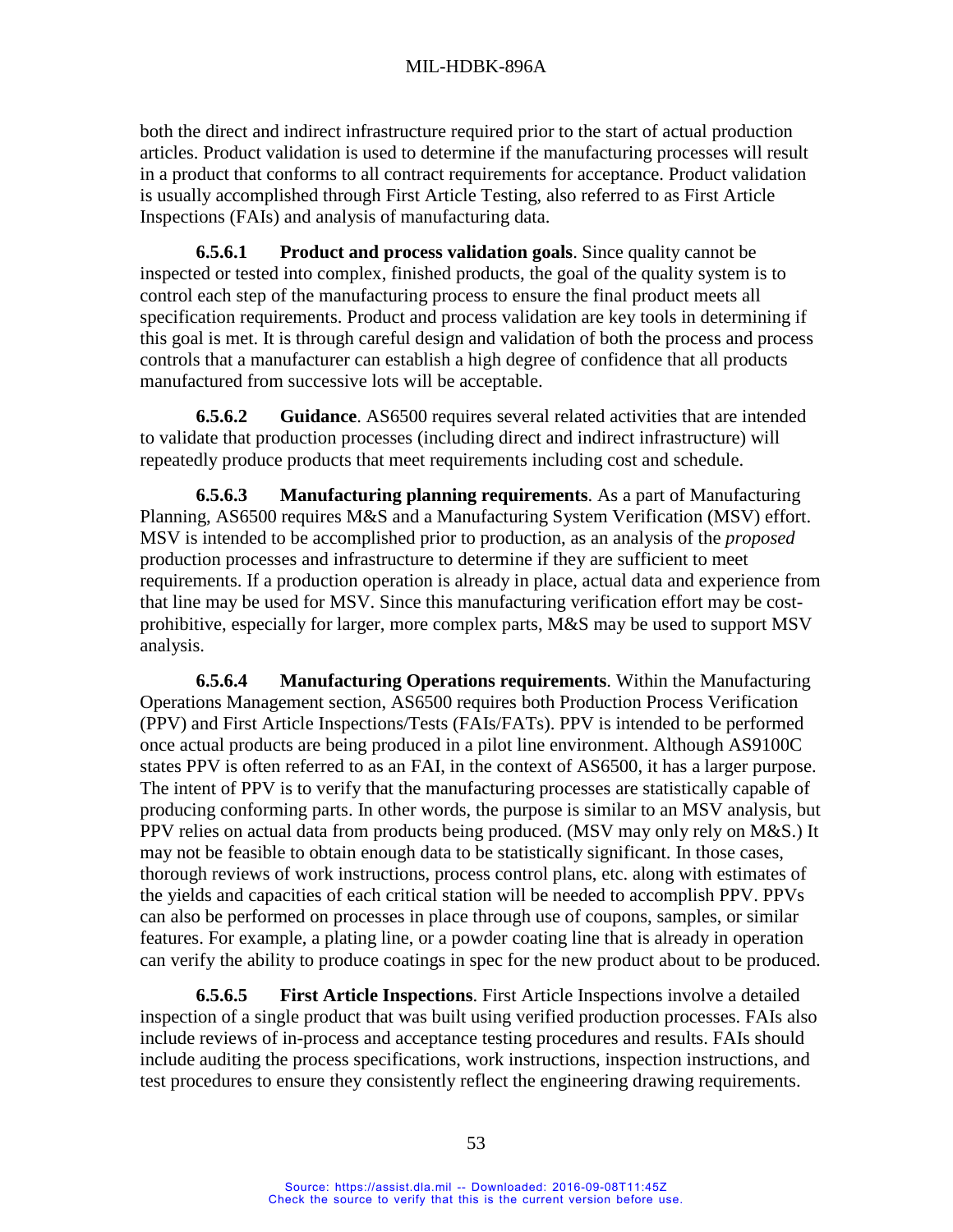**6.5.6.6 Conclusion**. AS6500 requires M&S, MSV, and PPV to verify that the production processes (including the associated infrastructure) will meet program cost, schedule, and quality requirements. AS6500 requires FAIs/FATs to verify that the specific product meets all requirements. These activities are typically performed in the following order:

 $M&S \rightarrow MSV \rightarrow PPV \rightarrow FAI/FAT$ 

Based on the scale of the program, the scope and extent of these activities (especially M&S, MSV, and PPV) should be tailored to match the program needs. Go to AS9102, for additional information on FAI.

**6.5.7 First Article Inspections/First Article Tests**. Since FAIs may be costly, they should not be performed on items that have significant design changes that have not yet been implemented. If only minor changes are anticipated, a full FAI may be accomplished and then a smaller, delta FAI could be done on only those features that changed. If an on-going production program begins to experience quality problems with delivered products, Hardware Quality Audits (HQAs) may be used to help "re-validate" the product and identify and correct some of the process problems. These teardown inspections are conducted on either in-process or completed production units selected at random. Like FAIs, HQAs can include an audit of the work instructions, inspection instructions, and test procedures to ensure they are still aligned with the drawing requirements. Historically, HQAs have been used with great success in identifying process quality problems.

## **6.5.8 Supplier Management**.

<span id="page-62-0"></span>**6.5.8.1 Key supplier defined**. A key supplier (including suppliers of Government Furnished Property (GFP) is a supplier at any level whose cost, schedule, or technical performance is essential to the development and production of an effective, affordable system. There are several criteria that can result in a supplier being deemed "key". A key supplier (including a supplier of GFP) is a supplier at any level whose cost, schedule, or technical performance is essential to the development and production of an effective, affordable system. There are several criteria that can result in a supplier being deemed key:

a. The requirements flow-down process, as shown on [FIGURE 8,](#page-63-1) results in a supplier's "product characteristic" being essential to attaining the "system attribute requirement".

b. A supplier is identified as "sole source" because of unique technologies or unique manufacturing capabilities.

c. A supplier is "single source" due to limited funds or production quantities.

d. Excessive risk, in cost or technical performance, with no low-risk alternative available.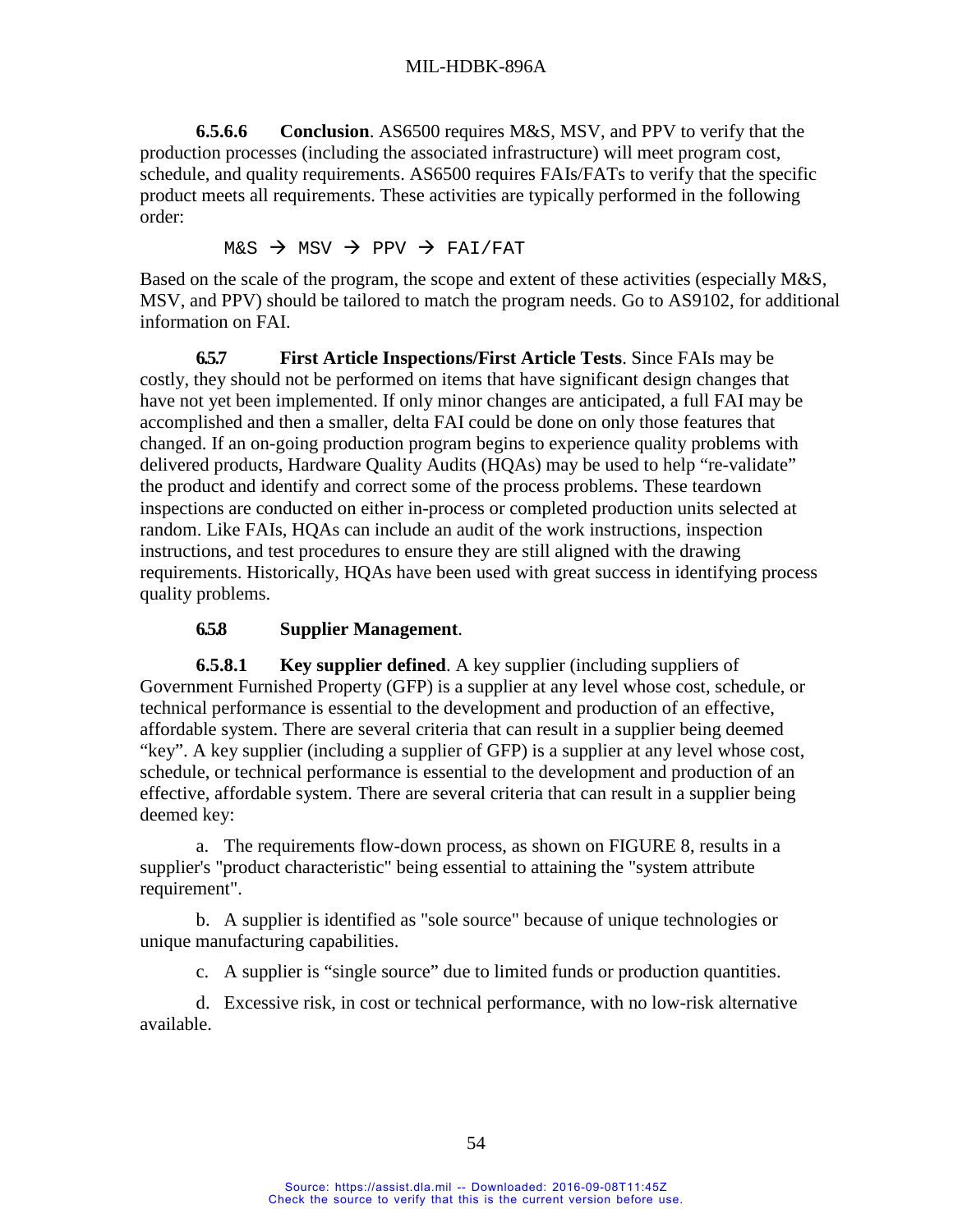## MIL-HDBK-896A



**FIGURE 8**. **Requirements flow-down terminology**.

<span id="page-63-1"></span><span id="page-63-0"></span>**6.5.8.2 Supplier role**. Supplier performance becomes increasingly important as the percentage of weapon systems work performed at the supplier level continues to grow. Various studies have shown that, once a program reaches production, supplier activities typically account for more than 70% of the total production cost. Key suppliers are responsible for the full gamut of program activities involved in system acquisition. They perform design tasks, design trade studies, risk management, key product and process identification, and they further flow down authority to ensure that their performance allocations are met. For these reasons it is essential to integrate key suppliers into program planning and development as early as possible so they can participate in the allocation of requirements and design trades as well as resource sharing during the development and detailed design activities.

**6.5.8.3 Guidance**. Supplier tasks must be fully integrated into the overall program plans and schedules and a plan should be developed which fully describes the supplier management effort. Successful supplier participation in the IPT process requires effective communication of the requirements and goals by the prime contractor. It is intended that requirement flow-down be based on a cooperative agreement. The prime should have an established system for key supplier selection that includes criteria for past performance, proven abilities demonstrated on similar programs, and assessment of supplier capabilities for the technology in question. The system also should address supplier implementation of the practices described in this guide.

**6.5.8.4 Incorporating GFP supplier activities and schedules**. The supplier management plan prepared by the prime contractor is one way of incorporating key GFP supplier activities and schedules into the overall program plan. If an Associate Contractor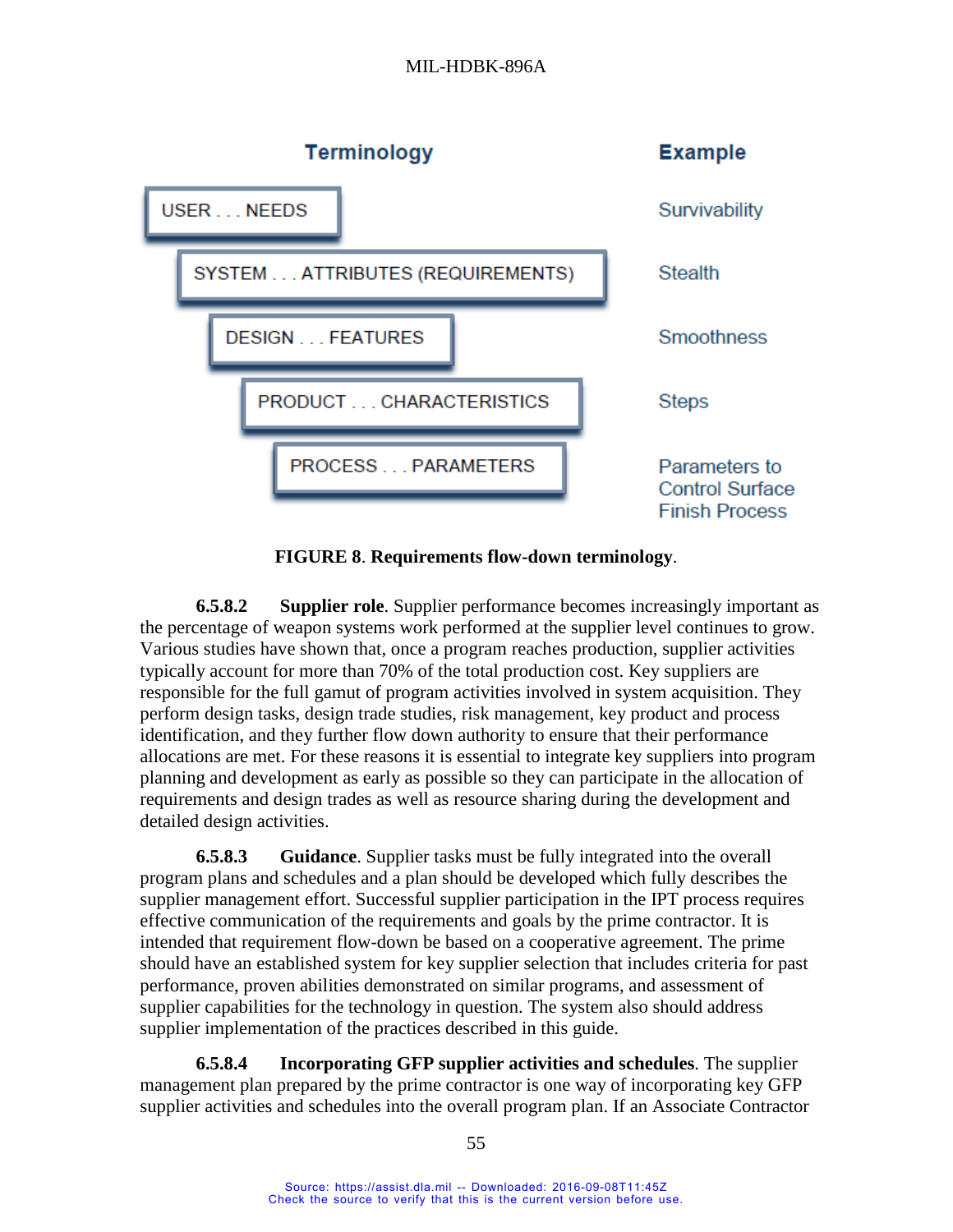Agreement (ACA) is implemented on a program, the agreement must provide for the participation of key GFP contractors in arrangements and must allow adequate insight into key GFP contractor activities so they can be fully integrated into the Integrated Master Plan (IMP). (ACAs are agreements between contractors working on government contract projects that specify requirements for them to share information, data, technical knowledge, expertise, or resources.) If the contractor identifies a supplier of GFP as key and that supplier's contract with the government does not have adequate ACA requirements, the contractor needs to bring this to the attention of the government program office, who should affect the needed changes to the supplier's contract.

**6.5.8.5 Lessons learned**. Programs that have not successfully integrated their key suppliers into the overall schedules and plans have commonly had difficulties in meeting their requirements and goals. Sometimes, the supplier base is neglected until the design is formalized, resulting in requirements not being met by suppliers who don't have the capability to meet design requirements. In addition, the prime contractor may have little insight into supplier schedule slippage and other risk areas. Past performance data on supplier capabilities was often lacking or given less weight than cost in selection activities. Supplier performance lead times factored into overall program schedules have been overly optimistic without margin for delays.

**6.5.8.6 Supplier process audits**. Weapon Systems have greatly increased in complexity over the last 30 years, and the rate of increase in complexity is accelerating. As system complexity increases, function elements of the system are becoming more complex and a greater number of critical processes are involved in making parts, components, and subsystems. With more components and critical processes come more suppliers. The length, breadth, and volume of the supply chain has also increased significantly. Finally, more DoD suppliers are also involved in commercial fabrication, dividing their attention between commercial customers and military contracts. This leads to a greater quality risk spread over a wider base of suppliers, leaving DoD with a very difficult management challenge.

**6.5.8.7 Quality of subcontracted parts**. Assuring quality of subcontracted parts used to rely on common specs and standards, and there was less risk a supplier would misunderstand the specification or diverge from contract requirements. Today DoD often buys parts manufactured in the same factory as similar commercial parts. But the military may have tighter quality limits, more stringent processing standards, and longer life requirements given the serious nature of its mission. For example, if a chip on a personal cell phone fails after 100 hours, the phone can be thrown away and easily replaced. If the same chip, or a close cousin, fails on an F-35 avionics suite, the consequences could be catastrophic.

**6.5.8.8 Effects of substandard parts**. The DoD and aerospace industry needs a way to make sure the critical components precisely follow the specs and process standards necessary to ensure requisite quality. The prime contractor usually has design authority, and it is their job to communicate specification requirements to the suppliers and to make sure the suppliers deliver parts of high quality. But this process sometimes breaks down, leaving the government-contractor team to deal with the significant challenge of what to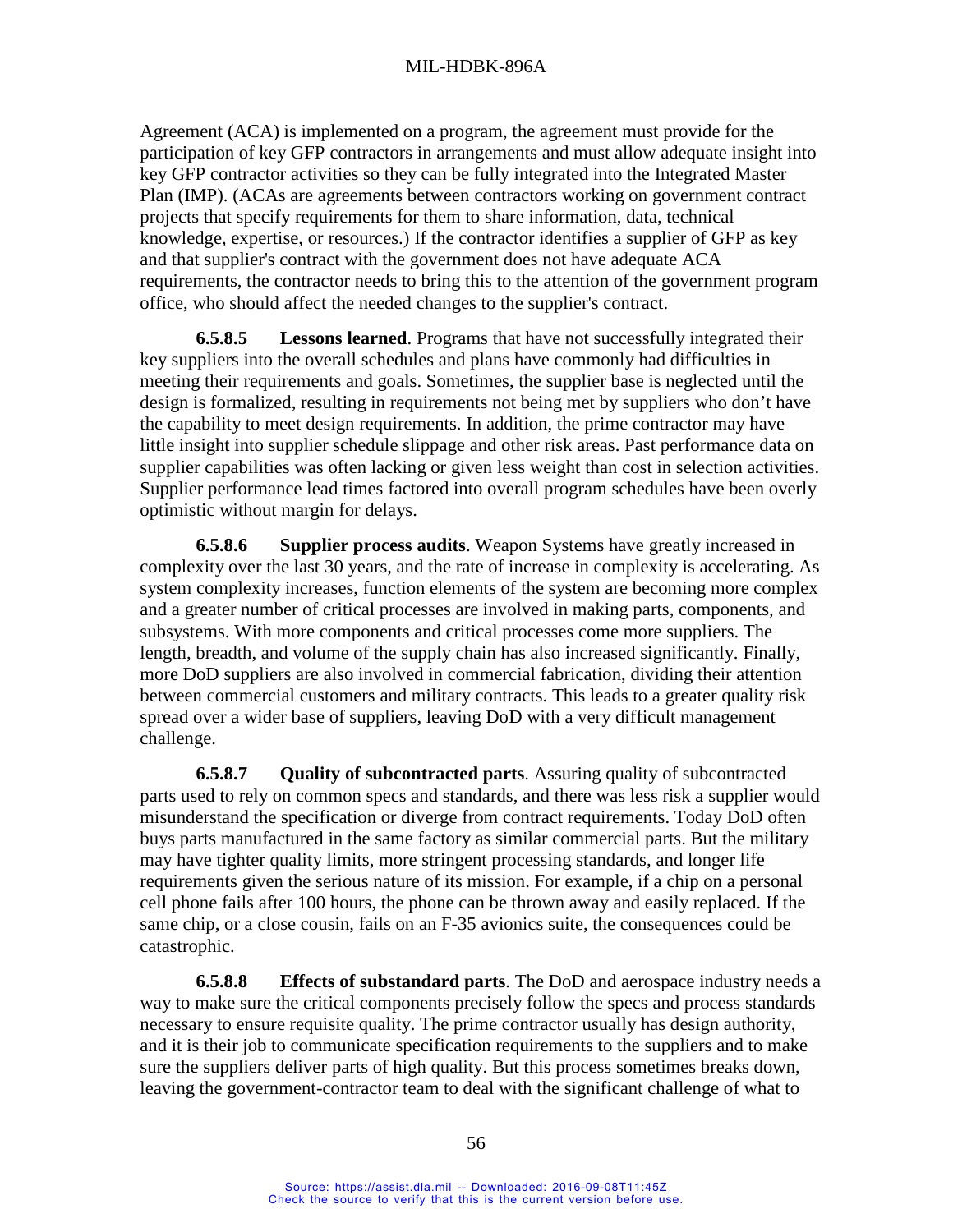do with substandard parts that have already been delivered and installed onto weapon systems. When the supplier process failure doesn't result in a visible, easily found defect, these parts are often spread throughout the system build process. In some particularly painful cases, the quality problems were not identified until discovered by the user during a repair cycle. Back checking through the supply chain uncovered the supplier deviated from the prescribed process months or years earlier, resulting in the great number of parts/systems effected.

**6.5.8.9 The need for audits**. To prevent this situation, prime contractors, in conjunction with their government customers, should implement audits of critical processes at suppliers. These audits should focus on ensuring that processes are capable and are being followed and that quality escapes are prevented or caught and corrected before they expand to become a major program disaster.

**6.5.8.10 Quality audits**. There are other quality audits conducted on supplier processes. For example, a Quality System Audit may be done by an outside certification team that is auditing to a standard, like AS9100 or ISO 9001. National Aerospace and Defense Contractors Accreditation Program (NADCAP) is also an example of an organization that certifies manufacturing processes. These audits are general, covering an entire factory or production site, and they do not focus in on special processes for military customers.

**6.5.8.11 Additional types of audits**. There are also periodic process compliance audits, verifying compliance to quality procedures. These audits focus on how well the facility complies with the procedures they define in their AS9100 compliant quality system. The Supplier Process Audits discussed here are more product focused, with a limited scope. The other two audits described above can be viewed as large nets cast over the entire facility, necessitating a coarser less detailed review. A Supplier Process Audit is a finer detailed review only done on special processes in relation to specific parts critical to a system or product.

**6.5.8.12 Guidance**. Positive verification of compliance with process specifications is a critical element of supplier quality assurance. This can take the form of a Supplier Process Audit. These audits should be performed periodically on suppliers who perform critical processes, especially processes that cannot easily be visually verified later in the build-up of the system. Heat treatment of a titanium structural part is one example. The proper conversion of the titanium grain structure is the result of time and temperature of the heat treat, and it takes a highly trained metals expert to verify it once the process is completed. However, an auditor watching the process as it is being completed can easily see if the threshold temperatures are reached and held for the minimum length of time.

**6.5.8.13 Importance of contract wording**. Like other elements of Manufacturing and Quality, getting the right words on contract are critical to getting a program's prime contractor to take action. In source selection, section L and M language should ask for a description of the prime contractor's robust approach to proactively identify quality risks throughout the supply chain. The prime's ability to identify critical parts, processes, and risk suppliers should be clearly expressed on contract, and a plan to audit these parts and processes at these suppliers is an appropriate part of the Quality Plan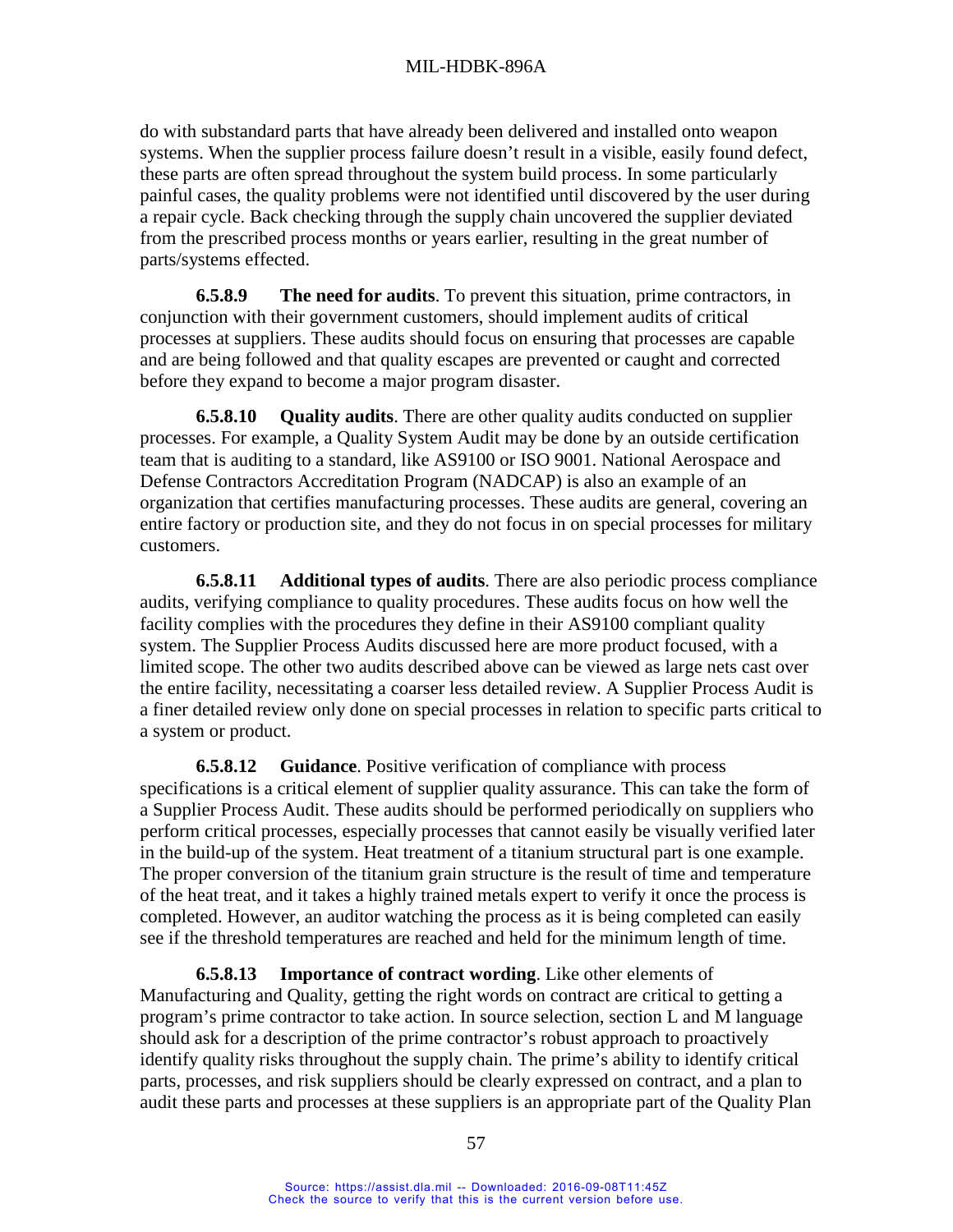and/or Systems Engineering Plan. The aggressiveness of the prime contractor in pursuing audits at critical suppliers, and steps they take to proactively manage quality risk throughout the supply chain, are good items for an Award Fee or Incentive Fee contracting approach.

**6.5.8.14 Lessons learned**. Two critical elements of successful supplier process audits are team membership and the team's onsite activity. Prime contractors have long had supplier certification audits, but these frequently involved a buyer or contracting officer and a QA specialist, who might not even see the parts involved. They may be simply performing a paper audit verifying requirements are documented in the Purchase Order. A good supplier process audit only starts with this PO flow down check. Supplier process audits will be performed because the process itself is critical, so in order to ensure the process is done properly, the audit team must include experts with process knowledge (for example, a metallurgist for heat treatment processes). Finally, the audit should culminate in the audit team physically watching a part being built by the process in question. Although this is similar to a First Article Inspection (FAI), supplier process audits differ in that they are performed periodically to ensure the process hasn't gone off track.

**6.5.8.15 The need to audit suppliers**. Many military systems are manufactured on commercial or near-commercial lines. Recent history is littered with programs that took a "hands-off" approach to these acquisitions, assuming that DoD could get good quality without paying for it with money or management attention. Supplier process audits may not be a normal part of contractors' quality management systems, so the government customer should step up and require them contractually. Even without customer attention, prime contractors should ensure their quality systems include this activity and should raise the subject with their customers to ensure proper coordination.

<span id="page-66-0"></span>**6.5.9 Supplier Quality**. A basic quality management system compliant with industry standard ISO 9001 or AS9100 for airborne systems is foundational to producing products that meet contractual requirements. However, it is often necessary to implement tools and techniques that go beyond traditional quality management to ensure the final product meets user needs. Many of these tools and techniques are described within AS6500 and this handbook and focus on the development of stable and capable manufacturing processes. Some companies refer to these techniques as advanced quality systems or as defect prevention practices. For complex weapon systems, the combination of a robust, basic quality management system and the advanced quality/defect prevention practices are critical to successful program execution, and it is mandated under Federal Acquisition Regulation (FAR) Part 46.202-4.

**6.5.9.1 The need for a quality management system**. An effective quality management system is required for operationally safe, suitable and effective weapon systems. The quality system ensures the as-delivered configuration is the same as the asdesigned and as-tested configuration. The quality system serves as the management and control function within the systems engineering process. It requires basic controls over requirements reviews, design inputs, verification and validation of design outputs, and control of design changes. It also requires monitoring and measuring of processes and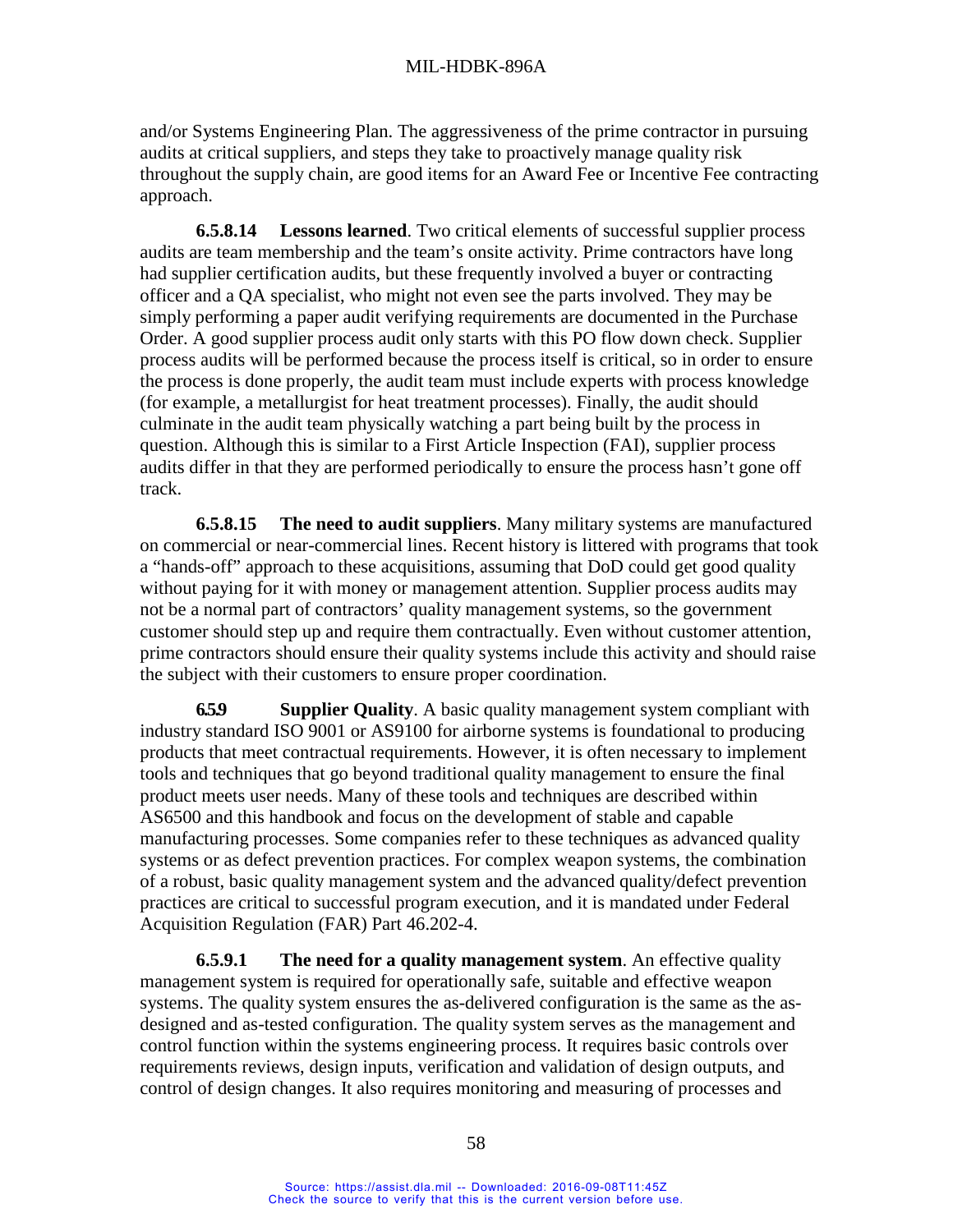products to ensure they conform to requirements. An effective quality system is absolutely critical to ensuring the airworthiness of aircraft. The quality system must have sufficient controls in place to ensure that the delivered aircraft meets all of the requirements of the approved and qualified design. An aircraft that has a qualified design, but is delivered with defects is not a safe, airworthy aircraft.

**6.5.9.2 The need for contractual quality specifications**. Commercial and commercial derivative aircraft rely upon Federal Aviation Administration (FAA) Production Certification (PC) for this assurance. Prime contractors obtain (and maintain) FAA (PCs) by demonstrating their quality controls are thorough and sufficient. DoD aircraft that are not built under the authority of a PC must rely upon the quality systems that are specified contractually, such as ISO 9001 or AS9100. The government and contractor team must ensure these systems and controls are effective and will always result in compliant products. Federal Aviation Regulations Part 21 (for commercial derivative aircraft) and AS9100 further define effective quality systems.

**6.5.9.3 Guidance**. The Quality Management System (QMS) and any special tailoring requirements should be specified in the SOW. Program Management (both in the government and at the contractors) should identify the responsibilities and authority for ensuring that all elements of the QMS are documented, deployed, monitored, and measured to ensure they are effective.

<span id="page-67-0"></span>**6.5.9.4 Cost of Quality (CoQ) defined**. Where inspection systems have emphasized the detection of defects after the product has been produced, quality systems are designed to prevent the production of defective products. For this reason, quality managers should strive to understand and systematically reduce the overall Cost of Quality (CoQ) of items produced. CoQ is usually defined as the sum of "failure costs," "appraisal costs," and "prevention costs." There are many different terms in use for this concept (including Total Cost of Quality, Cost of Poor Quality, and Total Quality Cost), with little consensus on the "correct" term. For example, the American Society of Quality often uses the term "Cost of Poor Quality" due to the negative connotation of "Cost of Quality." However, many aerospace industry primes use "Cost of Poor Quality" to refer to only the "failure costs," and "Cost of Quality" to capture failure, appraisal and prevention costs.

**6.5.9.5 CoQ focus to capture all quality cost**. [FIGURE](#page-68-0) 9 provides an overview of CoQ. The quality manager should not get hung up on the differences in terminology. Focus on understanding what term is appropriate to capture *all* the quality costs for a given contractor, and employ that term to drive the right behavior. Regardless of which term is used, Cost of Quality is used in this handbook, it is crucial to understand that CoQ captures many more costs than the traditional Scrap, Rework, and Repair (SRR) metric, also referred to as the Cost of Repair, Rework and Scrap (CoRRS).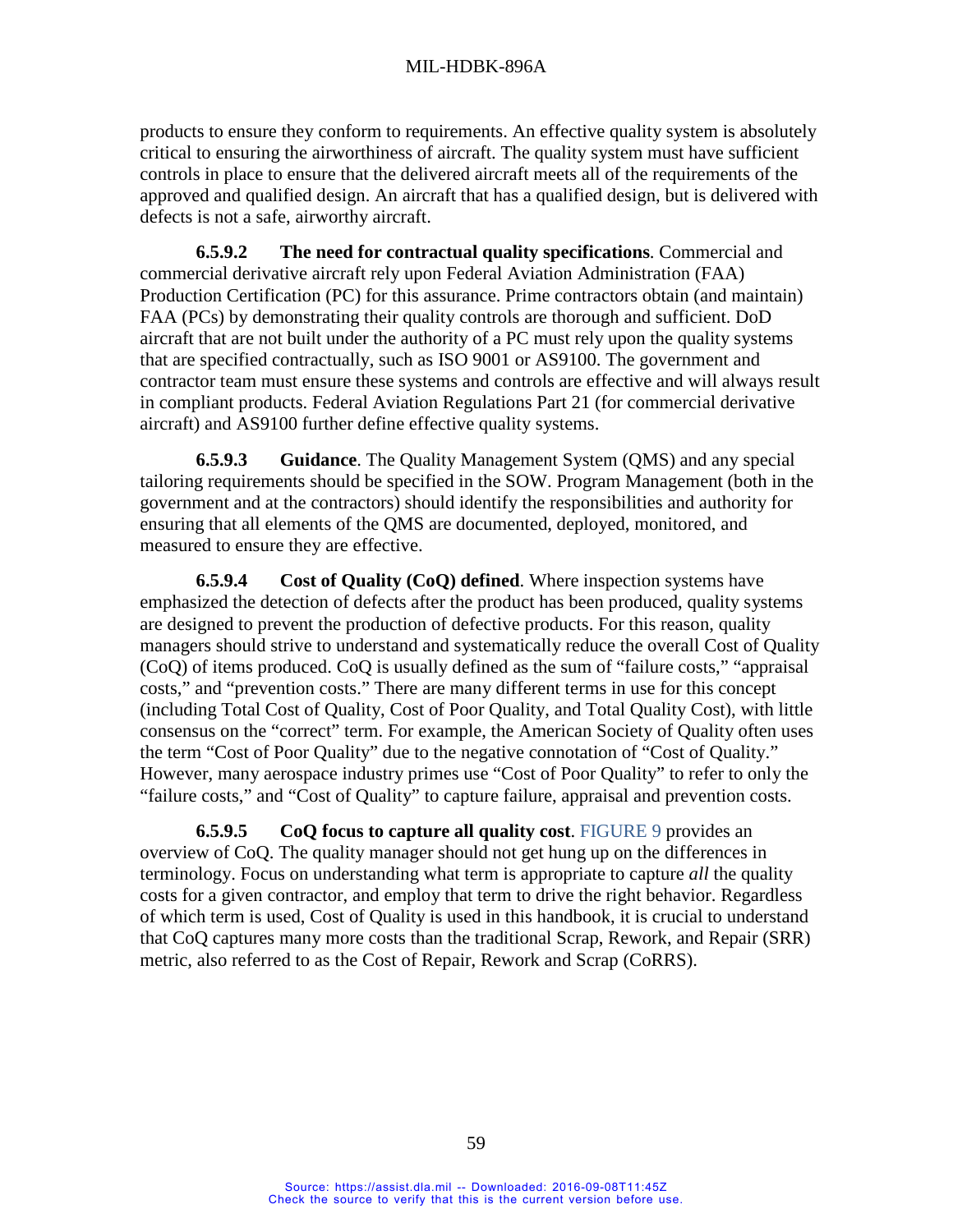

**FIGURE 9**. **Cost of Quality**.

<span id="page-68-0"></span>**6.5.9.6 CoRRS and CoQ compared**. CoRRS typically captures only the touch labor associated with repair and rework, and the material replacement cost for scrapped items. CoQ also captures all of the "above the shop floor" and "hidden factory" costs, such as liaison, manufacturing, and design engineering, additional inspections and related quality assurance/metrology activities, Material Review Board (MRB) activities, procurement, among other costs. [FIGURE](#page-69-0) 10 describes costs included in CoQ. CoQ/CoPQ "represents the difference between the actual cost of a product or service and what the reduced cost would be if there were no possibility of substandard service, failure of products, or defects in their manufacture." In other words, any cost that would not have been expended if quality were perfect contributes to the cost of quality*.* So, even the costs associated with the forklift driver unloading the replacement material are included in CoQ.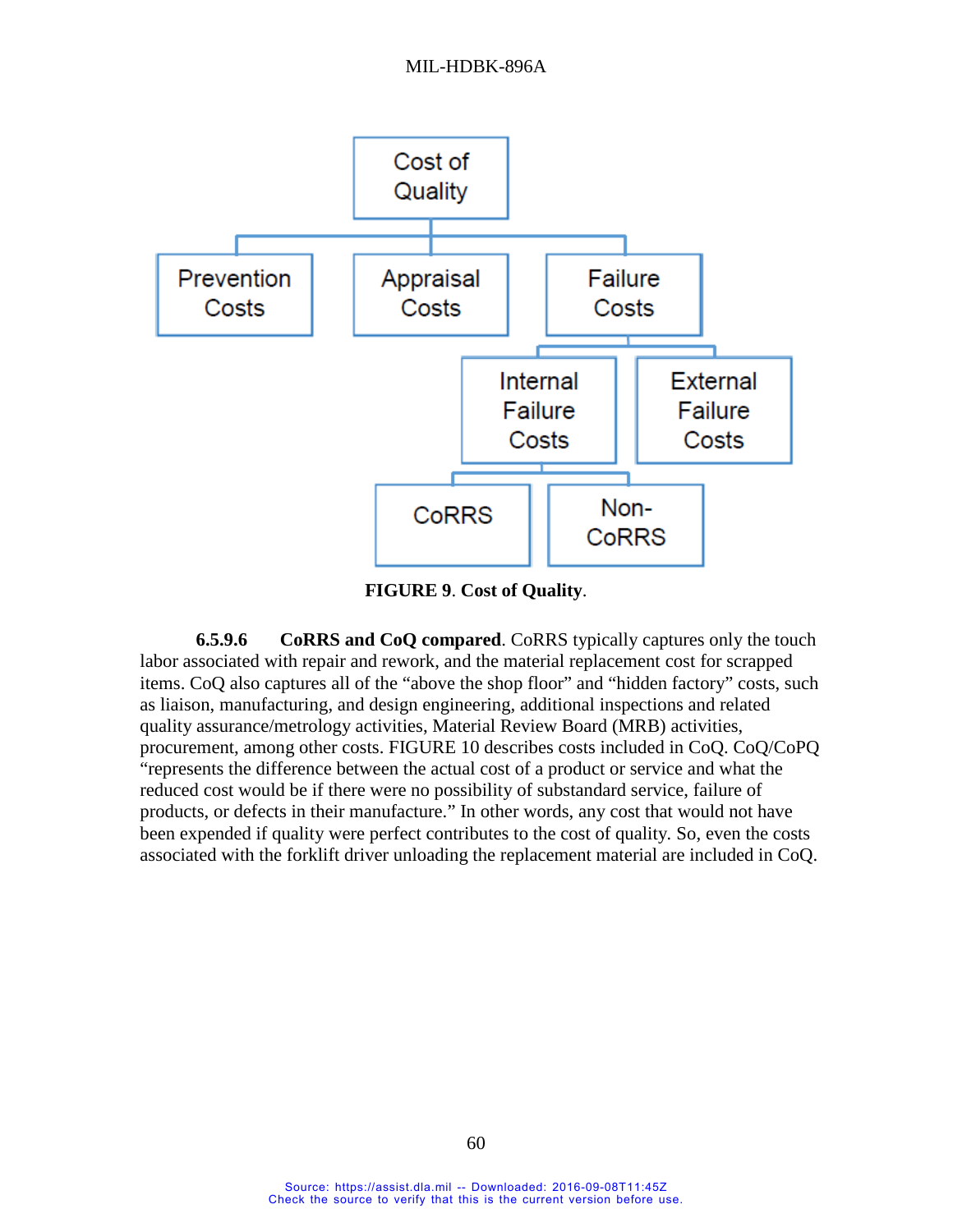#### MIL-HDBK-896A

Every activity and cost category associated with non-conformances, every single one of them, is waste that contributes to the total CoQ...direct charges, indirect charges, G&A, overhead, and profit associated with non-conformances...and even the very existence of certain organizational elements that would be unnecessary if it weren't for non-conformances.

#### **FIGURE 10**. **CoQ inclusion**.

<span id="page-69-0"></span>**6.5.9.7 Why pursue CoQ**. Clearly, CoQ is significantly greater than CoRRS (estimates range from three times to more than six times greater), but the reader may be wondering why it is even important to capture CoQ. Quite simply, the reason for identifying CoQ is to motivate better behavior, and drive a prevention-based quality culture. Many people within industry, including DoD employees, have become "comfortable" with a certain level of quality, believing that non-conformances should be expected based on system complexity and low production rates. As a result, there has been significant emphasis placed on the ability to detect and disposition defects, modest emphasis placed on eliminating defects through thorough root cause analysis and corrective action, and very limited emphasis on preventing defects from occurring in the first place. There is a prevailing view that CoRRS is relatively small and insignificant, especially when fixed price contracts are in place. However, CoQ is much larger than CoRRS with the costs compounded year after year, because inefficiencies associated with poor quality (including direct, indirect, overhead, G&A, and even profits) are recognized as actual and allowable, and thus form the basis (the starting point) for the next year's negotiations. Identifying and segregating the actual CoQ should lead to more informed and rational decisions regarding improvement efforts, and motivate the organization to emphasize prevention over correction. The result of a prevention-based quality culture will be cheaper products, delivered in a timelier manner, with improved inherent quality and reliability. Those who say that the quality of our delivered products is high are right. The reason for pursuing CoQ is because we want to know *how* the high levels of quality were achieved. It is always faster, better and cheaper to build it right the first time. [FIGURE](#page-70-0) 11 shows some examples (not all-inclusive) of prevention, appraisal, and failure costs.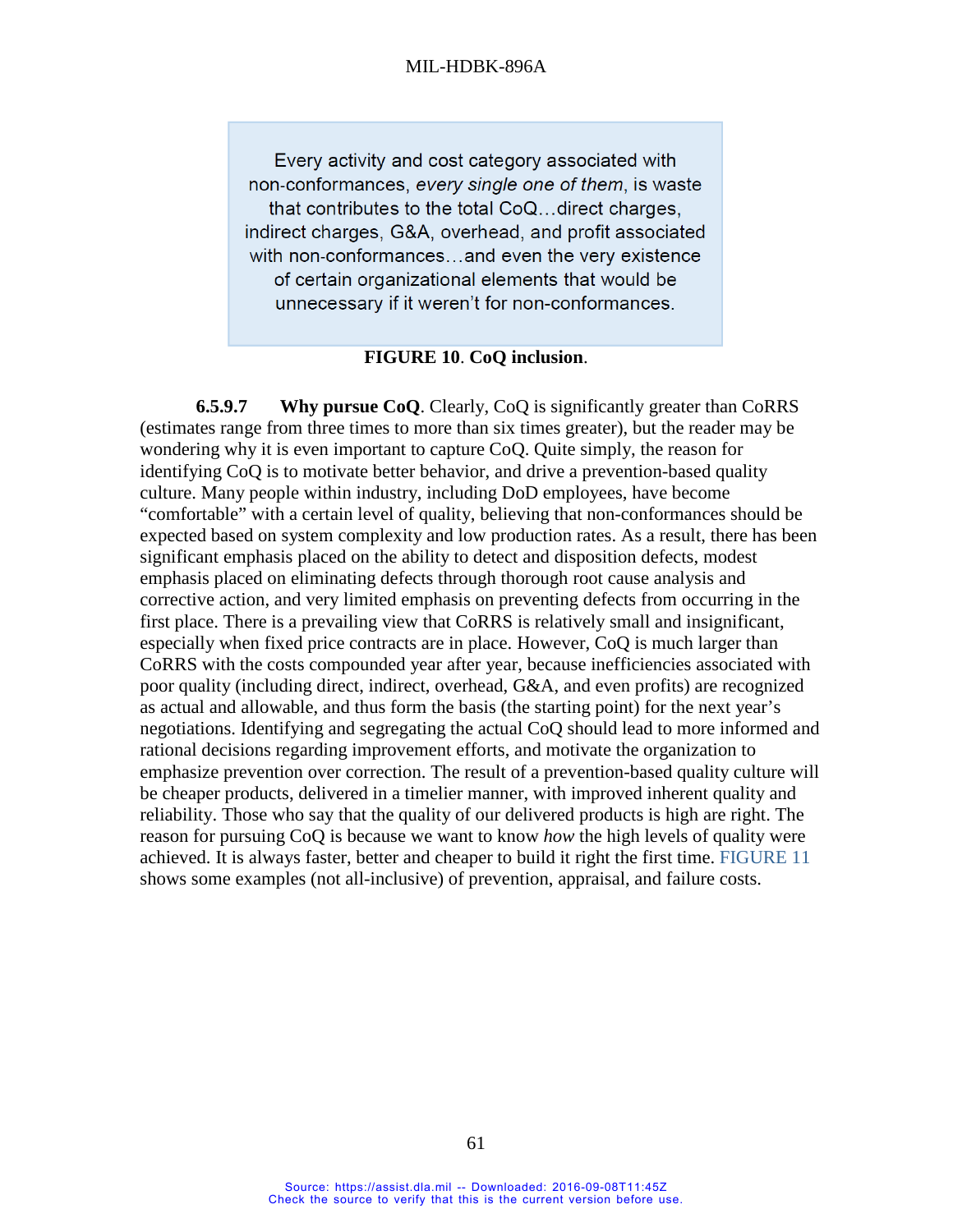### MIL-HDBK-896A



**FIGURE 11**. **Examples of quality costs**.

<span id="page-70-0"></span>**6.5.9.8 CoQ goals**. There will always be costs associated with delivering a product. However, the goals are to:

1. shift the focus from detection and correction of failures to prevention of them, and

2. drive systematic process improvements that yield overall CoQ reductions. [FIGURE](#page-70-1) 12 illustrates CoQ shifts over time when using CPI.

- Continuous Process Improvement (CPI) results in ever lower CoQ à.
- Focus shifts from dealing with failures to preventing non-conformances
- Overall costs go down resulting in lower per-unit cost



**FIGURE 12**. **Cost of Quality shifts over time**.

<span id="page-70-1"></span>**6.5.9.9 CoQ addressed in contracts**. Discovering the true CoQ of our products is not an easy endeavor. The quality manager will encounter significant pushback – certainly from industry, and quite possibly from within the Government. The reason is that costs associated with poor quality are a significant source of revenue, and the prime is not necessarily motivated to reduce such costs. Additionally, the systems and methods for collecting the various elements of CoQ may or may not be sufficiently mature. Although it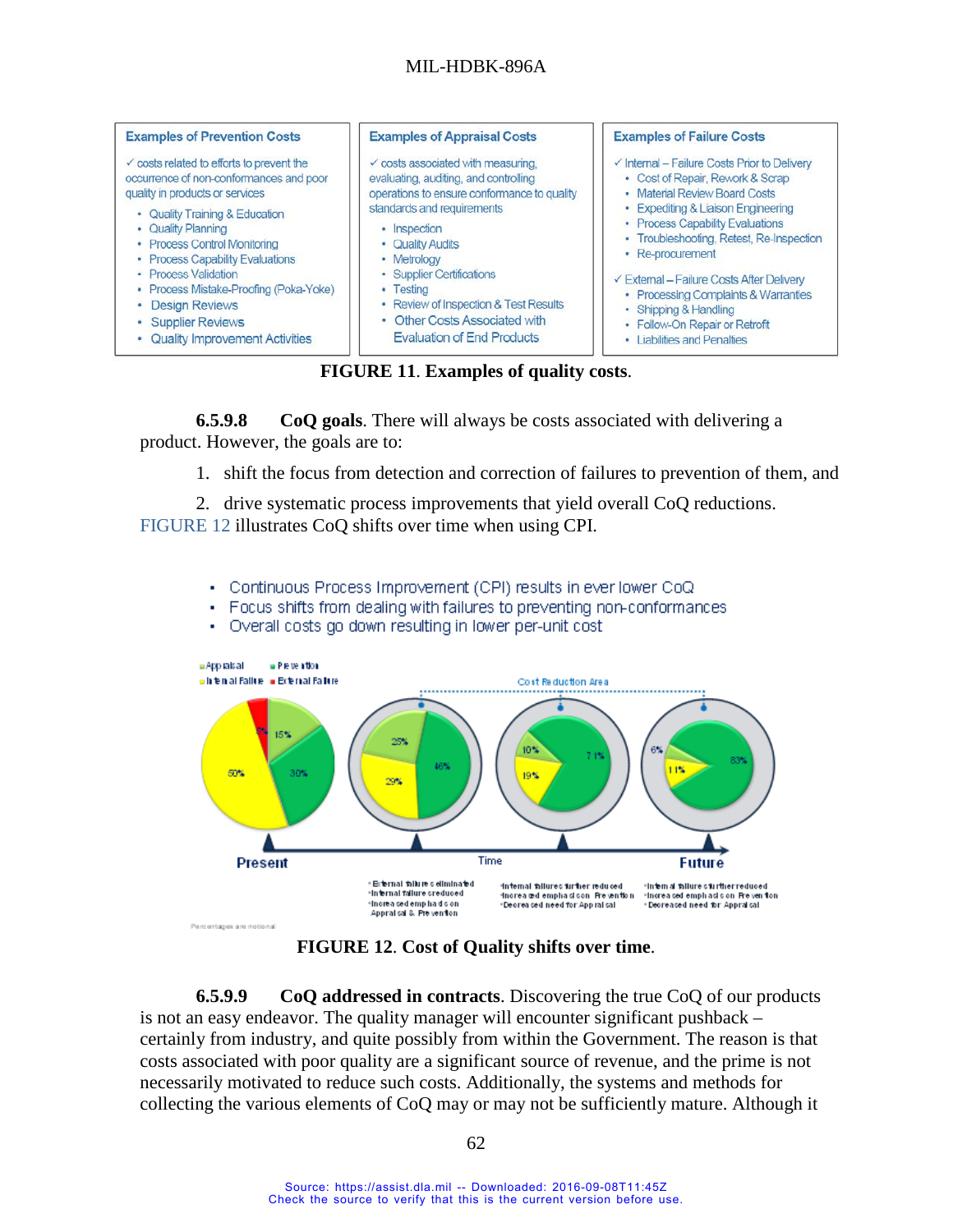would be nice to identify costs at the defect tag level, collecting failure costs at that level and aggregating appraisal and prevention costs at a cumulative level is not a bad place to start. Of course, it all begins with the inclusion (and defense) of contract language requiring the identification and segregation of CoQ. If it's not in the contract, it won't get done!

**6.5.9.10 The new role of dedicated quality engineers**. The responsibilities under a quality system may be implemented outside the traditional quality assurance organizational structure. Personnel in all functional areas (not just dedicated quality personnel) should be tasked with the responsibility for the quality of their own work and empowered to make key decisions affecting that work. Quality engineers, like manufacturing and producibility engineers, are key members of the IPT. They participate directly in every part of the program, from the early design phase through to production and support. Their role is to ensure an integrated, multi-functional approach to quality throughout the product life cycle.

**6.5.9.11 Effective quality management system features**. Important features of an effective quality management system, such as AS9100C and ISO9001 include:

a. management commitment to quality and a customer focus.

b. a plan-do-check-act, closed loop, deployment process to ensure deployment/improvement plans are defined, executed, and effective.

c. focus on processes at all levels and functions, within an organization and the interfaces between processes. Processes must be designed to meet customer requirements, to add value to the product, be measured and continually improved.

d. control of design development, purchased products, and production processes and outputs.

e. control of software programs deployed in manufacturing to prevent unauthorized changes. For example, Computer Aided Drafting (CAD) software, Computer Numerically Controlled (CNC) machining programs, measurement and test station programs.

f. continual improvement, control of nonconforming products, root cause analyses, corrective and preventive actions.

g. verification and validation of suppliers, personnel, processes, tests, and products are critical

h. prevention methodologies must be supported throughout the program plan. (KCs, determinate assembly, and others are proven methodologies for accomplishment.)

i. Measurement System Analysis is required for any method used to inspect, validate, or verify product or process.

j. develop surveillance and audit plans that include a physical configuration audit for every aspect of the product build.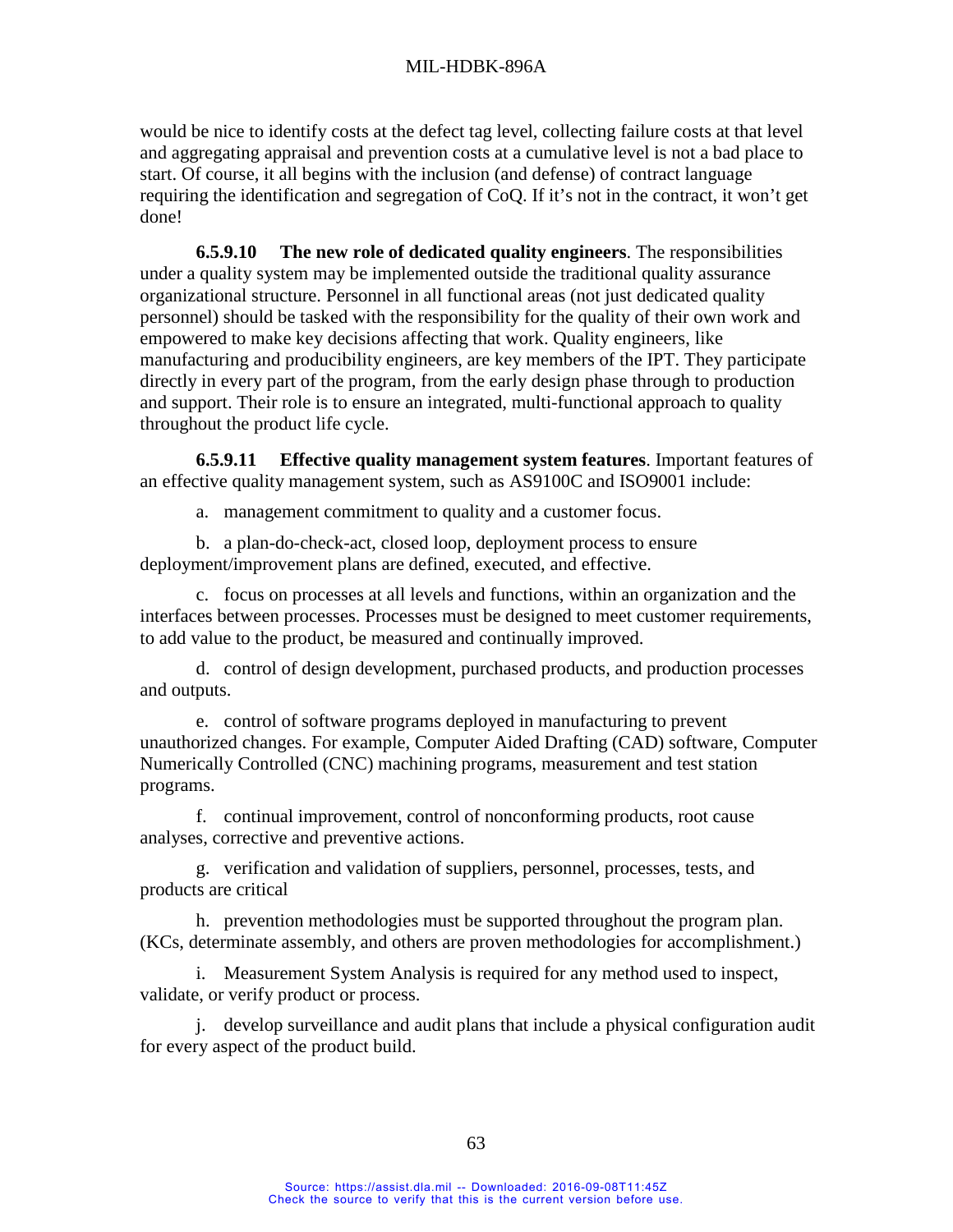**6.5.9.12 Industry specific quality requirements**. In addition to the foundational ISO 9001, various industries have added unique requirements to this document. For example, the aerospace industry has created AS9100 to include unique requirements for the aerospace industry, such as key characteristics and prevention of Foreign Object Damage. When managing acquisition programs that are considered commercial, the quality manager must be aware of the FAA certification process and the oversight provided by the FAA. The quality manager must determine the extent to which FAA oversight meets the needs of the government, where gaps may exist, and how to cover those gaps.

**6.5.9.13 Lessons learned**. Quality systems relying solely on inspection have often been proven to be ineffective in assuring the quality of the final product. In fact, the best that inspection based quality systems could hope to do was to identify all defective product that was produced and prevent its delivery to the customer. However, even 100% inspection has been shown to be less than 100% effective in identifying all defects. Prototype and technology demonstration programs often try to take shortcuts in quality management systems. However, attention to details and process and product controls are just as important, if not more so, in dealing with complex, never-before-used technology. Many tests have failed due to improper use or assembly of a \$0.99 part.

**6.5.9.14 Improving root cause analysis**. Root cause analyses are typically the weakest part of a quality management system. Material Review Boards (MRBs), charged with finding the cause of a nonconformance, often jump to the obvious, simple solution. Variability Reduction and Six Sigma tools should be used to conduct a thorough analysis of data to properly determine the true root cause.

**6.5.9.15 Analyzing nonconformance**. In addition, when the MRB dispositions the hardware, it must analyze the cumulative effects of all nonconformance. Engineers who disposition newly discovered non-conformances must be aware of all the previously identified non-conformances to determine their combined effects on both the part under consideration and the entire system. Numerous minor non-conformances may add up to be a major nonconformance. This is crucial and can be tied to the Unique Identification Data (UID) effort. Critical measurements and a history (like the car history reports from the VIN number) can give a background of the part and some information of surrounding parts. When a problem occurs, we always blame the "straw that broke the camel's back", when 99% of the tolerance was already consumed by another piece of the system or multiple pieces that were not at nominal.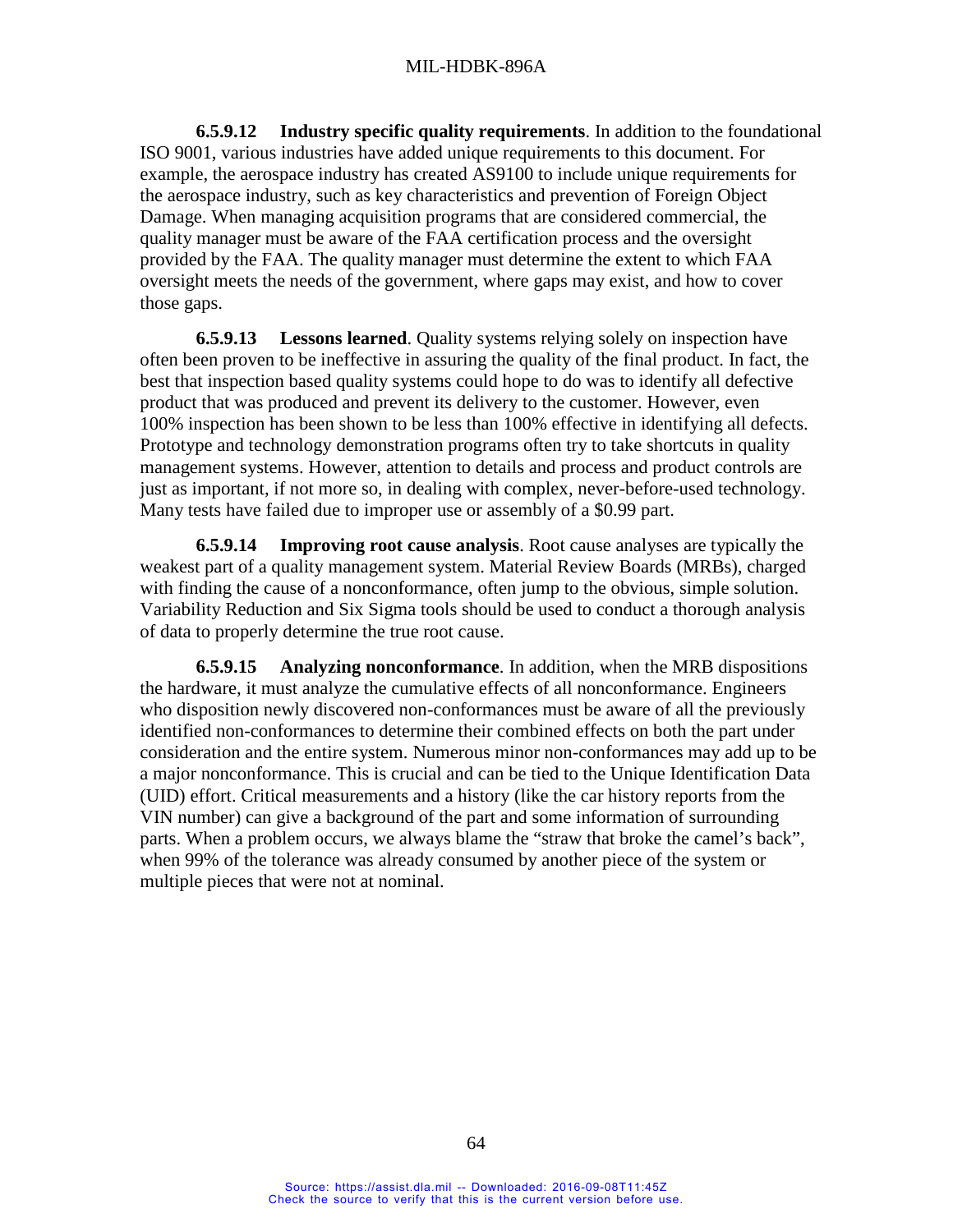**6.6 Integrated Master Plan (IMP) Entry Criteria**. The following are suggested manufacturing and quality entry criteria that should be accomplished prior to Integrated Master Plan events for major life cycle milestones and design reviews. They are intended as a starting point to identify significant activities and are not intended to be used in their entirety, nor are they intended to be all inclusive. They should be selected and tailored appropriately for the unique circumstances of each program.

#### **6.6.1 Milestone A (Approval to Begin Program)**:

- 1. Preliminary production concepts identified. Preliminary cost partitioning of major assemblies accomplished.
- 2. Preliminary production cost estimate documented, including ground rules, assumptions, and rationale.
- 3. Materials lacking mature processes identified for manufacturing risk management purposes.
- 4. IRAD and other programs established to reduce risk.
- 5. Manufacturing capacity issues identified.
- 6. Industrial base issues identified.
- 7. Key technology teams and strategic business alliances initiated.
- 8. Key supplier risk assessment performed and manufacturing risk mitigation planning initiated.
- 9. Key supplier performance requirements flow-down and agreement established.

#### **6.6.2 Milestone B (Approval to Enter Development)**:

- 1. Areas identified for producibility studies
- 2. Initial cost estimates support program goals and cost risks and drivers are identified
- 3. Preliminary production cost model (PCM) developed
- 4. Plan developed for assessing manufacturing capabilities
- 5. All risk reduction activities factored into program schedule and IMP.
- 6. Industrial facilities and manpower requirements identified.
- 7. Risk assessment and events/activities for key suppliers included in Integrated Master Plan.
- 8. Simulations demonstrate ability to meet producibility and affordability goals.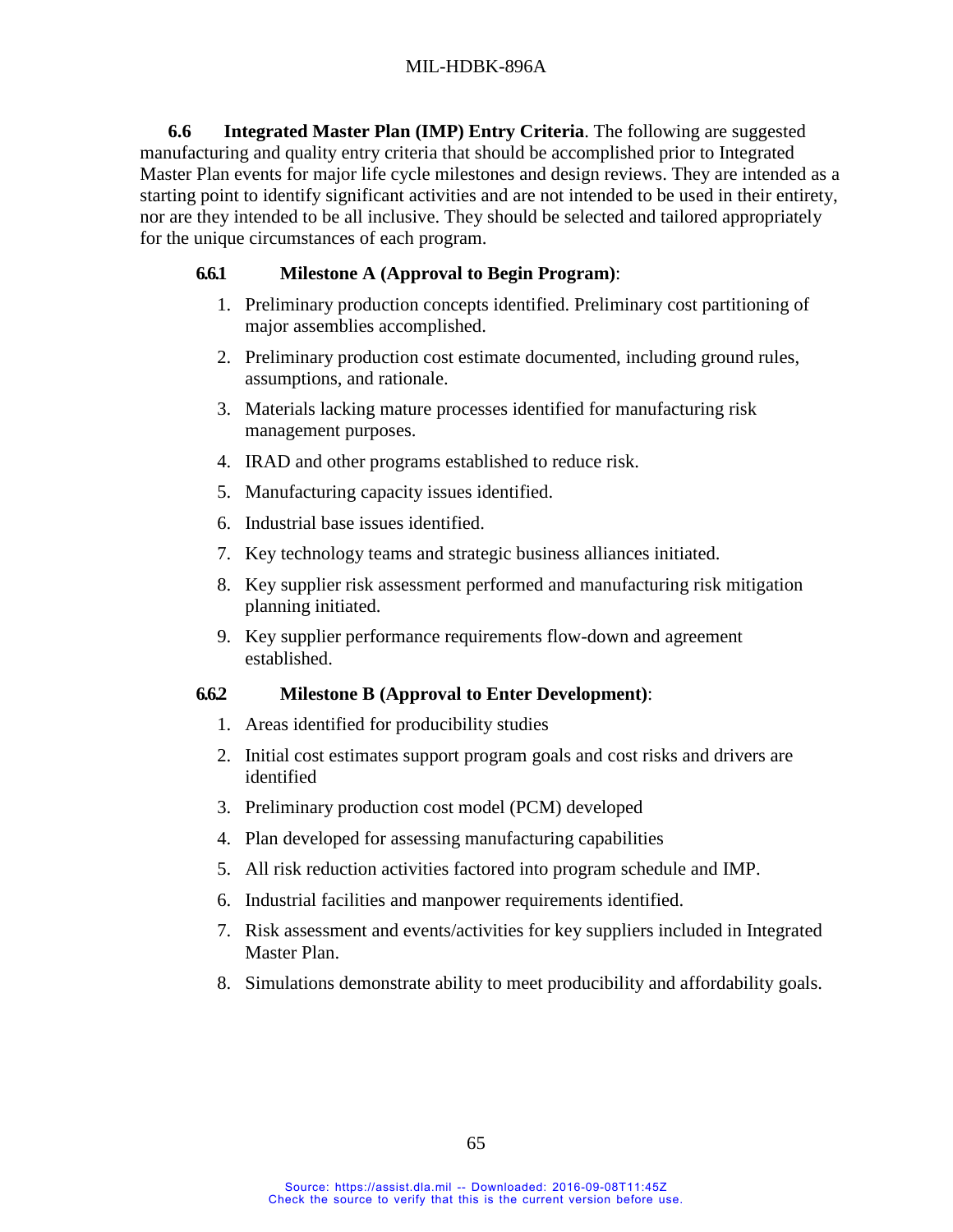# **6.6.3 Interim Event (corresponding to Preliminary Design Review)**:

- 1. Preliminary Manufacturing and Quality Plans developed
- 2. Initial Contractor Production Cost Model developed and under formal configuration control.
- 3. Manufacturing Readiness Level Assessments conducted
- 4. Risk abatement milestones included in IMP.
- 5. Process capability database includes all key processes.
- 6. Supplier capacity risks identified and included in risk management planning.
- 7. Key suppliers identified and selected and subcontracts negotiated.
- 8. Key supplier concurrence with requirements allocation and flow-down accomplished.
- 9. Key supplier identification of preliminary key product characteristics.
- 10. Identification of preliminary key product characteristics complete.
- 11. Identification of preliminary key processes complete.
- 12. Plan developed to verify and validate new processes.

## **6.6.4 Interim Event (corresponding to Critical Design Review)**:

- 1. Manufacturing and Quality Plans updated
- 2. Process capabilities are adequate for product requirements for prime and subcontractors.
- 3. Production cost estimates demonstrate cost objective is achievable
- 4. Cost mitigation actions are being completed
- 5. Producibility studies have been completed and recommendations are incorporated in the product design
- 6. Simulations have been conducted to verify production plans, taking into account facility manpower, and process limitations
- 7. Selection of production processes complete, including comparison of required process capabilities to documented capabilities.
- 8. Manufacturing Readiness Level Assessments updated.
- 9. Test article build plan complete.
- 10. Key supplier detailed designs complete.
- 11. Key supplier identification of key process parameters complete.
- 12. Final key product characteristics determined.
- 13. Final key production process parameters determined.
- 14. VR Program plan is in place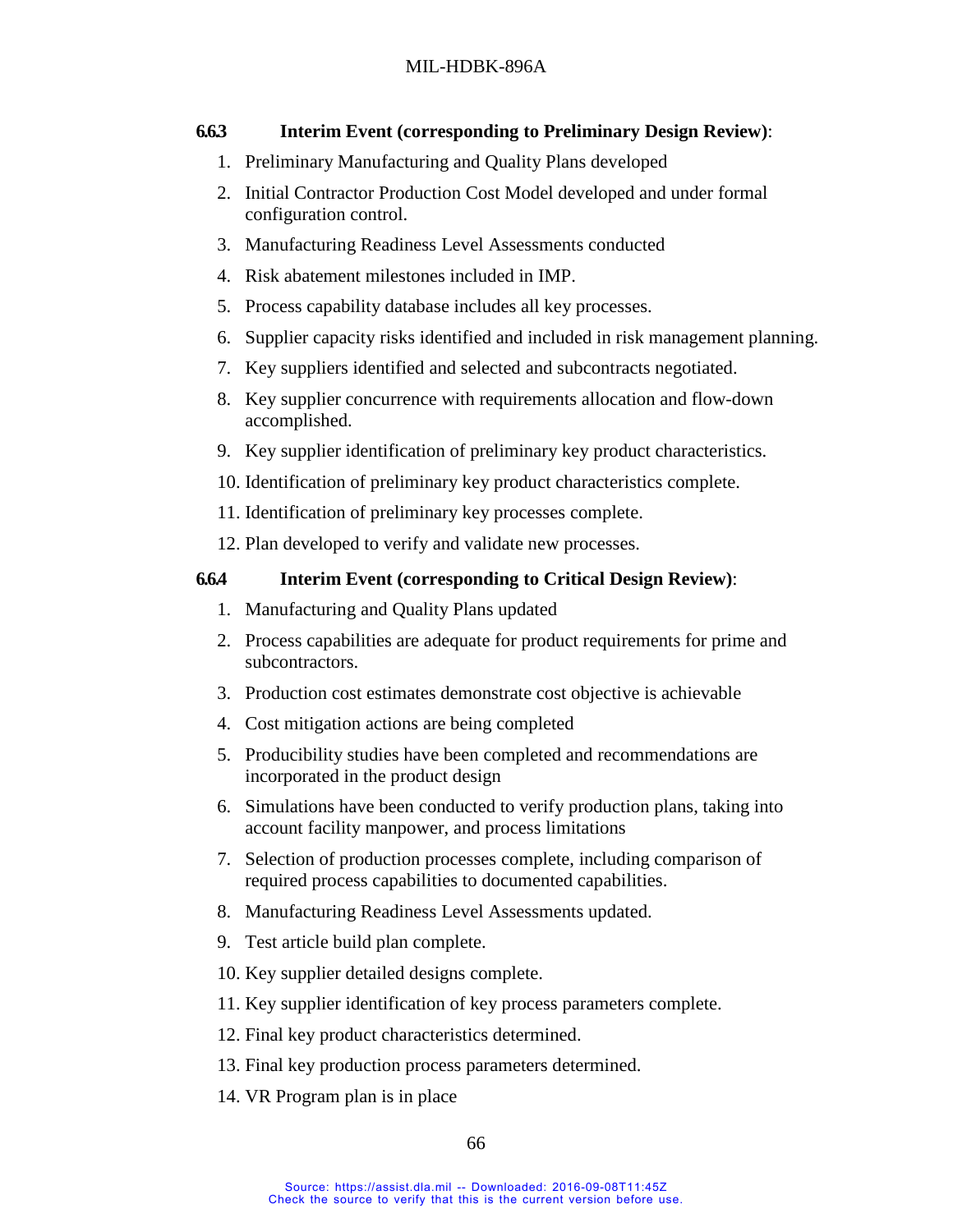#### MIL-HDBK-896A

- 15. Initial process control plans have been developed
- 16. Process capability studies are being conducted with results fed back to product design.
- 17. VR metric developed.
- 18. All ST/STE scheduled for verification and validation before LRIP.
- 19. Plan in place for conducting First Article Inspections and process proofing.

#### **6.6.5 Milestone C (Approval to Enter Production)**:

- 1. Production cost estimates demonstrate production cost requirements are achievable with acceptable risk.
- 2. Manufacturing Readiness Level Assessments conducted.
- 3. Simulations verify and validate assembly processes prior to LRIP.
- 4. All process control plans for critical processes have been developed and are in place.
- 5. Final Build-to documentation complete, including identification of key characteristics and control plans for key characteristics.
- 6. Process capability data is being collected on processes affecting KCs and is available to the IPTs
- 7. Process stability and capability have been determined for key processes. For those with insufficient data, estimates of stability and capability have been made.
- 8. Process improvements have been initiated for processes with unacceptable variation
- 9. Metrics are used to measure the progress of the VR program
- 10. All First Article Inspections and Process Proofing activities have been completed. Plans are in place to correct findings.
- 11. Continuous collection and periodic review of production and quality data occurs to identify areas for improvement.
- 12. Key supplier risk assessment and abatement planning complete and being implemented
- 13. Verification/validation of key supplier process control and VR processes evaluated routinely
- 14. Implementation initiatives focused on elimination of non-value-added activity and/or optimization of production cycle time (such as Lean Aerospace Initiative).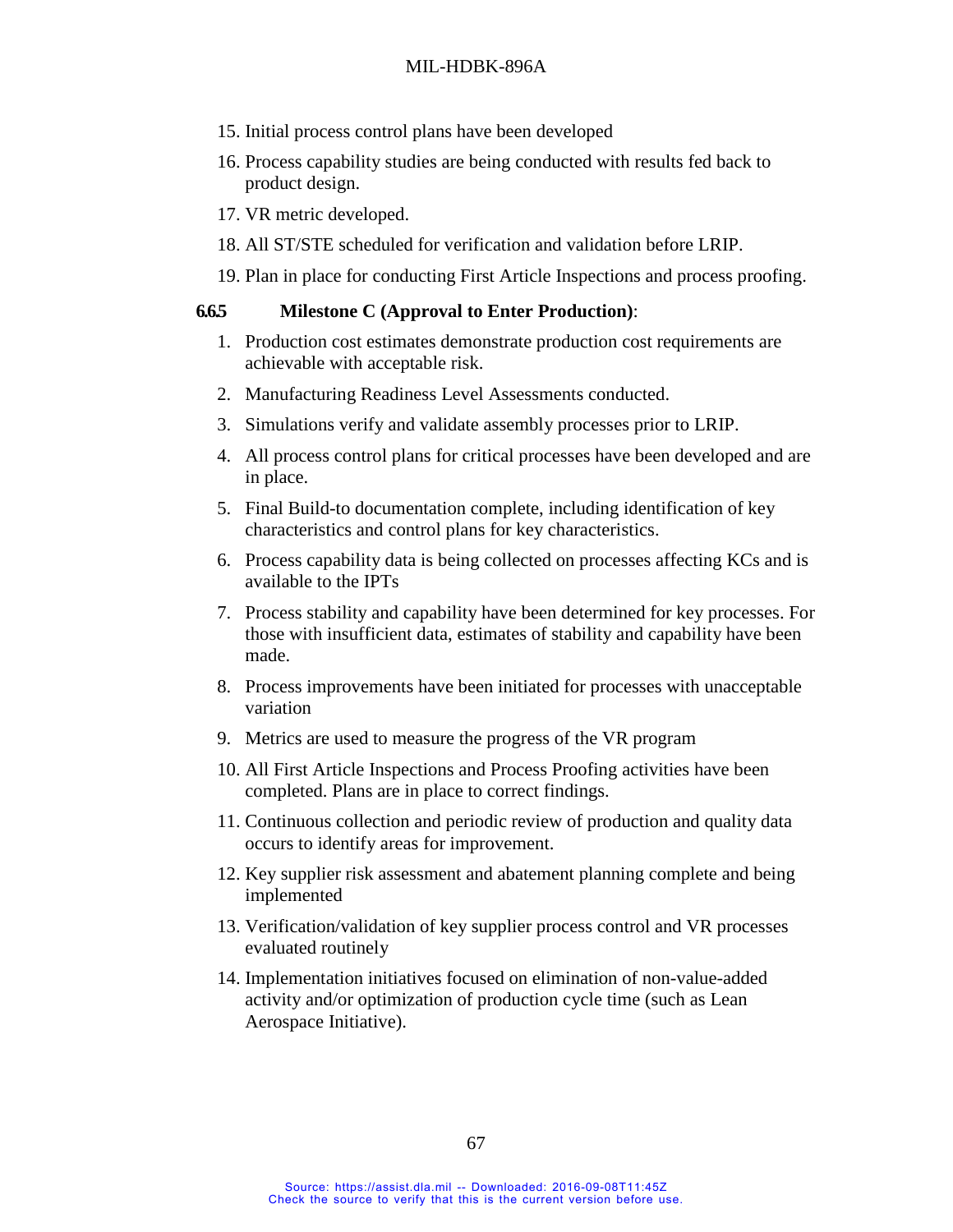# **7. NOTES**

### **7.1 Intended use**.

This handbook provides guidance in the application of SAE AS6500 to DoD programs.

# **7.2 Subject term (key word) listing.**

Critical Manufacturing Processes Factory Efficiency Key Characteristics Key Suppliers Manufacturing Readiness Levels Process Control Process Failure Modes Effects Analysis Process Validation Producibility Production Readiness Reviews **Quality** Quality Management System Statistical Process Control Supplier Management Supplier Process Audits Variability Reduction Virtual Manufacturing

## **7.3 Changes from previous issue**.

Marginal notations are not used in this revision to identify changes with respect to the previous issue due to the extent of the changes.